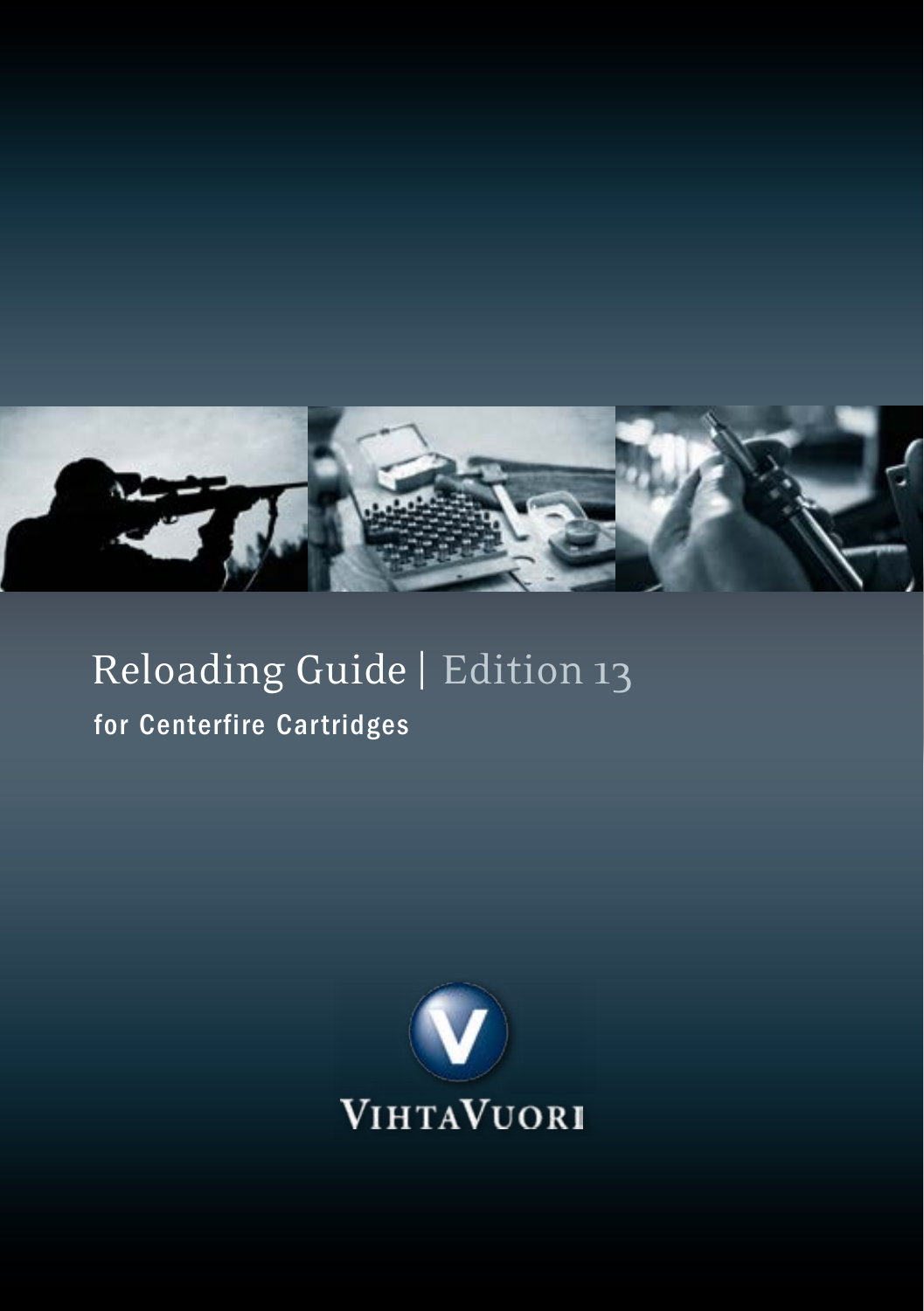# Burning Rate Chart **Table of Contents**

Current canister powders in order of *approximate* burning rate. This list is for reference only and **not** to be used for developing loads.

|              | Vihtavuori       | Norma      | RWS  | VECTAN           | PB            | <b>IMR</b>        | Hodgdon           | Accurate  | W-W        | Alliant         | Ramshot         |
|--------------|------------------|------------|------|------------------|---------------|-------------------|-------------------|-----------|------------|-----------------|-----------------|
|              |                  |            |      |                  |               |                   | Titewad           |           |            |                 |                 |
|              |                  |            |      |                  |               |                   |                   |           |            | $E^3$           |                 |
|              |                  | R1         |      |                  |               |                   |                   | Nitro 100 | <b>WST</b> |                 |                 |
| Fast Burning | N310             |            | P805 | Ba10             |               |                   | <b>HP38</b>       |           |            |                 |                 |
|              |                  |            | P801 |                  |               | Trail Boss        | Titegroup         | Solo 1000 | 231        | Bullseye        |                 |
|              |                  |            |      |                  |               |                   | Clays             |           | 452        |                 | Competition     |
|              | N320             |            |      |                  |               | Hi-Skor700X       |                   | No. 2     | WSL        | Red Dot         |                 |
|              |                  |            |      | AS               |               | $\mathsf{PB}$     | Clays Int'l       | Solo 1250 | 473        | American Select |                 |
|              | N32C             |            |      |                  |               | SR7625            |                   |           |            | Promo           | Zip             |
|              |                  |            | P804 | A1               |               |                   |                   |           |            | Green Dot       |                 |
|              |                  |            | P803 |                  |               |                   | Clays Univer.     | No. 5     | WSF        | Unique          |                 |
|              | N330             |            |      | Ba9              | PCL501        |                   | $HS-6$            |           | 540        | Power Pistol    |                 |
|              | N340             |            |      | SP8              | <b>PCL504</b> | SR4756            | Longshot          |           | <b>WAP</b> | Herco           | Silhouette      |
|              | 3N37             |            |      | A <sub>0</sub>   |               |                   |                   |           |            |                 |                 |
|              | N350             |            |      |                  |               | Hi-Skor 800X      |                   |           |            |                 | True Blue       |
|              | 3N38             |            |      | SP2 Pract.       |               |                   |                   |           | 571        | Blue Dot        |                 |
|              | N105             |            |      |                  |               |                   | $HS-7$            | No. 7     |            | Steel           |                 |
|              |                  |            |      |                  |               |                   |                   |           |            | 2400            | Enforcer        |
|              |                  | $R-123$    |      | SP3              |               |                   |                   | No. 9     |            |                 |                 |
|              |                  |            | P806 |                  |               | SR4759            | H110              | 4100      |            |                 |                 |
|              | N110             |            | R910 |                  | <b>PCL512</b> | <b>IMR4227</b>    | H4198             |           | 296        |                 |                 |
|              |                  |            |      | Ba6              |               |                   | Li'l Gun          |           | 680        |                 |                 |
|              |                  | 200        | R901 |                  |               |                   | H4227             | 5744      |            | 410             |                 |
|              | N <sub>120</sub> |            |      | Tubal2000        |               | <b>IMR4198</b>    |                   | 1680      |            | Reloder 7       |                 |
|              |                  |            |      |                  |               |                   |                   | 2015      |            |                 |                 |
|              |                  |            | R902 |                  |               |                   | IMR3031 Benchmark |           |            | Reloder 11      |                 |
|              |                  |            |      |                  | <b>PCL507</b> |                   | H322              | 2230      |            |                 |                 |
|              | N130             | 201        |      | SP10             |               |                   | $BL(C)-2$         | 2460      | 748        | Reloder 10X     |                 |
|              | N133             | 202        |      | Tubal3000        |               | 8208XBR           | H335              |           |            |                 | X-Terminator    |
|              |                  |            | R903 |                  |               |                   |                   | 2495      |            |                 |                 |
|              |                  |            |      | SP <sub>9</sub>  |               | <b>IMR4895</b>    |                   | 2520      |            |                 |                 |
|              | N530             |            |      |                  |               | <b>IMR4064</b>    | H4895             | 4064      |            | Reloder 12      | TAC             |
|              | N135             |            |      | SP7              |               | <b>IMR4320</b>    |                   |           |            |                 |                 |
|              | N140             | 203B       | R907 |                  | <b>PCL511</b> |                   | Varget<br>H380    | 2700      |            |                 | <b>Big Game</b> |
|              | N540             |            |      |                  |               |                   | H414              |           | 760        | Reloder 15      |                 |
|              | N150             | <b>URP</b> | R904 | Tubal5000        |               |                   | H4350             | 4350      |            | Reloder 17      |                 |
|              | N550             |            |      |                  |               | <b>IMR4350</b>    |                   |           |            | Reloder 19      |                 |
|              |                  | 204        |      | <b>SP11</b>      |               |                   | H450              |           | <b>WMR</b> |                 | Hunter          |
|              | N160             |            |      | Tubal7000        |               | <b>IMR4831</b>    | H4831SC           |           | 785        |                 |                 |
|              | N560             | <b>MRP</b> | R905 |                  |               |                   | H4831             | 3100      |            |                 |                 |
|              | N165             | MRP(2)     |      | Tubal8000        |               | <b>IMR7828SSC</b> |                   | MagPro    | <b>WXR</b> | Reloder 22      |                 |
| Slow Burning |                  |            |      |                  |               | <b>IMR7828</b>    | H1000             |           |            | Reloder 25      | Magnum          |
|              | N <sub>170</sub> |            |      |                  |               |                   | Retumbo           | 8700      |            |                 |                 |
|              | N570             |            |      | SP <sub>13</sub> | <b>PCL520</b> |                   | H870              |           |            |                 |                 |
|              | 24N41            |            |      |                  |               |                   | 50BMG             |           |            | Reloder 50      |                 |
|              | 20N29            |            |      |                  |               |                   |                   |           |            |                 |                 |
|              |                  |            |      |                  |               |                   |                   |           |            |                 |                 |

| <b>BURNING RATE CHART 2</b>      |  |
|----------------------------------|--|
|                                  |  |
| <b>VIHTAVUORI POWDERS 5</b>      |  |
|                                  |  |
|                                  |  |
|                                  |  |
| Powders for .50 BMG  6           |  |
|                                  |  |
| <b>ABOUT THE DATA 8</b>          |  |
|                                  |  |
| How to Use the Data  8           |  |
|                                  |  |
| PROPERTIES AND STORAGE OF        |  |
| <b>SMOKELESS POWDER  9</b>       |  |
| Properties of Smokeless Powder 9 |  |
| How to Check Smokeless Powder    |  |
|                                  |  |
| Considerations for Storage       |  |
| of Smokeless Powder  10          |  |
| Recommendations for Storage      |  |
| of Smokeless Powder 11           |  |
| <b>RELOADING SAFETY</b> 12-13    |  |
| <b>RIFLE RELOADING DATA  14</b>  |  |
|                                  |  |
|                                  |  |
|                                  |  |
| .221 Remington Fireball  14      |  |
| .222 Remington  15               |  |
| .223 Remington  15-16            |  |
|                                  |  |
|                                  |  |
| .22-250 Remington  17-18         |  |
| 6 mm PPC-USA  18                 |  |
| 6 mm BR Norma 18                 |  |
|                                  |  |
| .243 Winchester  19              |  |
| 6 mm Remington 20                |  |
| .240 Weatherby Magnum  20        |  |
| .25-06 Remington  20-21          |  |
| 6,5 mm Grendel  21               |  |
| 6,5 x 47 Lapua  22               |  |
| .260 Remington  22-23            |  |

| 6,5 x 55 Swedish Mauser 23-25      |
|------------------------------------|
| 6,5 x 55 Swedish Mauser/SKAN 26-27 |
| 6,5 -284 Norma 27-28               |
|                                    |
| .270 Winchester  38-29             |
| .270 Weatherby Magnum  29          |
| 7 mm - 08 Remington 29-30          |
|                                    |
|                                    |
|                                    |
|                                    |
| 7 mm Remington Magnum  31-32       |
| 7 mm Weatherby Magnum 32           |
|                                    |
|                                    |
| .300 AAC Blackout 33               |
| .30-30 Winchester  33              |
| .300 Savage  33-34                 |
| .308 Winchester  34-36             |
| 7,62 x 53R (7,62 Russian)  36-37   |
| 7,5 x 55 Swiss GP31 37             |
| .30-06 Springfield 37-39           |
| .300 H&H Magnum  39                |
|                                    |
| .300 Winchester Magnum 40-41       |
| .300 Weatherby Magnum  41          |
| .300 Lapua Magnum  42              |
| .300 Remington Ultra Magnum 42     |
| .30-.378 Weatherby Magnum  43      |
|                                    |
|                                    |
| 8 x 57 IS (8 mm Mauser)  44        |
|                                    |
| .338 Winchester Magnum 44-45       |
| .338 Lapua Magnum  45              |
|                                    |
| 9,3 x 66 Sako  46                  |
|                                    |
| .375 H&H Magnum  47                |
|                                    |
|                                    |
| .45-70 Government  48              |

| .458 Winchester Magnum  48                                    |  |
|---------------------------------------------------------------|--|
| <b>HANDGUN RELOADING DATA  50</b>                             |  |
|                                                               |  |
|                                                               |  |
| 7 mm BR Remington 50-51                                       |  |
|                                                               |  |
| 7,62 x 25 Tokarev 51                                          |  |
| .32 S&W Long N.P 51                                           |  |
| .32 S&W Long Wadcutter 52                                     |  |
| 9 mm Luger 52-53                                              |  |
|                                                               |  |
| 9 x 23 Winchester 54                                          |  |
|                                                               |  |
| .38 Super Auto  54-55                                         |  |
| .38 Super Lapua  55                                           |  |
| .38 Special  55-56                                            |  |
| .357 Magnum  56-57                                            |  |
| .357 Remington Maximum  57                                    |  |
|                                                               |  |
|                                                               |  |
| .41 Remington Magnum 59                                       |  |
| .44 S&W Special 59                                            |  |
| .44 Remington Magnum 59-60                                    |  |
|                                                               |  |
|                                                               |  |
| .45 Winchester Magnum 61-62                                   |  |
|                                                               |  |
|                                                               |  |
| .500 S&W Magnum 62                                            |  |
| <b>VIHTAVUORI SMOKELESS LOADS</b><br>FOR COWBOY ACTION SHOOT- |  |
|                                                               |  |
|                                                               |  |
| .357 Magnum  64                                               |  |
| .44 S&W Special 64                                            |  |
| .44 Remington Magnum 64                                       |  |

.45 Colt.......................................... 64 Personal Loads.............................65-66

**DISTRIBUTORS** .............................. 67

**VIHTAVUORI WORLDWIDE**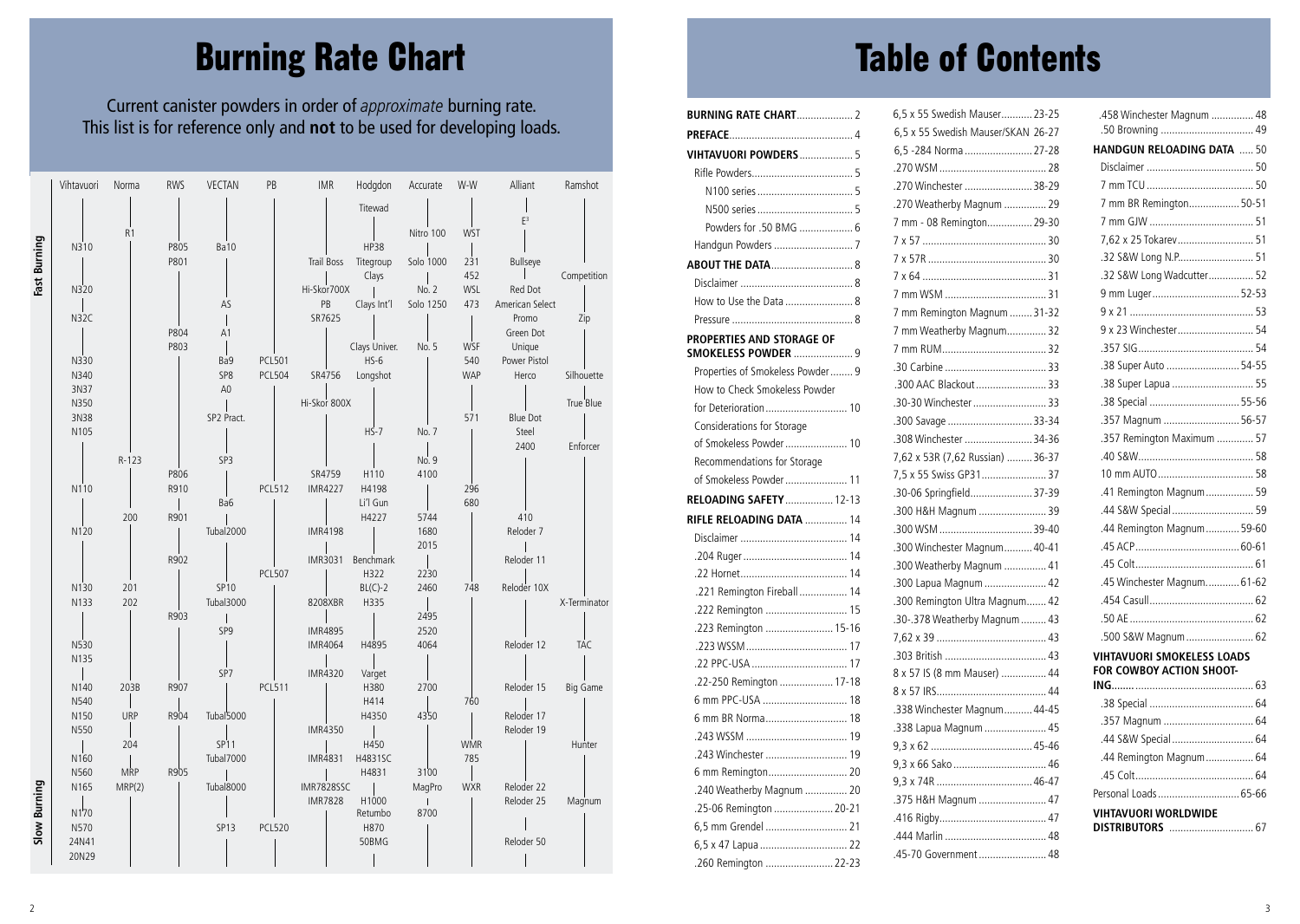## Preface

#### Dear Vihtavuori customer,

The new Vihtavuori Reloading Guide Edition 13 is an updated version of the previous Vihtavuori Reloading Guides. The contents of this updated issue has been revised with loading data for the following calibres:

#### **Centerfire rifle**

.221 Rem. Fireball, .300 AAC Blackout and .260 Remington.

Now published new rifle reloading data is expanding and revising the powder selection for existing bullets but also contains new caliber data for .221 Rem. Fireball and .300 AAC Blackout.

As a courtesy to the reloader the load tables contain notes of compressed loads and loads to fill the case up. For flexible usage this guide features data in metric and imperial dimension systems i.e. charge weight in grams and grains as well as muzzle velocity in meters and feet per second. This reloading guide also includes the accuracy loads noted in the load tables. These loads utilize worldwide well-known Lapua cartridge components and are factory tested either for even pressure / muzzle velocity and accuracy. These loads are highlighted in the load tables with dark grey shadowing.

All the loads in this guide are pressure tested according to the C.I.P. method. The maximum loads given in the tables are determined according to the C.I.P. and SAAMI maximum pressure specifications. The listed maximum loads should never be exceeded. Due to the differences in the cartridge components, individual weapons, shooting temperatures etc., always start developing your load by using the starting load according to the loading data. If there is no indication of the starting load, use 15 % lower charge than the listed maximum load as your starting load.

The Vihtavuori powders are manufactured by Nammo Vihtavuori Oy at the Vihtavuori plants. Sales and marketing of the reloading powders as well as customer service are carried out by Nammo Lapua Oy. The contact details of Lapua customer service and a listing of Vihtavuori Distributors can be found at the end of this guide. For latest updates of data and distributors check also www.vihtavuori.fi or www.lapua.com, where this guide can also be downloaded in PDF format.

We wish you successful reloading with Vihtavuori powders.

## Rifle Powders

### N100 Series

The N100 –series powders are primarily rifle powders with suitable burning rates to optimize handloading from the .204 Ruger and .22 Hornet to the .338 Lapua Magnum and .30-378 Weatherby Magnum. There are ten types of powders with different burning rate available in this series:

#### **N110**

The fastest burning rifle powder from Vihtavuori. Similar to Hodgdon H110 and Winchester 296. N110 can be used in small rifle cases like .22 Hornet and .30 Carbine but also in magnum pistol and revolver cartridges like .357 S&W Magnum, .41 Magnum, .44 Magnum, .454 Casull and .500 S&W.

#### **N120**

Slower burning powder for small capacity rifle cases and for lighter bullets in many .22 caliber loads. N120 needs higher pressure than N110 in order to optimize burning. Burning rate is near to Accurate 1680, IMR 4198 and Reloder 7. N120 is suitable also for 7,62x39, .30-30 Winchester and .444 Marlin.

#### **N130**

This powder is used in many factory loaded caliber .22 and 6 mm PPC cartridges. Suitable also for lighter bullets in caliber .223 Remington and for straight-wall rifle cases like .45-70 Government and .458 Winchester Magnum. Burning rate is close to Hodgdon H322 and Accurate 2230.

#### **N133**

A choice of many bench rest and standard rifle shooters who are using 6 mm PPC. Used also in many loads of .222 Remington, .223 Remington and as well in other applications where a relatively fast burning powder is needed, like in .45- 70 Government. Similarly burning powders are Norma 201, Hodgdon H335 and Vectan SP10.

#### **N135**

An excellent powder for .308 Winchester loads with bullet weight less than 10 grams (155 grains). It will fit applications similar to IMR4064, Hodgdon H4895 or Accurate 2520. Capability for various loads ranging from .222 Remington to .458 Winchester Magnum.

#### **N140**

A true multipurpose powder, which can usually be used in place of IMR4320, Reloder 15 or Hodgdon H380. Good choice also for .223 Remington, .22-250 Remington, .308 Winchester, .30-06 Springfield, 8x57 IS (8 mm Mauser) and .375 H&H Magnum.

#### **N150**

This powder burns a bit slower than N140 and works as well as Hodgdon H414 and Winchester 760. Typically used with heavier bullets in accuracy and hunting loads of cartridges with middle case volumes, like .308 Winchester, 6,5x55 SE and .30-06 Springfield.

#### **N160**

A slow burning powder for Magnum cartridges and calibers with large case volume and comparatively small bullet diameter. Burning speed of N160 is close to Reloder 19, Winchester WMR and the various 4831´s. For example some ideal applications are: .243 Winchester, 6,5-.284 Norma, 7 mm Weatherby Magnum, .300 Winchester Magnum, .338 Winchester Magnum and all the Winchester Short Magnums.

#### **N165**

A very slow burning powder for Magnum cartridges with heavy bullets. N165 offers performance equal to Norma MRP and Reloder 22. To be used with heavy bullets in calibers ranging from 6,5x55 SE all the way to .416 Rigby.

#### **N170**

The slowest burning N100 series rifle powder from Vihtavuori and one of the slowest canister reloading powders generally available from any manufacturer. It will fit applications similar to Hodgdon H1000 and Accurate 8700. Good performances in most of the belted Magnum cartridges like .300 Weatherby Magnum and suitable also for .300 Remington Ultra Magnum and .338 Lapua Magnum.

### N500 Series

Adding nitroglycerol to the traditional single base powder makes possible in addition to geometry and coating a third controlled variable of ballistic properties: energy content. Vihtavuori calls powders which have nitroglycerol added (maximum 25 %) high energy NC-powders, which form N500 series.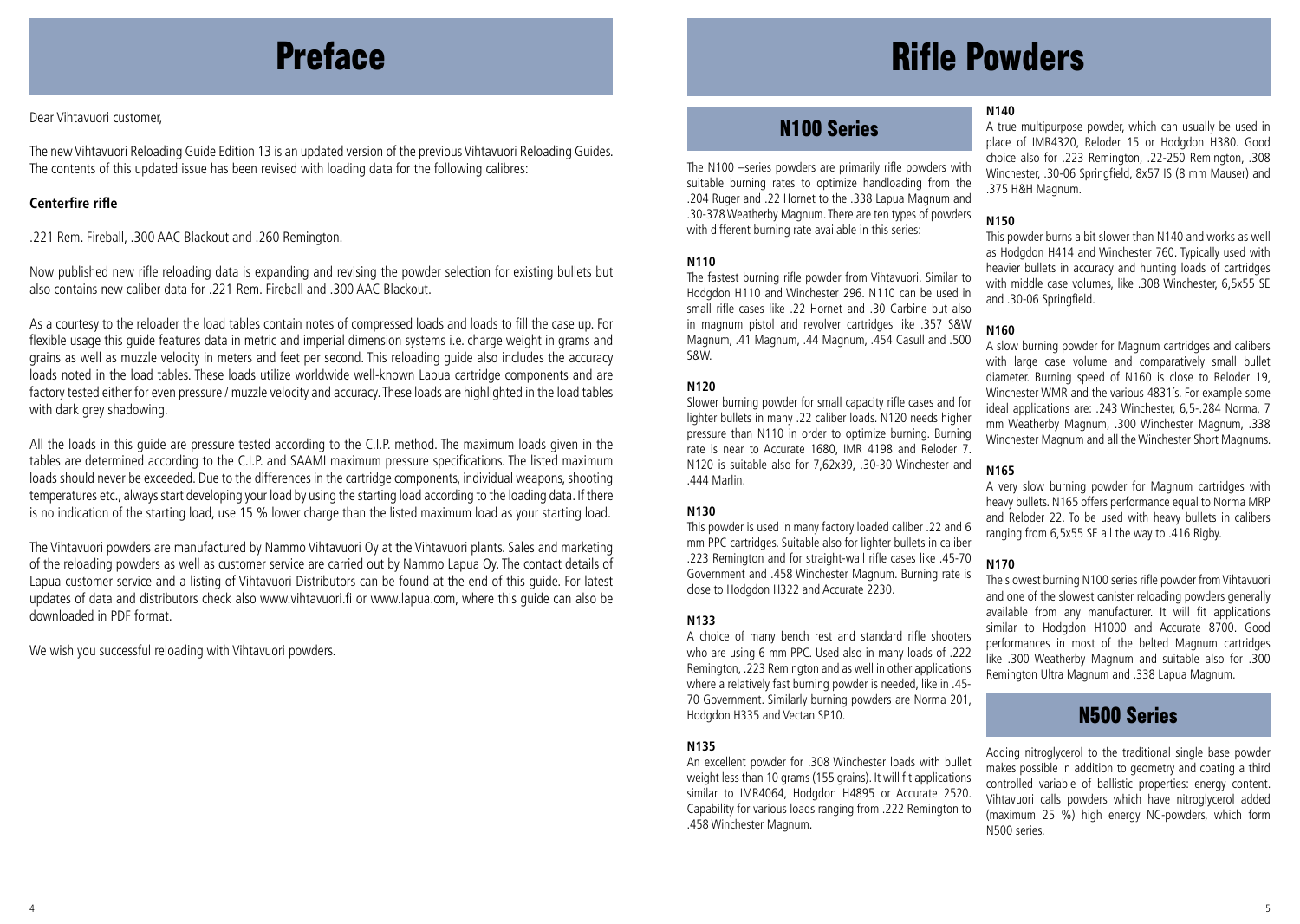The composition of a typical high energy powder is as follows:

- nitrocellulose nitroglycerol
- coating agent stabilizer
	-
- flame reducing agent wear reducing agent

Geometrically the powders in the N500 series are equal to the N100 series. Although these new powders have a higher energy content, they do not cause greater wear to the gun. This is because the surface of the powder has been treated with an agent designed to reduce barrel wear.

N500 series powders work well at different temperatures, even better than the traditional N100 and N300 series. Temperature sensitivity naturally depends very much on the weapon and on the cartridge. The manufacturing technique employed permits a very high bulk density, which in turn makes it possible to use a bigger charge in a certain limited loading volume.

Vihtavuori High Energy powders are available in five burning rates:

#### **N530**

This is the fastest burning powder in the N500 series and its burning rate is close to Vihtavuori N135 and Hodgdon BL-C(2). Developed especially for the 5,56 mm NATOcartridges and it gives excellent performances in many .45- 70 Government loads and also in .308 Winchester loads with bullet weight less than 10 grams (155 grains).

#### **N540**

Faster burning powder with a burning rate like with N140 and close to Hodgdon H414 and Winchester 760. To situations where more power is needed, especially for .223 Remington, .308 Winchester and .30-06 Springfield loads with heavier bullets.

#### **N550**

Burning rate is like with N150 and close to IMR 4350 and Reloder 19. Good choice for more powerful loads for 6,5x55 SE, .308 Winchester, .30-06 Springfield and for many others.

#### **N560**

Burning rate is between N160 and N165 and close to Norma MRP and Reloder 22. Powder especially for Magnum cartridges to get out the best power for example from .270 Winchester, 7 mm Remington Magnum, 7 mm Weatherby Magnum, .300 Winchester Magnum, .300 Weatherby Magnum and .338 Lapua Magnum.

#### **N570**

This is the newest member of the N500 series powders and also the slowest burning. The burning rate of N570 is near to N170 and it is faster burning than 24N41. The characteristics of this high energy powder with large grain size bring out the best in most of the large volume cases like for example in 6,5-.284 Norma, .300 Winchester Magnum, .300 Remington Ultra Magnum, .338 Lapua Magnum and .30-378 Weatherby Magnum.

#### Powders for the .50 BMG

For .50 BMG there are two special Vihtavuori reloading powders available: 24N41 and 20N29. They are, like N100 series, single base surface treated powders. Their burning rate is slower and grain size larger than that of the N100 series rifle reloading powders. The renewed relative burning rate of the 24N41 is 39 and that of the 20N29 respectively 36, when N110 is given the index 100, and therefore 24N41 is slightly faster burning than 20N29. There is reloading data available also for some other magnum rifle calibers with these powders and 20N29 has gained reputation also when used eg. in .300 Lapua Magnum and in .30-378 Weatherby Magnum.

## Rifle Powders **Handgun Powders**

Handgun powders include five N300 series propellants, three special propellants and one propellant applicated especially for Cowboy Action Shooting:

#### **N310**

Very fast burning and competitive with Alliant Bullseye, Hodgdon HP38 and Vectan Ba 10. It has applications in a very wide range from .32 S&W Long Wadcutter up to .45 ACP.

#### **N320**

A comparatively fast burning multipurpose handgun powder with burning rate about the same as Winchester 231 or Alliant Red Dot. Currently available reloading data for 9 mm Luger, .38 Super Auto, .38 Special, .357 Magnum, .40 S&W, .44 S&W Special, .44 Remington Magnum, .45 ACP and .45 Colt.

#### **Tin Star (N32C)**

Special powder developed for Cowboy Action Shooters shooting lead bullets with revolvers and single-action rifles. It has low bulk density (less free space in the case) and it burns very clean without residues with a burning rate between N320 and N330. Reloading data is currently available for .38 Special and .44 Magnum.

#### **N330**

Burning rate is a bit slower than with N320 and corresponding to Alliant Unique and Vectan Ba 9. Especially designed for 9 mm Luger but also suitable for .38 Special, .40 S&W, .44 S&W Special and .45 (Long) Colt.

#### **N340**

An excellent multipurpose handgun powder with burning rate generally about like Accurate No.5 or Alliant Herco. Wide application area covers the following handgun cartridges: 9 mm Luger, 9x21 mm, .357 SIG, .38 Super Auto, .38 Special, .357 Magnum, .40 S&W, 10 mm AUTO, .44 S&W Special, .44 Remington Magnum, .45 ACP and .45 Colt.

#### **N350**

This is the slowest burning N300 series handgun powder, which can usually be used instead of Accurate No.7, IMR Hi-Skor 800-X and Alliant Blue Dot. Appropriate choice for many powerful handgun loads, for example in calibers 9 mm Luger, 10 mm AUTO and .45 ACP.

#### **3N37**

Originally developed for .22 rimfire cartridges but has proven to be very versatile and desirable within all competitive handgun shooting disciplines. The burning speed of this small grain powder is near to N350 and Vectan A0. Reloading data available for all popular handgun cartridges.

#### **3N38**

This specially designed powder for competitive handgun shooting is recommended for high velocity loads of 9 mm Luger, .38 Super Auto and .40 S&W with moderate bullet weight. Burning rate is corresponding to Vectan SP 2.

#### **N105 Super Magnum**

Slow burning handgun powder filling the gap between N350 and N110. Especially developed for handgun cartridges with heavy bullets and/or large case volume. Reloading data is currently available for the following cartridges: 9x21 mm, .38 Super Auto, .357 Magnum, 357 Remington Maximum, .40 S&W, 10 mm AUTO, .41 Remington Magnum, .44 Remington Magnum, .45 Colt, .45 Winchester Magnum and .454 Casull.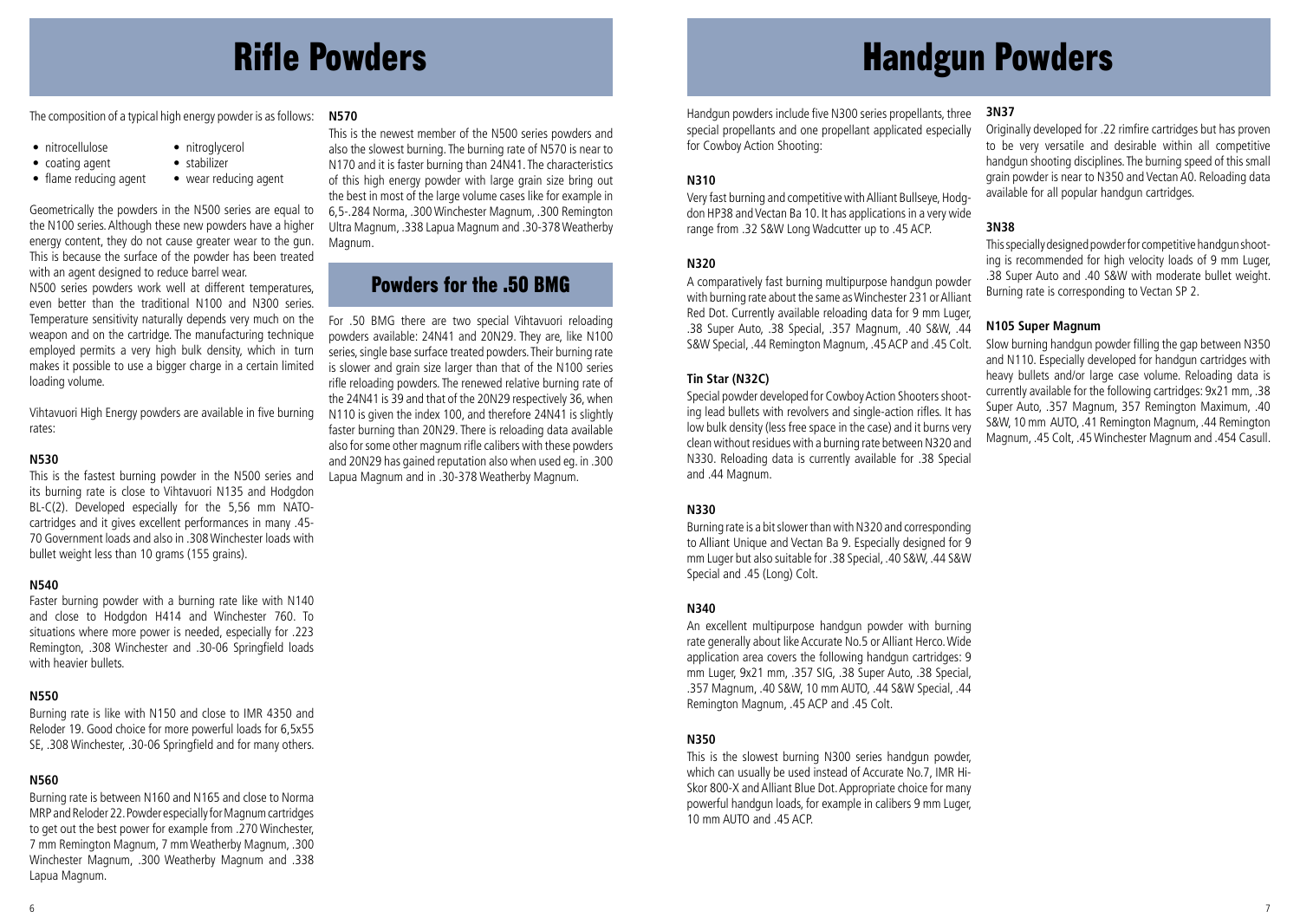## About the Data

#### **Disclaimer**

As Nammo Lapua Oy has no control over improper storage, handling, loading or use of our powders after they have left the factory, we make no warranty of any kind, either expressed or implied, limited or full. We specifically disclaim all warranties of fitness for a particular purpose and merchantability. We specifically disclaim all liability for consequential damages of any kind whatsoever, whether or not due to seller's negligence or based on strict product liability or principle of indemnity or contribution, Nammo Lapua Oy neither assumes nor authorizes any person to assume for it any liability in connection with the use of this product.

#### How to Use the Data

Our rifle and handgun data listings generally contain maximum charges which are not to be exceeded. In some instances starting loads are also listed. Currently this booklet contains all of the data we can supply. Be certain you use the correct data and the specific bullet weight shown.

By staying 5 % below the maximum powder charge weight, pressures will be reduced by about 10 % while velocities will be only about 3 % lower than listed.

Caution: When loading handgun cartridges it is vital to maintain the minimum cartridge overall length (C.O.L.) listed in the tables. Shorter overall lengths may double chamber pressures. Longer lengths are permissible so long as the functioning of the handgun will not be impaired.

The data in the loading tables were obtained at an ambient temperature of 68 degrees Fahrenheit and relative humidity of 55 %. The values obtained were under carefully controlled conditions and may vary from those obtained with your firearm, specific component lots, loading dimensions, and loading procedures. The maximum charges must NEVER be exceeded. **Start loading with the starting load according to the loading data. If there is no indication of the starting load, use 15 % lower charge than the listed maximum**. When loading cartridges for which the listed charge is 10 grains or less, after firing 10 rounds at the minimum weight (15 % below maximum), increase charge weights by 0.2 grains and fire another 10 rounds. Repeat this procedure, if necessary, until you reach, but do not exceed,

the maximum listed charge. The same process is followed for heavier charges except that charge weights from 11 to 25 grains use increments of 0.5 grains. For charges over 25 grains increments of 1.0 grains will be correct.

If even a single test round shows signs of excessive pressure discontinue the use of the load. Do not fire even a single additional cartridge. Seek qualified help before proceeding! The traditional sign of overpressure is a flattened primer. When flattened primers start to occur, it is a definite warning that the charge should be reduced, quickly. Brass getting into the ejector and extractor cavities is a worse case. Blown out primers are worse still. If a case ruptures it may be a sign of a defective case or a truly lethal chamber pressure.

In case of overpressure signs it is wiser to back off, to be safe rather than sorry. Why risk potentially fatal injury? Better to stop shooting and immediately discard all such reloads.

Read also the Reloading Safety Rules on pages 12 and 13.

#### Pressure

There are numerous factors which can change the ballistic performance of a load even when the data is followed exactly. For example: The internal dimensions of a firearm can vary greatly even between two of the same make and model. Pressures can vary to extremes as different firearms are used. Each change in brand and even within different lots of a specific brand component can cause notable ballistic changes. Too, changes in ambient temperature can also cause ballistic altering pressures. Not every bullet of a given diameter and weight will produce alike pressure. Changes in case brand can also effect ballistics. There are numerous other causes of varying pressure levels.

Therefore it is essential that the reloader be well versed in the methods of carefully working up a reload powder charge in small increments as outlined in the various reloading handbooks that are available from reliable sources. The data in this book is not intended for use by persons not thoroughly versed in such procedures.

This guide should be supplemented by a good reloading handbook such as the Lapua Reloading Manual, the DBI Metallic Cartridge Reloading, the Vihtavuori Reloading Manual or other recognized manuals that may offer all appropriate information.

## Properties and Storage of Smokeless Powder

#### Properties of Smokeless Powder

Smokeless powders, or propellants, are essentially mixtures of chemicals designed to bum under controlled conditions at the proper rate to propel a projectile from a gun.

Smokeless powders are made in three forms:

- 1. Thin, circular flakes or wafers<br>2. Small cylinders
- 2. Small cylinders<br>3. Small spheres
- Small spheres

Single-base smokeless powders derive their main source of energy from nitrocellulose.

The energy released from double-base smokeless powders is derived from both nitrocellulose and nitroglycerine.

All smokeless powders are extremely flammable by design, they are intended to bum rapidly and vigorously when ignited.

Oxygen from the air is not necessary for the combustion of smokeless powders since they contain sufficient built-in oxygen to burn completely, even in an enclosed space such as the chamber of a firearm.

In effect, ignition occurs when the powder granules are heated above their ignition temperature. This can occur by exposing powder to:

- 1. A flame such as a match or primer flash.<br>2. An electrical spark or the sparks from we
- An electrical spark or the sparks from welding, grinding, etc..
- 3. Heat from an electric hot plate or a fire directed or near a closed container even if the powder itself is not exposed to the flame.

When smokeless powder burns, a great deal of gas at high temperature is formed. If the powder is confined, this gas will create pressure in the surrounding structure. The rate of gas generation is such, however, that the pressure can be kept at a low level if sufficient space is available or if the gas can escape.

 In this respect smokeless powder differs from blasting agents or high explosives such as dynamite or blasting gelatin,

although smokeless powder may contain chemical ingredients common to some of these products.

High explosives such as dynamite are made to detonate, that is, to change from solid state to gaseous state with evolution of intense heat at such a rapid rate that shock waves are propagated through any medium in contact with them. Such shock waves exert pressure on anything they contact, and, as a matter of practical consideration, it is almost impossible to satisfactorily vent away the effects of a detonation involving any appreciable quantity of dynamite.

Smokeless powder differs considerably in its burning characteristics from common "black powder".

Black powder burns essentially at the same rate out in the open (unconfined) as when in a gun.

When ignited in an unconfined state, smokeless powder burns inefficiently with an orange-colored flame. It produces a considerable amount of light brown noxious smelling smoke. It leaves a residue of ash and partially burned powder. The flame is hot enough to cause severe burns.

The opposite is true when it burns under pressure as in a cartridge fired in a gun. Then it produces very little smoke, a small glow, and leaves very little or no residue. The burning rate of smokeless powder increases with increased pressure.

If burning smokeless powder is confined, gas pressure will rise and eventually can cause the container to burst. Under such circumstances, the bursting of a strong container creates effects similar to an explosion.

For this reason, the Department of Transportation (formerly Interstate Commerce Commission) sets specifications for shipping containers for propellants and requires tests for loaded containers - under actual fire conditions - before approving them for use.

When smokeless powder in D.O.T. approved containers is ignited during such tests, container seams split open or lids pop off - to release gases and powder from confinement at low pressure.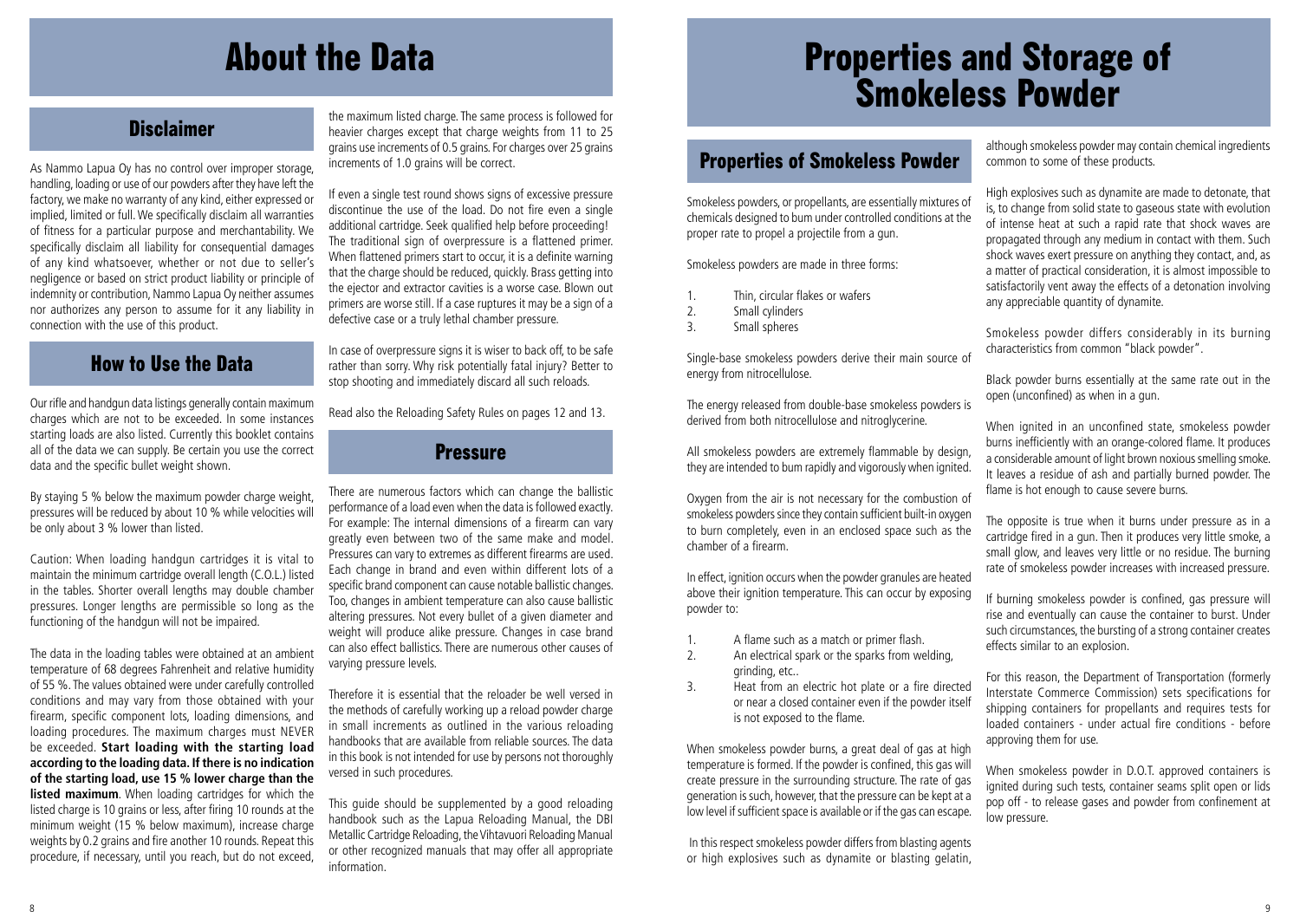## Properties and Storage of Smokeless Powder

### How to Check Smokeless Powder for Deterioration

Although modern smokeless powders are basically free from deterioration under proper storage conditions, safe practices require a recognition of the signs of deterioration and its possible effects.

Powder deterioration can be checked by opening the cap on the container and smelling the contents.

Powder undergoing deterioration has an irritating acidic odor. (Don't confuse this with common solvent odors such as alcohol, ether and acetone).

Check to make certain that powder is not exposed to extreme heat as this may cause deterioration. Such exposure produces an acidity which accelerates further reaction and has been known, because of the heat generated by the reaction, to cause spontaneous combustion.

Never salvage powder from old cartridges and do not attempt to blend salvaged powder with new powder. Don't accumulate old powder stocks. The best way to dispose of deteriorated smokeless powder is to bum it out in the open at an isolated location in small shallow piles (not over 1" deep). The quantity burned in any one pile should never exceed one pound. Use an ignition train of slow burning combustible material so that the person may retreat to a safe distance before powder is ignited.

### Considerations for Storage of Smokeless Powder

Smokeless powder is intended to function by burning, so it must be protected against accidental exposure to flame, sparks or high temperatures.

For these reasons, it is desirable that storage enclosures be made of insulating materials to protect the powder from external heat sources.

Once smokeless powder begins to burn, it will normally continue to burn (and generate gas pressure) until it is consumed.

D.O.T. approved containers are constructed to open up at low internal pressures to avoid the effects normally produced by the rupture or bursting of a strong container. Storage enclosures for smokeless powder should be constructed in a similar manner:

- 1. Of fire-resistant and heat-insulating materials to protect contents from external heat.
	- Sufficiently large to satisfactorily vent the gaseous products of combustion which would result if the quantity of smokeless powder within the enclosure accidentally ignited.

If a small, tightly enclosed storage enclosure is loaded to capacity with containers of smokeless powder, the walls of the enclosure will expand or move outwards to release the gas pressure - if the powder in storage is accidentally ignited.

Under such conditions, the effects of the release of gas pressure are similar or identical to the effects produced by an explosion.

Hence only the smallest practical quantities of smokeless powder should be kept in storage, and then in strict compliance with all applicable regulations and recommendations of the National Fire Protection Association.

## Properties and Storage of Smokeless Powder

### Recommendations for Storage of Smokeless Powder

STORE IN A COOL, DRY PLACE. Be sure the storage area selected is free from any possible sources of excess heat and is isolated from open flame, furnaces, hot water heaters, etc. Do not store smokeless powder where it will be exposed to the sun's rays. Avoid storage in areas where mechanical or electrical equipment is in operation. Restrict from the storage areas heat or sparks which may result from improper, defective or overloaded electrical circuits.

DO NOT STORE SMOKELESS POWDER IN THE SAME AREA WITH SOLVENTS, FLAMMABLE GASES OR HIGHLY COMBUSTIBLE MATERIALS. STORE ONLY IN DEPARTMENT OF TRANSPORTATION APPROVED CONTAINERS.

Do not transfer the powder from an approved container into one which is not approved.

DO NOT SMOKE IN AREAS WHERE POWDER IS STORED OR USED. Place appropriate "NO SMOKING" signs in these areas. THE STORAGE CABINETS SHOULD BE CONSTRUCTED OF INSULATING MATERIALS AND WITH A WEAK WALL, SEAMS OR JOINTS TO PROVIDE AN EASY MEANS OF SELFVENTING.

DO NOT KEEP OLD OR SALVAGED POWDERS. Check old powders for deterioration regularly. Destroy deteriorated powders immediately.

OBEY ALL REGULATIONS REGARDING QUANTITY AND METHODS OF STORING. Do not store all your powders in one place. If you can, maintain separate storage locations. Many small containers are safer than one or more large containers.

KEEP YOUR STORAGE AND USE AREA CLEAN. Clean up spilled powder promptly. Make sure the surrounding area is free of trash or other readily combustible materials.

The above information has been provided with permission from SAAMI: SPORTING ARMS AND AMMUNITION MANUFACTURERS' INSTITUTE, INC. P.O. Box 838, Branford, CT 06405.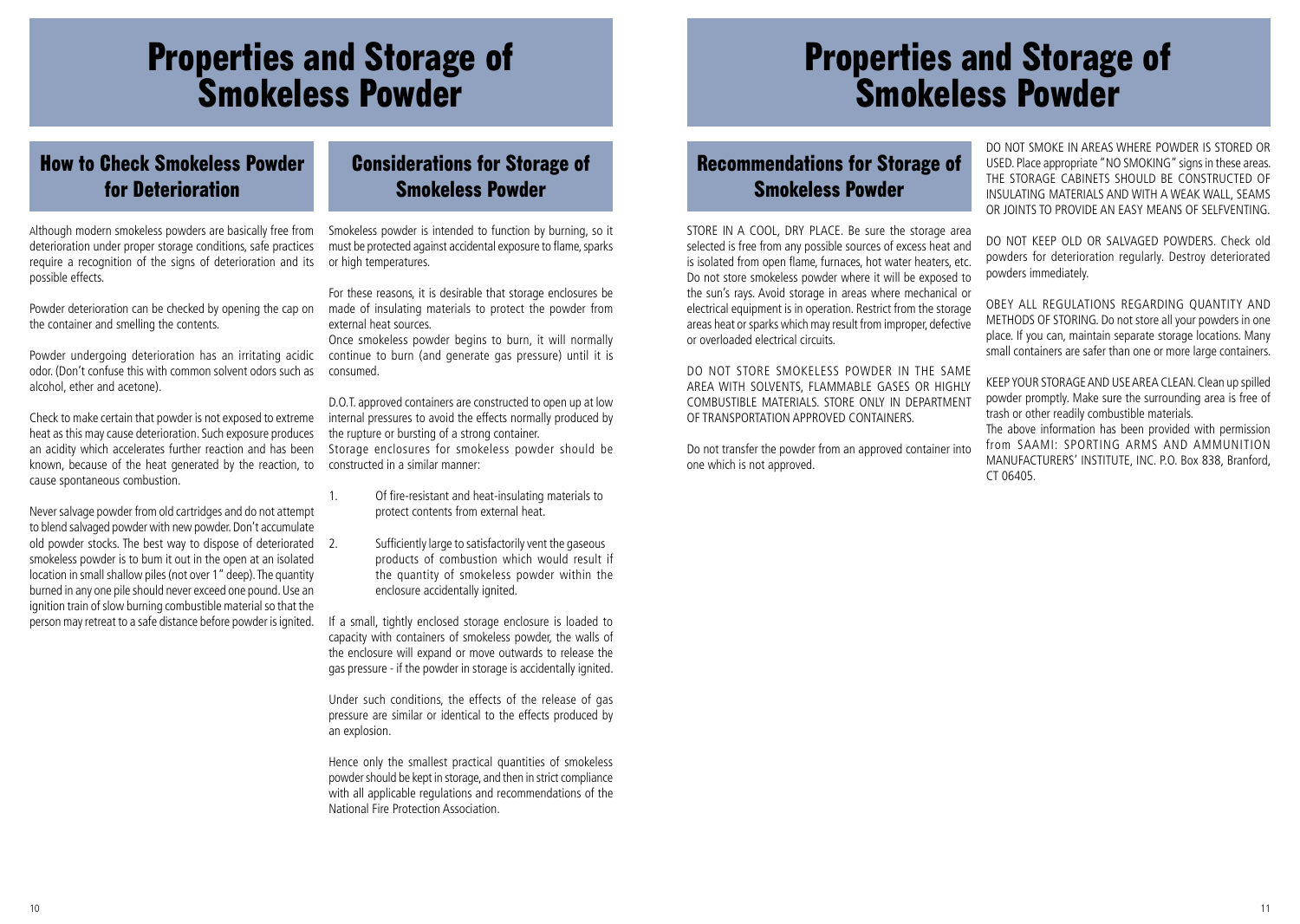# Reloading Safety **Reloading Safety**

Reloading is an enjoyable and rewarding hobby that is easily conducted with safety. But like many other human endeavours, carelessness or negligence can make reloading hazardous. The essence of reloading safety is proper handling and storage of primers and powder. As important is strict following of the instructions given by the manufacturers of the reloading equipment as well as the reloading components.

Before you get started, read the safety rules below and keep them in mind whenever reloading. Attention paid to detail and patience ensures safety and quality!

 $\blacksquare$  Reload only when you can give it your undivided attention. **Do not reload**, when fatigued or ill. Develop your own reloading routine to avoid mistakes. Avoid haste, load at a leisurely place and keep in mind that **absolutely no reloading under the influence of alcohol or drugs!**

 $\blacksquare$  Always wear proper eye protection. It is an unnecessary risk to reload without safety glasses.

■ Store powder and primers out of reach of children and away from heat and open fire. **Follow the manufacturer's instructions on your powder canister. Never smoke during a reloading session!**

 $\blacksquare$  Keep no more powder than needed available. Immediately return the unused powder to its original factory container to preserve its identity and usable life time.

 $\Box$  Do not use any powder unless its identity is positively known. Scrap all unidentified powders according to the manufacturer's instructions on your powder canister. **Keep in mind that the trial-and-error method may lead to serious injury!**

■ Do not store primers in bulk! Doing so will create **a bomb!** Bulk primers will very likely mass detonate. The blast of a few hundred primers corresponds to a hand grenade in a room! Do not force primers in any circumstances. Take special care when filling and handling auto primer feed tubes. Keep primers in their original factory packing until used. Return unused primers to their original packing.

 $\blacksquare$  Do not use primers if their identity is lost. Discard them according to the manufacturer's instructions.

■ Start loading with the starting load according to the loading data. If there is no indication of the starting load, use 15 % lower charge than the listed maximum load. Increase the charge using small steps watching for overpressure signs from the primer and the case head at each step. **If you detect overpressures immediately stop shooting and reduce the charge.** Immediately disassemble the defective cartridges. **NEVER EXCEED THE MAXIMUM LOADS!**

 $\blacksquare$  Check visually the powder level in the cases so you are absolutely sure that you have no double powder charge. When a double powder charge is fired it may result in a gun damage, personal injury, even death.

 $\blacksquare$  If you change the lot of any component or if you change any of the components of your reload, you must develop your load from the starting load again. A different component as well as a component from a different manufacturing lot may cause changes in cartridge pressure.

 $\blacksquare$  You must absolutely follow the given cartridge overall lengths (C.O.L.) according to the reloading tables. The change in the bullet seating depth has a significant influence on the cartridge pressure.

 $\blacksquare$  Never reduce loads under the listed starting load.

 $\blacksquare$  Keep your reloading bench in good order. Clean up spilled powder and primers promptly and completely. Remember that the reloading bench is not a temporary store for other tools, used car spare parts etc.

 $\blacksquare$  Use your reloading equipment according to the manufacturer's recommendations. Study the instructions carefully and don't hesitate to ask, if you don't understand everything.

 $\blacksquare$  Be safe, be conscientious!

#### Lead Exposure

A continuous lead exposure has been found out to create lead accumulation to living bodies, specially to the nervous system causing little by little serious physical impairment. Some unused reloading components as well as fired cases can contain lead or lead compounds, it is possible to a reloader to get exposed during reloading. Primers and bullets contain lead and it may be present as a residue in fired cartridge cases, too.

There are different ways lead may enter the body. However, the two most common are considered to be the mouth and the breathing. Therefore with simple precautions described underneath the possible lead exposure and its dangerous consequences can be avoided.

**NOUR HANDS** thoroughly with warm water and soap after shooting or reloading.

**n DO NOT EAT OR DRINK** during a reloading session. When handling fired cartridge cases the residual containing lead most likely gets to your hands. Therefore eating something requiring a straight hand contact during a reloading session hazards the reloader to lead exposure. Keep your hands away from your nose or your mouth during a reloading session.

**N** KEEP GOOD HOUSEHOLD AT YOUR RELOADING **SITE.** Regular cleaning prevents the accumulation of residuals. Use a damp cloth or mop to clean up the reloading bench as well as the floor underneath. **DO NOT USE A VACUUM CLEANER!** The use of it poses a potential risk of exposure due to the spilled powder it collects up. Furthermore, an ordinary vacuum cleaner more spreads than collects the dust containing residuals.. Do not use any carpet at your reloading site. Carpet is hard to keep dust-free and it can create static electricity that can accidentally fire a primer.

 $\blacksquare$  **PROTECT YOUR BREATHING AGAINST THE DUST IN THE RELOADING AREA.** When using a dry tumbling media in cleaning the cartridge cases, keep in mind that the lead residue from the fired cases moves to the tumbling media, where it accumulates by use. Wear always a dust mask when pouring the dry cleaning media out of the tumbler and be careful not to spill the media on your reloading bench.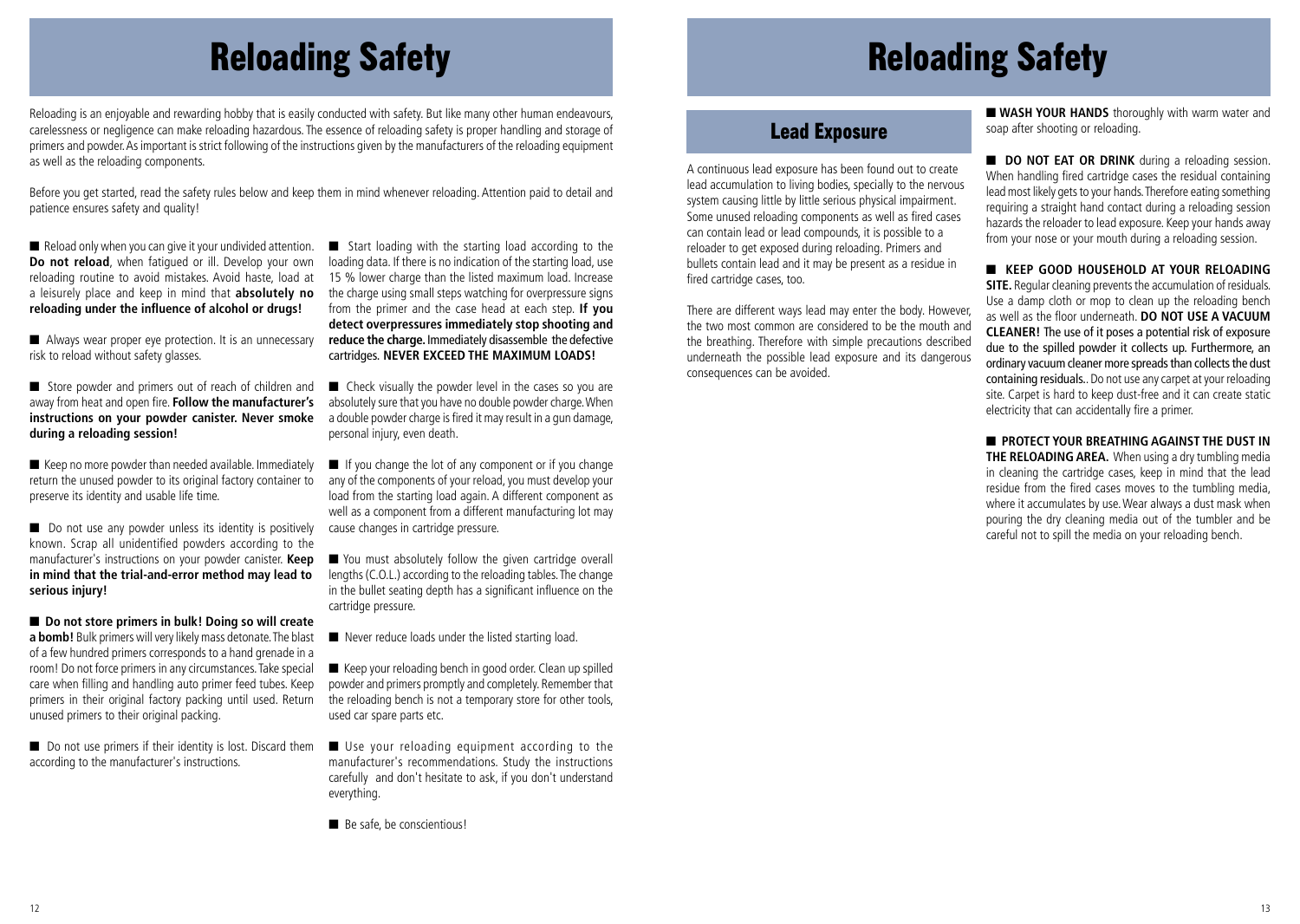# Rifle Reloading Data

#### **Disclaimer**

All of this reloading information has been provided by Nammo Lapua Oy. The data given here were obtained in laboratory conditions following strictly the CIP (Commission International Permanente) June 13, 1990 and November 9, 1993 rules. The listed maximum loads have been determined according to the respective CIP/ SAAMI maximum pressure specification, whichever is lower.

These test methods have been deemed to be safe throughout the world. Pressure is measured at the case mouth or from inside the case according to the CIP.

DO NOT ATTEMPT ANY EXTRAPOLATIONS. PLEASE FOLLOW THE DATA AS WRITTEN. IT IS A MUST FOR EVERY RELOADER TO READ THE RELOADING SAFETY RULES ON THE PAGES 12 AND 13 OF THIS GUIDE.

#### .204 Ruger

Test barrel: 630 mm (243/4"), 1 in 12" twist<br>Primers: Small Rifle **Small Rifle** Cases: Hornady, trim-to length 46,80 mm (1.843")

| <b>Bullet</b> |       |                   |         |        |       | Powder           |        | <b>Starting load</b> |          |       |        | <b>Maximum load</b> |                  |       |
|---------------|-------|-------------------|---------|--------|-------|------------------|--------|----------------------|----------|-------|--------|---------------------|------------------|-------|
| Weight        |       | Type/Name         | Mfa     | C.0.L. |       | Type             | Weight |                      | Velocity |       | Weight |                     | <b>Velocity</b>  |       |
| [g]           | [grs] |                   |         | lmml   | lin.  |                  | Įg.    | grs                  | [m/s]    | [fps] | [g]    | [grs]               | $\mathsf{[m/s]}$ | [fps] |
| 2,1           | 32    | <b>Blitz King</b> | Sierra  | 57.    | 2.248 | N <sub>130</sub> | .48    | 22.8                 | 106      | 3629  | .62    | 25.0                | 213              | 3980  |
|               |       |                   |         |        |       | N135             | , 59   | 24.5                 | 112      | 3648  | .75    | 27.0                | 228              | 4029  |
|               |       |                   |         |        |       | N530             | .56    | 24.1                 | 1070     | 3510  | .75    | 27.0                | 1225             | 4019  |
| 2,6           | 40    | V-Max             | Hornady | 57     | 2.248 | N <sub>133</sub> | .50    | 23.1                 | 1011     | 331   | .64    | 25.3                | 127              | 3698  |
|               |       |                   |         |        |       | N530             | .50    | 23.1                 | 1013     | 3323  | .67    | 25.8                | 236              | 4055  |
|               |       |                   |         |        |       | N <sub>140</sub> | .70    | 26.2                 | 1027     | 3369  | .82    | 28.7                | 105              | 3625  |

### .22 Hornet

Test barrel: 600 mm (23<sup>1</sup>/<sub>2</sub>"), 1 in 16" twist<br>Primers: Small Rifle **Small Rifle** Cases: Sako, trim-to length 35,40 mm (1.394")

| <b>Bullet</b>   |       |             |       |       |             | Powder           |        | <b>Starting load</b> |                     |       | <b>Maximum load</b> |       |                 |       |
|-----------------|-------|-------------|-------|-------|-------------|------------------|--------|----------------------|---------------------|-------|---------------------|-------|-----------------|-------|
| Weight          |       | Type/Name   | Mfg   | C.0.L |             | Type             | Weight |                      | Velocity            |       | Weight              |       | <b>Velocity</b> |       |
| [g]             | [grs] |             |       | Imml  | $[$ in. $]$ |                  | Įg,    | lgrsl                | $\lceil m/s \rceil$ | [fps] | [g]                 | [grs] | [m/s]           | [fps] |
| 2,6             | 40    | Spire Point | Speer | 43.5  | .713        | N110             | 0,52   | 8.0                  | 713                 | 2338  | 0.65                | 10.1  | 813             | 2668  |
| 2,9             | 45    | Spitzer     | Speer | 43.5  | .713        | N <sub>110</sub> | 0.48   | 7.3                  | 654                 | 2144  | 0.60                | 9.3   | 746             | 2448  |
| 3,2             | 50    | Spitzer     | Speer | 43.5  | .713        | N <sub>110</sub> | 0,47   | 7.3                  | 609                 | 1997  | 0.56                | 8.7   | 693             | 2274  |
|                 |       |             |       |       |             | N <sub>120</sub> | 0,62   | 9.5                  | 612                 | 2008  | 0.74                | 11.3  | 724             | 2375  |
| 3,6             | 55    | Spitzer     | Speer | 43.5  | .713        | N <sub>110</sub> | 0.41   | 6.4                  | 561                 | 1841  | 0.53F               | 8.2F  | 644             | 2111  |
|                 |       |             |       |       |             | N <sub>120</sub> | 0.58   | 9.0                  | 574                 | 1884  | 0.69                | 10.6  | 679             | 2229  |
| $F = Case full$ |       |             |       |       |             |                  |        |                      |                     |       |                     |       |                 |       |

### .221 Remington Fireball

Test barrel: 356 mm (14"), 1 in 12" twist Primers: Small Rifle Cases: Lapua, trim-to length 35,40 mm (1.394")

| <b>Bullet</b>   |       |           |       |        |                  | Powder           |        | <b>Starting load</b> |          |       |        | <b>Maximum load</b> |                 |       |
|-----------------|-------|-----------|-------|--------|------------------|------------------|--------|----------------------|----------|-------|--------|---------------------|-----------------|-------|
| Weight          |       | Type/Name | Mfg   | C.O.L. |                  | Type             | Weight |                      | Velocity |       | Weight |                     | <b>Velocity</b> |       |
| [g]             | [grs] |           |       | lmml   | $\lim_{x \to 0}$ |                  | lg.    | [grs]                | m/s      | [fps] | [g]    | [grs]               | [m/s]           | [fps] |
| 3,6             | 55    | FMJ       | Lapua | 46.5   | .831             | N <sub>120</sub> | 0.93   | 14.4                 | 738      | 2421  | .00    | 15.4                | 779             | 2556  |
|                 |       |           |       |        |                  | N <sub>130</sub> | 1.00   | 15.4                 | 748      | 2454  | .07    | 16.5                | 792             | 2598  |
|                 |       |           |       |        |                  | N <sub>133</sub> | .18    | 18.2                 | 774      | 2539  | .22F   | 18.8F               | 798             | 2618  |
| $F = Case full$ |       |           |       |        |                  |                  |        |                      |          |       |        |                     |                 |       |

#### .222 Remington

Test barrel: 580 mm (23"), 1 in 14" twist **Small Rifle** Cases: Lapua, trim-to length 43,00 mm (1.693")

| [grs]<br>35<br>40 | Type/Name<br>V-Max | Mfg     | C.0.L. |             | Type             |        | <b>Starting load</b>                                 |              |       |        |       |                 |       |
|-------------------|--------------------|---------|--------|-------------|------------------|--------|------------------------------------------------------|--------------|-------|--------|-------|-----------------|-------|
|                   |                    |         |        |             |                  | Weight |                                                      | Velocity     |       | Weight |       | <b>Velocity</b> |       |
|                   |                    |         | [mm]   | $[$ in. $]$ |                  | [g]    | [qrs]                                                | [m/s]        | [fps] | [g]    | [qrs] | [m/s]           | [fps] |
|                   |                    | Hornady | 52,0   | 2.047       | N110             | 0,93   | 14.4                                                 | 986          | 3235  | 1,20   | 18.5  | 1109            | 3638  |
|                   |                    |         |        |             | N120             | 1,31   | 20.2                                                 | 1036         | 3399  | 1,41   | 21.8  | 1128            | 3701  |
|                   |                    |         |        |             | N130             | 1,44   | 22.2                                                 | 1053         | 3455  | 1,55   | 23.9  | 1137            | 3730  |
|                   | <b>Blitz King</b>  | Sierra  | 54,0   | 2.126       | N110             | 0,92   | 14.2                                                 | 942          | 3091  | 1,12   | 17.3  | 1056            | 3465  |
|                   |                    |         |        |             | N120             | 1,32   | 20.4                                                 | 922          | 3025  | 1,43   | 22.1  | 1004            | 3294  |
|                   |                    |         |        |             | N130             | 1,38   | 21.3                                                 | 997          | 3271  | 1,45   | 22.4  | 1057            | 3468  |
| 45                | Soft Point         | Sierra  | 54,0   | 2.126       | N120             | 1,22   | 18.8                                                 | 926          | 3038  | 1,35   | 20.8  | 1021            | 3350  |
|                   |                    |         |        |             | N130             | 1,34   | 20.7                                                 | 951          | 3120  | 1,46   | 22.5  | 1034            | 3392  |
|                   |                    |         |        |             | N133             | 1,43   | 22.1                                                 | 944          | 3097  | 1,56F  | 24.1F | 1021            | 3350  |
| 50                | SPSX               | Hornady | 53,0   | 2.087       | N120             | 1,20   | 18.5                                                 | 896          | 2940  | 1,30   | 20.1  | 964             | 3163  |
|                   |                    |         |        |             | N <sub>130</sub> | 1,30   | 20.1                                                 | 912          | 2992  | 1,39   | 21.5  | 986             | 3235  |
|                   |                    |         |        |             | N133             | 1,38   | 21.3                                                 | 908          | 2979  | 1,49   | 23.0  | 979             | 3212  |
| 51                | <b>HPCE</b>        | Lapua   | 54,0   | 2.126       | N120             | 1,18   | 18.2                                                 | 891          | 2923  | 1,30   | 20.1  | 966             | 3169  |
|                   |                    |         |        |             | N130             | 1,28   | 19.8                                                 | 899          | 2949  | 1,38   | 21.3  | 977             | 3205  |
|                   |                    |         |        |             | N133             | 1,37   | 21.1                                                 | 914          | 2999  | 1,50   | 23.1  | 1003            | 3291  |
| 52                | <b>HPBT</b>        | Sierra  | 54,0   |             | N120             | 1,16   | 17.9                                                 | 876          | 2874  | 1,27   | 19.6  | 957             | 3140  |
|                   |                    |         |        |             | N130             | 1,28   | 19.8                                                 | 899          | 2949  | 1,38   | 21.3  | 975             | 3199  |
|                   |                    |         |        |             | N133             | 1,37   | 21.1                                                 | 916          | 3005  | 1,50   | 23.1  | 998             | 3274  |
| 55                | Soft Point         | Lapua   |        | 2.106       |                  |        | 18.4                                                 | 858          | 2815  | 1,27   | 19.6  | 913             | 2995  |
|                   |                    |         |        |             | N <sub>130</sub> |        | 19.4                                                 | 871          | 2858  | 1,34   | 20.7  | 933             | 3061  |
|                   |                    |         |        |             | N133             |        | 20.8                                                 | 883          | 2897  | 1,47   | 22.7  | 949             | 3114  |
|                   |                    |         |        |             | N135             |        | 21.6                                                 | 896          | 2940  | 1,50   | 23.1  | 956             | 3136  |
| 55                | <b>FMJ</b>         | Lapua   | 54,0   | 2.126       | N120             |        | 17.7                                                 | 848          | 2782  | 1,27   | 19.6  | 922             | 3025  |
|                   |                    |         |        |             | N130             |        |                                                      | 870          |       | 1,36   | 21.0  | 942             | 3091  |
|                   |                    |         |        |             | N133             |        |                                                      | 875          | 2871  | 1,47   | 22.7  | 951             | 3120  |
|                   |                    |         |        |             | N135             | 1,38   | 21.3                                                 | 891          | 2923  | 1,50F  | 23.1F | 966             | 3169  |
| 60                | HP                 | Hornady | 54,0   | 2.126       | N120             | 1,07   | 16.5                                                 | 806          | 2644  | 1,20   | 18.5  | 881             | 2890  |
|                   |                    |         |        |             | N <sub>130</sub> | 1,21   | 18.7                                                 | 822          | 2697  | 1,31   | 20.2  | 904             | 2966  |
|                   |                    |         |        |             | N <sub>133</sub> | 1,30   | 20.1                                                 | 845          | 2772  | 1,40   | 21.6  | 917             | 3009  |
|                   |                    |         |        |             | N135             | 1,33   | 20.5                                                 | 853          | 2799  | 1,48F  | 22.8F | 933             | 3061  |
|                   | $F = Case full$    |         |        | 53,5        | 2.126            | N120   | 1,19<br>1,26<br>1,35<br>1,40<br>1,15<br>1,26<br>1,36 | 19.4<br>21.0 |       | 2854   |       |                 |       |

#### .223 Remington

#### Test barrel: 620 mm (25"), 1 in 12" twist **Small Rifle** Cases: Lapua, trim-to length 44,50 mm (1.752")

| <b>Bullet</b> |       |             |        |        |             | Powder           |        | <b>Starting load</b> |          |                  |        | <b>Maximum load</b> |                 |       |
|---------------|-------|-------------|--------|--------|-------------|------------------|--------|----------------------|----------|------------------|--------|---------------------|-----------------|-------|
| Weight        |       | Type/Name   | Mfg    | C.0.L. |             | Type             | Weight |                      | Velocity |                  | Weight |                     | <b>Velocity</b> |       |
| [g]           | [grs] |             |        | lmm l  | $[$ in. $]$ |                  | [g]    | [grs]                | [m/s]    | $[{\text{fps}}]$ | [g]    | [grs]               | [m/s]           | [fps] |
| 2,6           | 40    | Spire Point | Speer  | 52,7   | 2.075       | N <sub>120</sub> | 1,23   | 19.0                 | 963      | 3159             | 1,49   | 23.0                | 1118            | 3668  |
|               |       |             |        |        |             | N <sub>130</sub> | 1,46   | 22.5                 | 1032     | 3386             | 1,65   | 25.5                | 1147            | 3763  |
|               |       |             |        |        |             | N <sub>133</sub> | 1,54   | 23.8                 | 1037     | 3402             | 1,68F  | 25.9F               | 1105            | 3625  |
| 2,9           | 45    | Spitzer     | Speer  | 54,0   | 2.126       | N <sub>120</sub> | 1,25   | 19.3                 | 933      | 3061             | 1,48   | 22.8                | 1072            | 3517  |
|               |       |             |        |        |             | N <sub>130</sub> | 1,44   | 22.2                 | 991      | 3251             | 1,62   | 25.0                | 1092            | 3583  |
|               |       |             |        |        |             | N <sub>133</sub> | 1,51   | 23.3                 | 987      | 3238             | 1,68F  | 25.9F               | 1091            | 3579  |
|               |       |             |        |        |             | N <sub>135</sub> | 1,64   | 25.3                 | 1010     | 3314             | 1,68F  | 25.9F               | 1034            | 3392  |
| 3,2           | 50    | TNT-HP      | Speer  | 57,0   | 2.244       | N <sub>120</sub> | 1,25   | 19.3                 | 911      | 2989             | 1,47   | 22.7                | 1036            | 3399  |
|               |       |             |        |        |             | N <sub>130</sub> | 1,43   | 22.1                 | 947      | 3107             | 1,59   | 24.5                | 1046            | 3432  |
|               |       |             |        |        |             | N133             | 1,56   | 24.1                 | 990      | 3248             | 1,68F  | 25.9F               | 1077            | 3533  |
|               |       |             |        |        |             | N135             | 1,65   | 25.5                 | 999      | 3278             | 1,68F  | 25.9F               | 1018            | 3340  |
| 3,3           | 51    | <b>HPCE</b> | Lapua  | 57,0   | 2.244       | N120             | 1,23   | 19.0                 | 909      | 2982             | 1,37   | 21.1                | 991             | 3251  |
|               |       |             |        |        |             | N <sub>130</sub> | 1,35   | 20.8                 | 930      | 3051             | 1,51   | 23.3                | 1018            | 3340  |
|               |       |             |        |        |             | N530             | 1,53   | 23.6                 | 963      | 3159             | 1,66   | 25.6                | 1052            | 3451  |
|               |       |             |        |        |             | N <sub>133</sub> | 1,45   | 22.4                 | 943      | 3094             | 1,61A  | 24.8A               | 1033            | 3389  |
|               |       |             |        |        |             | N135             | 1,54   | 23.8                 | 957      | 3140             | 1,68F  | 25.9                | 1034            | 3392  |
| 3,4           | 52    | <b>HPBT</b> | Sierra | 57,0   | 2.244       | N <sub>130</sub> | 1,37   | 21.1                 | 936      | 3071             | 1,54   | 23.8                | 1028            | 3373  |
|               |       |             |        |        |             | N <sub>133</sub> | 1,46   | 22.5                 | 948      | 3110             | 1,62   | 25.0                | 1033            | 3389  |
|               |       |             |        |        |             | N135             | 1,54   | 23.8                 | 808      | 2651             | 1,66F  | 25.6F               | 1039            | 3409  |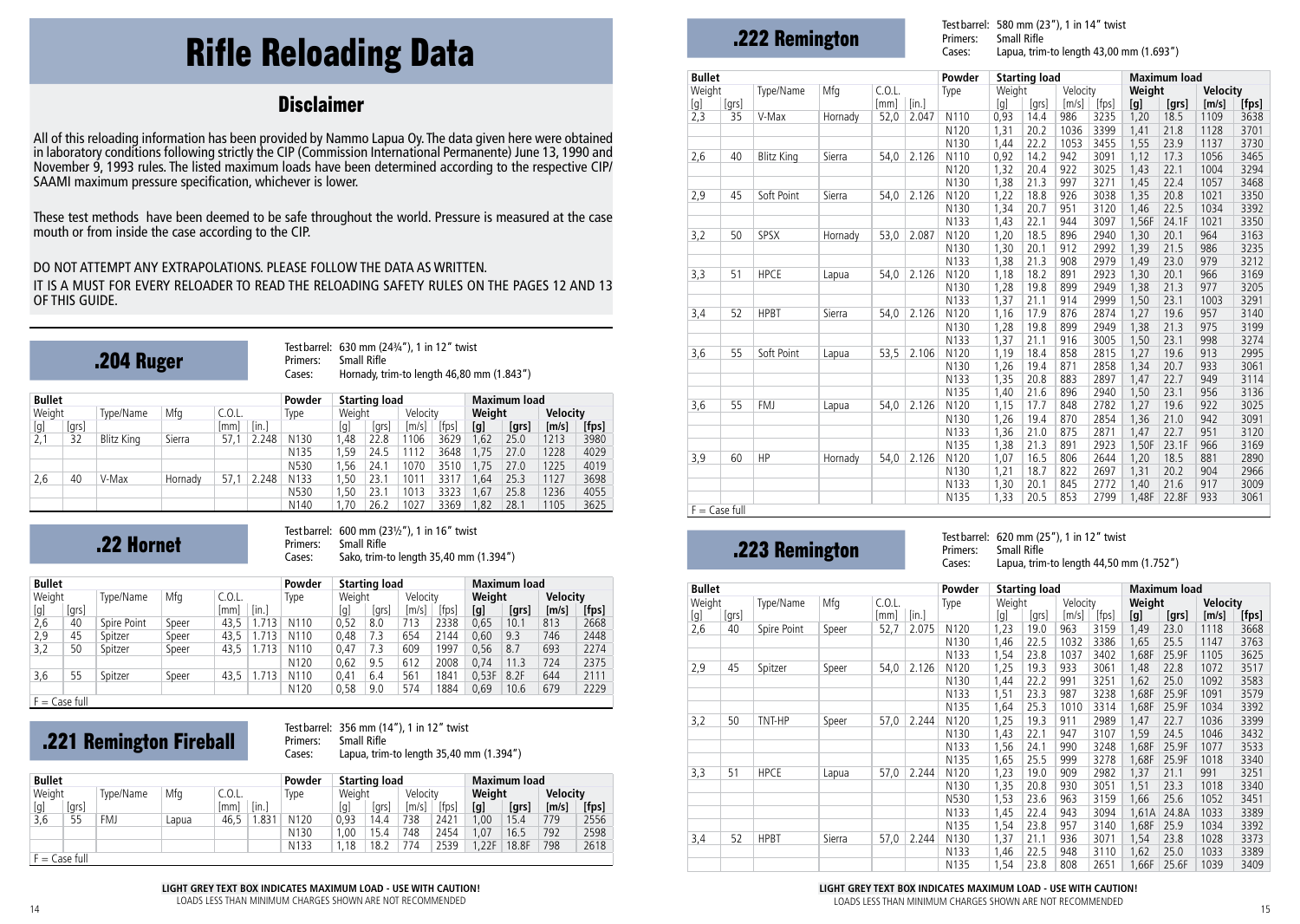|               |       | .223 Remington       |         |        | cont.        |        |        |                      |            |       |        |                     |                 |       |
|---------------|-------|----------------------|---------|--------|--------------|--------|--------|----------------------|------------|-------|--------|---------------------|-----------------|-------|
| <b>Bullet</b> |       |                      |         |        |              | Powder |        | <b>Starting load</b> |            |       |        | <b>Maximum load</b> |                 |       |
| Weight        |       | Type/Name            | Mfg     | C.0.L. |              | Type   | Weight |                      | Velocity   |       | Weight |                     | <b>Velocity</b> |       |
| [g]           | [qrs] |                      |         | [mm]   | $[$ in. $]$  |        | [q]    | [qrs]                | [m/s]      | [fps] | [g]    | [grs]               | [m/s]           | [fps] |
| 3,6           | 55    | Soft Point           | Lapua   | 56,5   | 2.224        | N120   | 1,09   | 16.8                 | 820        | 2690  | 1,31   | 20.2                | 939             | 3081  |
|               |       |                      |         |        |              | N130   | 1,21   | 18.7                 | 857        | 2812  | 1,42   | 21.9                | 959             | 3146  |
|               |       |                      |         |        |              | N133   | 1,36   | 21.0                 | 876        | 2874  | 1,56   | 24.1                | 980             | 3215  |
|               |       |                      |         |        |              | N530   | 1,44   | 22.2                 | 891        | 2923  | 1,61   | 24.8                | 995             | 3264  |
|               |       |                      |         |        |              | N135   | 1,43   | 22.1                 | 899        | 2949  | 1,64F  | 25.3F               | 1004            | 3294  |
|               |       |                      |         |        |              | N140   | 1,57   | 24.2                 | 915        | 3002  | 1,74F  | 26.9F               | 1014            | 3327  |
| 3,6           | 55    | <b>FMJBT</b>         | Hornady | 57,0   | 2.244        | N120   | 1,21   | 18.7                 | 889        | 2917  | 1,34   | 20.7                | 960             | 3150  |
|               |       |                      |         |        |              | N130   | 1,41   | 21.8                 | 956        | 3136  | 1,52   | 23.5                | 1013            | 3323  |
|               |       |                      |         |        |              | N530   | 1,50   | 23.1                 | 941        | 3087  | 1,62   | 25.0                | 1022            | 3353  |
|               |       |                      |         |        |              | N133   | 1,43   | 22.1                 | 928        | 3045  | 1,59   | 24.5                | 1006            | 3301  |
|               |       |                      |         |        |              | N135   | 1,51   | 23.3                 | 938        | 3077  | 1,66   | 25.6                | 1017            | 3337  |
|               |       |                      |         |        |              | N140   | 1,60   | 24.7                 | 930        | 3051  | 1,74   | 26.8                | 1019            | 3343  |
| 3,6           | 55    | <b>FMJ</b>           | Lapua   | 57,0   | 2.244        | N120   | 1,21   | 18.7                 | 876        | 2874  | 1,35   | 20.8                | 953             | 3127  |
|               |       |                      |         |        |              | N130   | 1,33   | 20.5                 | 895        | 2936  | 1,50   | 23.1                | 985             | 3232  |
|               |       |                      |         |        |              | N530   | 1,51   | 23.3                 | 931        | 3054  | 1,64   | 25.3                | 1015            | 3330  |
|               |       |                      |         |        |              | N133   | 1,43   | 22.1                 | 911        | 2989  | 1,59   | 24.5                | 999             | 3278  |
|               |       |                      |         |        |              | N135   |        |                      |            | 3041  |        | 25.9F               | 999             | 3278  |
|               |       |                      |         |        |              | N140   | 1,51   | 23.3<br>24.8         | 927<br>917 | 3009  | 1,68F  | 27.3F               | 1004            | 3294  |
|               |       |                      |         |        |              |        | 1,61   |                      |            |       | 1,77F  |                     |                 |       |
| 3,9           | 60    | HP                   | Hornady | 57,0   | 2.244        | N130   | 1,33   | 20.5                 | 874        | 2867  | 1,50   | 23.1                | 967             | 3173  |
|               |       |                      |         |        |              | N133   | 1,43   | 22.1                 | 888        | 2913  | 1,60   | 24.7                | 978             | 3209  |
|               |       |                      |         |        |              | N135   | 1,50   | 23.1                 | 893        | 2930  | 1,67   | 25.8                | 976             | 3202  |
|               |       |                      |         |        |              | N140   | 1,62   | 25.0                 | 895        | 2936  | 1,74F  | 26.8F               | 965             | 3166  |
| 4,0           | 62    | <b>FMJBT</b>         | Speer   | 57,4   | 2.260        | N530   | 1,43   | 22.1                 | 861        | 2825  | 1,56   | 24.1                | 953             | 3127  |
|               |       |                      |         |        |              | N135   | 1,43   | 22.1                 | 852        | 2795  | 1,60   | 24.7                | 942             | 3091  |
|               |       |                      |         |        |              | N140   | 1,62   | 25.0                 | 901        | 2956  | 1,70F  | 26.2F               | 943             | 3094  |
| 4,5           | 69    | HPBT <sup>1)</sup>   | Sierra  | 57,0   | 2.244        | N133   | 1,34   | 20.7                 | 792        | 2598  | 1,48   | 22.8                | 867             | 2844  |
|               |       |                      |         |        |              | N135   | 1,40   | 21.6                 | 804        | 2638  | 1,54   | 23.8                | 875             | 2871  |
|               |       |                      |         |        |              | N140   | 1,53   | 23.6                 | 820        | 2690  | 1,68   | 25.9                | 897             | 2943  |
|               |       |                      |         |        |              | N540   | 1,56   | 24.1                 | 824        | 2703  | 1,71   | 26.4                | 910             | 2986  |
| 4,5           | 69    | Scenar <sup>1)</sup> | Lapua   | 57,4   | 2.260        | N530   | 1,37   | 21.1                 | 809        | 2654  | 1,47   | 22.7                | 869             | 2851  |
|               |       |                      |         |        |              | N133   | 1,31   | 20.2                 | 789        | 2589  | 1,42   | 21.9                | 849             | 2785  |
|               |       |                      |         |        |              | N135   | 1,37   | 21.1                 | 796        | 2612  | 1,49   | 23.0                | 862             | 2828  |
|               |       |                      |         |        |              | N140   | 1,48   | 22.8                 | 823        | 2700  | 1,60   | 24.7                | 879             | 2884  |
|               |       |                      |         |        |              | N540   | 1,50   | 23.1                 | 807        | 2648  | 1,65   | 25.5                | 895             | 2936  |
| 4,9           | 75    | BTHP <sup>2)</sup>   | Hornady | 57,4   | 2.260        | N135   | 1,34   | 20.7                 | 752        | 2467  | 1,51   | 23.3                | 830             | 2723  |
|               |       |                      |         |        |              | N140   | 1,43   | 22.1                 | 754        | 2474  | 1,62   | 25.0                | 843             | 2766  |
|               |       |                      |         |        |              | N540   | 1,50   | 23.1                 | 773        | 2536  | 1,67   | 25.8                | 863             | 2831  |
| 5,0           | 77    | Scenar               | Lapua   | 57,4   |              | N530   | 1,25   | 19.3                 | 712        | 2336  |        | 22.2                | 812             | 2664  |
|               |       |                      |         |        | 2.260        |        |        |                      |            |       | 1,44   | 21.5                |                 | 2635  |
|               |       |                      |         |        |              | N135   | 1,22   | 18.8                 | 701        | 2300  | 1,39   |                     | 803             |       |
|               |       |                      |         |        |              | N140   | 1,35   | 20.8                 | 704        | 2310  | 1,57   | 24.2                | 801             | 2628  |
|               |       |                      |         |        |              | N540   | 1,41   | 21.8                 | 720        | 2362  | 1,59   | 24.5                | 814             | 2671  |
| 5,0           | 77    | HPBT <sup>2)</sup>   | Sierra  |        | $57,4$ 2.260 | N530   | 1,28   | 19.8                 | 712        | 2336  | 1,43   | 22.1                | 795             | 2608  |
|               |       |                      |         |        |              | N135   | 1,27   | 19.6                 | 706        | 2316  | 1,46   | 22.5                | 791             | 2595  |
|               |       |                      |         |        |              | N140   | 1,36   | 21.0                 | 712        | 2336  | 1,60   | 24.7                | 810             | 2657  |
|               |       |                      |         |        |              | N540   | 1,47   | 22.7                 | 740        | 2428  | 1,64   | 25.3                | 828             | 2717  |
| 5,2           | 80    | HPBT <sup>3)</sup>   | Sierra  | 64,8   | 2.551        | N530   | 1,30   | 20.0                 | 713        | 2339  | 1,50   | 23.1                | 801             | 2630  |
|               |       |                      |         |        |              | N135   | 1,22   | 18.8                 | 711        | 2333  | 1,40   | 21.6                | 788             | 2587  |
|               |       |                      |         |        |              | N140   | 1,34   | 20.7                 | 730        | 2395  | 1,49   | 23.0                | 807             | 2646  |
|               |       |                      |         |        |              | N540   | 1,39   | 21.4                 | 730        | 2395  | 1,53   | 23.7                | 808             | 2652  |
| 5,8           | 90    | <b>HPBT</b>          | Sierra  | 59,8   | 2.354        | N140   | 1,25   | 19.3                 | 640        | 2100  | 1,44   | 22.2                | 742             | 2434  |
|               |       |                      |         |        |              | N150   | 1,24   | 19.1                 | 648        | 2126  | 1,48   | 22.8                | 748             | 2454  |
|               |       |                      |         |        |              | N540   | 1,34   | 20.7                 | 678        | 2224  | 1,52   | 23.5                | 762             | 2500  |
| 5,8           | 90    | <b>HPBT</b>          | Berger  | 62,4   | 2.457        | N140   | 1,25   | 19.3                 | 646        | 2119  | 1,41   | 21.8                | 735             | 2411  |
|               |       |                      |         |        |              | N150   | 1,26   | 19.4                 | 651        | 2136  | 1,46   | 22.5                | 741             | 2431  |
|               |       |                      |         |        |              | N540   | 1,34   | 20.7                 | 682        | 2238  | 1,49   | 23.0                | 759             | 2490  |
|               |       |                      |         |        |              |        |        |                      |            |       |        |                     |                 |       |

#### .223 WSSM

Test barrel: 640 mm (25"), 1 in 8" twist Primers: Large Rifle<br>Cases: Winchester, Cases: Winchester, trim-to length 42,20 mm (1.661")

| <b>Bullet</b> |       |             |       |       |             | Powder           |        | <b>Starting load</b> |          |       |        | Maximum load |                 |       |
|---------------|-------|-------------|-------|-------|-------------|------------------|--------|----------------------|----------|-------|--------|--------------|-----------------|-------|
| Weight        |       | Type/Name   | Mfg   | C.0.L |             | Type             | Weight |                      | Velocity |       | Weight |              | <b>Velocity</b> |       |
| [g]           | [grs] |             |       | Imml  | $[$ in. $]$ |                  | [g]    | [grs]                | [m/s]    | [fps] | [g]    | [grs]        | [m/s]           | [fps] |
| 3,3           | 51    | <b>HPCE</b> | Lapua | 54,6  | 2.150       | N <sub>135</sub> | 2,10   | 32.4                 | 1011     | 3317  | 2,61   | 40.3         | 180             | 3871  |
|               |       |             |       |       |             | N530             | 2,22   | 34.3                 | 1055     | 3461  | 2,59   | 40.0         | 1205            | 3953  |
|               |       |             |       |       |             | N <sub>140</sub> | 2.49   | 38.4                 | 1074     | 3524  | 2,83   | 43.7         | 1183            | 3881  |
| 3,6           | 55    | Soft Point  | Lapua | 54,5  | 2.146       | N <sub>135</sub> | 2,09   | 32.3                 | 1001     | 3284  | 2,49   | 38.4         | 1119            | 3671  |
|               |       |             |       |       |             | N530             | 2,14   | 33.0                 | 1009     | 3310  | 2.48   | 38.3         | 1147            | 3763  |
|               |       |             |       |       |             | N <sub>140</sub> | 2,24   | 34.6                 | 996      | 3268  | 2,68   | 41.4         | 1140            | 3740  |
| 4,5           | 69    | Scenar      | Lapua | 56,7  | 2.232       | N <sub>140</sub> | 2,29   | 35.3                 | 933      | 3061  | 2,61   | 40.3         | 1030            | 3379  |
|               |       |             |       |       |             | N540             | 2,35   | 36.3                 | 960      | 3150  | 2,68   | 41.4         | 1077            | 3533  |
|               |       |             |       |       |             | N <sub>150</sub> | 2,33   | 36.0                 | 947      | 3107  | 2,61   | 40.3         | 1048            | 3438  |
|               |       |             |       |       |             | N550             | 2.48   | 38.3                 | 972      | 3189  | 2.84   | 43.8         | 1078            | 3537  |

#### .22 PPC-USA

#### Test barrel: 610 mm (24"), 1 in 14" twist Primers: Small Rifle Cases: Winchester, trim-to length 42,20 mm (1.661")

| <b>Bullet</b> |       |             |        |        |          | Powder           |        | <b>Starting load</b> |          |       |        | <b>Maximum load</b> |                 |       |
|---------------|-------|-------------|--------|--------|----------|------------------|--------|----------------------|----------|-------|--------|---------------------|-----------------|-------|
| Weight        |       | Type/Name   | Mfg    | C.0.L. |          | Type             | Weight |                      | Velocity |       | Weight |                     | <b>Velocity</b> |       |
| [g]           | [grs] |             |        | mm     | $[$ in.] |                  | [g]    | [grs]                | [m/s]    | [fps] | [g]    | [grs]               | [m/s]           | [fps] |
| 3,4           | 52    | <b>HPBT</b> | Sierra | 51.4   | 2.024    | N <sub>120</sub> | , 33   | 20.5                 | 919      | 3016  | .56    | 24.1                | 1039            | 3408  |
|               |       |             |        |        |          | N <sub>130</sub> | 1,43   | 22.1                 | 934      | 3063  | ,66    | 25.6                | 1069            | 3507  |
|               |       |             |        |        |          | N <sub>133</sub> | 1,51   | 23.3                 | 947      | 3107  | .77    | 27.3                | 1087            | 3565  |
|               |       |             |        |        |          | N <sub>135</sub> | 1,65   | 25.5                 | 971      | 3185  | .90    | 29.2                | 1099            | 3607  |
| 3,6           | 55    | Spitzer     | Speer  | 51.8   | 2.039    | N <sub>130</sub> | 1,41   | 21.8                 | 898      | 2946  | ,69    | 26.1                | 1026            | 3367  |
|               |       |             |        |        |          | N <sub>133</sub> | 1.45   | 22.4                 | 901      | 2956  | .78    | 27.4                | 1039            | 3409  |
|               |       |             |        |        |          | N <sub>135</sub> | .68    | 25.9                 | 961      | 3151  | .93    | 29.7                | 1103            | 3617  |

## .22-250 Remington

Test barrel: 580 mm (22"), 1 in 14" twist Primers: Large Rifle<br>Cases: Lapua .22-2 Lapua .22-250 Remington, trim-to length 48,30mm (1.902")

| <b>Bullet</b> |       |                   |         |        |          | Powder           |        | <b>Starting load</b> |          |       |        | <b>Maximum load</b> |                 |       |
|---------------|-------|-------------------|---------|--------|----------|------------------|--------|----------------------|----------|-------|--------|---------------------|-----------------|-------|
| Weight        |       | Type/Name         | Mfg     | C.0.L. |          | Type             | Weight |                      | Velocity |       | Weight |                     | <b>Velocity</b> |       |
| [g]           | [grs] |                   |         | mm     | $[$ in.] |                  | [g]    | [grs]                | [m/s]    | [fps] | [g]    | [grs]               | [m/s]           | [fps] |
| 2,6           | 40    | <b>Blitz King</b> | Sierra  | 56,9   | 2.240    | N130             | 1,79   | 27.6                 | 1097     | 3599  | 1,98   | 30.6                | 1194            | 3917  |
|               |       |                   |         |        |          | N133             | 1,97   | 30.4                 | 1099     | 3606  | 2,15   | 33.2                | 1205            | 3953  |
|               |       |                   |         |        |          | N135             | 2,03   | 31.3                 | 1097     | 3599  | 2,18   | 33.6                | 1207            | 3960  |
|               |       |                   |         |        |          | N140             | 2,19   | 33.8                 | 1111     | 3645  | 2,39   | 36.9                | 1211            | 3973  |
| 2,9           | 45    | SP                | Sierra  | 58,9   | 2.319    | N130             | 1,66   | 25.6                 | 1023     | 3356  | 1,99   | 30.7                | 1145            | 3757  |
|               |       |                   |         |        |          | N133             | 1,87   | 28.9                 | 1033     | 3389  | 2,10   | 32.4                | 1126            | 3694  |
|               |       |                   |         |        |          | N135             | 1,87   | 28.9                 | 1023     | 3356  | 2,18   | 33.6                | 1154            | 3786  |
|               |       |                   |         |        |          | N <sub>150</sub> | 2,06   | 31.8                 | 1033     | 3389  | 2,32   | 35.8                | 1137            | 3730  |
| 3,3           | 51    | <b>HPCE</b>       | Lapua   | 59,6   | 2.346    | N133             | 1,75   | 27.0                 | 969      | 3179  | 1,99   | 30.7                | 1064            | 3491  |
|               |       |                   |         |        |          | N135             | 1,72   | 26.5                 | 959      | 3146  | 1,96   | 30.2                | 1055            | 3461  |
|               |       |                   |         |        |          | N <sub>140</sub> | 1,99   | 30.7                 | 988      | 3241  | 2,19   | 33.8                | 1087            | 3566  |
|               |       |                   |         |        |          | N540             | 2,08   | 32.1                 | 1001     | 3284  | 2,32   | 35.8                | 1105            | 3625  |
| 3,6           | 55    | FMJ               | Lapua   | 59,6   | 2.346    | N135             | 1,75   | 27.0                 | 936      | 3071  | 1,98   | 30.6                | 1040            | 3412  |
|               |       |                   |         |        |          | N <sub>140</sub> | 1,94   | 29.9                 | 959      | 3146  | 2,17   | 33.5                | 1050            | 3445  |
|               |       |                   |         |        |          | N540             | 2,03   | 31.3                 | 972      | 3189  | 2,29   | 35.3                | 1085            | 3560  |
|               |       |                   |         |        |          | N <sub>150</sub> | 1,98   | 30.6                 | 968      | 3176  | 2,25   | 34.7                | 1057            | 3468  |
| 3,6           | 55    | Soft Point        | Lapua   | 59,5   | 2.343    | N135             | 1,62   | 25.0                 | 902      | 2959  | 1,82   | 28.1                | 990             | 3248  |
|               |       |                   |         |        |          | N <sub>140</sub> | 1,81   | 27.9                 | 932      | 3058  | 2,04   | 31.5                | 1017            | 3337  |
|               |       |                   |         |        |          | N540             | 2,09   | 32.3                 | 981      | 3219  | 2,29   | 35.3                | 1075            | 3527  |
|               |       |                   |         |        |          | N <sub>150</sub> | 1,83   | 28.2                 | 903      | 2963  | 2,08   | 32.1                | 1019            | 3343  |
| 3,9           | 60    | HP                | Hornady | 59,6   | 2.346    | N135             | 1,62   | 25.0                 | 845      | 2772  | 1,86   | 28.7                | 955             | 3133  |
|               |       |                   |         |        |          | N140             | 1,81   | 27.9                 | 887      | 2910  | 2,10   | 32.4                | 989             | 3245  |
|               |       |                   |         |        |          | N540             | 2,06   | 31.8                 | 938      | 3077  | 2,27   | 35.0                | 1043            | 3422  |
|               |       |                   |         |        |          | N <sub>150</sub> | 1,91   | 29.5                 | 907      | 2976  | 2,16   | 33.3                | 1012            | 3320  |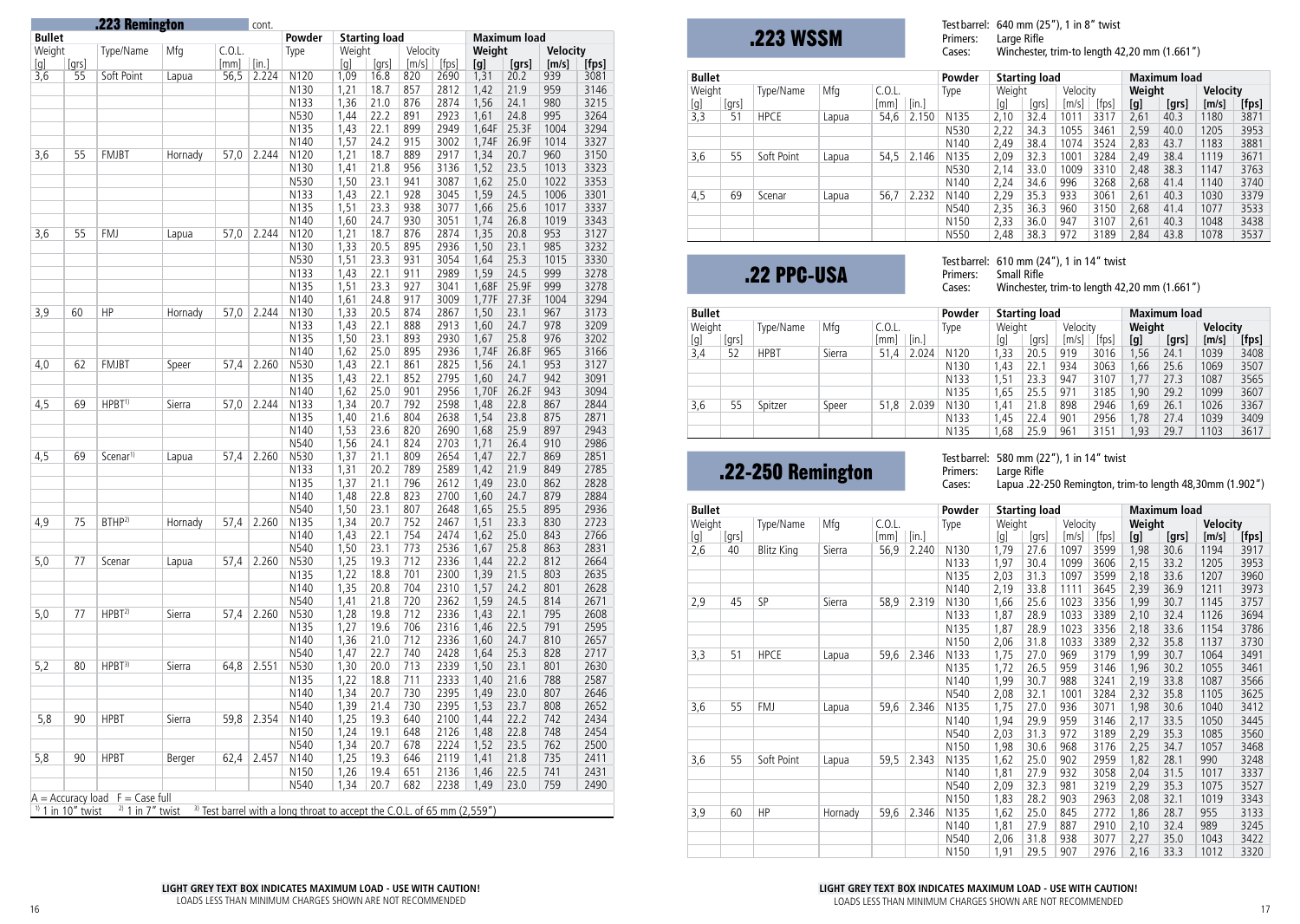|               |                    | .22-250 Remington |               |        | cont.       |                  |        |                      |                     |       |        |                     |                 |       |
|---------------|--------------------|-------------------|---------------|--------|-------------|------------------|--------|----------------------|---------------------|-------|--------|---------------------|-----------------|-------|
| <b>Bullet</b> |                    |                   |               |        |             | Powder           |        | <b>Starting load</b> |                     |       |        | <b>Maximum load</b> |                 |       |
| Weight        |                    | Type/Name         | Mfg           | C.0.L. |             | Type             | Weight |                      | Velocity            |       | Weight |                     | <b>Velocity</b> |       |
| [g]           | [grs]              |                   |               | mm     | $[$ in. $]$ |                  | [g]    | [grs]                | $\lceil m/s \rceil$ | [fps] | [g]    | [grs]               | [m/s]           | [fps] |
| 4,0           | 62                 | TSX               | <b>Barnes</b> | 59.7   | 2.350       | N <sub>140</sub> | .67    | 25.8                 | 831                 | 2726  | 1.90   | 29.3                | 930             | 3051  |
|               |                    |                   |               |        |             | N540             | 1,82   | 28.1                 | 865                 | 2838  | 2,09   | 32.3                | 974             | 3196  |
|               |                    |                   |               |        |             | N <sub>150</sub> | 1,72   | 26.5                 | 843                 | 2766  | 1,98   | 30.6                | 943             | 3094  |
| 4,5           | 69                 | $HPBT^1$          | Lapua         | 59.6   | 2.346       | N <sub>140</sub> | 1,71   | 26.4                 | 820                 | 2690  | 1.98   | 30.6                | 914             | 2999  |
|               |                    |                   |               |        |             | N540             | .85    | 28.5                 | 843                 | 2766  | 2.10   | 32.4                | 939             | 3081  |
|               |                    |                   |               |        |             | N <sub>150</sub> | 1,77   | 27.3                 | 836                 | 2743  | 2,05   | 31.6                | 921             | 3022  |
|               |                    |                   |               |        |             | N550             | ,98    | 30.6                 | 854                 | 2802  | 2.24   | 34.6                | 953             | 3127  |
|               | $1$ 1 in 10" twist |                   |               |        |             |                  |        |                      |                     |       |        |                     |                 |       |

6 mm PPC-USA

Test barrel: 580 mm (23"), 1 in 14" twist Primers: Small Rifle<br>Cases: Sako, trim-t Sako, trim-to length 38,30 mm (1.508")

| <b>Bullet</b> |       |             |        |        |            | Powder           |        | <b>Starting load</b> |                     |       |        | Maximum load |                 |       |
|---------------|-------|-------------|--------|--------|------------|------------------|--------|----------------------|---------------------|-------|--------|--------------|-----------------|-------|
| Weight        |       | Type/Name   | Mfa    | C.O.L. |            | Type             | Weight |                      | Velocity            |       | Weight |              | <b>Velocity</b> |       |
| [g]           | [grs] |             |        | lmm    | $\lim_{i}$ |                  | Įg     | grs                  | $\lceil m/s \rceil$ | [fps] | [g]    | [grs]        | [m/s]           | [fps] |
| 4,4           | 68    | <b>HPFB</b> | Euber  | 53.6   | 2.110      | N <sub>130</sub> | 1.52   | 23.4                 | 843                 | 2766  | .68    | 25.9         | 928             | 3045  |
|               |       |             |        |        |            | N <sub>133</sub> | .63    | 25.2                 | 840                 | 2756  | .83C   | 28.2C        | 951             | 3120  |
| 4,5           | 70    | <b>HPBT</b> | Sierra | 53.6   | 2.110      | N <sub>120</sub> | .39    | 21.5                 | 809                 | 2654  | .,55   | 23.9         | 901             | 2956  |
|               |       |             |        |        |            | N <sub>130</sub> | .47    | 22.7                 | 820                 | 2690  | .69    | 26.1         | 934             | 3064  |
|               |       |             |        |        |            | N <sub>133</sub> | .59    | 24.6                 | 826                 | 2710  | .79C I | 27.6C        | 935             | 3068  |

 $C =$  Compressed load

### 6 mm BR Norma

Test barrel: 650 mm (25½"), 1 in 8" twist<br>Primers: Small Rifle Primers: Small Rifle<br>Cases: Lapua, trim Lapua, trim-to length 39,40 mm (1.551")

| <b>Bullet</b> |                     |                  |               |        |             | Powder           |        | <b>Starting load</b> |                     |       |        | <b>Maximum load</b> |                 |       |
|---------------|---------------------|------------------|---------------|--------|-------------|------------------|--------|----------------------|---------------------|-------|--------|---------------------|-----------------|-------|
| Weight        |                     | Type/Name        | Mfg           | C.0.L. |             | Type             | Weight |                      | Velocity            |       | Weight |                     | <b>Velocity</b> |       |
| [g]           | [grs]               |                  |               | [mm]   | $[$ in. $]$ |                  | [g]    | [grs]                | $\lceil m/s \rceil$ | [fps] | [g]    | [grs]               | [m/s]           | [fps] |
| 4,5           | 70                  | <b>HPBT</b>      | Sierra        | 57,0   | 2.244       | N133             | 1,64   | 25.3                 | 864                 | 2834  | 1,86   | 28.7                | 957             | 3140  |
|               |                     |                  |               |        |             | N135             | 1,88   | 29.0                 | 901                 | 2956  | 2,20   | 33.9                | 1009            | 3310  |
| 5,0           | 77                  | HP               | Lapua         | 57,0   | 2.244       | N135             | 1,81   | 27.9                 | 880                 | 2887  | 2,01   | 31.0                | 957             | 3140  |
|               |                     |                  |               |        |             | N <sub>140</sub> | 1,94   | 29.9                 | 882                 | 2894  | 2,15   | 33.2                | 965             | 3166  |
|               |                     |                  |               |        |             | N540             | 2,00   | 30.9                 | 888                 | 2913  | 2,18   | 33.6                | 980             | 3215  |
| 5,0           | 77                  | HP SJ            | Lapua         | 60,0   | 2.362       | N <sub>133</sub> | 1,85   | 28.5                 | 884                 | 2900  | 2,01A  | 31.0A               | 964             | 3163  |
|               |                     |                  |               |        |             | N <sub>140</sub> | 2,05   | 31.6                 | 900                 | 2953  | 2,22   | 34.3                | 982             | 3222  |
|               |                     |                  |               |        |             | N540             | 2,14   | 33.0                 | 914                 | 2999  | 2,31   | 35.6                | 999             | 3278  |
| 5,5           | 85                  | <b>TSX</b>       | <b>Barnes</b> | 58,5   | 2.303       | N140             | 1,62   | 25.0                 | 775                 | 2543  | 1,88   | 29.0                | 877             | 2877  |
|               |                     |                  |               |        |             | N540             | 1,72   | 26.5                 | 803                 | 2635  | 1,97   | 30.4                | 908             | 2979  |
|               |                     |                  |               |        |             | N150             | 1,63   | 25.2                 | 776                 | 2546  | 1,90   | 29.3                | 874             | 2867  |
| 5,8           | 90                  | <b>Naturalis</b> | Lapua         | 54,7   | 2.154       | N <sub>140</sub> | 1,75   | 27.0                 | 790                 | 2592  | 2,03   | 31.3                | 879             | 2884  |
|               |                     |                  |               |        |             | N540             | 1,89   | 29.2                 | 816                 | 2677  | 2,11   | 32.6                | 915             | 3002  |
|               |                     |                  |               |        |             | N150             | 1,81   | 27.9                 | 795                 | 2608  | 2,10   | 32.4                | 887             | 2910  |
| 5,8           | 90                  | Scenar           | Lapua         | 60,0   | 2.362       | N140             | 1,68   | 26.0                 | 788                 | 2584  | 1,93   | 29.8                | 871             | 2858  |
|               |                     |                  |               |        |             | N540             | 1,69   | 26.1                 | 757                 | 2484  | 2,20   | 33.9                | 952             | 3123  |
| 5,8           | 90                  | Scenar SJ        | Lapua         | 60,0   | 2.362       | N135             | 1,85   | 28.5                 | 830                 | 2723  | 2,04A  | 31.5A               | 906             | 2972  |
|               |                     |                  |               |        |             | N <sub>140</sub> | 1,96   | 30.2                 | 847                 | 2779  | 2,12   | 32.7                | 922             | 3025  |
|               |                     |                  |               |        |             | N540             | 2,02   | 31.2                 | 854                 | 2802  | 2,19   | 33.8                | 936             | 3071  |
| 6, 5          | 100                 | Mega             | Lapua         | 55,3   | 2.177       | N <sub>140</sub> | 1,66   | 25.6                 | 737                 | 2419  | 1,88   | 29.0                | 825             | 2707  |
|               |                     |                  |               |        |             | N540             | 1,81   | 27.9                 | 772                 | 2533  | 2,01   | 31.0                | 857             | 2812  |
| 6,8           | 105                 | Scenar           | Lapua         | 60,0   | 2.362       | N140             | 1,67   | 25.8                 | 746                 | 2447  | 1.87   | 28.9                | 821             | 2694  |
|               |                     |                  |               |        |             | N540             | 1,75   | 27.0                 | 756                 | 2480  | 1,97   | 30.4                | 846             | 2776  |
| 6,8           | 105                 | Scenar SJ        | Lapua         | 60,0   | 2.362       | N140             | 1,83   | 28.2                 | 763                 | 2503  | 2,02   | 31.2                | 843             | 2766  |
|               |                     |                  |               |        |             | N150             | 1,85   | 28.5                 | 769                 | 2523  | 2,05   | 31.6                | 841             | 2759  |
|               |                     |                  |               |        |             | N540             | 1,88   | 29.0                 | 777                 | 2549  | 2,08   | 32.1                | 861             | 2825  |
|               | $A =$ Accuracy load |                  |               |        |             |                  |        |                      |                     |       |        |                     |                 |       |

.243 WSSM

Test barrel: 690 mm (27"), 1 in 10" twist Primers: Small Rifle<br>Cases: Winchester, Winchester, trim-to length 42,20 mm (1.660")

| <b>Bullet</b> |       |                  |       |        |             | Powder           |        | <b>Starting load</b> |                            |       |        | Maximum load |                 |       |
|---------------|-------|------------------|-------|--------|-------------|------------------|--------|----------------------|----------------------------|-------|--------|--------------|-----------------|-------|
| Weight        |       | Type/Name        | Mfg   | C.0.L. |             | Type             | Weight |                      | Velocity                   |       | Weight |              | <b>Velocity</b> |       |
| [g]           | [grs] |                  |       | lmm I  | $[$ in. $]$ |                  | [g]    | grs                  | $\left[\frac{m}{s}\right]$ | [fps] | [g]    | [grs]        | [m/s]           | [fps] |
| 5,0           | 77    | HP               | Lapua | 59,4   | 2.339       | N <sub>140</sub> | 2.46   | 38.0                 | 973                        | 3192  | 2.74   | 42.3         | 1071            | 3514  |
|               |       |                  |       |        |             | N540             | 2,52   | 38.9                 | 988                        | 3241  | 2.80   | 43.2         | 1096            | 3596  |
|               |       |                  |       |        |             | N <sub>150</sub> | 2.48   | 38.3                 | 978                        | 3209  | 2.84   | 43.8         | 1081            | 3547  |
| 5,8           | 90    | <b>Naturalis</b> | Lapua | 58,0   | 2.283       | N540             | 2,34   | 36.1                 | 896                        | 2940  | 2.68   | 41.4         | 1001            | 3284  |
|               |       |                  |       |        |             | N <sub>150</sub> | 2.32   | 35.8                 | 877                        | 2877  | 2.66   | 41.1         | 979             | 3212  |
|               |       |                  |       |        |             | N550             | 2.56   | 39.5                 | 909                        | 2982  | 2.84   | 43.8         | 1019            | 3343  |
| 6,5           | 100   | <b>SP</b>        | Lapua | 57.0   | 2.244       | N <sub>140</sub> | 2,20   | 34.0                 | 832                        | 2730  | 2.46   | 38.0         | 914             | 2999  |
|               |       |                  |       |        |             | N540             | 2,18   | 33.6                 | 843                        | 2766  | 2,55   | 39.4         | 946             | 3104  |
|               |       |                  |       |        |             | N550             | 2.41   | 37.2                 | 868                        | 2848  | 2.75   | 42.4         | 968             | 3176  |

#### .243 Winchester

Test barrel: 580 mm (23"), 1 in 10" twist<br>Primers: Large Rifle Primers: Large Rifle<br>Cases: Lapua, trim Lapua, trim-to length 51,80 mm (2.039")

| <b>Bullet</b> |       |                      |               |        |          | Powder      |        | <b>Starting load</b> |          |       |        | <b>Maximum load</b> |                 |       |
|---------------|-------|----------------------|---------------|--------|----------|-------------|--------|----------------------|----------|-------|--------|---------------------|-----------------|-------|
| Weight        |       | Type/Name            | Mfg           | C.0.L. |          | Type        | Weight |                      | Velocity |       | Weight |                     | <b>Velocity</b> |       |
| [g]           | [grs] |                      |               | [mm]   | $[$ in.] |             | [g]    | [grs]                | [m/s]    | [fps] | [g]    | [grs]               | [m/s]           | [fps] |
| 3,7           | 58    | V-Max                | Hornady       | 65,5   | 2.579    | N135        | 2,31   | 35.6                 | 1037     | 3402  | 2,55   | 39.3                | 1127            | 3698  |
|               |       |                      |               |        |          | N140        | 2,53   | 39.0                 | 1043     | 3422  | 2,80   | 43.2                | 1137            | 3730  |
|               |       |                      |               |        |          | N540        | 2,45   | 37.8                 | 1051     | 3448  | 2,87   | 44.3                | 1151            | 3776  |
|               |       |                      |               |        |          | <b>N550</b> | 2,65   | 40.9                 | 1067     | 3501  | 2,88   | 44.4                | 1165            | 3822  |
| 5,0           | 77    | HP                   | Lapua         | 67,0   | 2.638    | N135        | 1,99   | 30.7                 | 855      | 2805  | 2,32   | 35.8                | 968             | 3176  |
|               |       |                      |               |        |          | N140        | 2,23   | 34.4                 | 883      | 2897  | 2,54   | 39.2                | 992             | 3255  |
|               |       |                      |               |        |          | N150        | 2,24   | 34.6                 | 881      | 2890  | 2,58   | 39.8                | 995             | 3264  |
|               |       |                      |               |        |          | N550        | 2,57   | 39.7                 | 918      | 3012  | 2,80   | 43.2                | 1032            | 3386  |
| 5,2           | 80    | <b>FMJ</b>           | Hornady       | 67,0   | 2.638    | N140        | 2,04   | 31.5                 | 831      | 2726  | 2,41   | 37.2                | 949             | 3114  |
|               |       |                      |               |        |          | N150        | 2,06   | 31.8                 | 840      | 2756  | 2,43   | 37.5                | 947             | 3107  |
|               |       |                      |               |        |          | N550        | 2,42   | 37.3                 | 895      | 2936  | 2,79   | 43.1                | 1002            | 3287  |
|               |       |                      |               |        |          | N160        | 2,54   | 39.2                 | 890      | 2920  | 2,94   | 45.4                | 993             | 3258  |
| 5,5           | 85    | <b>TSX</b>           | <b>Barnes</b> | 67,0   | 2.638    | N150        | 2,15   | 33.2                 | 828      | 2717  | 2,55   | 39.4                | 949             | 3114  |
|               |       |                      |               |        |          | N540        | 2,19   | 33.8                 | 857      | 2812  | 2,56   | 39.5                | 981             | 3219  |
|               |       |                      |               |        |          | N550        | 2,56   | 39.5                 | 934      | 3064  | 2,72   | 42.0                | 992             | 3255  |
|               |       |                      |               |        |          | N160        | 2,65   | 40.9                 | 860      | 2822  | 2,98   | 46.0                | 972             | 3189  |
| 5,5           | 85    | Partition            | Nosler        | 68,0   | 2.677    | N540        | 2,17   | 33.5                 | 860      | 2822  | 2,50   | 38.6                | 971             | 3186  |
|               |       |                      |               |        |          | N150        | 1,90   | 29.3                 | 801      | 2628  | 2,28   | 35.2                | 922             | 3025  |
|               |       |                      |               |        |          | N550        | 2,36   | 36.4                 | 866      | 2841  | 2,71   | 41.8                | 977             | 3205  |
|               |       |                      |               |        |          | N160        | 2,42   | 37.3                 | 846      | 2776  | 2,84   | 43.8                | 969             | 3179  |
| 5,8           | 90    | Naturalis            | Lapua         | 67,0   | 2.638    | N540        | 2,26   | 34.9                 | 840      | 2756  | 2,53   | 39.0                | 945             | 3100  |
|               |       |                      |               |        |          | N150        | 2,02   | 31.2                 | 799      | 2621  | 2,39   | 36.9                | 903             | 2963  |
|               |       |                      |               |        |          | N550        | 2,44   | 37.7                 | 846      | 2776  | 2,72   | 42.0                | 952             | 3123  |
|               |       |                      |               |        |          | N160        | 2,43   | 37.5                 | 823      | 2700  | 2,85   | 44.0                | 942             | 3091  |
| 5,8           | 90    | <b>FMJ</b>           | Sierra        | 68,3   | 2.689    | N540        | 2,17   | 33.5                 | 842      | 2762  | 2,49   | 38.4                | 946             | 3104  |
|               |       |                      |               |        |          | N150        | 1,98   | 30.6                 | 805      | 2641  | 2,30   | 35.5                | 902             | 2959  |
|               |       |                      |               |        |          | N550        | 2,31   | 35.6                 | 848      | 2782  | 2,63   | 40.6                | 952             | 3123  |
|               |       |                      |               |        |          | N160        | 2,41   | 37.2                 | 836      | 2743  | 2,76   | 42.6                | 941             | 3087  |
| 5,8           | 90    | Scenar               | Lapua         | 68,3   | 2.689    | N540        | 2,27   | 35.0                 | 860      | 2822  | 2,54   | 39.2                | 962             | 3156  |
|               |       |                      |               |        |          | N150        | 2,08   | 32.1                 | 817      | 2680  | 2,44   | 37.7                | 914             | 2999  |
|               |       |                      |               |        |          | N550        | 2,46   | 38.0                 | 865      | 2838  | 2,68   | 41.4                | 967             | 3173  |
|               |       |                      |               |        |          | N160        | 2,52   | 38.9                 | 847      | 2779  | 2,83   | 43.7                | 952             | 3123  |
| 6, 5          | 100   | <b>Grand Slam</b>    | Speer         | 68,3   | 2.689    | N540        | 1,97   | 30.4                 | 770      | 2526  | 2,33   | 36.0                | 878             | 2881  |
|               |       |                      |               |        |          | N150        | 1,86   | 28.7                 | 722      | 2369  | 2,23   | 34.4                | 839             | 2753  |
|               |       |                      |               |        |          | N550        | 2,21   | 34.1                 | 787      | 2582  | 2,48   | 38.3                | 885             | 2904  |
|               |       |                      |               |        |          | N160        | 2,23   | 34.4                 | 769      | 2523  | 2,58   | 39.8                | 873             | 2864  |
| 6,8           | 105   | Scenar <sup>1)</sup> | Lapua         | 68,3   | 2.689    | N150        | 1,95   | 30.1                 | 729      | 2392  | 2,27   | 35.0                | 821             | 2694  |
|               |       |                      |               |        |          | N550        | 2,34   | 36.1                 | 782      | 2566  | 2,59   | 40.0                | 890             | 2920  |
|               |       |                      |               |        |          | N160        | 2,43   | 37.5                 | 766      | 2513  | 2,70   | 41.7                | 869             | 2851  |
|               |       |                      |               |        |          | N165        | 2,62   | 40.4                 | 783      | 2569  | 3,00   | 46.3                | 894             | 2933  |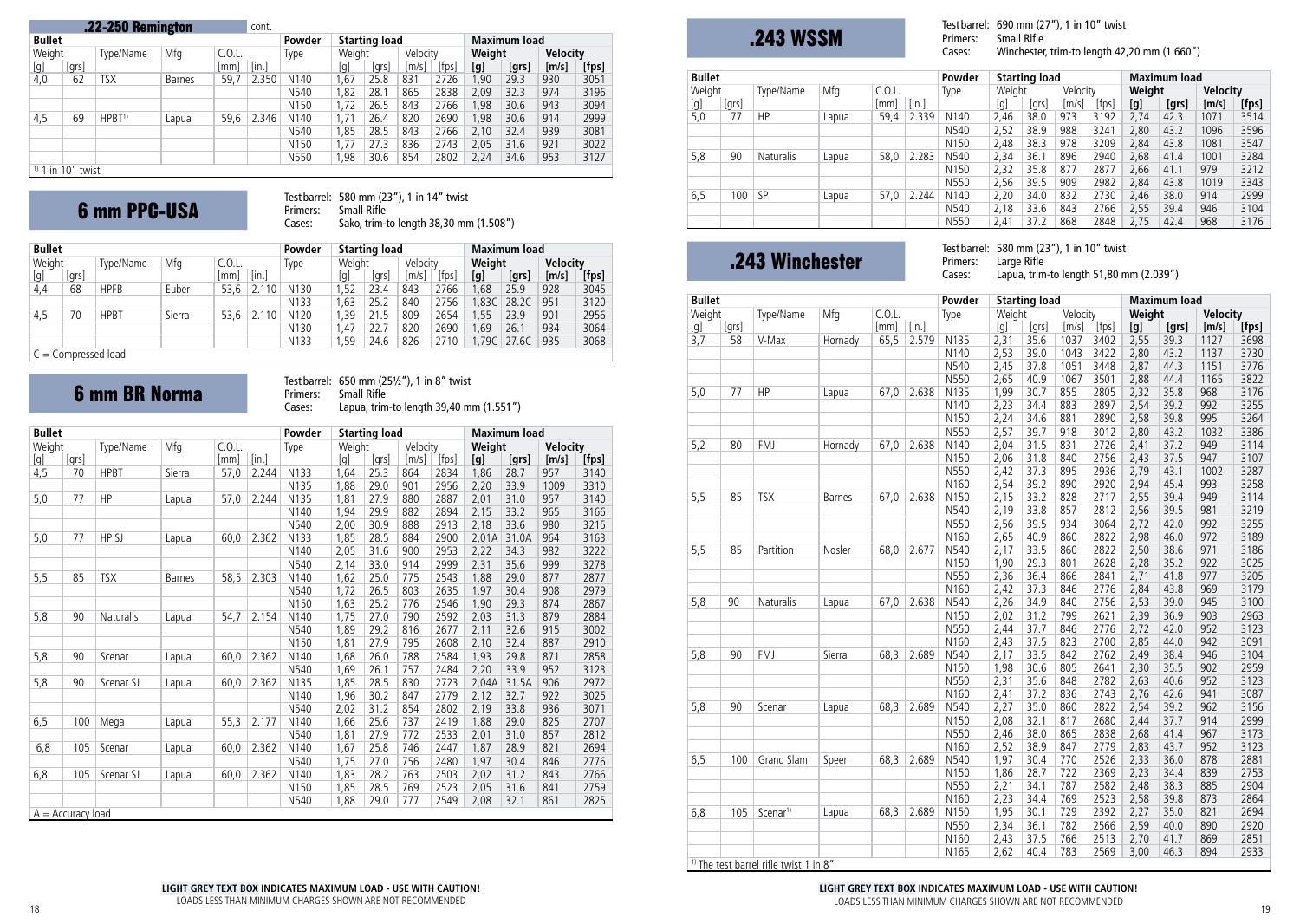### 6 mm Remington

Test barrel: 660 mm (26"), 1 in 10" twist<br>Primers: Large Rifle Primers: Large Rifle<br>Cases: Remington, Emgermington, trim-to length 56,60 mm (2.228")

| <b>Bullet</b> |       |                  |         |        | Powder      |                  | <b>Starting load</b> |       |                                          |                  | <b>Maximum load</b> |       |          |       |
|---------------|-------|------------------|---------|--------|-------------|------------------|----------------------|-------|------------------------------------------|------------------|---------------------|-------|----------|-------|
| Weight        |       | Type/Name        | Mfg     | C.0.L. |             | Type             | Weight               |       | Velocity                                 |                  | Weight              |       | Velocity |       |
| [g]           | [grs] |                  |         | mm     | $[$ in. $]$ |                  | [g]                  | [grs] | $\left[\left.\mathsf{m/s}\right]\right]$ | $[{\text{fps}}]$ | [g]                 | [grs] | [m/s]    | [fps] |
| 3,8           | 58    | V-Max            | Hornady | 70,4   | 2.772       | N <sub>140</sub> | 2,47                 | 38.1  | 1053                                     | 3455             | 2,80                | 43.2  | 1173     | 3848  |
|               |       |                  |         |        |             | N540             | 2,68                 | 41.4  | 1084                                     | 3556             | 3,01                | 46.5  | 1207     | 3960  |
|               |       |                  |         |        |             | N <sub>150</sub> | 2,50                 | 38.6  | 1055                                     | 3461             | 2,91                | 44.9  | 1176     | 3858  |
| 5, 5          | 85    | Partition        | Nosler  | 70,4   | 2.772       | N <sub>140</sub> | 1,97                 | 30.4  | 858                                      | 2815             | 2,49                | 38.4  | 983      | 3225  |
|               |       |                  |         |        |             | N <sub>150</sub> | 2,11                 | 32.6  | 868                                      | 2848             | 2,47                | 38.1  | 973      | 3192  |
|               |       |                  |         |        |             | N540             | 2,25                 | 34.7  | 899                                      | 2949             | 2,65                | 40.9  | 1012     | 3320  |
|               |       |                  |         |        |             | N550             | 2,41                 | 37.2  | 903                                      | 2963             | 2,85                | 44.0  | 1022     | 3353  |
| 5,0           | 77    | HP               | Lapua   | 70,4   | 2.772       | N <sub>140</sub> | 2,38                 | 36.7  | 933                                      | 3061             | 2,71                | 41.8  | 1046     | 3432  |
|               |       |                  |         |        |             | N540             | 2,55                 | 39.4  | 971                                      | 3186             | 2,84                | 43.8  | 1073     | 3520  |
|               |       |                  |         |        |             | N <sub>150</sub> | 2,50                 | 38.6  | 950                                      | 3117             | 2,80                | 43.2  | 1051     | 3448  |
|               |       |                  |         |        |             | N550             | 2,73                 | 42.1  | 972                                      | 3189             | 3,01                | 46.5  | 1093     | 3586  |
| 5,8           | 90    | Scenar           | Lapua   | 71,8   | 2.825       | N150             | 2,20                 | 34.0  | 867                                      | 2844             | 2,60                | 40.1  | 976      | 3202  |
|               |       |                  |         |        |             | N550             | 2,52                 | 38.9  | 902                                      | 2959             | 2,82                | 43.5  | 1010     | 3314  |
|               |       |                  |         |        |             | N <sub>160</sub> | 2,49                 | 38.4  | 866                                      | 2841             | 3,00                | 46.3  | 994      | 3261  |
|               |       |                  |         |        |             | N <sub>165</sub> | 2,93                 | 45.2  | 906                                      | 2972             | 3,30                | 50.9  | 1018     | 3340  |
| 5,8           | 90    | <b>Naturalis</b> | Lapua   | 70,4   | 2.772       | N <sub>150</sub> | 2,00                 | 30.9  | 820                                      | 2690             | 2,50                | 38.6  | 932      | 3058  |
|               |       |                  |         |        |             | N550             | 2,37                 | 36.6  | 873                                      | 2864             | 2,88                | 44.4  | 1010     | 3314  |
|               |       |                  |         |        |             | N <sub>160</sub> | 2,40                 | 37.0  | 869                                      | 2851             | 2,99                | 46.1  | 994      | 3261  |
|               |       |                  |         |        |             | N <sub>165</sub> | 2,83                 | 43.7  | 875                                      | 2871             | 3,24                | 50.0  | 1001     | 3284  |

### .240 Weatherby Magnum

Test barrel: 600 mm (23½"), 1 in 10" twist<br>Primers: Large Rifle Magnum Primers: Large Rifle Magnum Cases: Norma, trim-to length 63,20 mm (2.488")

**CAUTION: Loads less than the listed starting loads may cause excessive chamber pressure and must not be used!**

| <b>Bullet</b> |       |           |         |        |             | Powder           |        | <b>Starting load</b> |          |       |        | <b>Maximum load</b> |                  |       |
|---------------|-------|-----------|---------|--------|-------------|------------------|--------|----------------------|----------|-------|--------|---------------------|------------------|-------|
| Weight        |       | Type/Name | Mfg     | C.0.L. |             | Type             | Weight |                      | Velocity |       | Weight |                     | <b>Velocity</b>  |       |
| [g]           | [grs] |           |         | lmml   | $[$ in. $]$ |                  | [g]    | [grs]                | lm/sl    | [fps] | [g]    | [grs]               | $\mathsf{[m/s]}$ | [fps] |
| 4,9           | 75    | HP        | Hornady | 78,1   | 3.075       | N <sub>150</sub> | 2,94   | 45.4                 | 995      | 3266  | 3,17   | 48.9                | 1076             | 3532  |
|               |       |           |         |        |             | N550             | 3,20   | 49.4                 | 1028     | 3371  | 3,38   | 52.2                | 1111             | 3645  |
|               |       |           |         |        |             | N <sub>160</sub> | 3,34   | 51.6                 | 1010     | 3314  | 3,52   | 54.2                | 1094             | 3589  |
| 5,0           | 77    | HP        | Lapua   | 78,1   | 3.075       | N <sub>150</sub> | 2,97   | 45.8                 | 990      | 3248  | 3,15   | 48.7                | 1055             | 3460  |
|               |       |           |         |        |             | N550             | 3,20   | 49.3                 | 1014     | 3327  | 3,37   | 51.9                | 1095             | 3591  |
|               |       |           |         |        |             | N <sub>160</sub> | 3,34   | 51.5                 | 1005     | 3297  | 3,51   | 54.1                | 1084             | 3556  |
| 5,8           | 90    | Scenar    | Lapua   | 78,1   | 3.075       | N550             | 2,98   | 46.0                 | 939      | 3081  | 3,22   | 49.6                | 1013             | 3325  |
|               |       |           |         |        |             | N <sub>160</sub> | 3,20   | 49.3                 | 938      | 3077  | 3,41   | 52.6                | 1014             | 3327  |
|               |       |           |         |        |             | N <sub>165</sub> | 3,47   | 53.6                 | 949      | 3114  | 3,71   | 57.2                | 1031             | 3383  |
| 6,5           | 100   | Mega      | Lapua   | 78,1   | 3.075       | N550             | 2,94   | 45.4                 | 891      | 2923  | 3,16   | 48.7                | 966              | 3170  |
|               |       |           |         |        |             | N <sub>160</sub> | 3,06   | 47.2                 | 895      | 2936  | 3,26   | 50.3                | 956              | 3137  |
|               |       |           |         |        |             | N <sub>165</sub> | 3,47   | 53.6                 | 949      | 3114  | 3,62   | 55.8                | 989              | 3246  |
| 6,8           | 105   | Spitzer   | Speer   | 77,8   | 3.063       | N <sub>160</sub> | 2,83   | 43.6                 | 852      | 2795  | 3,15   | 48.7                | 935              | 3068  |
|               |       |           |         |        |             | N560             | 3,23   | 49.8                 | 887      | 2910  | 3,47   | 53.5                | 962              | 3157  |
|               |       |           |         |        |             | N <sub>165</sub> | 3,33   | 51.3                 | 895      | 2936  | 3,57   | 55.2                | 969              | 3180  |

### .25-06 Remington

Test barrel: 580 mm (23"), 1 in 10" twist<br>Primers: Large Rifle Primers: Large Rifle<br>Cases: Remington, Remington, trim-to length 63,10 mm (2.484")

| <b>Bullet</b> |       |             |       |        |       | Powder           |        | <b>Starting load</b> |          |       |        | <b>Maximum load</b> |                 |       |
|---------------|-------|-------------|-------|--------|-------|------------------|--------|----------------------|----------|-------|--------|---------------------|-----------------|-------|
| Weight        |       | Type/Name   | Mfg   | C.O.L. |       | Type             | Weight |                      | Velocity |       | Weight |                     | <b>Velocity</b> |       |
| [g]           | [grs] |             |       | lmml   | lin.1 |                  | lg,    | [grs]                | [m/s]    | [fps] | [g]    | [grs]               | [m/s]           | [fps] |
| 5,6           | 87    | <b>SPBT</b> | Speer | 79,3   | 3.122 | N <sub>140</sub> | 2,35   | 36.2                 | 876      | 2873  | 2.74   | 42.3                | 961             | 3153  |
|               |       |             |       |        |       | N <sub>150</sub> | 2,51   | 38.7                 | 892      | 2925  | 2.91   | 44.9                | 980             | 3215  |
|               |       |             |       |        |       | N <sub>160</sub> | 3,15   | 48.6                 | 935      | 3069  | 3.55   | 54.8                | 1020            | 3346  |
|               |       |             |       |        |       | N <sub>165</sub> | 3.52   | 54.3                 | 960      | 3149  | 3.95   | 60.9                | 1049            | 3442  |
| 6,5           | 100   | <b>SPBT</b> | Speer | 81.2   | 3.197 | N <sub>140</sub> | 2.60   | 40.0                 | 873      | 2864  | 2.78   | 42.9                | 924             | 3031  |

|               |       | .25-06 Remington |        |        | cont.    |                  |        |                      |          |       |        |                     |                 |       |
|---------------|-------|------------------|--------|--------|----------|------------------|--------|----------------------|----------|-------|--------|---------------------|-----------------|-------|
| <b>Bullet</b> |       |                  |        |        |          | Powder           |        | <b>Starting load</b> |          |       |        | <b>Maximum load</b> |                 |       |
| Weight        |       | Type/Name        | Mfg    | C.0.L. |          | Type             | Weight |                      | Velocity |       | Weight |                     | <b>Velocity</b> |       |
| [g]           | [grs] |                  |        | mm     | $[$ in.] |                  | [g]    | [grs]                | [m/s]    | [fps] | [g]    | [grs]               | [m/s]           | [fps] |
|               |       |                  |        |        |          | N <sub>150</sub> | 2,66   | 41.0                 | 878      | 2881  | 2,86   | 44.1                | 930             | 3051  |
|               |       |                  |        |        |          | N <sub>160</sub> | 3,24   | 50.0                 | 911      | 2990  | 3,38   | 52.2                | 966             | 3169  |
|               |       |                  |        |        |          | N560             | 3,16   | 48.8                 | 900      | 2954  | 3,59   | 55.4                | 990             | 3248  |
|               |       |                  |        |        |          | N <sub>165</sub> | 3,44   | 53.0                 | 922      | 3024  | 3,66   | 56.5                | 979             | 3212  |
|               |       |                  |        |        |          | N <sub>170</sub> | 3,55   | 54.7                 | 885      | 2902  | 4,05   | 62.5                | 975             | 3199  |
| 7,8           | 120   | Spizer           | Speer  | 80,2   | 3.157    | N <sub>150</sub> | 1,95   | 30.1                 | 692      | 2270  | 2,32   | 35.8                | 776             | 2546  |
|               |       |                  |        |        |          | N <sub>160</sub> | 2,50   | 38.6                 | 759      | 2491  | 2,94   | 45.4                | 844             | 2769  |
|               |       |                  |        |        |          | N560             | 2,81   | 43.3                 | 798      | 2619  | 3,24   | 50.0                | 890             | 2920  |
|               |       |                  |        |        |          | N <sub>165</sub> | 2,69   | 41.5                 | 777      | 2548  | 3,13   | 48.3                | 853             | 2799  |
|               |       |                  |        |        |          | N <sub>170</sub> | 3,17   | 48.9                 | 802      | 2630  | 3,59   | 55.4                | 873             | 2864  |
| 7,8           | 120   | <b>HPBT</b>      | Sierra | 80,0   | 3.155    | N <sub>160</sub> | 2,75   | 42.4                 | 791      | 2597  | 3,09   | 47.7                | 871             | 2858  |
|               |       |                  |        |        |          | N560             | 2,95   | 45.6                 | 818      | 2685  | 3,33   | 51.4                | 903             | 2963  |
|               |       |                  |        |        |          | N <sub>165</sub> | 3,03   | 46.8                 | 817      | 2681  | 3,38   | 52.2                | 889             | 2917  |
|               |       |                  |        |        |          | N <sub>170</sub> | 3,35   | 51.7                 | 817      | 2682  | 3,81   | 58.8                | 904             | 2966  |

### 6,5 mm Grendel

Test barrel: 610 mm (24"), 1 in 10" twist<br>Primers: Small Rifle Primers: Small Rifle Cases: Lapua, trim-to length 38,50 mm (1.516")

| <b>Bullet</b> |       |              |               |        |             | Powder           |        | <b>Starting load</b> |          |       |        | <b>Maximum load</b> |                 |       |
|---------------|-------|--------------|---------------|--------|-------------|------------------|--------|----------------------|----------|-------|--------|---------------------|-----------------|-------|
| Weight        |       | Type/Name    | Mfg           | C.0.L. |             | Type             | Weight |                      | Velocity |       | Weight |                     | <b>Velocity</b> |       |
| [g]           | [grs] |              |               | [mm]   | $[$ in. $]$ |                  | [g]    | [grs]                | [m/s]    | [fps] | [g]    | [grs]               | [m/s]           | [fps] |
| 6, 5          | 100   | <b>FMJ</b>   | Lapua         | 53,0   | 2.087       | N <sub>130</sub> | 1,32   | 20.4                 | 705      | 2313  | 1,54   | 23.8                | 784             | 2572  |
|               |       |              |               |        |             | N133             | 1,51   | 23.3                 | 728      | 2388  | 1,72   | 26.5                | 811             | 2661  |
|               |       |              |               |        |             | N530             | 1,56   | 24.1                 | 729      | 2392  | 1,79   | 27.6                | 829             | 2720  |
| 6,5           | 100   | Scenar       | Lapua         | 57,1   | 2.248       | N130             | 1,40   | 21.6                 | 674      | 2211  | 1,76   | 27.2                | 840             | 2756  |
|               |       |              |               |        |             | N530             | 1,60   | 24.7                 | 729      | 2392  | 1,90   | 29.3                | 858             | 2815  |
|               |       |              |               |        |             | N <sub>133</sub> | 1,57   | 24.2                 | 728      | 2388  | 1,90   | 29.3                | 854             | 2802  |
| 7,0           | 108   | Scenar       | Lapua         | 57,1   | 2.248       | N130             | 1,40   | 21.6                 | 671      | 2201  | 1,69   | 26.1                | 791             | 2595  |
|               |       |              |               |        |             | N530             | 1,44   | 22.2                 | 690      | 2264  | 1,73   | 26.7                | 821             | 2694  |
|               |       |              |               |        |             | N133             | 1,51   | 23.3                 | 689      | 2260  | 1,80   | 27.8                | 804             | 2638  |
| 7,8           | 120   | <b>TSX</b>   | <b>Barnes</b> | 53,0   | 2.087       | N530             | 1,34   | 20.7                 | 592      | 1942  | 1,62   | 25.0                | 707             | 2320  |
|               |       |              |               |        |             | N133             | 1,17   | 18.1                 | 578      | 1896  | 1,58   | 24.4                | 678             | 2224  |
|               |       |              |               |        |             | N540             | 1,58   | 24.4                 | 631      | 2070  | 1,88   | 29.0                | 751             | 2464  |
| 8,0           | 123   | Scenar       | Lapua         | 57,1   | 2.248       | N530             | 1,47   | 22.7                 | 635      | 2083  | 1,73   | 26.7                | 763             | 2503  |
|               |       |              |               |        |             | N133             | 1,36   | 21.0                 | 609      | 1998  | 1,73   | 26.7                | 745             | 2444  |
|               |       |              |               |        |             | N135             | 1,29   | 19.9                 | 593      | 1946  | 1,75   | 27.0                | 741             | 2431  |
| 8,8           | 136   | Scenar-L     | Lapua         | 57,1   | 2.248       | N530             | 1,47   | 22.7                 | 644      | 2113  | 1,65   | 25.5                | 725             | 2379  |
|               |       |              |               |        |             | N135             | 1,33   | 20.5                 | 597      | 1959  | 1,65   | 25.5                | 701             | 2300  |
|               |       |              |               |        |             | N140             | 1,59   | 24.5                 | 655      | 2149  | 1,83   | 28.2                | 731             | 2398  |
|               |       |              |               |        |             | N540             | 1,67   | 25.8                 | 661      | 2169  | 1,83   | 28.2                | 741             | 2431  |
| 9,0           | 139   | Scenar       | Lapua         | 57,1   | 2.248       | N530             | 1,40   | 21.6                 | 606      | 1988  | 1,60   | 24.7                | 694             | 2277  |
|               |       |              |               |        |             | N135             | 1,23   | 19.0                 | 547      | 1795  | 1,55   | 23.9                | 664             | 2178  |
|               |       |              |               |        |             | N140             | 1,57   | 24.2                 | 620      | 2034  | 1,78   | 27.5                | 706             | 2316  |
|               |       |              |               |        |             | N540             | 1,64   | 25.3                 | 642      | 2106  | 1,82   | 28.1                | 725             | 2379  |
| 9,1           | 140   | Naturalis    | Lapua         | 57,5   | 2.264       | N530             | 1,41   | 21.8                 | 595      | 1952  | 1,65   | 25.5                | 694             | 2277  |
|               |       |              |               |        |             | N140             | 1,42   | 21.9                 | 579      | 1900  | 1,74   | 26.9                | 680             | 2231  |
|               |       |              |               |        |             | N540             | 1,59   | 24.5                 | 616      | 2021  | 1,86   | 28.7                | 714             | 2343  |
| 9,3           | 144   | <b>FMJBT</b> | Lapua         | 57,1   | 2.248       | N530             | 1,40   | 21.6                 | 610      | 2001  | 1,57   | 24.2                | 679             | 2228  |
|               |       |              |               |        |             | N135             | 1,19   | 18.4                 | 553      | 1814  | 1,37   | 21.1                | 621             | 2037  |
|               |       |              |               |        |             | N140             | 1,49   | 23.0                 | 640      | 2100  | 1,77   | 27.3                | 704             | 2310  |
|               |       |              |               |        |             | N540             | 1,60   | 24.7                 | 638      | 2093  | 1,80   | 27.8                | 718             | 2356  |
| 10,1          | 156   | Mega         | Lapua         | 57,4   | 2.260       | N530             | 1,28   | 19.8                 | 539      | 1768  | 1,50   | 23.1                | 615             | 2018  |
|               |       |              |               |        |             | N140             | 1,31   | 20.2                 | 513      | 1683  | 1,62   | 25.0                | 627             | 2057  |
|               |       |              |               |        |             | N540             | 1,38   | 21.3                 | 537      | 1762  | 1,67   | 25.8                | 647             | 2123  |
|               |       |              |               |        |             | N150             | 1,30   | 20.1                 | 511      | 1677  | 1,62   | 25.0                | 615             | 2018  |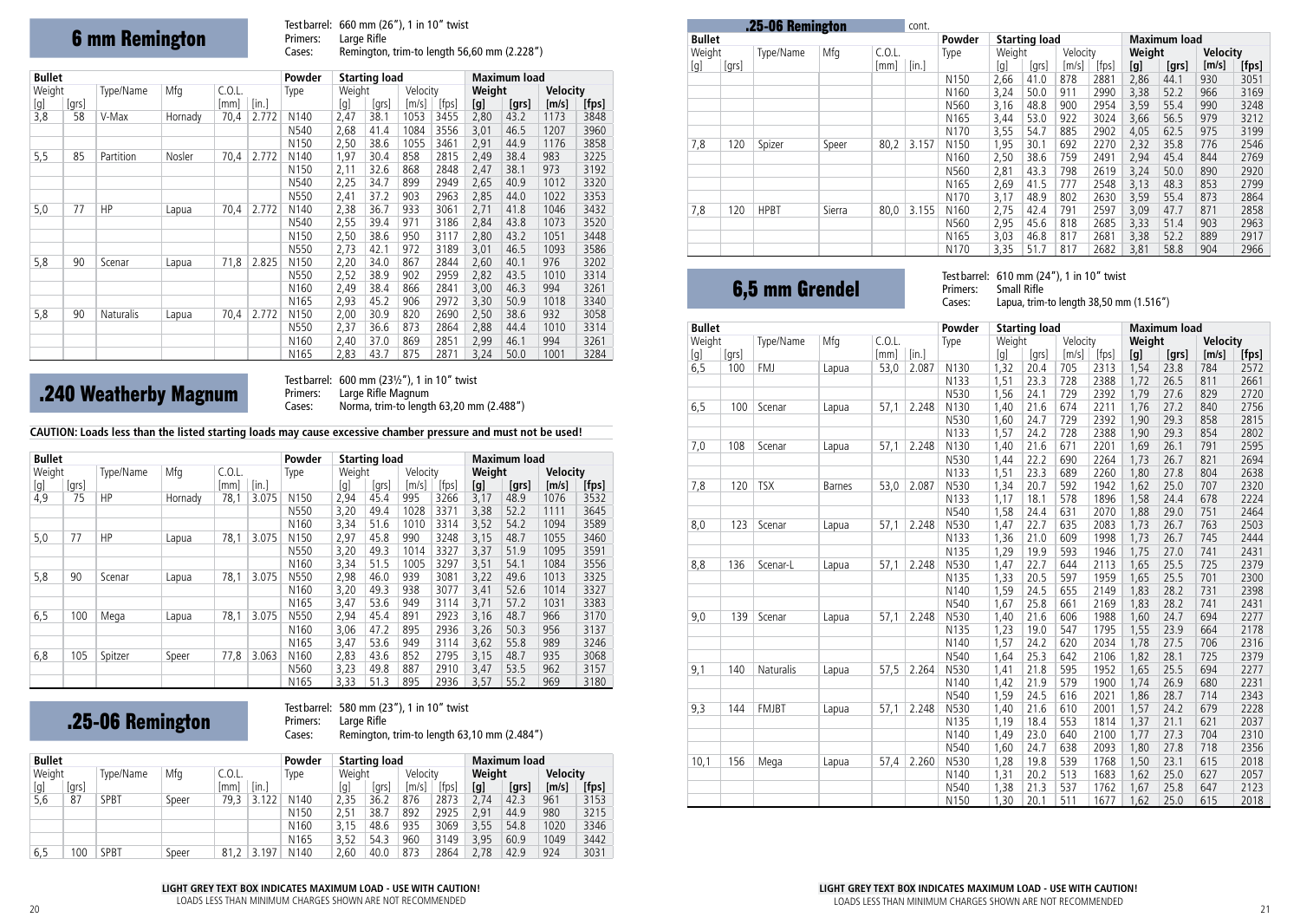### 6,5 x 47 Lapua

Test barrel:  $700 \text{ mm} (27\frac{1}{2})$ , 1 in  $8\frac{1}{2}$ " twist Primers: Small Rifle Primers: Small Rifle<br>Cases: Lapua, trim-Cases: Lapua, trim-to length 46,80 mm (1.843")

| Weight<br>Mfg<br>C.0.L.<br>Type<br>Weight<br>Velocity<br>Weight<br><b>Velocity</b><br>Type/Name<br>[grs]<br>[mm]<br>$[$ in.]<br>[g]<br>[fps]<br>[g]<br>[fps]<br>[g]<br>[grs]<br>[m/s]<br>[grs]<br>[m/s]<br>6,5<br>100<br>FMJ<br>62,5<br>2.461<br>N133<br>1,91<br>29.5<br>778<br>2552<br>2,20<br>34.0<br>886<br>2907<br>Lapua<br>N135<br>1,91<br>29.5<br>765<br>2510<br>2,20<br>34.0<br>875<br>2871<br>N140<br>2,15<br>33.2<br>801<br>2628<br>38.3<br>908<br>2979<br>2,48<br>6, 5<br>2.736<br>N133<br>2,10<br>32.4<br>870<br>2854<br>925<br>3035<br>100<br>69,5<br>2,26<br>34.9<br>Scenar<br>Lapua<br>930<br>N135<br>2,20<br>34.0<br>890<br>2920<br>2,31<br>35.6<br>3051<br>2,40<br>37.0<br>900<br>2953<br>39.5<br>950<br>N140<br>2,56<br>3117<br>35.8<br>992<br>3255<br>N540<br>2,32<br>874<br>2867<br>2,64<br>40.7<br>N150<br>2,17<br>33.5<br>831<br>2726<br>2,53<br>39.0<br>954<br>3130<br>7,0<br>108<br>69,5<br>2.736<br>N133<br>30.2<br>807<br>2648<br>33.9<br>882<br>2894<br>Scenar<br>1,96<br>2,20<br>Lapua<br>N135<br>2,04<br>2671<br>885<br>2904<br>31.5<br>814<br>2,23<br>34.4<br>910<br>2986<br>N140<br>2,23<br>34.4<br>828<br>2717<br>2,51<br>38.7<br>N540<br>2,27<br>35.0<br>839<br>2753<br>2,55<br>39.4<br>943<br>3094<br>930<br>3051<br>N150<br>2,35<br>36.3<br>849<br>2785<br>40.6<br>2,63<br>N550<br>2,39<br>36.9<br>836<br>2743<br>41.4<br>948<br>3110<br>2,68<br>7,8<br>69,5<br>2.736<br>N140<br>27.8<br>731<br>2398<br>853<br>2799<br>120<br>Scenar-L<br>1,80<br>36.3<br>2,35<br>Lapua<br>N540<br>2533<br>889<br>2917<br>2,14<br>33.0<br>772<br>2,45<br>37.8<br>859<br>2818<br>N150<br>31.8<br>744<br>2441<br>2,06<br>2,43<br>37.5<br>N550<br>2,31<br>35.6<br>776<br>2546<br>895<br>2936<br>2,62<br>40.4<br>2.539<br>830<br>2723<br>7,8<br>120<br><b>TSX</b><br>64,5<br>N150<br>1,99<br>30.7<br>690<br>2264<br>2,43<br>37.5<br><b>Barnes</b><br>N540<br>2,20<br>34.0<br>748<br>2454<br>846<br>2776<br>2,48<br>38.3<br>N550<br>2,35<br>36.3<br>750<br>872<br>2861<br>2461<br>2,70<br>41.7<br>2756<br>8,0<br>123<br>69,5<br>2.736<br>N140<br>2,15<br>33.2<br>768<br>2520<br>2,36<br>36.4<br>840<br>Scenar<br>Lapua<br>N540<br>35.7<br>818<br>2685<br>907<br>2976<br>2,31<br>2,57<br>39.7<br>N150<br>2,23<br>34.4<br>788<br>2585<br>855<br>2805<br>2,45<br>37.8<br>N550<br>2,26<br>34.9<br>780<br>2559<br>2,57<br>39.7<br>878<br>2881<br>8,1<br>125<br>Nosler<br>65,0<br>2.559<br>N140<br>1,95<br>30.1<br>715<br>2346<br>2,35<br>36.3<br>820<br>2690<br>Partition<br>727<br>829<br>2720<br>N150<br>2,01<br>31.0<br>2385<br>37.0<br>2,40<br>N540<br>858<br>2,18<br>33.6<br>760<br>2493<br>2,44<br>37.7<br>2815<br><b>TSX</b><br>64,5<br>2.539<br>N150<br>27.9<br>597<br>1959<br>35.6<br>765<br>2510<br>8,4<br>130<br><b>Barnes</b><br>1,81<br>2,31<br>819<br>2687<br>N540<br>2,08<br>32.1<br>691<br>2267<br>2,42<br>37.3<br>N550<br>34.4<br>694<br>821<br>2694<br>2,23<br>2277<br>2,60<br>40.1<br>1,80<br>35.5<br>792<br>2598<br>8,8<br>136<br>Scenar-L<br>69,5<br>2.736<br>N140<br>27.8<br>731<br>2398<br>2,30<br>Lapua<br>829<br>2720<br>2,12<br>32.7<br>732<br>2402<br>36.9<br>N540<br>2,39<br>2,03<br>31.3<br>699<br>796<br>2612<br>N150<br>2293<br>2,35<br>36.3<br>35.3<br>833<br>2733<br>N550<br>2,29<br>735<br>2411<br>2,57<br>39.7<br>139<br>69,5<br>2.736<br>N140<br>2,00<br>30.9<br>702<br>2302<br>2,25<br>773<br>2536<br>9,0<br>Scenar<br>34.7<br>Lapua<br>N540<br>2,17<br>33.5<br>752<br>37.4<br>836<br>2744<br>2468<br>2,42<br>2582<br>N150<br>2,10<br>32.4<br>727<br>2384<br>2,33<br>36.0<br>787<br>N550<br>2,15<br>33.2<br>722<br>815<br>2674<br>2369<br>2,44<br>37.7<br>140<br>2.598<br>1,95<br>30.1<br>35.5<br>772<br>2533<br>9,1<br>Naturalis<br>66,0<br>N140<br>660<br>2165<br>2,30<br>Lapua<br>35.8<br>769<br>2523<br>N <sub>150</sub><br>2,00<br>30.9<br>663<br>2175<br>2,32<br>N540<br>2,10<br>32.4<br>697<br>2287<br>2,35<br>36.3<br>789<br>2589<br>N550<br>2,25<br>34.7<br>698<br>2290<br>38.7<br>793<br>2602<br>2,51<br>27.5<br>2329<br>10,1<br>156<br>63,2<br>2.488<br>N150<br>1,78<br>598<br>1962<br>2,12<br>32.7<br>710<br>Mega<br>Lapua<br>N540<br>2,01<br>31.0<br>650<br>2133<br>2,26<br>34.9<br>753<br>2470<br>N550<br>2,12<br>32.7<br>696<br>2283<br>37.5<br>769<br>2523<br>2,43 | <b>Bullet</b> |  |  | Powder | <b>Starting load</b> |  | <b>Maximum load</b> |  |
|---------------------------------------------------------------------------------------------------------------------------------------------------------------------------------------------------------------------------------------------------------------------------------------------------------------------------------------------------------------------------------------------------------------------------------------------------------------------------------------------------------------------------------------------------------------------------------------------------------------------------------------------------------------------------------------------------------------------------------------------------------------------------------------------------------------------------------------------------------------------------------------------------------------------------------------------------------------------------------------------------------------------------------------------------------------------------------------------------------------------------------------------------------------------------------------------------------------------------------------------------------------------------------------------------------------------------------------------------------------------------------------------------------------------------------------------------------------------------------------------------------------------------------------------------------------------------------------------------------------------------------------------------------------------------------------------------------------------------------------------------------------------------------------------------------------------------------------------------------------------------------------------------------------------------------------------------------------------------------------------------------------------------------------------------------------------------------------------------------------------------------------------------------------------------------------------------------------------------------------------------------------------------------------------------------------------------------------------------------------------------------------------------------------------------------------------------------------------------------------------------------------------------------------------------------------------------------------------------------------------------------------------------------------------------------------------------------------------------------------------------------------------------------------------------------------------------------------------------------------------------------------------------------------------------------------------------------------------------------------------------------------------------------------------------------------------------------------------------------------------------------------------------------------------------------------------------------------------------------------------------------------------------------------------------------------------------------------------------------------------------------------------------------------------------------------------------------------------------------------------------------------------------------------------------------------------------------------------------------------------------------------------------------------------------------------------------------------------------------------------------------------------------------------------------------------------------------------------------------------------------------------------------------------------------------------------------------------------------------------------------------------------------------------------------------------------------------------------------------------------------------------------------------------------------------------------------------------------------------|---------------|--|--|--------|----------------------|--|---------------------|--|
|                                                                                                                                                                                                                                                                                                                                                                                                                                                                                                                                                                                                                                                                                                                                                                                                                                                                                                                                                                                                                                                                                                                                                                                                                                                                                                                                                                                                                                                                                                                                                                                                                                                                                                                                                                                                                                                                                                                                                                                                                                                                                                                                                                                                                                                                                                                                                                                                                                                                                                                                                                                                                                                                                                                                                                                                                                                                                                                                                                                                                                                                                                                                                                                                                                                                                                                                                                                                                                                                                                                                                                                                                                                                                                                                                                                                                                                                                                                                                                                                                                                                                                                                                                                                                                 |               |  |  |        |                      |  |                     |  |
|                                                                                                                                                                                                                                                                                                                                                                                                                                                                                                                                                                                                                                                                                                                                                                                                                                                                                                                                                                                                                                                                                                                                                                                                                                                                                                                                                                                                                                                                                                                                                                                                                                                                                                                                                                                                                                                                                                                                                                                                                                                                                                                                                                                                                                                                                                                                                                                                                                                                                                                                                                                                                                                                                                                                                                                                                                                                                                                                                                                                                                                                                                                                                                                                                                                                                                                                                                                                                                                                                                                                                                                                                                                                                                                                                                                                                                                                                                                                                                                                                                                                                                                                                                                                                                 |               |  |  |        |                      |  |                     |  |
|                                                                                                                                                                                                                                                                                                                                                                                                                                                                                                                                                                                                                                                                                                                                                                                                                                                                                                                                                                                                                                                                                                                                                                                                                                                                                                                                                                                                                                                                                                                                                                                                                                                                                                                                                                                                                                                                                                                                                                                                                                                                                                                                                                                                                                                                                                                                                                                                                                                                                                                                                                                                                                                                                                                                                                                                                                                                                                                                                                                                                                                                                                                                                                                                                                                                                                                                                                                                                                                                                                                                                                                                                                                                                                                                                                                                                                                                                                                                                                                                                                                                                                                                                                                                                                 |               |  |  |        |                      |  |                     |  |
|                                                                                                                                                                                                                                                                                                                                                                                                                                                                                                                                                                                                                                                                                                                                                                                                                                                                                                                                                                                                                                                                                                                                                                                                                                                                                                                                                                                                                                                                                                                                                                                                                                                                                                                                                                                                                                                                                                                                                                                                                                                                                                                                                                                                                                                                                                                                                                                                                                                                                                                                                                                                                                                                                                                                                                                                                                                                                                                                                                                                                                                                                                                                                                                                                                                                                                                                                                                                                                                                                                                                                                                                                                                                                                                                                                                                                                                                                                                                                                                                                                                                                                                                                                                                                                 |               |  |  |        |                      |  |                     |  |
|                                                                                                                                                                                                                                                                                                                                                                                                                                                                                                                                                                                                                                                                                                                                                                                                                                                                                                                                                                                                                                                                                                                                                                                                                                                                                                                                                                                                                                                                                                                                                                                                                                                                                                                                                                                                                                                                                                                                                                                                                                                                                                                                                                                                                                                                                                                                                                                                                                                                                                                                                                                                                                                                                                                                                                                                                                                                                                                                                                                                                                                                                                                                                                                                                                                                                                                                                                                                                                                                                                                                                                                                                                                                                                                                                                                                                                                                                                                                                                                                                                                                                                                                                                                                                                 |               |  |  |        |                      |  |                     |  |
|                                                                                                                                                                                                                                                                                                                                                                                                                                                                                                                                                                                                                                                                                                                                                                                                                                                                                                                                                                                                                                                                                                                                                                                                                                                                                                                                                                                                                                                                                                                                                                                                                                                                                                                                                                                                                                                                                                                                                                                                                                                                                                                                                                                                                                                                                                                                                                                                                                                                                                                                                                                                                                                                                                                                                                                                                                                                                                                                                                                                                                                                                                                                                                                                                                                                                                                                                                                                                                                                                                                                                                                                                                                                                                                                                                                                                                                                                                                                                                                                                                                                                                                                                                                                                                 |               |  |  |        |                      |  |                     |  |
|                                                                                                                                                                                                                                                                                                                                                                                                                                                                                                                                                                                                                                                                                                                                                                                                                                                                                                                                                                                                                                                                                                                                                                                                                                                                                                                                                                                                                                                                                                                                                                                                                                                                                                                                                                                                                                                                                                                                                                                                                                                                                                                                                                                                                                                                                                                                                                                                                                                                                                                                                                                                                                                                                                                                                                                                                                                                                                                                                                                                                                                                                                                                                                                                                                                                                                                                                                                                                                                                                                                                                                                                                                                                                                                                                                                                                                                                                                                                                                                                                                                                                                                                                                                                                                 |               |  |  |        |                      |  |                     |  |
|                                                                                                                                                                                                                                                                                                                                                                                                                                                                                                                                                                                                                                                                                                                                                                                                                                                                                                                                                                                                                                                                                                                                                                                                                                                                                                                                                                                                                                                                                                                                                                                                                                                                                                                                                                                                                                                                                                                                                                                                                                                                                                                                                                                                                                                                                                                                                                                                                                                                                                                                                                                                                                                                                                                                                                                                                                                                                                                                                                                                                                                                                                                                                                                                                                                                                                                                                                                                                                                                                                                                                                                                                                                                                                                                                                                                                                                                                                                                                                                                                                                                                                                                                                                                                                 |               |  |  |        |                      |  |                     |  |
|                                                                                                                                                                                                                                                                                                                                                                                                                                                                                                                                                                                                                                                                                                                                                                                                                                                                                                                                                                                                                                                                                                                                                                                                                                                                                                                                                                                                                                                                                                                                                                                                                                                                                                                                                                                                                                                                                                                                                                                                                                                                                                                                                                                                                                                                                                                                                                                                                                                                                                                                                                                                                                                                                                                                                                                                                                                                                                                                                                                                                                                                                                                                                                                                                                                                                                                                                                                                                                                                                                                                                                                                                                                                                                                                                                                                                                                                                                                                                                                                                                                                                                                                                                                                                                 |               |  |  |        |                      |  |                     |  |
|                                                                                                                                                                                                                                                                                                                                                                                                                                                                                                                                                                                                                                                                                                                                                                                                                                                                                                                                                                                                                                                                                                                                                                                                                                                                                                                                                                                                                                                                                                                                                                                                                                                                                                                                                                                                                                                                                                                                                                                                                                                                                                                                                                                                                                                                                                                                                                                                                                                                                                                                                                                                                                                                                                                                                                                                                                                                                                                                                                                                                                                                                                                                                                                                                                                                                                                                                                                                                                                                                                                                                                                                                                                                                                                                                                                                                                                                                                                                                                                                                                                                                                                                                                                                                                 |               |  |  |        |                      |  |                     |  |
|                                                                                                                                                                                                                                                                                                                                                                                                                                                                                                                                                                                                                                                                                                                                                                                                                                                                                                                                                                                                                                                                                                                                                                                                                                                                                                                                                                                                                                                                                                                                                                                                                                                                                                                                                                                                                                                                                                                                                                                                                                                                                                                                                                                                                                                                                                                                                                                                                                                                                                                                                                                                                                                                                                                                                                                                                                                                                                                                                                                                                                                                                                                                                                                                                                                                                                                                                                                                                                                                                                                                                                                                                                                                                                                                                                                                                                                                                                                                                                                                                                                                                                                                                                                                                                 |               |  |  |        |                      |  |                     |  |
|                                                                                                                                                                                                                                                                                                                                                                                                                                                                                                                                                                                                                                                                                                                                                                                                                                                                                                                                                                                                                                                                                                                                                                                                                                                                                                                                                                                                                                                                                                                                                                                                                                                                                                                                                                                                                                                                                                                                                                                                                                                                                                                                                                                                                                                                                                                                                                                                                                                                                                                                                                                                                                                                                                                                                                                                                                                                                                                                                                                                                                                                                                                                                                                                                                                                                                                                                                                                                                                                                                                                                                                                                                                                                                                                                                                                                                                                                                                                                                                                                                                                                                                                                                                                                                 |               |  |  |        |                      |  |                     |  |
|                                                                                                                                                                                                                                                                                                                                                                                                                                                                                                                                                                                                                                                                                                                                                                                                                                                                                                                                                                                                                                                                                                                                                                                                                                                                                                                                                                                                                                                                                                                                                                                                                                                                                                                                                                                                                                                                                                                                                                                                                                                                                                                                                                                                                                                                                                                                                                                                                                                                                                                                                                                                                                                                                                                                                                                                                                                                                                                                                                                                                                                                                                                                                                                                                                                                                                                                                                                                                                                                                                                                                                                                                                                                                                                                                                                                                                                                                                                                                                                                                                                                                                                                                                                                                                 |               |  |  |        |                      |  |                     |  |
|                                                                                                                                                                                                                                                                                                                                                                                                                                                                                                                                                                                                                                                                                                                                                                                                                                                                                                                                                                                                                                                                                                                                                                                                                                                                                                                                                                                                                                                                                                                                                                                                                                                                                                                                                                                                                                                                                                                                                                                                                                                                                                                                                                                                                                                                                                                                                                                                                                                                                                                                                                                                                                                                                                                                                                                                                                                                                                                                                                                                                                                                                                                                                                                                                                                                                                                                                                                                                                                                                                                                                                                                                                                                                                                                                                                                                                                                                                                                                                                                                                                                                                                                                                                                                                 |               |  |  |        |                      |  |                     |  |
|                                                                                                                                                                                                                                                                                                                                                                                                                                                                                                                                                                                                                                                                                                                                                                                                                                                                                                                                                                                                                                                                                                                                                                                                                                                                                                                                                                                                                                                                                                                                                                                                                                                                                                                                                                                                                                                                                                                                                                                                                                                                                                                                                                                                                                                                                                                                                                                                                                                                                                                                                                                                                                                                                                                                                                                                                                                                                                                                                                                                                                                                                                                                                                                                                                                                                                                                                                                                                                                                                                                                                                                                                                                                                                                                                                                                                                                                                                                                                                                                                                                                                                                                                                                                                                 |               |  |  |        |                      |  |                     |  |
|                                                                                                                                                                                                                                                                                                                                                                                                                                                                                                                                                                                                                                                                                                                                                                                                                                                                                                                                                                                                                                                                                                                                                                                                                                                                                                                                                                                                                                                                                                                                                                                                                                                                                                                                                                                                                                                                                                                                                                                                                                                                                                                                                                                                                                                                                                                                                                                                                                                                                                                                                                                                                                                                                                                                                                                                                                                                                                                                                                                                                                                                                                                                                                                                                                                                                                                                                                                                                                                                                                                                                                                                                                                                                                                                                                                                                                                                                                                                                                                                                                                                                                                                                                                                                                 |               |  |  |        |                      |  |                     |  |
|                                                                                                                                                                                                                                                                                                                                                                                                                                                                                                                                                                                                                                                                                                                                                                                                                                                                                                                                                                                                                                                                                                                                                                                                                                                                                                                                                                                                                                                                                                                                                                                                                                                                                                                                                                                                                                                                                                                                                                                                                                                                                                                                                                                                                                                                                                                                                                                                                                                                                                                                                                                                                                                                                                                                                                                                                                                                                                                                                                                                                                                                                                                                                                                                                                                                                                                                                                                                                                                                                                                                                                                                                                                                                                                                                                                                                                                                                                                                                                                                                                                                                                                                                                                                                                 |               |  |  |        |                      |  |                     |  |
|                                                                                                                                                                                                                                                                                                                                                                                                                                                                                                                                                                                                                                                                                                                                                                                                                                                                                                                                                                                                                                                                                                                                                                                                                                                                                                                                                                                                                                                                                                                                                                                                                                                                                                                                                                                                                                                                                                                                                                                                                                                                                                                                                                                                                                                                                                                                                                                                                                                                                                                                                                                                                                                                                                                                                                                                                                                                                                                                                                                                                                                                                                                                                                                                                                                                                                                                                                                                                                                                                                                                                                                                                                                                                                                                                                                                                                                                                                                                                                                                                                                                                                                                                                                                                                 |               |  |  |        |                      |  |                     |  |
|                                                                                                                                                                                                                                                                                                                                                                                                                                                                                                                                                                                                                                                                                                                                                                                                                                                                                                                                                                                                                                                                                                                                                                                                                                                                                                                                                                                                                                                                                                                                                                                                                                                                                                                                                                                                                                                                                                                                                                                                                                                                                                                                                                                                                                                                                                                                                                                                                                                                                                                                                                                                                                                                                                                                                                                                                                                                                                                                                                                                                                                                                                                                                                                                                                                                                                                                                                                                                                                                                                                                                                                                                                                                                                                                                                                                                                                                                                                                                                                                                                                                                                                                                                                                                                 |               |  |  |        |                      |  |                     |  |
|                                                                                                                                                                                                                                                                                                                                                                                                                                                                                                                                                                                                                                                                                                                                                                                                                                                                                                                                                                                                                                                                                                                                                                                                                                                                                                                                                                                                                                                                                                                                                                                                                                                                                                                                                                                                                                                                                                                                                                                                                                                                                                                                                                                                                                                                                                                                                                                                                                                                                                                                                                                                                                                                                                                                                                                                                                                                                                                                                                                                                                                                                                                                                                                                                                                                                                                                                                                                                                                                                                                                                                                                                                                                                                                                                                                                                                                                                                                                                                                                                                                                                                                                                                                                                                 |               |  |  |        |                      |  |                     |  |
|                                                                                                                                                                                                                                                                                                                                                                                                                                                                                                                                                                                                                                                                                                                                                                                                                                                                                                                                                                                                                                                                                                                                                                                                                                                                                                                                                                                                                                                                                                                                                                                                                                                                                                                                                                                                                                                                                                                                                                                                                                                                                                                                                                                                                                                                                                                                                                                                                                                                                                                                                                                                                                                                                                                                                                                                                                                                                                                                                                                                                                                                                                                                                                                                                                                                                                                                                                                                                                                                                                                                                                                                                                                                                                                                                                                                                                                                                                                                                                                                                                                                                                                                                                                                                                 |               |  |  |        |                      |  |                     |  |
|                                                                                                                                                                                                                                                                                                                                                                                                                                                                                                                                                                                                                                                                                                                                                                                                                                                                                                                                                                                                                                                                                                                                                                                                                                                                                                                                                                                                                                                                                                                                                                                                                                                                                                                                                                                                                                                                                                                                                                                                                                                                                                                                                                                                                                                                                                                                                                                                                                                                                                                                                                                                                                                                                                                                                                                                                                                                                                                                                                                                                                                                                                                                                                                                                                                                                                                                                                                                                                                                                                                                                                                                                                                                                                                                                                                                                                                                                                                                                                                                                                                                                                                                                                                                                                 |               |  |  |        |                      |  |                     |  |
|                                                                                                                                                                                                                                                                                                                                                                                                                                                                                                                                                                                                                                                                                                                                                                                                                                                                                                                                                                                                                                                                                                                                                                                                                                                                                                                                                                                                                                                                                                                                                                                                                                                                                                                                                                                                                                                                                                                                                                                                                                                                                                                                                                                                                                                                                                                                                                                                                                                                                                                                                                                                                                                                                                                                                                                                                                                                                                                                                                                                                                                                                                                                                                                                                                                                                                                                                                                                                                                                                                                                                                                                                                                                                                                                                                                                                                                                                                                                                                                                                                                                                                                                                                                                                                 |               |  |  |        |                      |  |                     |  |
|                                                                                                                                                                                                                                                                                                                                                                                                                                                                                                                                                                                                                                                                                                                                                                                                                                                                                                                                                                                                                                                                                                                                                                                                                                                                                                                                                                                                                                                                                                                                                                                                                                                                                                                                                                                                                                                                                                                                                                                                                                                                                                                                                                                                                                                                                                                                                                                                                                                                                                                                                                                                                                                                                                                                                                                                                                                                                                                                                                                                                                                                                                                                                                                                                                                                                                                                                                                                                                                                                                                                                                                                                                                                                                                                                                                                                                                                                                                                                                                                                                                                                                                                                                                                                                 |               |  |  |        |                      |  |                     |  |
|                                                                                                                                                                                                                                                                                                                                                                                                                                                                                                                                                                                                                                                                                                                                                                                                                                                                                                                                                                                                                                                                                                                                                                                                                                                                                                                                                                                                                                                                                                                                                                                                                                                                                                                                                                                                                                                                                                                                                                                                                                                                                                                                                                                                                                                                                                                                                                                                                                                                                                                                                                                                                                                                                                                                                                                                                                                                                                                                                                                                                                                                                                                                                                                                                                                                                                                                                                                                                                                                                                                                                                                                                                                                                                                                                                                                                                                                                                                                                                                                                                                                                                                                                                                                                                 |               |  |  |        |                      |  |                     |  |
|                                                                                                                                                                                                                                                                                                                                                                                                                                                                                                                                                                                                                                                                                                                                                                                                                                                                                                                                                                                                                                                                                                                                                                                                                                                                                                                                                                                                                                                                                                                                                                                                                                                                                                                                                                                                                                                                                                                                                                                                                                                                                                                                                                                                                                                                                                                                                                                                                                                                                                                                                                                                                                                                                                                                                                                                                                                                                                                                                                                                                                                                                                                                                                                                                                                                                                                                                                                                                                                                                                                                                                                                                                                                                                                                                                                                                                                                                                                                                                                                                                                                                                                                                                                                                                 |               |  |  |        |                      |  |                     |  |
|                                                                                                                                                                                                                                                                                                                                                                                                                                                                                                                                                                                                                                                                                                                                                                                                                                                                                                                                                                                                                                                                                                                                                                                                                                                                                                                                                                                                                                                                                                                                                                                                                                                                                                                                                                                                                                                                                                                                                                                                                                                                                                                                                                                                                                                                                                                                                                                                                                                                                                                                                                                                                                                                                                                                                                                                                                                                                                                                                                                                                                                                                                                                                                                                                                                                                                                                                                                                                                                                                                                                                                                                                                                                                                                                                                                                                                                                                                                                                                                                                                                                                                                                                                                                                                 |               |  |  |        |                      |  |                     |  |
|                                                                                                                                                                                                                                                                                                                                                                                                                                                                                                                                                                                                                                                                                                                                                                                                                                                                                                                                                                                                                                                                                                                                                                                                                                                                                                                                                                                                                                                                                                                                                                                                                                                                                                                                                                                                                                                                                                                                                                                                                                                                                                                                                                                                                                                                                                                                                                                                                                                                                                                                                                                                                                                                                                                                                                                                                                                                                                                                                                                                                                                                                                                                                                                                                                                                                                                                                                                                                                                                                                                                                                                                                                                                                                                                                                                                                                                                                                                                                                                                                                                                                                                                                                                                                                 |               |  |  |        |                      |  |                     |  |
|                                                                                                                                                                                                                                                                                                                                                                                                                                                                                                                                                                                                                                                                                                                                                                                                                                                                                                                                                                                                                                                                                                                                                                                                                                                                                                                                                                                                                                                                                                                                                                                                                                                                                                                                                                                                                                                                                                                                                                                                                                                                                                                                                                                                                                                                                                                                                                                                                                                                                                                                                                                                                                                                                                                                                                                                                                                                                                                                                                                                                                                                                                                                                                                                                                                                                                                                                                                                                                                                                                                                                                                                                                                                                                                                                                                                                                                                                                                                                                                                                                                                                                                                                                                                                                 |               |  |  |        |                      |  |                     |  |
|                                                                                                                                                                                                                                                                                                                                                                                                                                                                                                                                                                                                                                                                                                                                                                                                                                                                                                                                                                                                                                                                                                                                                                                                                                                                                                                                                                                                                                                                                                                                                                                                                                                                                                                                                                                                                                                                                                                                                                                                                                                                                                                                                                                                                                                                                                                                                                                                                                                                                                                                                                                                                                                                                                                                                                                                                                                                                                                                                                                                                                                                                                                                                                                                                                                                                                                                                                                                                                                                                                                                                                                                                                                                                                                                                                                                                                                                                                                                                                                                                                                                                                                                                                                                                                 |               |  |  |        |                      |  |                     |  |
|                                                                                                                                                                                                                                                                                                                                                                                                                                                                                                                                                                                                                                                                                                                                                                                                                                                                                                                                                                                                                                                                                                                                                                                                                                                                                                                                                                                                                                                                                                                                                                                                                                                                                                                                                                                                                                                                                                                                                                                                                                                                                                                                                                                                                                                                                                                                                                                                                                                                                                                                                                                                                                                                                                                                                                                                                                                                                                                                                                                                                                                                                                                                                                                                                                                                                                                                                                                                                                                                                                                                                                                                                                                                                                                                                                                                                                                                                                                                                                                                                                                                                                                                                                                                                                 |               |  |  |        |                      |  |                     |  |
|                                                                                                                                                                                                                                                                                                                                                                                                                                                                                                                                                                                                                                                                                                                                                                                                                                                                                                                                                                                                                                                                                                                                                                                                                                                                                                                                                                                                                                                                                                                                                                                                                                                                                                                                                                                                                                                                                                                                                                                                                                                                                                                                                                                                                                                                                                                                                                                                                                                                                                                                                                                                                                                                                                                                                                                                                                                                                                                                                                                                                                                                                                                                                                                                                                                                                                                                                                                                                                                                                                                                                                                                                                                                                                                                                                                                                                                                                                                                                                                                                                                                                                                                                                                                                                 |               |  |  |        |                      |  |                     |  |
|                                                                                                                                                                                                                                                                                                                                                                                                                                                                                                                                                                                                                                                                                                                                                                                                                                                                                                                                                                                                                                                                                                                                                                                                                                                                                                                                                                                                                                                                                                                                                                                                                                                                                                                                                                                                                                                                                                                                                                                                                                                                                                                                                                                                                                                                                                                                                                                                                                                                                                                                                                                                                                                                                                                                                                                                                                                                                                                                                                                                                                                                                                                                                                                                                                                                                                                                                                                                                                                                                                                                                                                                                                                                                                                                                                                                                                                                                                                                                                                                                                                                                                                                                                                                                                 |               |  |  |        |                      |  |                     |  |
|                                                                                                                                                                                                                                                                                                                                                                                                                                                                                                                                                                                                                                                                                                                                                                                                                                                                                                                                                                                                                                                                                                                                                                                                                                                                                                                                                                                                                                                                                                                                                                                                                                                                                                                                                                                                                                                                                                                                                                                                                                                                                                                                                                                                                                                                                                                                                                                                                                                                                                                                                                                                                                                                                                                                                                                                                                                                                                                                                                                                                                                                                                                                                                                                                                                                                                                                                                                                                                                                                                                                                                                                                                                                                                                                                                                                                                                                                                                                                                                                                                                                                                                                                                                                                                 |               |  |  |        |                      |  |                     |  |
|                                                                                                                                                                                                                                                                                                                                                                                                                                                                                                                                                                                                                                                                                                                                                                                                                                                                                                                                                                                                                                                                                                                                                                                                                                                                                                                                                                                                                                                                                                                                                                                                                                                                                                                                                                                                                                                                                                                                                                                                                                                                                                                                                                                                                                                                                                                                                                                                                                                                                                                                                                                                                                                                                                                                                                                                                                                                                                                                                                                                                                                                                                                                                                                                                                                                                                                                                                                                                                                                                                                                                                                                                                                                                                                                                                                                                                                                                                                                                                                                                                                                                                                                                                                                                                 |               |  |  |        |                      |  |                     |  |
|                                                                                                                                                                                                                                                                                                                                                                                                                                                                                                                                                                                                                                                                                                                                                                                                                                                                                                                                                                                                                                                                                                                                                                                                                                                                                                                                                                                                                                                                                                                                                                                                                                                                                                                                                                                                                                                                                                                                                                                                                                                                                                                                                                                                                                                                                                                                                                                                                                                                                                                                                                                                                                                                                                                                                                                                                                                                                                                                                                                                                                                                                                                                                                                                                                                                                                                                                                                                                                                                                                                                                                                                                                                                                                                                                                                                                                                                                                                                                                                                                                                                                                                                                                                                                                 |               |  |  |        |                      |  |                     |  |
|                                                                                                                                                                                                                                                                                                                                                                                                                                                                                                                                                                                                                                                                                                                                                                                                                                                                                                                                                                                                                                                                                                                                                                                                                                                                                                                                                                                                                                                                                                                                                                                                                                                                                                                                                                                                                                                                                                                                                                                                                                                                                                                                                                                                                                                                                                                                                                                                                                                                                                                                                                                                                                                                                                                                                                                                                                                                                                                                                                                                                                                                                                                                                                                                                                                                                                                                                                                                                                                                                                                                                                                                                                                                                                                                                                                                                                                                                                                                                                                                                                                                                                                                                                                                                                 |               |  |  |        |                      |  |                     |  |
|                                                                                                                                                                                                                                                                                                                                                                                                                                                                                                                                                                                                                                                                                                                                                                                                                                                                                                                                                                                                                                                                                                                                                                                                                                                                                                                                                                                                                                                                                                                                                                                                                                                                                                                                                                                                                                                                                                                                                                                                                                                                                                                                                                                                                                                                                                                                                                                                                                                                                                                                                                                                                                                                                                                                                                                                                                                                                                                                                                                                                                                                                                                                                                                                                                                                                                                                                                                                                                                                                                                                                                                                                                                                                                                                                                                                                                                                                                                                                                                                                                                                                                                                                                                                                                 |               |  |  |        |                      |  |                     |  |
|                                                                                                                                                                                                                                                                                                                                                                                                                                                                                                                                                                                                                                                                                                                                                                                                                                                                                                                                                                                                                                                                                                                                                                                                                                                                                                                                                                                                                                                                                                                                                                                                                                                                                                                                                                                                                                                                                                                                                                                                                                                                                                                                                                                                                                                                                                                                                                                                                                                                                                                                                                                                                                                                                                                                                                                                                                                                                                                                                                                                                                                                                                                                                                                                                                                                                                                                                                                                                                                                                                                                                                                                                                                                                                                                                                                                                                                                                                                                                                                                                                                                                                                                                                                                                                 |               |  |  |        |                      |  |                     |  |
|                                                                                                                                                                                                                                                                                                                                                                                                                                                                                                                                                                                                                                                                                                                                                                                                                                                                                                                                                                                                                                                                                                                                                                                                                                                                                                                                                                                                                                                                                                                                                                                                                                                                                                                                                                                                                                                                                                                                                                                                                                                                                                                                                                                                                                                                                                                                                                                                                                                                                                                                                                                                                                                                                                                                                                                                                                                                                                                                                                                                                                                                                                                                                                                                                                                                                                                                                                                                                                                                                                                                                                                                                                                                                                                                                                                                                                                                                                                                                                                                                                                                                                                                                                                                                                 |               |  |  |        |                      |  |                     |  |
|                                                                                                                                                                                                                                                                                                                                                                                                                                                                                                                                                                                                                                                                                                                                                                                                                                                                                                                                                                                                                                                                                                                                                                                                                                                                                                                                                                                                                                                                                                                                                                                                                                                                                                                                                                                                                                                                                                                                                                                                                                                                                                                                                                                                                                                                                                                                                                                                                                                                                                                                                                                                                                                                                                                                                                                                                                                                                                                                                                                                                                                                                                                                                                                                                                                                                                                                                                                                                                                                                                                                                                                                                                                                                                                                                                                                                                                                                                                                                                                                                                                                                                                                                                                                                                 |               |  |  |        |                      |  |                     |  |
|                                                                                                                                                                                                                                                                                                                                                                                                                                                                                                                                                                                                                                                                                                                                                                                                                                                                                                                                                                                                                                                                                                                                                                                                                                                                                                                                                                                                                                                                                                                                                                                                                                                                                                                                                                                                                                                                                                                                                                                                                                                                                                                                                                                                                                                                                                                                                                                                                                                                                                                                                                                                                                                                                                                                                                                                                                                                                                                                                                                                                                                                                                                                                                                                                                                                                                                                                                                                                                                                                                                                                                                                                                                                                                                                                                                                                                                                                                                                                                                                                                                                                                                                                                                                                                 |               |  |  |        |                      |  |                     |  |
|                                                                                                                                                                                                                                                                                                                                                                                                                                                                                                                                                                                                                                                                                                                                                                                                                                                                                                                                                                                                                                                                                                                                                                                                                                                                                                                                                                                                                                                                                                                                                                                                                                                                                                                                                                                                                                                                                                                                                                                                                                                                                                                                                                                                                                                                                                                                                                                                                                                                                                                                                                                                                                                                                                                                                                                                                                                                                                                                                                                                                                                                                                                                                                                                                                                                                                                                                                                                                                                                                                                                                                                                                                                                                                                                                                                                                                                                                                                                                                                                                                                                                                                                                                                                                                 |               |  |  |        |                      |  |                     |  |
|                                                                                                                                                                                                                                                                                                                                                                                                                                                                                                                                                                                                                                                                                                                                                                                                                                                                                                                                                                                                                                                                                                                                                                                                                                                                                                                                                                                                                                                                                                                                                                                                                                                                                                                                                                                                                                                                                                                                                                                                                                                                                                                                                                                                                                                                                                                                                                                                                                                                                                                                                                                                                                                                                                                                                                                                                                                                                                                                                                                                                                                                                                                                                                                                                                                                                                                                                                                                                                                                                                                                                                                                                                                                                                                                                                                                                                                                                                                                                                                                                                                                                                                                                                                                                                 |               |  |  |        |                      |  |                     |  |
|                                                                                                                                                                                                                                                                                                                                                                                                                                                                                                                                                                                                                                                                                                                                                                                                                                                                                                                                                                                                                                                                                                                                                                                                                                                                                                                                                                                                                                                                                                                                                                                                                                                                                                                                                                                                                                                                                                                                                                                                                                                                                                                                                                                                                                                                                                                                                                                                                                                                                                                                                                                                                                                                                                                                                                                                                                                                                                                                                                                                                                                                                                                                                                                                                                                                                                                                                                                                                                                                                                                                                                                                                                                                                                                                                                                                                                                                                                                                                                                                                                                                                                                                                                                                                                 |               |  |  |        |                      |  |                     |  |
|                                                                                                                                                                                                                                                                                                                                                                                                                                                                                                                                                                                                                                                                                                                                                                                                                                                                                                                                                                                                                                                                                                                                                                                                                                                                                                                                                                                                                                                                                                                                                                                                                                                                                                                                                                                                                                                                                                                                                                                                                                                                                                                                                                                                                                                                                                                                                                                                                                                                                                                                                                                                                                                                                                                                                                                                                                                                                                                                                                                                                                                                                                                                                                                                                                                                                                                                                                                                                                                                                                                                                                                                                                                                                                                                                                                                                                                                                                                                                                                                                                                                                                                                                                                                                                 |               |  |  |        |                      |  |                     |  |
|                                                                                                                                                                                                                                                                                                                                                                                                                                                                                                                                                                                                                                                                                                                                                                                                                                                                                                                                                                                                                                                                                                                                                                                                                                                                                                                                                                                                                                                                                                                                                                                                                                                                                                                                                                                                                                                                                                                                                                                                                                                                                                                                                                                                                                                                                                                                                                                                                                                                                                                                                                                                                                                                                                                                                                                                                                                                                                                                                                                                                                                                                                                                                                                                                                                                                                                                                                                                                                                                                                                                                                                                                                                                                                                                                                                                                                                                                                                                                                                                                                                                                                                                                                                                                                 |               |  |  |        |                      |  |                     |  |
|                                                                                                                                                                                                                                                                                                                                                                                                                                                                                                                                                                                                                                                                                                                                                                                                                                                                                                                                                                                                                                                                                                                                                                                                                                                                                                                                                                                                                                                                                                                                                                                                                                                                                                                                                                                                                                                                                                                                                                                                                                                                                                                                                                                                                                                                                                                                                                                                                                                                                                                                                                                                                                                                                                                                                                                                                                                                                                                                                                                                                                                                                                                                                                                                                                                                                                                                                                                                                                                                                                                                                                                                                                                                                                                                                                                                                                                                                                                                                                                                                                                                                                                                                                                                                                 |               |  |  |        |                      |  |                     |  |

### .260 Remington

Test barrel: 475 mm (18¾"), 1 in 9" twist \*Test barrel 600 mm (23½")<br>Primers: Large Rifle Primers: Large Rifle<br>Cases: Lapua .260 Lapua .260 Remington, trim-to length 51,50mm (2.028")

|        | <b>Bullet</b> |           |       |        |       | Powder           |        | <b>Starting load</b> |          |      |               | <b>Maximum load</b> |                 |       |
|--------|---------------|-----------|-------|--------|-------|------------------|--------|----------------------|----------|------|---------------|---------------------|-----------------|-------|
| Weight |               | Type/Name | Mfa   | C.O.L. |       | Type             | Weight |                      | Velocity |      | Weight        |                     | <b>Velocity</b> |       |
| [g]    | grs           |           |       | mm     | [in.] |                  | Įg     | [grs]                | im/sl    | [fps | [g]           | [grs]               | [m/s]           | [fps] |
| 6,5    | 100           | FMJ       | Lapua | 66.0   | 2.598 | N <sub>140</sub> | 2.08   |                      | 765      | 2510 | 2.44          | 37.7                | 862             | 2828  |
|        |               |           |       |        |       | N540             |        | 35.8                 | 797      | 2615 | 2.63          | 40.6                | 891             | 2923  |
|        |               |           |       |        |       | N <sub>150</sub> |        |                      | 769      | 2523 | $2.5^{\circ}$ | 38.7                | 861             | 2825  |

**LIGHT GREY TEXT BOX INDICATES MAXIMUM LOAD - USE WITH CAUTION!** LOADS LESS THAN MINIMUM CHARGES SHOWN ARE NOT RECOMMENDED

| .260 Remington<br><b>Bullet</b><br>Powder<br><b>Starting load</b><br><b>Maximum load</b><br>C.0.L.<br>Type/Name<br>Mfg<br>Weight<br>Velocity<br>Weight<br>Velocity<br>Weight<br>Type<br>[fps]<br>[mm]<br>$[$ in.]<br>[g]<br>[m/s]<br>[g]<br>[m/s]<br>[qrs]<br>[grs]<br>[grs]<br>[g]<br>6, 5<br><b>HPFB</b><br>35.5<br>2,59<br>100<br>67,5<br>2.657<br>N140<br>2,30<br>825<br>2708<br>39.9<br>Sierra<br>906<br>N150<br>2,31<br>35.7<br>813<br>2669<br>2,61<br>40.3<br>892<br>N540<br>2,39<br>36.9<br>831<br>2725<br>41.2<br>912<br>2,67<br>2,33<br>816<br>6,5<br>100<br>69,0<br>2.717<br>N140<br>36.0<br>2677<br>40.4<br>904<br>Scenar<br>2,62<br>Lapua<br>823<br>2700<br>931<br>N540<br>2,49<br>38.4<br>2,78<br>42.9<br>N150<br>37.5<br>819<br>2687<br>904<br>2,43<br>2,70<br>41.7<br>35.1<br>791<br>2594<br>7,0<br>108<br>71,0<br>2.795<br>N150<br>2,28<br>2,54<br>39.1<br>865<br>Scenar<br>Lapua<br>2,35<br>36.2<br>802<br>N540<br>2631<br>2,58<br>39.9<br>877<br>N160<br>814<br>2670<br>898<br>2,66<br>41.0<br>2,92<br>45.0<br>$7,8*$<br>35.8<br>761<br>120<br>71,0<br>2.795<br>N150<br>2,32<br>2497<br>2,55<br>39.4<br>834<br>Scenar-L<br>Lapua<br>35.3<br>739<br>2425<br>855<br>N540<br>2,29<br>2,58<br>39.8<br>N550<br>39.2<br>788<br>2585<br>859<br>2,54<br>2,73<br>42.1<br>851<br>N160<br>41.8<br>771<br>2530<br>2,94<br>45.4<br>2,71<br>7,8<br>120<br>SP<br>71,0<br>825<br>Speer<br>2.795<br>N540<br>2,22<br>34.2<br>749<br>2456<br>38.2<br>2,48<br>N550<br>36.5<br>765<br>2511<br>835<br>2,36<br>2,64<br>40.7<br>755<br>N160<br>38.2<br>2478<br>2,80<br>43.2<br>838<br>2,47<br>733<br>8,0<br>123<br>Scenar<br>71,0<br>2.795<br>N150<br>33.2<br>2405<br>38.6<br>816<br>2,15<br>2,50<br>Lapua<br>N550<br>37.5<br>697<br>2287<br>837<br>2,43<br>2,69<br>41.5 |       |
|---------------------------------------------------------------------------------------------------------------------------------------------------------------------------------------------------------------------------------------------------------------------------------------------------------------------------------------------------------------------------------------------------------------------------------------------------------------------------------------------------------------------------------------------------------------------------------------------------------------------------------------------------------------------------------------------------------------------------------------------------------------------------------------------------------------------------------------------------------------------------------------------------------------------------------------------------------------------------------------------------------------------------------------------------------------------------------------------------------------------------------------------------------------------------------------------------------------------------------------------------------------------------------------------------------------------------------------------------------------------------------------------------------------------------------------------------------------------------------------------------------------------------------------------------------------------------------------------------------------------------------------------------------------------------------------------------------------------------------------------------------------------|-------|
|                                                                                                                                                                                                                                                                                                                                                                                                                                                                                                                                                                                                                                                                                                                                                                                                                                                                                                                                                                                                                                                                                                                                                                                                                                                                                                                                                                                                                                                                                                                                                                                                                                                                                                                                                                     |       |
|                                                                                                                                                                                                                                                                                                                                                                                                                                                                                                                                                                                                                                                                                                                                                                                                                                                                                                                                                                                                                                                                                                                                                                                                                                                                                                                                                                                                                                                                                                                                                                                                                                                                                                                                                                     |       |
|                                                                                                                                                                                                                                                                                                                                                                                                                                                                                                                                                                                                                                                                                                                                                                                                                                                                                                                                                                                                                                                                                                                                                                                                                                                                                                                                                                                                                                                                                                                                                                                                                                                                                                                                                                     | [fps] |
|                                                                                                                                                                                                                                                                                                                                                                                                                                                                                                                                                                                                                                                                                                                                                                                                                                                                                                                                                                                                                                                                                                                                                                                                                                                                                                                                                                                                                                                                                                                                                                                                                                                                                                                                                                     | 2973  |
|                                                                                                                                                                                                                                                                                                                                                                                                                                                                                                                                                                                                                                                                                                                                                                                                                                                                                                                                                                                                                                                                                                                                                                                                                                                                                                                                                                                                                                                                                                                                                                                                                                                                                                                                                                     | 2926  |
|                                                                                                                                                                                                                                                                                                                                                                                                                                                                                                                                                                                                                                                                                                                                                                                                                                                                                                                                                                                                                                                                                                                                                                                                                                                                                                                                                                                                                                                                                                                                                                                                                                                                                                                                                                     | 2992  |
|                                                                                                                                                                                                                                                                                                                                                                                                                                                                                                                                                                                                                                                                                                                                                                                                                                                                                                                                                                                                                                                                                                                                                                                                                                                                                                                                                                                                                                                                                                                                                                                                                                                                                                                                                                     | 2966  |
|                                                                                                                                                                                                                                                                                                                                                                                                                                                                                                                                                                                                                                                                                                                                                                                                                                                                                                                                                                                                                                                                                                                                                                                                                                                                                                                                                                                                                                                                                                                                                                                                                                                                                                                                                                     | 3054  |
|                                                                                                                                                                                                                                                                                                                                                                                                                                                                                                                                                                                                                                                                                                                                                                                                                                                                                                                                                                                                                                                                                                                                                                                                                                                                                                                                                                                                                                                                                                                                                                                                                                                                                                                                                                     | 2966  |
|                                                                                                                                                                                                                                                                                                                                                                                                                                                                                                                                                                                                                                                                                                                                                                                                                                                                                                                                                                                                                                                                                                                                                                                                                                                                                                                                                                                                                                                                                                                                                                                                                                                                                                                                                                     | 2837  |
|                                                                                                                                                                                                                                                                                                                                                                                                                                                                                                                                                                                                                                                                                                                                                                                                                                                                                                                                                                                                                                                                                                                                                                                                                                                                                                                                                                                                                                                                                                                                                                                                                                                                                                                                                                     | 2876  |
|                                                                                                                                                                                                                                                                                                                                                                                                                                                                                                                                                                                                                                                                                                                                                                                                                                                                                                                                                                                                                                                                                                                                                                                                                                                                                                                                                                                                                                                                                                                                                                                                                                                                                                                                                                     | 2947  |
|                                                                                                                                                                                                                                                                                                                                                                                                                                                                                                                                                                                                                                                                                                                                                                                                                                                                                                                                                                                                                                                                                                                                                                                                                                                                                                                                                                                                                                                                                                                                                                                                                                                                                                                                                                     | 2736  |
|                                                                                                                                                                                                                                                                                                                                                                                                                                                                                                                                                                                                                                                                                                                                                                                                                                                                                                                                                                                                                                                                                                                                                                                                                                                                                                                                                                                                                                                                                                                                                                                                                                                                                                                                                                     | 2805  |
|                                                                                                                                                                                                                                                                                                                                                                                                                                                                                                                                                                                                                                                                                                                                                                                                                                                                                                                                                                                                                                                                                                                                                                                                                                                                                                                                                                                                                                                                                                                                                                                                                                                                                                                                                                     | 2818  |
|                                                                                                                                                                                                                                                                                                                                                                                                                                                                                                                                                                                                                                                                                                                                                                                                                                                                                                                                                                                                                                                                                                                                                                                                                                                                                                                                                                                                                                                                                                                                                                                                                                                                                                                                                                     | 2792  |
|                                                                                                                                                                                                                                                                                                                                                                                                                                                                                                                                                                                                                                                                                                                                                                                                                                                                                                                                                                                                                                                                                                                                                                                                                                                                                                                                                                                                                                                                                                                                                                                                                                                                                                                                                                     | 2706  |
|                                                                                                                                                                                                                                                                                                                                                                                                                                                                                                                                                                                                                                                                                                                                                                                                                                                                                                                                                                                                                                                                                                                                                                                                                                                                                                                                                                                                                                                                                                                                                                                                                                                                                                                                                                     | 2741  |
|                                                                                                                                                                                                                                                                                                                                                                                                                                                                                                                                                                                                                                                                                                                                                                                                                                                                                                                                                                                                                                                                                                                                                                                                                                                                                                                                                                                                                                                                                                                                                                                                                                                                                                                                                                     | 2750  |
|                                                                                                                                                                                                                                                                                                                                                                                                                                                                                                                                                                                                                                                                                                                                                                                                                                                                                                                                                                                                                                                                                                                                                                                                                                                                                                                                                                                                                                                                                                                                                                                                                                                                                                                                                                     | 2677  |
|                                                                                                                                                                                                                                                                                                                                                                                                                                                                                                                                                                                                                                                                                                                                                                                                                                                                                                                                                                                                                                                                                                                                                                                                                                                                                                                                                                                                                                                                                                                                                                                                                                                                                                                                                                     | 2746  |
| 767<br>2516<br>N160<br>2,67<br>41.2<br>44.6<br>841<br>2,89                                                                                                                                                                                                                                                                                                                                                                                                                                                                                                                                                                                                                                                                                                                                                                                                                                                                                                                                                                                                                                                                                                                                                                                                                                                                                                                                                                                                                                                                                                                                                                                                                                                                                                          | 2759  |
| $8,4*$<br>130<br><b>TSX</b><br><b>Barnes</b><br>70,8<br>2.787<br>N540<br>33.5<br>720<br>2362<br>810<br>2,17<br>2,44<br>37.7                                                                                                                                                                                                                                                                                                                                                                                                                                                                                                                                                                                                                                                                                                                                                                                                                                                                                                                                                                                                                                                                                                                                                                                                                                                                                                                                                                                                                                                                                                                                                                                                                                         | 2657  |
| N550<br>717<br>2352<br>816<br>2,26<br>34.9<br>2,59<br>40.0                                                                                                                                                                                                                                                                                                                                                                                                                                                                                                                                                                                                                                                                                                                                                                                                                                                                                                                                                                                                                                                                                                                                                                                                                                                                                                                                                                                                                                                                                                                                                                                                                                                                                                          | 2677  |
| 702<br>2303<br>N160<br>2,32<br>35.8<br>808<br>2,75<br>42.4                                                                                                                                                                                                                                                                                                                                                                                                                                                                                                                                                                                                                                                                                                                                                                                                                                                                                                                                                                                                                                                                                                                                                                                                                                                                                                                                                                                                                                                                                                                                                                                                                                                                                                          | 2651  |
| $8,8*$<br>755<br>835<br>Scenar-L<br>71,0<br>2.795<br>N550<br>38.1<br>2477<br>41.7<br>136<br>Lapua<br>2,47<br>2,70                                                                                                                                                                                                                                                                                                                                                                                                                                                                                                                                                                                                                                                                                                                                                                                                                                                                                                                                                                                                                                                                                                                                                                                                                                                                                                                                                                                                                                                                                                                                                                                                                                                   | 2740  |
| 41.8<br>758<br>N160<br>2,71<br>2487<br>2,99<br>46.1<br>841                                                                                                                                                                                                                                                                                                                                                                                                                                                                                                                                                                                                                                                                                                                                                                                                                                                                                                                                                                                                                                                                                                                                                                                                                                                                                                                                                                                                                                                                                                                                                                                                                                                                                                          | 2759  |
| 762<br>N560<br>2,82<br>43.5<br>2500<br>47.8<br>843<br>3,10                                                                                                                                                                                                                                                                                                                                                                                                                                                                                                                                                                                                                                                                                                                                                                                                                                                                                                                                                                                                                                                                                                                                                                                                                                                                                                                                                                                                                                                                                                                                                                                                                                                                                                          | 2766  |
| $9,0*$<br>139<br>71,0<br>2.795<br>N550<br>37.0<br>756<br>2480<br>39.5<br>810<br>Scenar<br>2,40<br>2,56<br>Lapua                                                                                                                                                                                                                                                                                                                                                                                                                                                                                                                                                                                                                                                                                                                                                                                                                                                                                                                                                                                                                                                                                                                                                                                                                                                                                                                                                                                                                                                                                                                                                                                                                                                     | 2657  |
| 756<br>N160<br>2,60<br>40.1<br>2480<br>2,81<br>43.4<br>815                                                                                                                                                                                                                                                                                                                                                                                                                                                                                                                                                                                                                                                                                                                                                                                                                                                                                                                                                                                                                                                                                                                                                                                                                                                                                                                                                                                                                                                                                                                                                                                                                                                                                                          | 2674  |
| N560<br>2,72<br>42.0<br>750<br>2461<br>46.1<br>830<br>2,99                                                                                                                                                                                                                                                                                                                                                                                                                                                                                                                                                                                                                                                                                                                                                                                                                                                                                                                                                                                                                                                                                                                                                                                                                                                                                                                                                                                                                                                                                                                                                                                                                                                                                                          | 2723  |
| $9,1*$<br>140<br>Accubond<br>Nosler<br>70,0<br>2.756<br>N550<br>36.1<br>720<br>2362<br>2,65<br>40.9<br>811<br>2,34                                                                                                                                                                                                                                                                                                                                                                                                                                                                                                                                                                                                                                                                                                                                                                                                                                                                                                                                                                                                                                                                                                                                                                                                                                                                                                                                                                                                                                                                                                                                                                                                                                                  | 2661  |
| 37.5<br>714<br>796<br>N160<br>2,43<br>2343<br>2,85C<br>44.0C                                                                                                                                                                                                                                                                                                                                                                                                                                                                                                                                                                                                                                                                                                                                                                                                                                                                                                                                                                                                                                                                                                                                                                                                                                                                                                                                                                                                                                                                                                                                                                                                                                                                                                        | 2612  |
| N560<br>39.5<br>736<br>2415<br>823<br>2,56<br>2,90C<br>44.8C                                                                                                                                                                                                                                                                                                                                                                                                                                                                                                                                                                                                                                                                                                                                                                                                                                                                                                                                                                                                                                                                                                                                                                                                                                                                                                                                                                                                                                                                                                                                                                                                                                                                                                        | 2700  |
| 9,1<br>140<br>Naturalis<br>N550<br>33.5<br>688<br>2257<br>776<br>73,3<br>2.886<br>2,17<br>2,54<br>39.2<br>Lapua                                                                                                                                                                                                                                                                                                                                                                                                                                                                                                                                                                                                                                                                                                                                                                                                                                                                                                                                                                                                                                                                                                                                                                                                                                                                                                                                                                                                                                                                                                                                                                                                                                                     | 2546  |
| 2,25<br>673<br>N160<br>34.7<br>2208<br>40.3<br>766<br>2,61                                                                                                                                                                                                                                                                                                                                                                                                                                                                                                                                                                                                                                                                                                                                                                                                                                                                                                                                                                                                                                                                                                                                                                                                                                                                                                                                                                                                                                                                                                                                                                                                                                                                                                          | 2513  |
| N560<br>38.1<br>681<br>2234<br>779<br>2,47<br>2,84<br>43.8                                                                                                                                                                                                                                                                                                                                                                                                                                                                                                                                                                                                                                                                                                                                                                                                                                                                                                                                                                                                                                                                                                                                                                                                                                                                                                                                                                                                                                                                                                                                                                                                                                                                                                          | 2556  |
| 9,3<br>144<br><b>MJBT</b><br>2.795<br>N550<br>677<br>2221<br>768<br>71,0<br>2,15<br>33.2<br>2,49<br>38.4<br>Lapua                                                                                                                                                                                                                                                                                                                                                                                                                                                                                                                                                                                                                                                                                                                                                                                                                                                                                                                                                                                                                                                                                                                                                                                                                                                                                                                                                                                                                                                                                                                                                                                                                                                   | 2520  |
| 680<br>N160<br>2,33<br>36.0<br>2231<br>762<br>2,66<br>41.1                                                                                                                                                                                                                                                                                                                                                                                                                                                                                                                                                                                                                                                                                                                                                                                                                                                                                                                                                                                                                                                                                                                                                                                                                                                                                                                                                                                                                                                                                                                                                                                                                                                                                                          | 2500  |
| 780<br>786<br>2579<br>44.8<br>N560<br>2,56<br>39.5<br>2,90                                                                                                                                                                                                                                                                                                                                                                                                                                                                                                                                                                                                                                                                                                                                                                                                                                                                                                                                                                                                                                                                                                                                                                                                                                                                                                                                                                                                                                                                                                                                                                                                                                                                                                          | 2559  |
| 69,5<br>651<br>2134<br>10,1<br>155<br>2.736<br>N160<br>33.0<br>37.1<br>711<br>Mega<br>Lapua<br>2,14<br>2,41                                                                                                                                                                                                                                                                                                                                                                                                                                                                                                                                                                                                                                                                                                                                                                                                                                                                                                                                                                                                                                                                                                                                                                                                                                                                                                                                                                                                                                                                                                                                                                                                                                                         | 2332  |
| 651<br>735<br>N560<br>2,37<br>36.6<br>2137<br>42.0<br>2,72                                                                                                                                                                                                                                                                                                                                                                                                                                                                                                                                                                                                                                                                                                                                                                                                                                                                                                                                                                                                                                                                                                                                                                                                                                                                                                                                                                                                                                                                                                                                                                                                                                                                                                          | 2412  |
| N <sub>165</sub><br>2,52<br>38.8<br>673<br>2208<br>2,83<br>43.7<br>755                                                                                                                                                                                                                                                                                                                                                                                                                                                                                                                                                                                                                                                                                                                                                                                                                                                                                                                                                                                                                                                                                                                                                                                                                                                                                                                                                                                                                                                                                                                                                                                                                                                                                              | 2478  |
| C = Compressed load *Test barrel 600 mm (23 $\frac{1}{2}$ "), 1 in 9" twist                                                                                                                                                                                                                                                                                                                                                                                                                                                                                                                                                                                                                                                                                                                                                                                                                                                                                                                                                                                                                                                                                                                                                                                                                                                                                                                                                                                                                                                                                                                                                                                                                                                                                         |       |

### 6,5 x 55 Swedish Mauser

Test barrel:  $670$  mm  $(26\frac{1}{2})$ , 1 in  $8\frac{1}{2}$ " twist<br>Primers: Large Rifle Primers: Large Rifle Cases: Lapua, trim-to length 54,80 mm (2.157")

| <b>Bullet</b> |       |           |        |        |             | Powder           |        | <b>Starting load</b> |          |       |        | Maximum load |                 |       |
|---------------|-------|-----------|--------|--------|-------------|------------------|--------|----------------------|----------|-------|--------|--------------|-----------------|-------|
| Weight        |       | Type/Name | Mfg    | C.0.L. |             | Type             | Weight |                      | Velocity |       | Weight |              | <b>Velocity</b> |       |
| [g]           | [grs] |           |        | mm     | $[$ in. $]$ |                  | [g]    | [grs]                | [m/s]    | [fps] | [g]    | [grs]        | [m/s]           | [fps] |
| 5,5           | 85    | HP        | Sierra | 71,1   | 2.799       | N <sub>150</sub> | 2,88   | 44.5                 | 937      | 3073  | 3,03   | 46.8         | 1013            | 3323  |
| 6, 5          | 100   | HP        | Sierra | 72,4   | 2.850       | N <sub>140</sub> | 2,62   | 40.4                 | 860      | 2822  | 2.78   | 42.8         | 911             | 2990  |
|               |       |           |        |        |             | N540             | 2,65   | 40.9                 | 858      | 2815  | 2,88   | 44.4         | 938             | 3078  |
|               |       |           |        |        |             | N <sub>150</sub> | 2,69   | 41.5                 | 860      | 2822  | 2,86   | 44.1         | 915             | 3003  |
|               |       |           |        |        |             | N550             | 2,82   | 43.5                 | 884      | 2900  | 3,03   | 46.8         | 960             | 3150  |
|               |       |           |        |        |             | N <sub>160</sub> | 3,13   | 48.3                 | 878      | 2881  | 3,33   | 51.4         | 942             | 3090  |
| 6,5           | 100   | FMJ       | Lapua  | 70.0   | 2.756       | N530             | 2,34   | 36.1                 | 880      | 2887  | 2,53   | 39.0         | 938             | 3077  |
|               |       |           |        |        |             | N <sub>135</sub> | 2,21   | 34.1                 | 802      | 2631  | 2,55A  | 39.3A        | 894             | 2933  |
|               |       |           |        |        |             | N <sub>140</sub> | 2,38   | 36.7                 | 810      | 2657  | 2,75   | 42.4         | 910             | 2986  |
|               |       |           |        |        |             | N540             | 2,71   | 41.8                 | 910      | 2986  | 2,90   | 44.8         | 973             | 3192  |
|               |       |           |        |        |             | N <sub>150</sub> | 2,45   | 37.8                 | 823      | 2700  | 2,79   | 43.0         | 920             | 2690  |
|               |       |           |        |        |             | N <sub>160</sub> | 3,08   | 47.5                 | 862      | 2828  | 3,39   | 52.3         | 946             | 3104  |

**LIGHT GREY TEXT BOX INDICATES MAXIMUM LOAD - USE WITH CAUTION!**

22 23 23 24 25 26 27 28 29 20 21 22 23 24 26 27 28 29 20 21 22 23 24 26 27 28 29 20 21 22 23 24 25 26 27 28 29 LOADS LESS THAN MINIMUM CHARGES SHOWN ARE NOT RECOMMENDED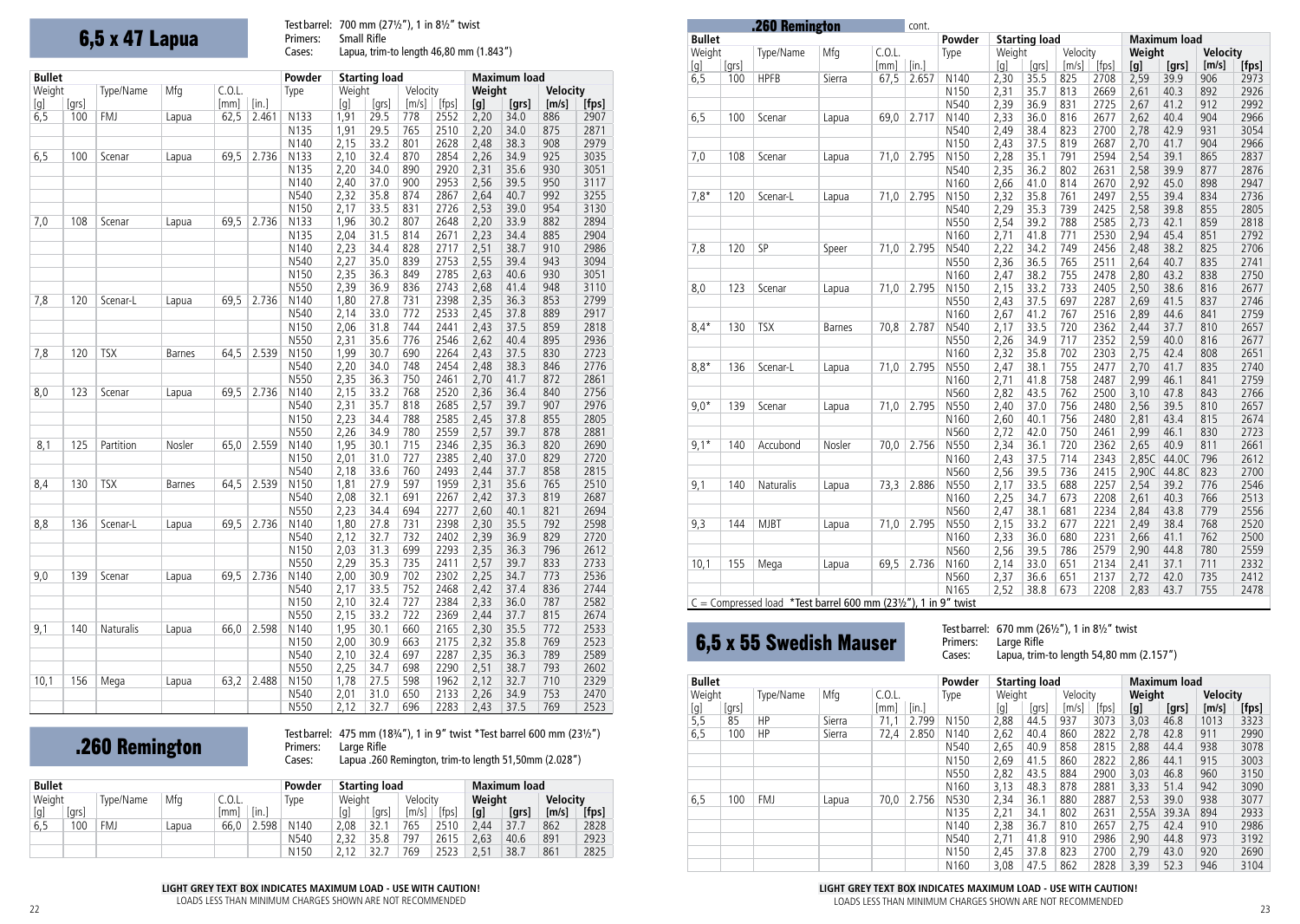| <b>Bullet</b> |       | 6,5 x 55 Swedish Mauser |               |        | cont.      | Powder           |        | <b>Starting load</b> |          |       |        | <b>Maximum load</b> |                 |       |
|---------------|-------|-------------------------|---------------|--------|------------|------------------|--------|----------------------|----------|-------|--------|---------------------|-----------------|-------|
| Weight        |       | Type/Name               | Mfg           | C.0.L. |            | Type             | Weight |                      | Velocity |       | Weight |                     | <b>Velocity</b> |       |
| [g]           |       |                         |               | [mm]   | $[$ in.]   |                  | [g]    |                      | [m/s]    | [fps] |        |                     | [m/s]           | [fps] |
|               | [grs] |                         |               |        |            |                  |        | [grs]                |          |       | [g]    | [grs]               |                 |       |
| 6,5           | 100   | Scenar                  | Lapua         | 75,0   | 2.953      | N530             | 2,35   | 36.3                 | 899      | 2949  | 2,54   | 39.2                | 951             | 3120  |
|               |       |                         |               |        |            | N135             | 2,15   | 33.2                 | 790      | 2592  | 2,44   | 37.6                | 889             | 2917  |
|               |       |                         |               |        |            | N140             | 2,32   | 35.8                 | 790      | 2592  | 2,64   | 40.7                | 915             | 3002  |
|               |       |                         |               |        |            | N540             | 2,35   | 36.3                 | 790      | 2592  | 2,70   | 41.7                | 924             | 3031  |
|               |       |                         |               |        |            | N150             | 2,37   | 36.6                 | 793      | 2602  | 2,69A  | 41.5A               | 870             | 2853  |
|               |       |                         |               |        |            | N550             | 2,58   | 39.8                 | 790      | 2592  | 2,97   | 45.8                | 938             | 3077  |
|               |       |                         |               |        |            | N160             | 2,78   | 42.9                 | 790      | 2592  | 3,01   | 46.4                | 928             | 3045  |
| 7,0           | 108   | Scenar                  | Lapua         | 78,0   | 3.071      | N530             | 2,29   | 35.3                 | 859      | 2818  | 2,48   | 38.3                | 912             | 2992  |
|               |       |                         |               |        |            | N140             |        | 37.6                 | 806      | 2644  |        | 40.8                | 880             | 2887  |
|               |       |                         |               |        |            |                  | 2,44   |                      |          |       | 2,64   |                     |                 |       |
|               |       |                         |               |        |            | N540             | 2,50   | 38.6                 | 827      | 2713  | 2,69   | 41.5                | 897             | 2943  |
|               |       |                         |               |        |            | N150             | 2,56   | 39.5                 | 830      | 2723  | 2,69   | 41.5                | 870             | 2853  |
|               |       |                         |               |        |            | N550             | 2,72   | 42.0                 | 853      | 2798  | 2,94   | 45.4                | 936             | 3070  |
|               |       |                         |               |        |            | N160             | 2,80   | 43.2                 | 820      | 2690  | 3,05   | 47.1                | 920             | 3018  |
|               |       |                         |               |        |            | N560             | 3,19   | 49.2                 | 867      | 2843  | 3,35   | 51.7                | 950             | 3117  |
|               |       |                         |               |        |            | N165             | 3,16   | 48.8                 | 860      | 2822  | 3,28F  | 50.7F               | 902             | 2959  |
| 7,0           | 108   | Scenar SJ               | Lapua         | 80,0   | 3.150      | N140             | 2,42   | 37.3                 | 825      | 2707  | 2,68   | 41.3                | 893             | 2931  |
|               |       |                         |               |        |            | N540             | 2,52   | 38.9                 | 827      | 2713  | 2,74   | 42.2                | 902             | 2958  |
|               |       |                         |               |        |            |                  |        |                      |          |       |        |                     |                 |       |
|               |       |                         |               |        |            | N150             | 2,49   | 38.4                 | 819      | 2687  | 2,70A  | 41.7A               | 889             | 2917  |
|               |       |                         |               |        |            | N550             | 2,85   | 44.0                 | 891      | 2923  | 3,00   | 46.3                | 955             | 3133  |
|               |       |                         |               |        |            | N160             | 2,97   | 45.8                 | 881      | 2890  | 3,19   | 49.2                | 945             | 3100  |
|               |       |                         |               |        |            | N560             | 3,19   | 49.2                 | 887      | 2910  | 3,38   | 52.2                | 956             | 3136  |
| 7,8           | 120   | <b>HPBT</b>             | Sierra        | 76,8   | 3.024      | N140             | 2,47   | 38.1                 | 755      | 2477  | 2,63   | 40.5                | 852             | 2795  |
|               |       |                         |               |        |            | N540             | 2,49   | 38.4                 | 773      | 2536  | 2,69   | 41.5                | 818             | 2684  |
|               |       |                         |               |        |            | N150             | 2,55   | 39.3                 | 770      | 2526  | 2,71   | 41.7                | 839             | 2753  |
|               |       |                         |               |        |            | N550             | 2,63   | 40.6                 | 800      | 2625  | 2,88   | 44.5                | 888             | 2914  |
|               |       |                         |               |        |            |                  |        |                      |          |       |        |                     |                 | 2975  |
|               |       |                         |               |        |            | N160             | 2,97   | 45.8                 | 825      | 2707  | 3,29   | 50.7                | 907             |       |
|               |       |                         |               |        |            | N560             | 3,12   | 48.1                 | 823      | 2700  | 3,41   | 52.7                | 932             | 3056  |
| 7,8           | 120   | Scenar-L                | Lapua         | 77,0   | 3.031      | N135             | 2,08   | 32.1                 | 763      | 2503  | 2,31   | 35.6                | 820             | 2690  |
|               |       |                         |               |        |            | N <sub>140</sub> | 2,18   | 33.6                 | 786      | 2579  | 2,42   | 37.3                | 822             | 2697  |
|               |       |                         |               |        |            | N150             | 2,31   | 35.6                 | 800      | 2625  | 2,52   | 38.9                | 855             | 2805  |
|               |       |                         |               |        |            | N160             | 2,84   | 43.8                 | 842      | 2762  | 2,96   | 45.7                | 880             | 2887  |
|               |       |                         |               |        |            | N560             | 3,03   | 46.8                 | 847      | 2779  | 3,23   | 49.8                | 907             | 2976  |
| 8,0           | 123   | Scenar                  | Lapua         | 80,0   | 3.150      | N530             | 2,17   | 33.5                 | 792      | 2598  | 2,35   | 36.3                | 848             | 2782  |
|               |       |                         |               |        |            | N <sub>140</sub> |        | 34.0                 | 745      | 2444  |        | 37.0                | 810             | 2657  |
|               |       |                         |               |        |            |                  | 2,20   |                      |          |       | 2,40   |                     |                 |       |
|               |       |                         |               |        |            | N540             | 2,44   | 37.7                 | 749      | 2456  | 2,68   | 41.4                | 827             | 2715  |
|               |       |                         |               |        |            | N150             | 2,24   | 34.6                 | 740      | 2428  | 2,47   | 38.1                | 815             | 2674  |
|               |       |                         |               |        |            | N550             | 2,67   | 41.2                 | 837      | 2746  | 2,88   | 44.4                | 901             | 2956  |
|               |       |                         |               |        |            | N160             | 2,69   | 41.5                 | 807      | 2648  | 2,92   | 45.1                | 869             | 2851  |
|               |       |                         |               |        |            | N560             | 3,03   | 46.8                 | 841      | 2759  | 3,19   | 49.2                | 898             | 2946  |
| 8,0           | 123   | Scenar SJ               | Lapua         | 80,0   | 3.150      | N140             | 2,35   | 36.3                 | 787      | 2582  | 2,56   | 39.5                | 842             | 2762  |
|               |       |                         |               |        |            | N540             | 2,56   | 39.5                 | 825      | 2707  | 2,74   | 42.3                | 883             | 2897  |
|               |       |                         |               |        |            | N150             | 2,40   | 37.0                 | 780      | 2559  | 2,62   | 40.4                | 834             | 2738  |
|               |       |                         |               |        |            |                  |        |                      |          |       |        |                     |                 |       |
|               |       |                         |               |        |            | N550             | 2,41   | 37.2                 | 768      | 2520  |        | 2,73A 42.1A         | 857             | 2811  |
|               |       |                         |               |        |            | N160             | 2,75   | 42.4                 | 792      | 2598  | 2,88   | 44.5                | 831             | 2726  |
|               |       |                         |               |        |            | N560             | 3,09   | 47.7                 | 845      | 2772  | 3,22   | 49.7                | 901             | 2956  |
| 8,4           | 130   | <b>TSX</b>              | <b>Barnes</b> | 71,2   | 2.803      | N160             | 2,72   | 42.0                 | 815      | 2674  | 2,99   | 46.1                | 886             | 2907  |
|               |       |                         |               |        |            | N560             | 3,06   | 47.2                 | 838      | 2749  | 3,25   | 50.2                | 902             | 2959  |
|               |       |                         |               |        |            | N165             | 3,24   | 50.0                 | 862      | 2828  | 3,40   | 52.5                | 909             | 2982  |
| 8,4           | 130   | <b>HPBT</b>             | Norma         | 80,0   | 3.150      | N140             | 2,29   | 35.3                 | 730      | 2395  | 2,64   | 40.7                | 812             | 2663  |
|               |       |                         |               |        |            | N540             | 2,32   | 35.8                 | 749      | 2457  | 2,57   | 39.6                | 820             | 2690  |
|               |       |                         |               |        |            |                  |        |                      |          |       |        |                     |                 |       |
|               |       |                         |               |        |            | N150             | 2,32   | 35.8                 | 710      | 2329  | 2,60   | 40.1                | 808             | 2651  |
|               |       |                         |               |        |            | N550             | 2,54   | 39.2                 | 768      | 2520  | 2,84   | 43.8                | 852             | 2795  |
|               |       |                         |               |        |            | N160             | 2,79   | 43.0                 | 764      | 2507  | 3,06   | 47.3                | 840             | 2757  |
|               |       |                         |               |        |            | N560             | 3,01   | 46.4                 | 803      | 2635  | 3,25   | 50.2                | 878             | 2882  |
| 8,8           | 136   | Scenar-L                | Lapua         | 80,0   | 3.150      | N540             | 2,39   | 36.9                 | 785      | 2575  | 2,59   | 40.0                | 836             | 2743  |
|               |       |                         |               |        |            | N150             | 2,29   | 35.3                 | 753      | 2470  | 2,46   | 38.0                | 803             | 2635  |
|               |       |                         |               |        |            | N550             |        |                      |          | 2625  |        |                     |                 | 2759  |
|               |       |                         |               |        |            |                  | 2,57   | 39.7                 | 800      |       | 2,73   | 42.1                | 841             |       |
|               |       |                         |               |        |            | N160             | 2,73   | 42.1                 | 778      | 2552  | 2,93   | 45.2                | 840             | 2756  |
|               |       |                         |               |        |            | N560             | 2,90   | 44.8                 | 802      | 2631  | 3,07   | 47.4                | 857             | 2812  |
|               |       |                         |               |        |            | N165             | 3,02   | 46.6                 | 813      | 2667  | 3,20   | 49.4                | 861             | 2825  |
| 9,0           | 139   | <b>HPBT</b>             | Norma         |        | 78,0 3.071 | N150             | 2,28   | 35.2                 | 704      | 2310  | 2,55   | 39.4                | 779             | 2555  |
|               |       |                         |               |        |            |                  |        |                      |          |       |        |                     |                 |       |

|               |       | 6,5 x 55 Swedish Mauser                   |        |        | cont.           |                  |        |                      |          |       |        |                     |                 |       |
|---------------|-------|-------------------------------------------|--------|--------|-----------------|------------------|--------|----------------------|----------|-------|--------|---------------------|-----------------|-------|
| <b>Bullet</b> |       |                                           |        |        |                 | Powder           |        | <b>Starting load</b> |          |       |        | <b>Maximum load</b> |                 |       |
| Weight        |       | Type/Name                                 | Mfg    | C.0.L. |                 | Type             | Weight |                      | Velocity |       | Weight |                     | <b>Velocity</b> |       |
| [g]           | [grs] |                                           |        | [mm]   | $[$ in.]        |                  | [g]    | [qrs]                | [m/s]    | [fps] | [g]    | [grs]               | [m/s]           | [fps] |
|               |       |                                           |        |        |                 | N550             | 2,50   | 38.6                 | 743      | 2438  | 2,71   | 41.8                | 813             | 2667  |
|               |       |                                           |        |        |                 | N160             | 2,73   | 42.1                 | 738      | 2421  | 2,98   | 46.0                | 810             | 2656  |
|               |       |                                           |        |        |                 | N560             | 2,88   | 44.4                 | 753      | 2470  | 3,20   | 49.4                | 846             | 2777  |
|               |       |                                           |        |        |                 | N165             | 3,00   | 46.3                 | 765      | 2510  | 3,23   | 49.9                | 833             | 2732  |
| 9,0           | 139   | Scenar                                    | Lapua  | 80,0   | 3.150           | N540             | 2,35   | 36.3                 | 764      | 2507  | 2,53   | 39.0                | 819             | 2687  |
|               |       |                                           |        |        |                 | N150             | 2,12   | 32.7                 | 706      | 2316  | 2,28   | 35.2                | 761             | 2497  |
|               |       |                                           |        |        |                 | N550             | 2,37   | 36.6                 | 737      | 2418  | 2,59   | 40.0                | 805             | 2641  |
|               |       |                                           |        |        |                 | N <sub>160</sub> | 2,40   | 37.0                 | 732      | 2402  | 2,67   | 41.2                | 790             | 2592  |
|               |       |                                           |        |        |                 | N560             | 2,73   | 42.1                 | 736      | 2415  | 3,06   | 47.2                | 826             | 2710  |
|               |       |                                           |        |        |                 | N165             | 2,86   | 44.1                 | 766      | 2513  | 3,10   | 47.8                | 833             | 2733  |
| 9,0           | 139   | Scenar SJ                                 | Lapua  | 80,0   | 3.150           | N150             | 2,25   | 34.7                 | 729      | 2392  | 2,48   | 38.3                | 785             | 2575  |
|               |       |                                           |        |        |                 | <b>N550</b>      | 2,37   | 36.6                 | 712      | 2336  | 2,61A  | 40.3A               | 799             | 2622  |
|               |       |                                           |        |        |                 | N160             | 2,54   | 39.2                 | 748      | 2454  | 2,80   | 43.3                | 795             | 2610  |
|               |       |                                           |        |        |                 | N560             | 2,73   | 42.1                 | 736      | 2415  | 3,06   | 47.3                | 826             | 2711  |
|               |       |                                           |        |        |                 | N165             | 2,94   | 45.4                 | 788      | 2585  | 3,12   | 48.1                | 841             | 2759  |
| 9,1           | 140   | Naturalis                                 | Lapua  | 76,5   | 3.012           | N150             | 2,08   | 32.1                 | 671      | 2201  | 2,36   | 36.4                | 744             | 2441  |
|               |       |                                           |        |        |                 | N550             | 2,51   | 38.7                 | 765      | 2510  | 2,68   | 41.4                | 815             | 2674  |
|               |       |                                           |        |        |                 | N160             | 2,48   | 38.3                 | 719      | 2359  | 2,79   | 43.1                | 791             | 2595  |
|               |       |                                           |        |        |                 | N560             | 2,76   | 42.6                 | 736      | 2415  | 3,12   | 48.1                | 821             | 2694  |
|               |       |                                           |        |        |                 | N165             | 2,85   | 44.0                 | 771      | 2530  | 3,09   | 47.7                | 831             | 2726  |
| 9,1           | 140   | <b>HPBT</b>                               | Sierra | 79,0   | 3.110           | N150             | 2,35   | 36.3                 | 703      | 2306  | 2,54   | 39.1                | 765             | 2511  |
|               |       |                                           |        |        |                 | N550             | 2,58   | 39.8                 | 749      | 2457  | 2,73   | 42.1                | 806             | 2644  |
|               |       |                                           |        |        |                 | N160             | 2,81   | 43.4                 | 759      | 2490  | 3,03   | 46.7                | 819             | 2687  |
|               |       |                                           |        |        |                 | N560             | 2,93   | 45.2                 | 779      | 2556  | 3,13   | 48.3                | 844             | 2770  |
|               |       |                                           |        |        |                 | N165             | 3,00   | 46.3                 | 766      | 2513  | 3,24   | 50.0                | 834             | 2735  |
| 9,3           | 144   | <b>FMJBT</b>                              | Lapua  | 79,0   | 3.110           | N150             | 2,04   | 31.5                 | 659      | 2163  | 2,40   | 37.0                | 768             | 2520  |
|               |       |                                           |        |        |                 | N160             | 2,64   | 40.7                 | 717      | 2352  | 2,85   | 44.0                | 816             | 2677  |
|               |       |                                           |        |        |                 | N560             | 2,91   | 44.8                 | 756      | 2479  | 3,15   | 48.6                | 850             | 2789  |
|               |       |                                           |        |        |                 | N165             | 2,70   | 41.7                 | 720      | 2362  | 3,18   | 49.1                | 837             | 2746  |
|               |       |                                           |        |        |                 | N170             | 3,08   | 47.5                 | 715      | 2346  | 3,41C  | 52.6C               | 815             | 2674  |
|               |       |                                           |        |        |                 | N570             | 3,11   | 48.0                 | 750      | 2461  | 3,22F  | 49.7F               | 785             | 2575  |
| 10,0          | 155   | <b>HPBT</b>                               | Sierra | 79,0   | 3.110           | N150             | 2,10   | 32.4                 | 653      | 2142  | 2,33   | 36.0                | 711             | 2331  |
|               |       |                                           |        |        |                 | N550             | 2,36   | 36.4                 | 689      | 2260  | 2,60   | 40.1                | 746             | 2447  |
|               |       |                                           |        |        |                 | N160             | 2,64   | 40.7                 | 698      | 2290  | 2,97   | 45.9                | 769             | 2522  |
|               |       |                                           |        |        |                 | N560             | 2,66   | 41.0                 | 702      | 2303  | 2,93   | 45.2                | 779             | 2556  |
|               |       |                                           |        |        |                 | N165             | 2,75   | 42.4                 | 690      | 2264  | 3,08   | 47.6                | 769             | 2522  |
|               |       |                                           |        |        |                 | N170             | 2,90   | 44.7                 | 677      | 2221  | 3,32C  | 51.2C               | 779             | 2555  |
| 10,1          | 156   | Mega                                      | Lapua  | 73,0   | 2.874           | N165             | 2,74   | 42.3                 | 677      | 2222  | 3,17   | 49.0                | 755             | 2478  |
|               |       |                                           |        |        |                 | N560             | 2,72   | 42.0                 | 685      | 2248  | 3,11   | 48.0                | 773             | 2537  |
|               |       |                                           |        |        |                 | N170             | 3,03   | 46.8                 | 682      | 2238  | 3,32C  | 51.2C               | 746             | 2447  |
|               |       |                                           |        |        |                 | N570             | 3,02   | 46.6                 | 730      | 2395  | 3,20F  | 49.4F               | 774             | 2539  |
|               |       | $A =$ Accuracy load $C =$ Compressed load |        |        | $F = Case full$ |                  |        |                      |          |       |        |                     |                 |       |
|               |       |                                           |        |        |                 |                  |        |                      |          |       |        |                     |                 |       |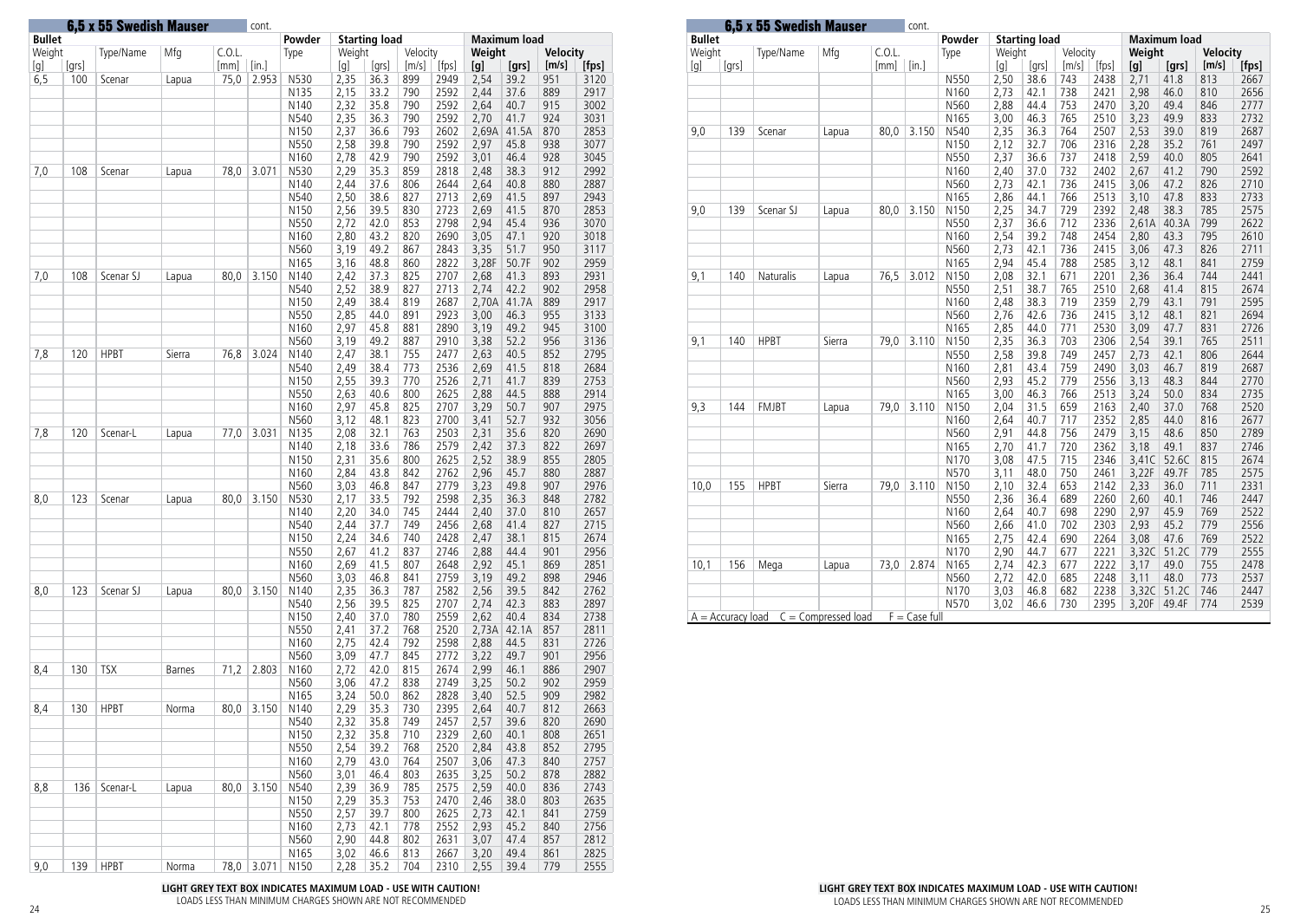### 6,5 x 55 SE / 6,5 x 55 SKAN

Test barrel: Sauer STR 200 Primers: Large Rifle Cases: Lapua, trim-to length 54,80 mm (2.157")

WARNING: This reloading data is intended to use at modern rifles in good condition such as Sauer, Sako or<br>Blaser chambered to 6,5 x 55 SKAN or 6,5 x 55 SE<br>WARNING: DO NOT USE with the Krag-Jörgensen, Mauser M1896 or simila

| <b>Bullet</b> |       |              |       |             |             | Powder           |        | <b>Starting load</b> |          |               |        | <b>Maximum load</b> |                         |       |
|---------------|-------|--------------|-------|-------------|-------------|------------------|--------|----------------------|----------|---------------|--------|---------------------|-------------------------|-------|
| Weight        |       | Type/Name    | Mfg   | C.0.L.      |             | Type             | Weight |                      | Velocity |               | Weight |                     | <b>Velocity</b>         |       |
|               |       |              |       |             |             |                  |        |                      | 670 mm   | Barrel length |        |                     | Barrel length<br>670 mm |       |
| [g]           | [grs] |              |       | <i>Imml</i> | $[$ in. $]$ |                  | [g]    | [qrs]                | [m/s]    | [fps]         | [g]    | [grs]               | [m/s]                   | [fps] |
| 6,5           | 00    | Scenar GB504 | Lapua | 75,0        | 2.953       | N530             | 2,07   | 31.9                 | 800      | 2625          | 2,54   | 39.2                | 951                     | 3120  |
|               |       |              |       |             |             | N <sub>135</sub> | 2,18   | 33.6                 | 800      | 2625          | 2,44   | 37.7                | 889                     | 2917  |
|               |       |              |       |             |             | N <sub>140</sub> | 2,35   | 36.3                 | 800      | 2625          | 2,64   | 40.7                | 915                     | 3002  |
|               |       |              |       |             |             | N540             | 2,40   | 37.0                 | 800      | 2625          | 2.70   | 41.7                | 924                     | 3031  |
|               |       |              |       |             |             | N <sub>150</sub> | 2,42   | 37.3                 | 800      | 2625          | 2,69   | 41.5                | 870                     | 2854  |
|               |       |              |       |             |             | N550             | 2,60   | 40.1                 | 800      | 2625          | 2,97   | 45.8                | 938                     | 3077  |
|               |       |              |       |             |             | N <sub>160</sub> | 2.80   | 43.2                 | 800      | 2625          | 3.01   | 46.5                | 928                     | 3045  |

| <b>Bullet</b>    | 7.0 g / 108 gr<br>Lapua GB464 Scenar |                      |                     |                              |       |       |       |               | C.O.L. 80 mm / 3.150 inch |                           |       |                              |       |       |       |       |
|------------------|--------------------------------------|----------------------|---------------------|------------------------------|-------|-------|-------|---------------|---------------------------|---------------------------|-------|------------------------------|-------|-------|-------|-------|
| Powder           |                                      | <b>Starting load</b> |                     |                              |       |       |       |               |                           | Maximum load              |       |                              |       |       |       |       |
| Type             | Weight                               |                      |                     | Velocity, barrel length [mm] |       |       |       |               | Weight                    |                           |       | Velocity, barrel length [mm] |       |       |       |       |
|                  |                                      |                      | 670                 |                              | 700   |       | 740   |               |                           |                           | 670   |                              | 700   |       | 740   |       |
|                  | [g]                                  | [grs]                | $\lceil m/s \rceil$ | [fps]                        | [m/s] | [fps] | [m/s] | $[{\rm fps}]$ | [g]                       | [grs]                     | [m/s] | [fps]                        | [m/s] | [fps] | [m/s] | [fps] |
| N <sub>140</sub> | 2,32                                 | 35.8                 | 796                 | 2610                         | 804   | 2639  | 816   | 2677          | 2,70                      | 41.7                      | 890   | 2921                         | 900   | 2953  | 913   | 2995  |
| N540             | 2,66                                 | 41.1                 | 842                 | 2762                         | 852   | 2795  | 865   | 2838          | 2,95                      | 45.5                      | 942   | 3091                         | 953   | 3128  | 968   | 3176  |
| N150             | 2,39                                 | 36.9                 | 800                 | 2624                         | 809   | 2654  | 821   | 2694          | 2,78                      | 42.9                      | 898   | 2947                         | 908   | 2980  | 922   | 3025  |
| N550             | 2,80                                 | 43.2                 | 849                 | 2785                         | 858   | 2815  | 870   | 2854          | 3,04                      | 46.9                      | 996   | 3268                         | 948   | 3109  | 961   | 3153  |
| N <sub>160</sub> | 2,81                                 | 43.4                 | 837                 | 2745                         | 844   | 2769  | 854   | 2802          | 3,16                      | 48.8                      | 929   | 3047                         | 937   | 3074  | 948   | 3110  |
| N560             | 3,14                                 | 48.5                 | 831                 | 2726                         | 839   | 2753  | 850   | 2789          | 3,50                      | 54.0                      | 949   | 3114                         | 959   | 3146  | 972   | 3189  |
|                  |                                      |                      |                     |                              |       |       |       |               |                           |                           |       |                              |       |       |       |       |
| <b>Bullet</b>    |                                      | 7,8 g / 120 gr       |                     |                              |       |       |       |               |                           | C.O.L. 77 mm / 3.031 inch |       |                              |       |       |       |       |
|                  |                                      |                      |                     | Lapua GB547 Scenar-L         |       |       |       |               |                           |                           |       |                              |       |       |       |       |
| Powder           |                                      | <b>Starting load</b> |                     |                              |       |       |       |               |                           | Maximum load              |       |                              |       |       |       |       |
| Type             | Weight                               |                      |                     | Velocity, barrel length [mm] |       |       |       |               | Weight                    |                           |       | Velocity, barrel length [mm] |       |       |       |       |
|                  |                                      |                      | 670                 |                              | 700   |       | 740   |               |                           |                           | 670   |                              | 700   |       | 740   |       |
|                  | [g]                                  | [grs]                | [m/s]               | $[{\rm fps}]$                | [m/s] | [fps] | [m/s] | [fps]         | [g]                       | [grs]                     | [m/s] | [fps]                        | [m/s] | [fps] | [m/s] | [fps] |
| N <sub>135</sub> | 2,08                                 | 32.1                 | 739                 | 2425                         | 744   | 2441  | 752   | 2467          | 2,43                      | 37.5                      | 829   | 2720                         | 834   | 2736  | 842   | 2762  |
| N140             | 2,18                                 | 33.6                 | 761                 | 2497                         | 767   | 2516  | 774   | 2539          | 2,59                      | 40.0                      | 844   | 2769                         | 849   | 2785  | 856   | 2808  |
| N540             | 2,32                                 | 35.8                 | 800                 | 2625                         | 801   | 2628  | 807   | 2648          | 2,81                      | 43.4                      | 890   | 2920                         | 898   | 2946  | 907   | 2976  |
| N150             | 2,31                                 | 35.6                 | 751                 | 2464                         | 754   | 2474  | 761   | 2497          | 2,65                      | 40.9                      | 841   | 2759                         | 848   | 2782  | 856   | 2808  |
| N550             | 2,62                                 | 40.4                 | 816                 | 2677                         | 820   | 2690  | 827   | 2713          | 2,95                      | 45.5                      | 894   | 2933                         | 904   | 2966  | 917   | 3009  |
| N <sub>160</sub> | 2,84                                 | 43.8                 | 772                 | 2533                         | 784   | 2572  | 791   | 2595          | 3,07                      | 47.4                      | 857   | 2812                         | 874   | 2867  | 899   | 2949  |
| N560             | 3,03                                 | 46.8                 | 810                 | 2657                         | 820   | 2690  | 828   | 2717          | 3,32                      | 51.2                      | 901   | 2956                         | 916   | 3005  | 932   | 3058  |

| <b>Bullet</b>    | 8.0 g / 123 gr       |       |     |               |                              | Lapua GB489 Scenar |     |       |        |                     | C.O.L. 80 mm / 3.150 inch |                              |       |       |       |       |
|------------------|----------------------|-------|-----|---------------|------------------------------|--------------------|-----|-------|--------|---------------------|---------------------------|------------------------------|-------|-------|-------|-------|
| Powder           | <b>Starting load</b> |       |     |               |                              |                    |     |       |        | <b>Maximum load</b> |                           |                              |       |       |       |       |
| Type             | Weight               |       |     |               | Velocity, barrel length [mm] |                    |     |       | Weight |                     |                           | Velocity, barrel length [mm] |       |       |       |       |
|                  |                      |       | 670 | 700           |                              |                    |     |       |        |                     | 670                       |                              | 700   |       | 740   |       |
|                  | [g]                  | [grs] | m/s | $[{\rm fps}]$ | [m/s]                        | [fps]              | m/s | [fps] | [g]    | [grs]               | [m/s]                     | [fps]                        | [m/s] | [fps] | [m/s] | [fps] |
| N <sub>140</sub> | 2.20                 | 34.0  | 750 | 2462          | 755                          | 2477               | 761 | 2497  | 2.55   | 39.4                | 833                       | 2734                         | 838   | 2750  | 845   | 2772  |
| N540             | 2.47                 | 38.1  | 788 | 2586          | 795                          | 2607               | 803 | 2635  | 2.79   | 43.1                | 881                       | 2892                         | 889   | 2915  | 898   | 2946  |
| N <sub>150</sub> | 2.24                 | 34.6  | 741 | 2432          | 748                          | 2454               | 757 | 2484  | 2.60   | 40.1                | 830                       | 2724                         | 838   | 2749  | 848   | 2782  |
| N550             | 2.67                 | 41.2  | 805 | 2641          | 816                          | 2676               | 830 | 2723  | 2.94   | 45.4                | 883                       | 2895                         | 894   | 2934  | 910   | 2986  |
| N <sub>160</sub> | 2.71                 | 41.8  | 763 | 2502          | 779                          | 2557               | 802 | 2631  | 3.02   | 46.6                | 845                       | 2773                         | 864   | 2835  | 889   | 2917  |
| N560             | 3.04                 | 46.9  | 801 | 2628          | 814                          | 2669               | 830 | 2723  | 3.27   | 50.5                | 888                       | 2913                         | 902   | 2958  | 920   | 3018  |
|                  |                      |       |     |               |                              |                    |     |       |        |                     |                           |                              |       |       |       |       |

| <b>Bullet</b>         |        | Lapua GB546 Scenar-L<br>$8,8$ g $/$ 136 gr<br><b>Starting load</b> |       |                              |       |                    |       |               |        |                     | C.O.L. 80 mm / 3.150 inch |                              |       |       |       |       |
|-----------------------|--------|--------------------------------------------------------------------|-------|------------------------------|-------|--------------------|-------|---------------|--------|---------------------|---------------------------|------------------------------|-------|-------|-------|-------|
| Powder                |        |                                                                    |       |                              |       |                    |       |               |        | <b>Maximum load</b> |                           |                              |       |       |       |       |
| Type                  | Weight |                                                                    |       | Velocity, barrel length [mm] |       |                    |       |               | Weight |                     |                           | Velocity, barrel length [mm] |       |       |       |       |
|                       |        |                                                                    | 670   |                              | 700   |                    | 740   |               |        |                     | 670                       |                              | 700   |       | 740   |       |
|                       | [g]    | grs                                                                | [m/s] | $[{\text{fps}}]$             | [m/s] | [fps]              | [m/s] | $[{\rm fps}]$ | [g]    | [grs]               | [m/s]                     | [fps]                        | [m/s] | [fps] | [m/s] | [fps] |
| N540                  | 2,39   | 36.9                                                               | 736   | 2415                         | 742   | 2434               | 749   | 2457          | 2,72   | 42,0                | 841                       | 2759                         | 846   | 2776  | 852   | 2795  |
| N150                  | 2,29   | 35.3                                                               | 711   | 2333                         | 718   | 2356               | 726   | 2382          | 2,58   | 39,8                | 821                       | 2694                         | 824   | 2703  | 830   | 2723  |
| N550                  | 2,57   | 39.7                                                               | 757   | 2484                         | 763   | 2503               | 769   | 2523          | 2,80   | 43,2                | 856                       | 2808                         | 862   | 2828  | 870   | 2854  |
| N <sub>160</sub>      | 2,73   | 42.1                                                               | 741   | 2431                         | 748   | 2454               | 755   | 2477          | 3,05   | 47,1                | 852                       | 2795                         | 857   | 2812  | 865   | 2838  |
| N560                  | 2,9    | 44.8                                                               | 786   | 2579                         | 794   | 2605               | 801   | 2628          | 3,20   | 49,4                | 884                       | 2900                         | 892   | 2927  | 901   | 2956  |
| N165                  | 3,02   | 46.6                                                               | 779   | 2556                         | 787   | 2582               | 795   | 2608          | 3,30C  | 50.9C               | 868                       | 2848                         | 876   | 2874  | 885   | 2904  |
|                       |        |                                                                    |       |                              |       |                    |       |               |        |                     |                           |                              |       |       |       |       |
| <b>Bullet</b>         |        | 9.0 q / 139 qr                                                     |       |                              |       | Lapua GB458 Scenar |       |               |        |                     | C.O.L. 80 mm / 3.150 inch |                              |       |       |       |       |
| <b>Powder</b>         |        | <b>Starting load</b>                                               |       |                              |       |                    |       |               |        | <b>Maximum load</b> |                           |                              |       |       |       |       |
| Type                  | Weight |                                                                    |       | Velocity, barrel length [mm] |       |                    |       |               | Weight |                     |                           | Velocity, barrel length [mm] |       |       |       |       |
|                       |        |                                                                    | 670   |                              | 700   |                    | 740   |               |        |                     | 670                       |                              | 700   |       | 740   |       |
|                       | [g]    | [grs]                                                              | [m/s] | $[{\rm fps}]$                | [m/s] | [fps]              | [m/s] | [fps]         | [g]    | [grs]               | [m/s]                     | [fps]                        | [m/s] | [fps] | [m/s] | [fps] |
| N150                  | 2,12   | 32.7                                                               | 696   | 2284                         | 699   | 2295               | 704   | 2310          | 2,40   | 37.0                | 781                       | 2563                         | 785   | 2575  | 790   | 2592  |
| N550                  | 2,37   | 36.6                                                               | 738   | 2421                         | 743   | 2438               | 750   | 2461          | 2,72   | 42.0                | 825                       | 2705                         | 830   | 2724  | 838   | 2749  |
| N <sub>160</sub>      | 2,41   | 37.2                                                               | 723   | 2373                         | 730   | 2395               | 735   | 2411          | 2,84   | 43.8                | 817                       | 2679                         | 824   | 2704  | 830   | 2723  |
| N560                  | 2,87   | 44.3                                                               | 771   | 2529                         | 776   | 2546               | 783   | 2569          | 3,18   | 49.1                | 866                       | 2842                         | 872   | 2862  | 880   | 2887  |
| N <sub>165</sub>      | 2,86   | 44.1                                                               | 758   | 2488                         | 765   | 2508               | 773   | 2536          | 3,25   | 50.2                | 847                       | 2777                         | 854   | 2801  | 863   | 2831  |
| $C =$ Compressed load |        |                                                                    |       |                              |       |                    |       |               |        |                     |                           |                              |       |       |       |       |

### 6,5 - 284 Norma

#### Test barrel: 660 mm (26"), 1 in 9" twist<br>Primers: Large Rifle Large Rifle Cases: Lapua, trim-to length 54,90 mm (2.161"

| <b>Bullet</b> |       |            |       |        |       | Powder           |        | <b>Starting load</b> |          |       |        | <b>Maximum load</b> |                 |       |
|---------------|-------|------------|-------|--------|-------|------------------|--------|----------------------|----------|-------|--------|---------------------|-----------------|-------|
| Weight        |       | Type/Name  | Mfg   | C.0.L. |       | Type             | Weight |                      | Velocity |       | Weight |                     | <b>Velocity</b> |       |
| <u>[g]</u>    | [qrs] |            |       | [mm]   | [in.] |                  | [g]    | [ars]                | [m/s]    | [fps] | [g]    | [qrs]               | [m/s]           | [fps] |
| 6, 5          | 100   | <b>FMJ</b> | Lapua | 70     | 2.756 | N150             | 2,71   | 41.8                 | 872      | 2861  | 3,22   | 49.7                | 973             | 3192  |
|               |       |            |       |        |       | N550             | 3,09   | 47.7                 | 895      | 2936  | 3,48   | 53.7                | 1019            | 3343  |
|               |       |            |       |        |       | N <sub>160</sub> | 3,08   | 47.5                 | 855      | 2805  | 3,77   | 58.2                | 1002            | 3287  |
| 6,5           | 100   | Scenar     | Lapua | 75     | 2.953 | N150             | 2,79   | 43.1                 | 910      | 2986  | 3,23   | 49.8                | 999             | 3278  |
|               |       |            |       |        |       | N550             | 3,08   | 47.5                 | 892      | 2927  | 3,48   | 53.7                | 1019            | 3343  |
|               |       |            |       |        |       | N160             | 3,10   | 47.8                 | 865      | 2838  | 3,77   | 58.2                | 1004            | 3294  |
| 7,0           | 108   | Scenar     | Lapua | 79,0   | 3.110 | N550             | 2,97   | 45.8                 | 920      | 3018  | 3,39   | 52.3                | 1027            | 3368  |
|               |       |            |       |        |       | N <sub>160</sub> | 3,08   | 47.5                 | 906      | 2972  | 3,49   | 53.9                | 1008            | 3308  |
|               |       |            |       |        |       | N560             | 3,47   | 53.5                 | 927      | 3041  | 3,81   | 58.9                | 1031            | 3384  |
|               |       |            |       |        |       | N <sub>165</sub> | 3,52   | 54.3                 | 922      | 3025  | 4,04   | 62.4                | 1042            | 3419  |
| 7,0           | 108   | Scenar SJ  | Lapua | 79,0   | 3.110 | N160             | 3,11   | 48.0                 | 883      | 2897  | 3,73   | 57.6                | 1002            | 3287  |
|               |       |            |       |        |       | N560             | 3,51   | 54.2                 | 911      | 2989  | 3,85   | 59.5                | 1023            | 3357  |
|               |       |            |       |        |       | N <sub>165</sub> | 3,61   | 55.7                 | 919      | 3015  | 4,10   | 63.2                | 1033            | 3391  |
| 8,0           | 123   | Scenar     | Lapua | 79,0   | 3.110 | N160             | 2,59   | 40.0                 | 795      | 2608  | 3,29   | 50.8                | 925             | 3035  |
|               |       |            |       |        |       | N <sub>165</sub> | 3,03   | 46.8                 | 830      | 2723  | 3,65   | 56.4                | 947             | 3106  |
|               |       |            |       |        |       | N560             | 3,28   | 50.6                 | 867      | 2844  | 3,65   | 56.3                | 963             | 3158  |
| 7,8           | 120   | Scenar-L   | Lapua | 79,0   | 3.110 | N550             | 2,83   | 43.7                 | 822      | 2697  | 3,26   | 50.3                | 940             | 3084  |
|               |       |            |       |        |       | N <sub>160</sub> | 2,86   | 44.1                 | 801      | 2628  | 3,53   | 54.5                | 930             | 3051  |
|               |       |            |       |        |       | N560             | 3,32   | 51.2                 | 831      | 2726  | 3,73   | 57.6                | 956             | 3136  |
|               |       |            |       |        |       | N165             | 3,40   | 52.5                 | 834      | 2736  | 3,80   | 58.6                | 942             | 3091  |
| 8,0           | 23    | Scenar SJ  | Lapua | 79,0   | 3.110 | N160             | 2,94   | 45.4                 | 833      | 2733  | 3,38   | 52.2                | 935             | 3068  |
|               |       |            |       |        |       | N560             | 3,37   | 52.0                 | 872      | 2861  | 3,77   | 58.2                | 981             | 3218  |
|               |       |            |       |        |       | N165             | 3,35   | 51.7                 | 859      | 2818  | 3,98   | 61.5                | 971             | 3186  |
| 8,8           | 136   | Scenar-L   | Lapua | 79,0   | 3.110 | N550             | 2,75   | 42.4                 | 770      | 2526  | 3,13   | 48.3                | 879             | 2884  |
|               |       |            |       |        |       | N160             | 2,83   | 43.7                 | 754      | 2474  | 3,38   | 52.2                | 868             | 2848  |
|               |       |            |       |        |       | N560             | 3,22   | 49.7                 | 795      | 2608  | 3,62   | 55.9                | 935             | 3068  |
|               |       |            |       |        |       | N <sub>165</sub> | 3,26   | 50.3                 | 783      | 2569  | 3,65   | 56.3                | 892             | 2927  |
| 9,0           | 139   | Scenar     | Lapua | 79,0   | 3.110 | N <sub>160</sub> | 2,80   | 43.2                 | 772      | 2533  | 3,06   | 47.2                | 835             | 2740  |
|               |       |            |       |        |       | N560             | 3,12   | 48.1                 | 793      | 2602  | 3,63   | 56.0                | 919             | 3015  |
| 9,0           | 139   | Scenar SJ  | Lapua | 79,0   | 3.110 | N <sub>160</sub> | 2,60   | 40.1                 | 758      | 2487  | 3,19   | 49.2                | 869             | 2851  |
|               |       |            |       |        |       | N560             | 3,22   | 49.7                 | 812      | 2664  | 3,53   | 54.5                | 904             | 2967  |
|               |       |            |       |        |       | N <sub>165</sub> | 3,02   | 46.6                 | 793      | 2602  | 3,62   | 55.9                | 899             | 2948  |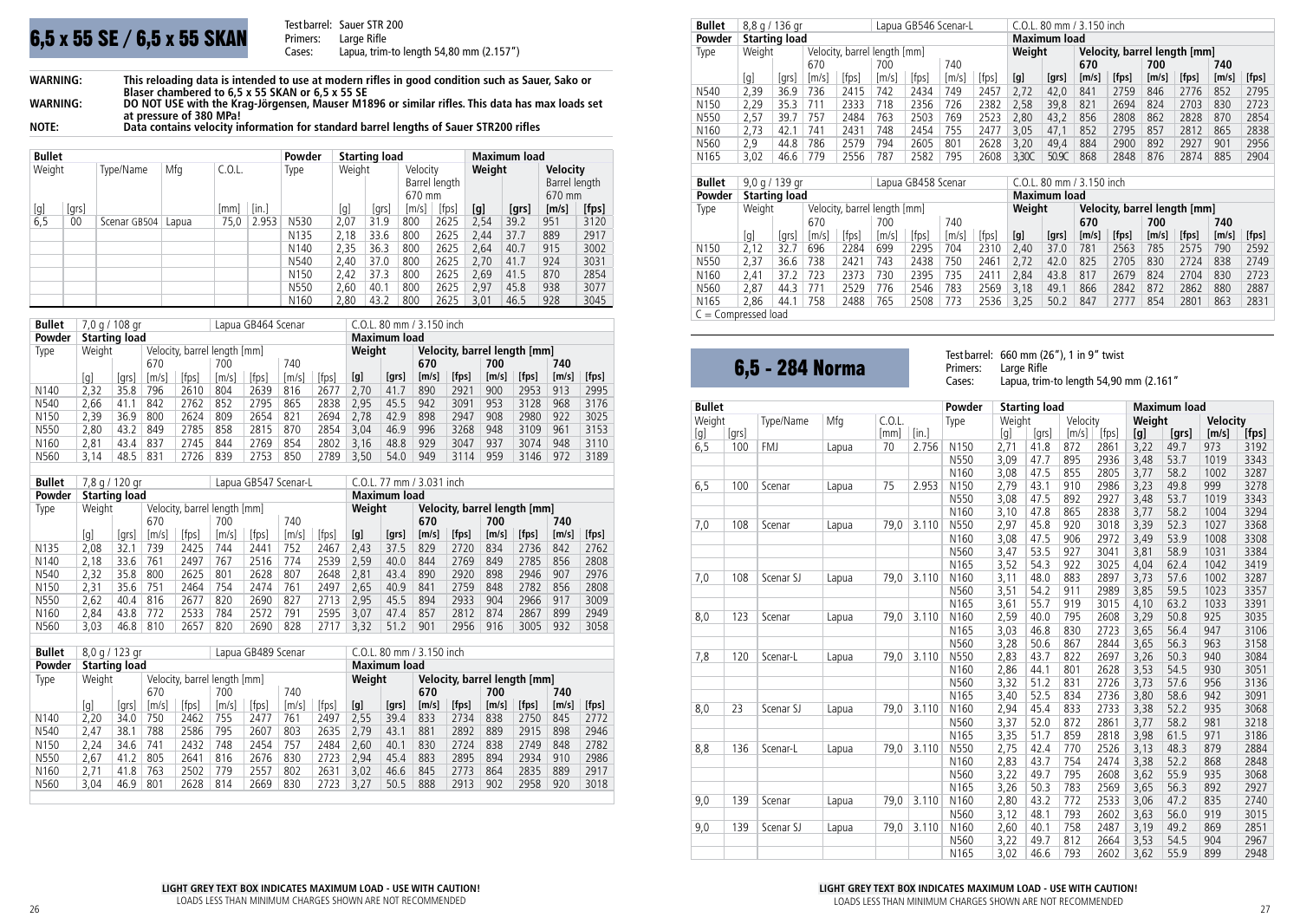|                 |       | 6,5 - 284 Norma  |       |        | cont.    |                  |        |                      |          |       |        |                     |                 |       |
|-----------------|-------|------------------|-------|--------|----------|------------------|--------|----------------------|----------|-------|--------|---------------------|-----------------|-------|
| <b>Bullet</b>   |       |                  |       |        |          | Powder           |        | <b>Starting load</b> |          |       |        | <b>Maximum load</b> |                 |       |
| Weight          |       | Type/Name        | Mfg   | C.0.L. |          | Type             | Weight |                      | Velocity |       | Weight |                     | <b>Velocity</b> |       |
| [g]             | [grs] |                  |       | mm     | $[$ in.] |                  | [g]    | [grs]                | [m/s]    | [fps] | [g]    | [grs]               | [m/s]           | [fps] |
| 9,1             | 140   | <b>Naturalis</b> | Lapua | 74.7   | 2.941    | N <sub>160</sub> | 2,87   | 44.3                 | 753      | 2470  | 3.20   | 49.4                | 824             | 2703  |
|                 |       |                  |       |        |          | N <sub>165</sub> | 3,17   | 48.9                 | 768      | 2520  | 3,55   | 54.8                | 864             | 2835  |
|                 |       |                  |       |        |          | N560             | 3,21   | 49.5                 | 786      | 2579  | 3,55   | 54.8                | 875             | 2871  |
| 9,3             | 144   | <b>FMJBT</b>     | Lapua | 79,0   | 3.110    | N <sub>160</sub> | 2,80   | 43.2                 | 783      | 2569  | 3,14   | 48.5                | 841             | 2759  |
|                 |       |                  |       |        |          | N560             | 3.18   | 49.1                 | 802      | 2631  | 3,43   | 52.9                | 876             | 2874  |
|                 |       |                  |       |        |          | N <sub>165</sub> | 2,90   | 44.7                 | 766      | 2513  | 3,61   | 55.7                | 875             | 2871  |
|                 |       |                  |       |        |          | N570             | 3,54   | 54.6                 | 798      | 2618  | 3,70F  | 57.1F               | 830             | 2723  |
| 10,1            | 156   | Mega             | Lapua | 74.0   | 2.913    | N560             | 3.09   | 47.7                 | 755      | 2477  | 3,45   | 53.2                | 841             | 2759  |
|                 |       |                  |       |        |          | N570             | 3,46   | 53.4                 | 781      | 2562  | 3,65   | 56.3                | 808             | 2651  |
| $F = Case full$ |       |                  |       |        |          |                  |        |                      |          |       |        |                     |                 |       |

### .270 WSM

Test barrel: 520 mm (201/2"), 1 in 9" twist<br>Primers: Large Rifle Magnum Primers: Large Rifle Magnum<br>Cases: Winchester, trim-to le Winchester, trim-to length 53,10 mm (2.091")

| <b>Bullet</b> |                 |            |               | Powder |             | <b>Starting load</b> |            |       |          | <b>Maximum load</b> |        |       |          |       |
|---------------|-----------------|------------|---------------|--------|-------------|----------------------|------------|-------|----------|---------------------|--------|-------|----------|-------|
| Weight        |                 | Type/Name  | Mfg           | C.0.L. |             | Type                 | Weight     |       | Velocity |                     | Weight |       | Velocity |       |
| [g]           | [grs]           |            |               | lmml   | $[$ in. $]$ |                      | <u>lgl</u> | [qrs] | [m/s]    | [fps]               | [g]    | [grs] | [m/s]    | [fps] |
| 5,8           | 90              | HP         | Sierra        | 68,6   | 2.701       | N <sub>160</sub>     | 4,00       | 61.7  | 1021     | 3350                | 4,47   | 69.0  | 1130     | 3707  |
|               |                 |            |               |        |             | N560                 | 4,39       | 67.7  | 1020     | 3346                | 4,78   | 73.8  | 1135     | 3724  |
|               |                 |            |               |        |             | N <sub>165</sub>     | 4,59       | 70.8  | 1041     | 3415                | 4,75F  | 73.3F | 1083     | 3553  |
| 9,1           | 140             | <b>XFB</b> | <b>Barnes</b> | 71.0   | 2.795       | N <sub>160</sub>     | 3,20       | 49.4  | 800      | 2625                | 3,71   | 57.2  | 899      | 2949  |
|               |                 |            |               |        |             | N560                 | 3,49       | 53.9  | 806      | 2644                | 3,93   | 60.6  | 918      | 3012  |
|               |                 |            |               |        |             | N <sub>165</sub>     | 3,75       | 57.9  | 832      | 2730                | 4,10   | 63.3  | 913      | 2995  |
| 10,4          | 60              | Partition  | Nosler        | 71.0   | 2.795       | N <sub>160</sub>     | 3,20       | 49.4  | 737      | 2418                | 3,47   | 53.5  | 825      | 2707  |
|               |                 |            |               |        |             | N560                 | 3,36       | 51.8  | 774      | 2539                | 3,82   | 58.9  | 873      | 2864  |
|               |                 |            |               |        |             | N <sub>165</sub>     | 3,30       | 50.9  | 769      | 2523                | 3,90   | 60.2  | 863      | 2831  |
|               | $F = Case full$ |            |               |        |             |                      |            |       |          |                     |        |       |          |       |

#### .270 Winchester

Test barrel: 620 mm (241/2"), 1 in 10" twist<br>Primers: Large Rifle Primers: Large Rifle<br>Cases: Remington Emgermington, trim-to length  $64,30$  mm  $(2.531")$ 

| <b>Bullet</b> |       |                      |               |        |          | <b>Powder</b>    |        | <b>Starting load</b> |          |       |        | <b>Maximum load</b> |                 |       |
|---------------|-------|----------------------|---------------|--------|----------|------------------|--------|----------------------|----------|-------|--------|---------------------|-----------------|-------|
| Weight        |       | Type/Name            | Mfg           | C.0.L. |          | Type             | Weight |                      | Velocity |       | Weight |                     | <b>Velocity</b> |       |
| [g]           | [grs] |                      |               | [mm]   | $[$ in.] |                  | [g]    | [grs]                | [m/s]    | [fps] | [g]    | [grs]               | [m/s]           | [fps] |
| 6, 5          | 100   | Spitzer              | Speer         | 80,0   | 3.150    | N150             | 2,88   | 44.5                 | 898      | 2945  | 3,42   | 52.8                | 998             | 3273  |
|               |       |                      |               |        |          | N <sub>160</sub> | 3,80   | 58.6                 | 953      | 3127  | 4,27C  | 65.8C               | 1057            | 3468  |
|               |       |                      |               |        |          | N165             | 4,00   | 61.7                 | 966      | 3170  | 4,53C  | 69.9C               | 1070            | 3509  |
| 7,5           | 115   | Match King           | Sierra        | 83,5   | 3.287    | N150             | 2,56   | 39.5                 | 833      | 2733  | 2,94   | 45.4                | 924             | 3031  |
|               |       |                      |               |        |          | N550             | 2,87   | 44.3                 | 871      | 2858  | 3,18   | 49.1                | 954             | 3130  |
|               |       |                      |               |        |          | N160             | 2,98   | 46.0                 | 844      | 2769  | 3,54   | 54.6                | 958             | 3143  |
| 8,4           | 130   | SP                   | Remington     | 82,0   | 3.228    | N160             | 3,34   | 51.5                 | 847      | 2779  | 3,76   | 58.0                | 940             | 3083  |
|               |       |                      |               |        |          | N560             | 3,64   | 56.2                 | 876      | 2873  | 3,97   | 61.3                | 955             | 3132  |
| 8,4           | 130   | <b>SPBT</b>          | Speer         | 83,0   | 3.268    | N <sub>165</sub> | 3,54   | 54.6                 | 850      | 2787  | 4,02   | 62.0                | 942             | 3089  |
| 8,8           | 135   | <b>HPBT</b>          | Sierra        | 83,0   | 3.268    | N <sub>160</sub> | 2,90   | 44.8                 | 822      | 2697  | 3,66   | 56.5                | 929             | 3048  |
|               |       |                      |               |        |          | N <sub>165</sub> | 3,65   | 56.3                 | 844      | 2769  | 3,90   | 60.2                | 927             | 3041  |
|               |       |                      |               |        |          | N560             | 3,62   | 55.9                 | 876      | 2874  | 3,91   | 60.3                | 957             | 3140  |
| 9,1           | 140   | A-Frame              | Swift         | 82,0   | 3.228    | N550             | 2,63   | 40.6                 | 758      | 2487  | 3,08   | 47.5                | 859             | 2818  |
|               |       |                      |               |        |          | N560             | 3,12   | 48.1                 | 789      | 2589  | 3,60   | 55.6                | 888             | 2913  |
|               |       |                      |               |        |          | N165             | 3,05   | 47.1                 | 790      | 2592  | 3,59   | 55.4                | 867             | 2844  |
| 9,1           | 140   | <b>TSX</b>           | <b>Barnes</b> | 81,5   | 3.209    | N550             | 2,44   | 37.7                 | 737      | 2418  | 3,01   | 46.5                | 860             | 2822  |
|               |       |                      |               |        |          | N560             | 3,12   | 48.1                 | 798      | 2618  | 3,48   | 53.7                | 882             | 2894  |
|               |       |                      |               |        |          | N165             | 2,90   | 44.8                 | 772      | 2533  | 3,42   | 52.8                | 862             | 2828  |
| 9,7           | 150   | <b>Ballistic Tip</b> | Nosler        | 83,5   | 3.287    | N <sub>160</sub> | 2,92   | 45.1                 | 730      | 2395  | 3,39   | 52.3                | 842             | 2762  |
|               |       |                      |               |        |          | N560             | 3,13   | 48.3                 | 742      | 2434  | 3,66   | 56.5                | 870             | 2854  |
|               |       |                      |               |        |          | N165             | 3,10   | 47.8                 | 734      | 2408  | 3,74   | 57.7                | 870             | 2854  |
| 9,7           | 150   | <b>TSX</b>           | <b>Barnes</b> | 82,0   | 3.228    | N550             | 2,44   | 37.7                 | 712      | 2336  | 2,93   | 45.2                | 821             | 2694  |
|               |       |                      |               |        |          | N560             | 2,90   | 44.8                 | 746      | 2448  | 3,36   | 51.9                | 847             | 2779  |
|               |       |                      |               |        |          | N <sub>165</sub> | 2,71   | 41.8                 | 713      | 2339  | 3,27   | 50.5                | 819             | 2687  |

|               |       | .270 Winchester       |        |             | cont. |                  |        |                      |          |       |        |              |                 |       |
|---------------|-------|-----------------------|--------|-------------|-------|------------------|--------|----------------------|----------|-------|--------|--------------|-----------------|-------|
| <b>Bullet</b> |       |                       |        |             |       | Powder           |        | <b>Starting load</b> |          |       |        | Maximum load |                 |       |
| Weight        |       | Type/Name             | Mfg    | C.0.L.      |       | Type             | Weiaht |                      | Velocity |       | Weight |              | <b>Velocity</b> |       |
| [g]           | [grs] |                       |        | <i>Imml</i> | lin.  |                  | [g]    | [grs]                | [m/s]    | [fps] | [g]    | [grs]        | [m/s]           | [fps] |
| 10,4          | 160   | Partition             | Nosler | 84.6        | 3.331 | N <sub>160</sub> | 2.50   | 38.6                 | 699      | 2293  | 2.89   | 44.6         | 781             | 2562  |
|               |       |                       |        |             |       | N <sub>165</sub> | 2.88   | 44.4                 | 735      | 2411  | 3,31   | 51.1         | 811             | 2661  |
|               |       |                       |        |             |       | N560             | 3,01   | 46.5                 | 745      | 2444  | 3.42   | 52.8         | 847             | 2779  |
|               |       | $C =$ Compressed load |        |             |       |                  |        |                      |          |       |        |              |                 |       |

### .270 Weatherby Magnum

Test barrel: 650 mm (25½"), 1 in 12 twist<br>Primers: Large Rifle Magnum Primers: Large Rifle Magnum<br>Cases: Remington, trim-to le Remington, trim-to length 64,30 mm (2.531")

**CAUTION: Loads less than the listed starting loads may cause excessive chamber pressure and must not be used!**

| <b>Bullet</b> |       |              |           |        |             | Powder           |        | <b>Starting load</b> |          |                  |        | Maximum load |                 |       |
|---------------|-------|--------------|-----------|--------|-------------|------------------|--------|----------------------|----------|------------------|--------|--------------|-----------------|-------|
| Weight        |       | Type/Name    | Mfg       | C.0.L. |             | Type             | Weight |                      | Velocity |                  | Weight |              | <b>Velocity</b> |       |
| [g]           | [grs] |              |           | mm     | $[$ in. $]$ |                  | [g]    | [grs]                | [m/s]    | $[{\text{fps}}]$ | [g]    | [grs]        | [m/s]           | [fps] |
| 6, 5          | 100   | <b>PSP</b>   | Remington | 79,0   | 3.110       | N <sub>550</sub> | 4,33   | 66.8                 | 1037     | 3401             | 4.64   | 71.7         | 1117            | 3666  |
|               |       |              |           |        |             | N <sub>160</sub> | 4,60   | 71.0                 | 1043     | 3421             | 4,85   | 74.9         | 1108            | 3634  |
|               |       |              |           |        |             | N <sub>165</sub> | 5,08   | 78.4                 | 1045     | 3428             | 5,38   | 83.0         | 1115            | 3658  |
| 8,5           | 130   | <b>PSPCL</b> | Remington | 82.2   | 3.236       | N <sub>160</sub> | 4,31   | 66.5                 | 939      | 3080             | 4,61   | 71.1         | 1001            | 3284  |
|               |       |              |           |        |             | N <sub>165</sub> | 4,62   | 71.3                 | 931      | 3055             | 4.93   | 76.0         | 997             | 3270  |
|               |       |              |           |        |             | N560             | 4,71   | 72.7                 | 947      | 3108             | 4,98   | 76.9         | 1004            | 3294  |
| 8,7           | 135   | <b>HPBT</b>  | Sierra    | 83,0   | 3.268       | N <sub>160</sub> | 4,21   | 65.0                 | 903      | 2964             | 4,43   | 68.3         | 965             | 3167  |
|               |       |              |           |        |             | N <sub>165</sub> | 4,55   | 70.2                 | 923      | 3029             | 4.70   | 72.5         | 989             | 3244  |
|               |       |              |           |        |             | N560             | 4,61   | 71.2                 | 956      | 3137             | 4,81   | 74.2         | 1013            | 3323  |
| 9,7           | 150   | Partition    | Nosler    | 82,5   | 3.248       | N <sub>165</sub> | 4,34   | 67.0                 | 877      | 2876             | 4,68   | 72.2         | 936             | 3072  |
|               |       |              |           |        |             | N560             | 4,38   | 67.6                 | 900      | 2954             | 4,60   | 71.0         | 955             | 3134  |
|               |       |              |           |        |             | N <sub>170</sub> | 4,76   | 73.4                 | 886      | 2906             | 5,11   | 78.8         | 955             | 3134  |

### 7 mm-08 Remington

Test barrel: 610 mm (24"), 1 in 9½" twist Primers: Large Rifle Cases: Lapua, .308 Win. necked down, trim-to length 51,5 mm (2.028")

| <b>Bullet</b> |       |                      |               |        |          | Powder           |        | <b>Starting load</b> |          |       |        | <b>Maximum load</b> |                 |       |
|---------------|-------|----------------------|---------------|--------|----------|------------------|--------|----------------------|----------|-------|--------|---------------------|-----------------|-------|
| Weight        |       | Type/Name            | Mfg           | C.0.L. |          | Type             | Weight |                      | Velocity |       | Weight |                     | <b>Velocity</b> |       |
| [g]           | [grs] |                      |               | [mm]   | $[$ in.] |                  | [g]    | [grs]                | [m/s]    | [fps] | [g]    | [grs]               | [m/s]           | [fps] |
| 7,8           | 120   | SP                   | Sierra        | 69,5   | 2.736    | N135             | 2,33   | 36.0                 | 822      | 2697  | 2,66   | 41.1                | 915             | 3002  |
|               |       |                      |               |        |          | N140             | 2,64   | 40.7                 | 865      | 2838  | 2,90   | 44.8                | 934             | 3064  |
|               |       |                      |               |        |          | N <sub>150</sub> | 2,71   | 41.8                 | 861      | 2825  | 2,97   | 45.8                | 936             | 3071  |
|               |       |                      |               |        |          | N540             | 2,68   | 41.4                 | 867      | 2844  | 2,95   | 45.5                | 956             | 3136  |
| 8,4           | 130   | <b>HPBT</b>          | Sierra        | 70,6   | 2.780    | N135             | 2,30   | 35.5                 | 796      | 2612  | 2,48   | 38.3                | 855             | 2805  |
|               |       |                      |               |        |          | N140             | 2,49   | 38.4                 | 812      | 2664  | 2,71   | 41.8                | 882             | 2894  |
|               |       |                      |               |        |          | N <sub>150</sub> | 2,62   | 40.4                 | 825      | 2707  | 2,85   | 44.0                | 899             | 2949  |
|               |       |                      |               |        |          | N540             | 2,63   | 40.6                 | 850      | 2789  | 2,83   | 43.7                | 918             | 3012  |
| 9,1           | 140   | <b>Ballistic Tip</b> | Nosler        | 69,6   | 2.740    | N135             | 2,21   | 34.1                 | 759      | 2490  | 2,42   | 37.3                | 826             | 2710  |
|               |       |                      |               |        |          | N140             | 2,40   | 37.0                 | 773      | 2536  | 2,66   | 41.1                | 752             | 2467  |
|               |       |                      |               |        |          | N150             | 2,55   | 39.4                 | 791      | 2595  | 2,79   | 43.1                | 861             | 2825  |
|               |       |                      |               |        |          | N540             | 2,54   | 39.2                 | 801      | 2628  | 2,77   | 42.7                | 877             | 2877  |
| 9,7           | 150   | Scenar-L             | Lapua         | 71,0   | 2.795    | N140             | 2,22   | 34.3                 | 723      | 2372  | 2,44   | 37.7                | 792             | 2598  |
|               |       |                      |               |        |          | N540             | 2,31   | 35.6                 | 750      | 2461  | 2,54   | 39.2                | 823             | 2700  |
|               |       |                      |               |        |          | N150             | 2,23   | 34.4                 | 731      | 2398  | 2,47   | 38.1                | 794             | 2605  |
|               |       |                      |               |        |          | N550             | 2,44   | 37.7                 | 746      | 2448  | 2,71   | 41.8                | 833             | 2733  |
| 9,7           | 150   | <b>TSX</b>           | <b>Barnes</b> | 69,5   | 2.736    | N540             | 2,42   | 37.3                 | 741      | 2431  | 2,66   | 41.1                | 824             | 2703  |
|               |       |                      |               |        |          | N550             | 2,60   | 40.1                 | 740      | 2428  | 2,88   | 44.4                | 825             | 2707  |
|               |       |                      |               |        |          | N160             | 2,85   | 44.0                 | 755      | 2477  | 3,05   | 47.1                | 807             | 2648  |
| 9,7           | 150   | MatchKing            | Sierra        | 69,5   | 2.736    | N <sub>140</sub> | 2,26   | 34.9                 | 728      | 2388  | 2,57   | 39.7                | 813             | 2667  |
|               |       |                      |               |        |          | N150             | 2,36   | 36.4                 | 737      | 2418  | 2,69   | 41.5                | 824             | 2703  |
|               |       |                      |               |        |          | N540             | 2,44   | 37.7                 | 762      | 2500  | 2,69   | 41.5                | 843             | 2766  |
|               |       |                      |               |        |          | N550             | 2,65   | 40.9                 | 769      | 2523  | 2,88   | 44.4                | 851             | 2792  |
| 10,4          | 160   | Naturalis            | Lapua         | 69,5   | 2.736    | N540             | 2,16   | 33.3                 | 693      | 2274  | 2,38   | 36.7                | 761             | 2497  |
|               |       |                      |               |        |          | N150             | 2,04   | 31.5                 | 659      | 2162  | 2,31   | 35.6                | 730             | 2395  |
|               |       |                      |               |        |          | N550             | 2,32   | 35.8                 | 697      | 2287  | 2,55   | 39.4                | 766             | 2513  |
|               |       |                      |               |        |          | N160             | 2,49   | 38.4                 | 704      | 2310  | 2.74   | 42.3                | 767             | 2516  |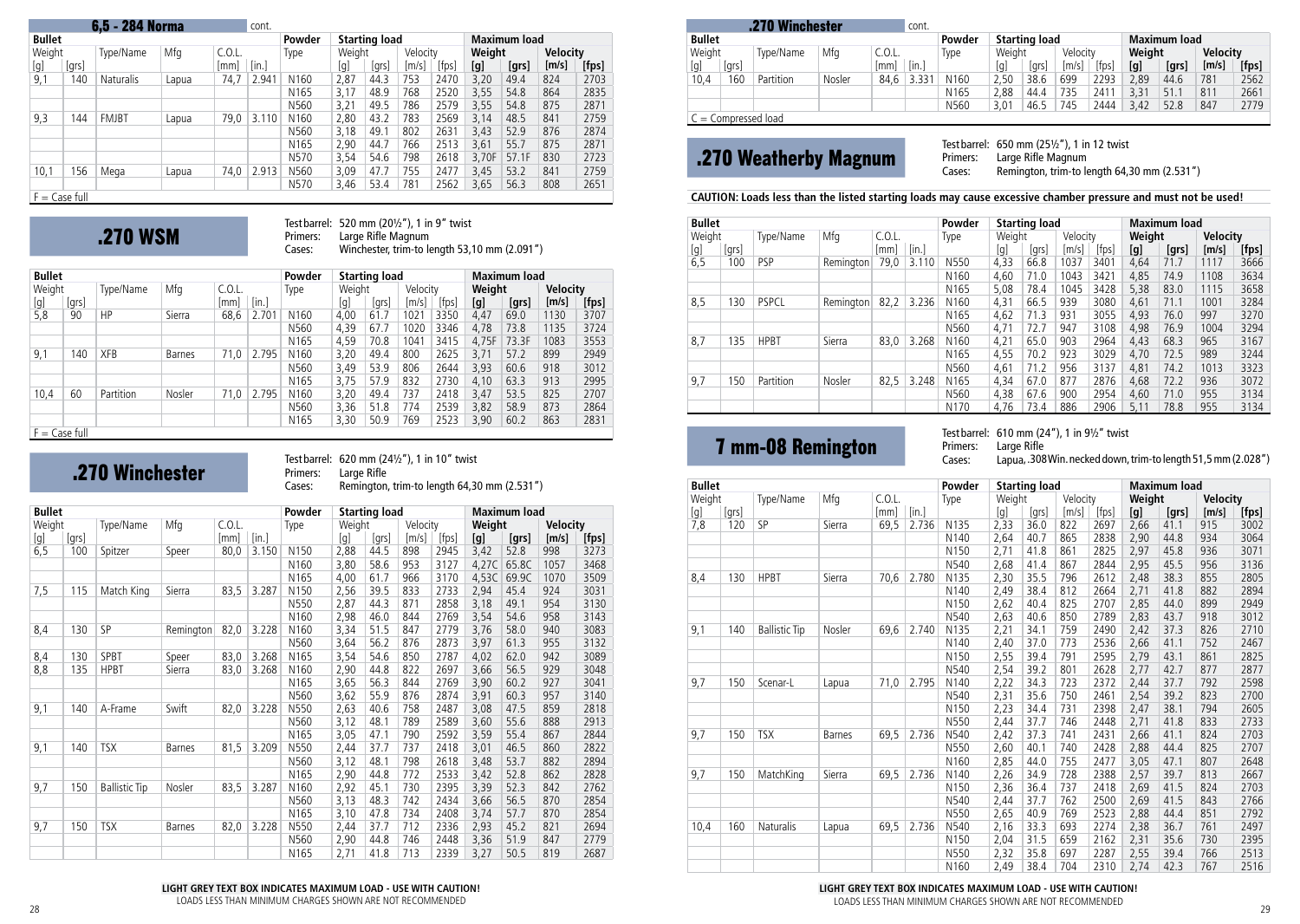|               |       | <b>7 mm-08 Remington</b> |               |        | cont.    |                  |        |                      |          |       |        |                     |          |       |
|---------------|-------|--------------------------|---------------|--------|----------|------------------|--------|----------------------|----------|-------|--------|---------------------|----------|-------|
| <b>Bullet</b> |       |                          |               |        |          | Powder           |        | <b>Starting load</b> |          |       |        | <b>Maximum load</b> |          |       |
| Weight        |       | Type/Name                | Mfg           | C.0.L. |          | <b>Type</b>      | Weight |                      | Velocity |       | Weight |                     | Velocity |       |
| [g]           | [grs] |                          |               | mm     | $[$ in.] |                  | [g]    | [grs]                | [m/s]    | [fps] | [g]    | [grs]               | [m/s]    | [fps] |
| 10,4          | 160   | <b>SBT</b>               | Sierra        | 70,5   | 2.776    | N540             | 2,24   | 34.6                 | 717      | 2352  | 2,53   | 39.0                | 793      | 2602  |
|               |       |                          |               |        |          | N <sub>150</sub> | 2,19   | 33.8                 | 694      | 2277  | 2,49   | 38.4                | 766      | 2513  |
|               |       |                          |               |        |          | N550             | 2,43   | 37.5                 | 716      | 2349  | 2,71   | 41.8                | 802      | 2631  |
|               |       |                          |               |        |          | N <sub>160</sub> | 2,66   | 41.1                 | 723      | 2372  | 2,97   | 45.8                | 806      | 2644  |
| 10,9          | 168   | <b>HPBT</b>              | Sierra        | 70,9   | 2.791    | N540             | 2,34   | 36.1                 | 723      | 2372  | 2,59   | 40.0                | 794      | 2605  |
|               |       |                          |               |        |          | N <sub>150</sub> | 2,21   | 34.1                 | 680      | 2231  | 2,58   | 39.8                | 778      | 2552  |
|               |       |                          |               |        |          | N550             | 2,55   | 39.4                 | 729      | 2392  | 2,77   | 42.7                | 798      | 2618  |
|               |       |                          |               |        |          | N <sub>160</sub> | 2,85   | 44.0                 | 753      | 2470  | 2,95   | 45.5                | 781      | 2562  |
| 11,3          | 175   | <b>TSX</b>               | <b>Barnes</b> | 69,5   | 2.736    | N <sub>150</sub> | 2,03   | 31.3                 | 606      | 1988  | 2,34   | 36.1                | 688      | 2257  |
|               |       |                          |               |        |          | N550             | 2,38   | 36.7                 | 650      | 2133  | 2,69   | 41.5                | 736      | 2415  |
|               |       |                          |               |        |          | N560             | 2,79   | 43.1                 | 675      | 2215  | 3,12   | 48.1                | 752      | 2467  |
| 11,7          | 181   | Scenar-L                 | Lapua         | 71,0   | 2.795    | N <sub>140</sub> | 1,96   | 30.2                 | 630      | 2067  | 2,22   | 34.3                | 701      | 2300  |
|               |       |                          |               |        |          | N <sub>150</sub> | 2,09   | 32.3                 | 650      | 2133  | 2,25   | 34.7                | 706      | 2316  |
|               |       |                          |               |        |          | N550             | 2,30   | 35.5                 | 676      | 2218  | 2,56   | 39.5                | 749      | 2457  |
|               |       |                          |               |        |          | N <sub>160</sub> | 2,49   | 38.4                 | 689      | 2260  | 2,85   | 44.0                | 761      | 2497  |

7 x 57

Test barrel: 550 mm (22"), 1 in 91/<sub>2</sub>" twist<br>Primers: Large Rifle Primers: Large Rifle<br>Cases: Sako, trim-t Sako, trim-to length 56,80 mm (2.236")

| <b>Bullet</b> |       |                      |        |        |             | <b>Powder</b>    |        | <b>Starting load</b> |          |       |        | <b>Maximum load</b> |                 |       |
|---------------|-------|----------------------|--------|--------|-------------|------------------|--------|----------------------|----------|-------|--------|---------------------|-----------------|-------|
| Weight        |       | Type/Name            | Mfg    | C.0.L. |             | Type             | Weight |                      | Velocitv |       | Weight |                     | <b>Velocity</b> |       |
| [g]           | [grs] |                      |        | lmml   | $[$ in. $]$ |                  | lgl    | [grs]                | [m/s]    | [fps] | [g]    | [grs]               | [m/s]           | [fps] |
| 7,8           | 120   | Spitzer              | Sierra | 76,5   | 3.012       | N <sub>135</sub> | 2,67   | 41.1                 | 814      | 2670  | 2,87   | 44.2                | 880             | 2887  |
|               |       |                      |        |        |             | N <sub>140</sub> | 2,82   | 43.5                 | 824      | 2704  | 3,06   | 47.2                | 897             | 2942  |
|               |       |                      |        |        |             | N <sub>150</sub> | 2,85   | 44.0                 | 828      | 2717  | 3,09   | 47.6                | 898             | 2946  |
| 9,1           | 140   | <b>Ballistic Tip</b> | Nosler | 77.5   | 3.051       | N <sub>140</sub> | 2,58   | 39.7                 | 736      | 2415  | 2,82   | 43.5                | 802             | 2630  |
|               |       |                      |        |        |             | N <sub>150</sub> | 2,65   | 40.9                 | 747      | 2451  | 2,90   | 44.8                | 810             | 2657  |
| 10,4          | 160   | SPBT                 | Sierra | 77.5   | 3.051       | N <sub>150</sub> | 2,50   | 38.6                 | 691      | 2267  | 2.76   | 42.7                | 754             | 2474  |
|               |       |                      |        |        |             | N <sub>160</sub> | 3,04   | 47.0                 | 726      | 2381  | 3,26   | 50.3                | 793             | 2603  |
| 11,3          | 175   | Mag-Tip              | Speer  | 77.0   | 3.031       | N <sub>160</sub> | 2,76   | 42.5                 | 659      | 2162  | 3.06   | 47.1                | 726             | 2383  |
|               |       |                      |        |        |             | N <sub>165</sub> | 2,94   | 45.4                 | 666      | 2184  | 3,32   | 51.2                | 740             | 2429  |

### 7 x 57R

Test barrel: 550 mm (22"), 1 in 91/2" twist<br>Primers: Large Rifle Primers: Large Rifle<br>Cases: RWS, trim-t Cases: RWS, trim-to length 56,80 mm (2.236")

| <b>Bullet</b> |       |                      |        |       |       | Powder           |        | <b>Starting load</b> |          |       |        | Maximum load |                 |       |
|---------------|-------|----------------------|--------|-------|-------|------------------|--------|----------------------|----------|-------|--------|--------------|-----------------|-------|
| Weight        |       | Type/Name            | Mfg    | C.0.L |       | Type             | Weight |                      | Velocity |       | Weight |              | <b>Velocity</b> |       |
| [g]           | [grs] |                      |        | mm    | $\ln$ |                  | [g     | [grs]                | [m/s]    | [fps] | [g]    | [grs]        | [m/s]           | [fps] |
| 7,8           | 120   | Spitzer              | Sierra | 76,5  | 3.012 | N <sub>135</sub> | 2,58   | 39.7                 | 785      | 2574  | 2.79   | 43.1         | 857             | 2812  |
|               |       |                      |        |       |       | N <sub>140</sub> | 2,72   | 41.9                 | 791      | 2594  | 2,97   | 45.8         | 870             | 2855  |
|               |       |                      |        |       |       | N <sub>150</sub> | 2,74   | 42.3                 | 797      | 2613  | 3,00   | 46.3         | 873             | 2863  |
| 9,1           | 140   | <b>Ballistic Tip</b> | Nosler | 77,5  | 3.051 | N <sub>140</sub> | 2,47   | 38.1                 | 707      | 2320  | 2,74   | 42.2         | 777             | 2549  |
|               |       |                      |        |       |       | N <sub>150</sub> | 2,53   | 39.0                 | 718      | 2354  | 2,81   | 43.4         | 787             | 2581  |
| 10.4          | 160   | <b>Naturalis</b>     | Lapua  | 75,0  | 2.953 | N <sub>140</sub> | 2,17   | 33.5                 | 643      | 2110  | 2,41   | 37.2         | 701             | 2300  |
|               |       |                      |        |       |       | N <sub>150</sub> | 2.08   | 32.1                 | 603      | 1978  | 2.47   | 38.1         | 702             | 2303  |
|               |       |                      |        |       |       | N540             | 2,26   | 34.9                 | 645      | 2116  | 2,53   | 39.0         | 715             | 2346  |
| 10,4          | 160   | <b>SPBT</b>          | Sierra | 77,5  | 3.051 | N <sub>150</sub> | 2,39   | 36.8                 | 662      | 2171  | 2,66   | 41.0         | 731             | 2397  |
|               |       |                      |        |       |       | N <sub>160</sub> | 2,93   | 45.2                 | 693      | 2272  | 3.19   | 49.3         | 774             | 2539  |
| 11,3          | 175   | Mag-Tip              | Speer  | 77,0  | 3.031 | N <sub>160</sub> | 2,63   | 40.6                 | 629      | 2065  | 2,95   | 45.4         | 701             | 2298  |
|               |       |                      |        |       |       | N165             | 2,78   | 42.8                 | 631      | 2072  | 3.17   | 48.9         | 711             | 2333  |

7 x 64

Test barrel: 600 mm (23½"), 1 in 10" twist<br>Primers: Large Rifle Large Rifle Cases: Norma, trim-to length 63,80 mm (2.512")

| <b>Bullet</b> |       |                  |         |        |             | Powder           |        | <b>Starting load</b> |                       |      |        | Maximum load |                 |               |
|---------------|-------|------------------|---------|--------|-------------|------------------|--------|----------------------|-----------------------|------|--------|--------------|-----------------|---------------|
| Weight        |       | Type/Name        | Mfg     | C.0.L. |             | Type             | Weight |                      | Velocity              |      | Weight |              | <b>Velocity</b> |               |
| [g]           | [grs] |                  |         | mm     | $[$ in. $]$ |                  | [a]    | grs                  | $\lfloor m/s \rfloor$ | tps  | [g]    | [grs]        | [m/s]           | $[{\sf fps}]$ |
| 7,8           | 120   | SP               | Hornady | 80,4   | 3.165       | N <sub>140</sub> | 2,95   | 45.5                 | 846                   | 2776 | 3,28   | 50.6         | 934             | 3064          |
|               |       |                  |         |        |             | N <sub>150</sub> | 3,04   | 46.9                 | 818                   | 2684 | 3,32   | 51.2         | 934             | 3064          |
|               |       |                  |         |        |             | N <sub>160</sub> | 3,45   | 53.2                 | 859                   | 2818 | 3,62   | 55.9         | 902             | 2959          |
| 9,0           | 139   | <b>BTSP</b>      | Hornady | 83,5   | 3.287       | N <sub>150</sub> | 2,85   | 44.0                 | 803                   | 2635 | 3,17   | 48.9         | 874             | 2867          |
|               |       |                  |         |        |             | N550             | 3,08   | 47.5                 | 818                   | 2684 | 3,39   | 52.3         | 902             | 2959          |
|               |       |                  |         |        |             | N <sub>160</sub> | 3,33   | 51.4                 | 819                   | 2687 | 3,63   | 56.0         | 873             | 2864          |
| 10,4          | 160   | <b>Naturalis</b> | Lapua   | 84,0   | 3.307       | N <sub>160</sub> | 2,65   | 40.9                 | 713                   | 2339 | 3,16   | 48.8         | 780             | 2559          |
|               |       |                  |         |        |             | N560             | 3,20   | 49.4                 | 744                   | 2441 | 3,45   | 53.2         | 816             | 2677          |
| 10,4          | 160   | Partition        | Nosler  | 84,0   | 3.307       | N560             | 3,31   | 51.1                 | 767                   | 2516 | 3,63   | 56.0         | 841             | 2759          |
|               |       |                  |         |        |             | N <sub>165</sub> | 3,39   | 52.3                 | 744                   | 2441 | 3,60   | 55.5         | 844             | 2769          |
| 10,4          | 160   | Accubond         | Nosler  | 84,0   | 3.307       | N <sub>160</sub> | 2,94   | 45.4                 | 770                   | 2526 | 3,21   | 49.5         | 828             | 2717          |
|               |       |                  |         |        |             | N560             | 3,21   | 49.5                 | 768                   | 2520 | 3,48   | 53.7         | 842             | 2762          |
|               |       |                  |         |        |             | N <sub>165</sub> | 2,85   | 44.0                 | 792                   | 2598 | 3,55   | 54.8         | 844             | 2769          |
| 11,3          | 175   | Grand Slam       | Speer   | 82,5   | 3.248       | N <sub>160</sub> | 2,83   | 43.7                 | 707                   | 2320 | 3,24   | 50.0         | 786             | 2579          |
|               |       |                  |         |        |             | N <sub>165</sub> | 3,18   | 49.1                 | 731                   | 2398 | 3,48   | 53.7         | 797             | 2615          |
|               |       |                  |         |        |             | N560             | 3,26   | 50.3                 | 752                   | 2467 | 3,47   | 53.6         | 805             | 2641          |

#### 7 mm WSM

Test barrel: 660 mm (26"), 1 in 9.5" twist<br>Primers: Large Rifle Magnum Primers: Large Rifle Magnum Cases: Winchester, trim-to length 53,15 mm (2.093")

| <b>Bullet</b> |       |                  |         |        |             | Powder           |        | <b>Starting load</b> |          |       |        | <b>Maximum load</b> |                 |       |
|---------------|-------|------------------|---------|--------|-------------|------------------|--------|----------------------|----------|-------|--------|---------------------|-----------------|-------|
| Weight        |       | Type/Name        | Mfg     | C.0.L. |             | Type             | Weight |                      | Velocity |       | Weight |                     | <b>Velocity</b> |       |
| [g]           | [grs] |                  |         | mm     | $[$ in. $]$ |                  | [g]    | [grs]                | m/s      | [fps] | [g]    | [grs]               | [m/s]           | [fps] |
| 7,1           | 110   | TNT HP           | Speer   | 71,7   | 2.823       | N <sub>150</sub> | 3,44   | 53.1                 | 965      | 3166  | 3,95   | 61.0                | 1062            | 3484  |
|               |       |                  |         |        |             | N550             | 3,88   | 59.9                 | 987      | 3238  | 4,24   | 65.4                | 1086            | 3563  |
|               |       |                  |         |        |             | N <sub>160</sub> | 4,19   | 64.7                 | 986      | 3235  | 4,62   | 71.3                | 1069            | 3507  |
| 9,1           | 140   | Partition        | Nosler  | 71,9   | 2.831       | N <sub>160</sub> | 3,46   | 53.4                 | 855      | 2805  | 4,00   | 61.7                | 957             | 3140  |
|               |       |                  |         |        |             | N <sub>165</sub> | 4,06   | 62.7                 | 885      | 2904  | 4,50   | 69.4                | 970             | 3182  |
|               |       |                  |         |        |             | N560             | 3,80   | 58.6                 | 876      | 2874  | 4,34   | 67.0                | 979             | 3212  |
| 10,0          | 154   | Interbond        | Hornady | 71,9   | 2.831       | N <sub>160</sub> | 3,39   | 52.3                 | 819      | 2687  | 3,92   | 60.5                | 912             | 2992  |
|               |       |                  |         |        |             | N <sub>165</sub> | 3,88   | 59.9                 | 842      | 2762  | 4,51   | 69.6                | 941             | 3087  |
|               |       |                  |         |        |             | N560             | 3,70   | 57.1                 | 841      | 2759  | 4,25   | 65.6                | 946             | 3104  |
| 10,4          | 160   | <b>SBT</b>       | Sierra  | 72,4   | 2.850       | N <sub>160</sub> | 3,38   | 52.2                 | 796      | 2612  | 3,93   | 60.6                | 892             | 2927  |
|               |       |                  |         |        |             | N <sub>165</sub> | 3,91   | 60.3                 | 834      | 2736  | 4,31   | 66.5                | 914             | 2999  |
|               |       |                  |         |        |             | N560             | 3,70   | 57.1                 | 827      | 2713  | 4,15   | 64.0                | 922             | 3025  |
| 10,4          | 160   | <b>Naturalis</b> | Lapua   | 71,4   | 2.811       | N <sub>160</sub> | 2,93   | 45.2                 | 782      | 2566  | 3,56   | 54.9                | 843             | 2766  |
|               |       |                  |         |        |             | N <sub>165</sub> | 3,34   | 51.5                 | 763      | 2503  | 3,90   | 60.2                | 859             | 2818  |
|               |       |                  |         |        |             | N560             | 3,38   | 52.2                 | 779      | 2556  | 3,85   | 59.4                | 878             | 2881  |

### 7 mm Remington Magnum

Test barrel: 610 mm (24"), 1 in 9" twist Primers: Large Rifle Magnum<br>Cases: Lapua, trim-to length Lapua, trim-to length 63,30 mm (2.492")

**CAUTION: Loads less than the listed starting loads may cause excessive chamber pressure and must not be used!**

| <b>Bullet</b> |       |           |        |        |             | Powder           |        | <b>Starting load</b> |                     |       |        | <b>Maximum load</b> |                 |       |
|---------------|-------|-----------|--------|--------|-------------|------------------|--------|----------------------|---------------------|-------|--------|---------------------|-----------------|-------|
| Weight        |       | Type/Name | Mfg    | C.0.L. |             | Type             | Weight |                      | Velocity            |       | Weight |                     | <b>Velocity</b> |       |
| [g]           | [grs] |           |        | Imml   | $[$ in. $]$ |                  | [g]    | grs                  | $\lceil m/s \rceil$ | [fps] | [g]    | [grs]               | [m/s]           | [fps] |
| 9,1           | 140   | A-Frame   | Swift  | 83.0   | 3.268       | N <sub>160</sub> | 3,45   | 53.2                 | 828                 | 2717  | 4,03   | 62.2                | 935             | 3068  |
|               |       |           |        |        |             | N <sub>165</sub> | 3,88   | 59.9                 | 863                 | 2831  | 4,37   | 67.4                | 955             | 3133  |
|               |       |           |        |        |             | N560             | 3,84   | 59.3                 | 852                 | 2795  | 4,36   | 67.3                | 966             | 3169  |
| 9,7           | 50 י  | Scenar-L  | Lapua  | 83.5   | 3.287       | N <sub>160</sub> | 3,27   | 50.5                 | 794                 | 2605  | 3,87   | 59.7                | 893             | 2930  |
|               |       |           |        |        |             | N560             | 3,86   | 59.6                 | 847                 | 2779  | 4,32   | 66.7                | 951             | 3120  |
|               |       |           |        |        |             | N <sub>165</sub> | 3,72   | 57.4                 | 820                 | 2690  | 4,28   | 66.1                | 925             | 3035  |
| 9,7           | 150   | Partition | Nosler | 83.5   | 3.287       | N <sub>160</sub> | 3,53   | 54.5                 | 824                 | 2703  | 3.94   | 60.8                | 912             | 2992  |
|               |       |           |        |        |             | N560             | 3,89   | 60.0                 | 851                 | 2792  | 4,35   | 67.1                | 948             | 3110  |
|               |       |           |        |        |             | N <sub>165</sub> | 3,82   | 59.0                 | 847                 | 2779  | 4.32   | 66.7                | 931             | 3054  |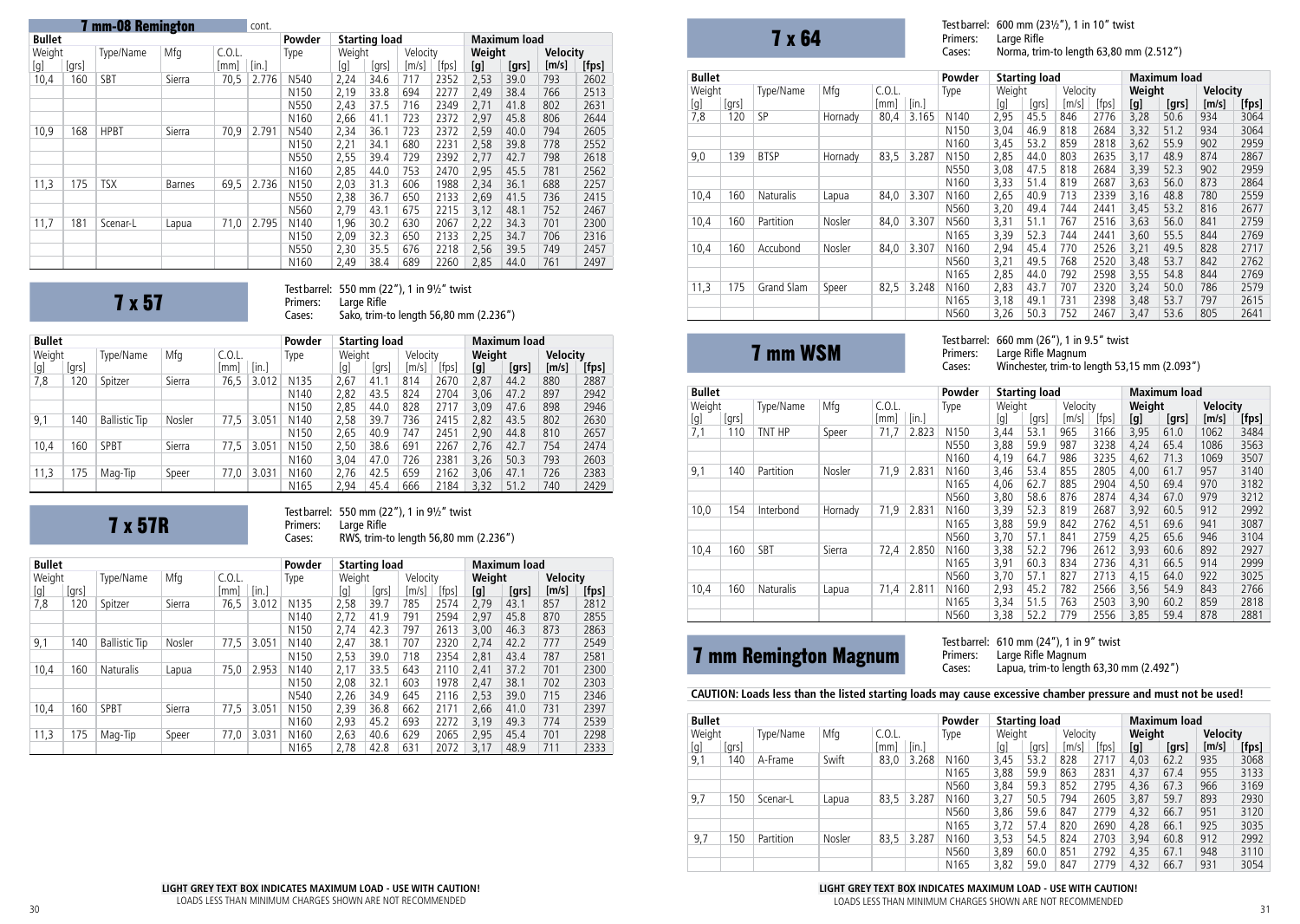|               |       | <b>7 mm Remington Magnum</b> |        |        | cont.       |                  |        |                      |          |       |        |                     |                 |       |
|---------------|-------|------------------------------|--------|--------|-------------|------------------|--------|----------------------|----------|-------|--------|---------------------|-----------------|-------|
| <b>Bullet</b> |       |                              |        |        |             | <b>Powder</b>    |        | <b>Starting load</b> |          |       |        | <b>Maximum load</b> |                 |       |
| Weight        |       | Type/Name                    | Mfg    | C.0.L. |             | Type             | Weight |                      | Velocity |       | Weight |                     | <b>Velocity</b> |       |
| [g]           | [grs] |                              |        | mm     | $[$ in. $]$ |                  | lgl    | [grs]                | m/s      | [fps] | [g]    | [grs]               | [m/s]           | [fps] |
| 10,4          | 160   | <b>Naturalis</b>             | Lapua  | 81,8   | 3.220       | N <sub>160</sub> | 3,15   | 48.6                 | 753      | 2470  | 3,76   | 58.0                | 859             | 2818  |
|               |       |                              |        |        |             | N560             | 3,67   | 56.6                 | 843      | 2766  | 4,03   | 62.2                | 943             | 3094  |
|               |       |                              |        |        |             | N <sub>165</sub> | 3,65   | 56.3                 | 786      | 2579  | 4,08   | 63.0                | 868             | 2848  |
| 10,4          | 160   | Grand Slam                   | Speer  | 82,0   | 3.228       | N <sub>160</sub> | 3,31   | 51.1                 | 784      | 2572  | 3,99   | 61.6                | 880             | 2887  |
|               |       |                              |        |        |             | N560             | 3,91   | 60.3                 | 823      | 2700  | 4,45   | 68.7                | 925             | 3035  |
|               |       |                              |        |        |             | N <sub>165</sub> | 3,83   | 59.1                 | 812      | 2664  | 4,41   | 68.1                | 909             | 2982  |
| 10,9          | 168   | <b>HPBT</b>                  | Sierra | 83,5   | 3.287       | N <sub>160</sub> | 3,26   | 50.3                 | 767      | 2516  | 3,86   | 59.6                | 862             | 2828  |
|               |       |                              |        |        |             | N560             | 3,75   | 57.9                 | 811      | 2661  | 4,26   | 65.7                | 903             | 2963  |
|               |       |                              |        |        |             | N <sub>165</sub> | 3,61   | 55.7                 | 788      | 2585  | 4,14   | 63.9                | 853             | 2799  |
|               |       |                              |        |        |             | N <sub>170</sub> | 3,78   | 58.3                 | 778      | 2552  | 4,52   | 69.8                | 887             | 2910  |
| 11,3          | 175   | <b>SBT</b>                   | Sierra | 83,5   | 3.287       | N <sub>160</sub> | 3,09   | 47.7                 | 737      | 2418  | 3,64   | 56.2                | 826             | 2710  |
|               |       |                              |        |        |             | N560             | 3,66   | 56.5                 | 791      | 2595  | 4,18   | 64.5                | 885             | 2904  |
|               |       |                              |        |        |             | N <sub>165</sub> | 3,41   | 52.6                 | 746      | 2448  | 4,06   | 62.7                | 854             | 2802  |
|               |       |                              |        |        |             | N <sub>170</sub> | 3,73   | 57.6                 | 761      | 2497  | 4,35   | 67.1                | 862             | 2828  |
| 11,7          | 180   | Scenar-L                     | Lapua  | 83,5   | 3.287       | N <sub>160</sub> | 2,78   | 42.9                 | 678      | 2224  | 3,24   | 50.0                | 765             | 2510  |
|               |       |                              |        |        |             | N560             | 3,10   | 47.8                 | 728      | 2388  | 3,45   | 53.2                | 808             | 2651  |
|               |       |                              |        |        |             | N <sub>165</sub> | 2,87   | 44.3                 | 679      | 2228  | 3,48   | 53.7                | 783             | 2569  |
|               |       |                              |        |        |             | N <sub>170</sub> | 3,12   | 48.1                 | 678      | 2224  | 3,79   | 58.5                | 806             | 2644  |

### 7 mm Weatherby Magnum

Test barrel: 660 mm (26"), 1 in 9" twist<br>Primers: Large Rifle Magnum Primers: Large Rifle Magnum<br>Cases: Weatherby, trim-to le Weatherby, trim-to length 64,50 mm (2.539")

**CAUTION: Loads less than the listed starting loads may cause excessive chamber pressure and must not be used!**

| <b>Bullet</b> |       |             |         |        |             | <b>Powder</b>    |        | <b>Starting load</b> |          |       |        | <b>Maximum load</b> |          |       |
|---------------|-------|-------------|---------|--------|-------------|------------------|--------|----------------------|----------|-------|--------|---------------------|----------|-------|
| Weight        |       | Type/Name   | Mfg     | C.0.L. |             | Type             | Weight |                      | Velocity |       | Weight |                     | Velocity |       |
| [g]           | [grs] |             |         | lmml   | $[$ in. $]$ |                  | lgı    | qrs                  | m/s      | [fps] | [g]    | [grs]               | [m/s]    | [fps] |
| 6, 5          | 100   | HP          | Hornady | 81,5   | 3.209       | N <sub>160</sub> | 4,76   | 73.5                 | 1071     | 3512  | 5,10   | 78.7                | 1149     | 3770  |
|               |       |             |         |        |             | N560             | 4,98   | 76.8                 | 1085     | 3561  | 5.30   | 81.8                | 1170     | 3839  |
| 7,8           | 120   | Spitzer     | Sierra  | 82,5   | 3.248       | N <sub>160</sub> | 4,52   | 69.8                 | 989      | 3245  | 4.83   | 74.5                | 1057     | 3468  |
|               |       |             |         |        |             | N <sub>165</sub> | 4,89   | 75.5                 | 1003     | 3290  | 5,20   | 80.2                | 1072     | 3517  |
|               |       |             |         |        |             | N560             | 4.79   | 73.9                 | 1009     | 3310  | 5.07   | 78.2                | 1079     | 3540  |
| 10,4          | 160   | Spitzer     | Sierra  | 82,5   | 3.248       | N <sub>160</sub> | 4,09   | 63.1                 | 853      | 2799  | 4.39   | 67.7                | 912      | 2992  |
|               |       |             |         |        |             | N <sub>165</sub> | 4,41   | 68.0                 | 864      | 2834  | 4,69   | 72.4                | 924      | 3031  |
|               |       |             |         |        |             | N560             | 4,26   | 65.7                 | 868      | 2846  | 4,53   | 69.9                | 927      | 3041  |
| 10,9          | 168   | <b>HPBT</b> | Sierra  | 81.5   | 3.209       | N <sub>160</sub> | 4,00   | 61.7                 | 832      | 2730  | 4.23   | 65.3                | 879      | 2884  |
|               |       |             |         |        |             | N <sub>165</sub> | 4,31   | 66.5                 | 840      | 2755  | 4,51   | 69.6                | 888      | 2913  |
|               |       |             |         |        |             | N560             | 4,17   | 64.3                 | 845      | 2771  | 4.42   | 68.2                | 909      | 2982  |

### 7 mm RUM

Test barrel: 660 mm (26"), 1 in 9" twist Primers: Large Rifle Magnum<br>Cases: Remington, trim-to le Remington, trim-to length 72.14 mm (2.840")

| <b>Bullet</b> |       |                      |        |        |             | Powder           |        | <b>Starting load</b> |          |       |        | <b>Maximum load</b> |                 |       |
|---------------|-------|----------------------|--------|--------|-------------|------------------|--------|----------------------|----------|-------|--------|---------------------|-----------------|-------|
| Weight        |       | Type/Name            | Mfg    | C.0.L. |             | Type             | Weight |                      | Velocity |       | Weight |                     | <b>Velocity</b> |       |
| [g]           | [grs] |                      |        | Imml   | $[$ in. $]$ |                  | Įg.    | [grs]                | [m/s]    | [fps] | [g]    | [grs]               | [m/s]           | [fps] |
| 7,8           | 120   | <b>Ballistic Tip</b> | Nosler | 88,5   | 3.484       | N <sub>160</sub> | 5,39   | 83.2                 | 1015     | 3330  | 5,83   | 90.0                | 1107            | 3632  |
|               |       |                      |        |        |             | N560             | 5,76   | 88.9                 | 1020     | 3346  | 6,15   | 94.9                | 1123            | 3684  |
|               |       |                      |        |        |             | N <sub>165</sub> | 5,59   | 86.3                 | 1046     | 3432  | 6,06   | 93.5                | 1143            | 3750  |
| 10,4          | 160   | <b>Naturalis</b>     | Lapua  | 91,0   | 3.583       | N560             | 3,30   | 50.9                 | 751      | 2464  | 4,54   | 70.1                | 904             | 2966  |
|               |       |                      |        |        |             | N <sub>170</sub> | 3,64   | 56.2                 | 758      | 2487  | 4,72   | 72.8                | 890             | 2920  |
|               |       |                      |        |        |             | N570             | 3,55   | 54.8                 | 792      | 2598  | 4,95   | 76.4                | 934             | 3064  |
| 10,9          | 168   | Match King           | Sierra | 91.5   | 3.602       | N560             | 5,07   | 78.2                 | 897      | 2943  | 5,51   | 85.0                | 978             | 3209  |
|               |       |                      |        |        |             | N <sub>170</sub> | 5,61   | 86.6                 | 918      | 3012  | 5,96   | 92.0                | 997             | 3271  |
|               |       |                      |        |        |             | N570             | 5,59   | 86.3                 | 912      | 2992  | 6,07   | 93.7                | 1003            | 3291  |
| 11,3          | 175   | A-Frame              | Swift  | 91,5   | 3.602       | N560             | 4,82   | 74.4                 | 853      | 2799  | 5,27   | 81.3                | 935             | 3068  |
|               |       |                      |        |        |             | N <sub>170</sub> | 5,26   | 81.2                 | 880      | 2887  | 5,51   | 85.0                | 914             | 2999  |
|               |       |                      |        |        |             | N570             | 5,31   | 81.9                 | 873      | 2864  | 5,82   | 89.8                | 955             | 3133  |

.30 Carbine

Test barrel: 460 mm (18"), 1 in 10" twis Small Rifle Cases: Federal, trim-to length 32,60 mm (1.283")

| <b>Bullet</b> |      |             |       |        |        | Powder           |        | <b>Starting load</b> |                     |             |        | <b>Maximum load</b> |          |       |
|---------------|------|-------------|-------|--------|--------|------------------|--------|----------------------|---------------------|-------------|--------|---------------------|----------|-------|
| Weight        |      | Tvpe/Name   | Mfa   | C.O.L. |        | Type             | Weight |                      | Velocity            |             | Weight |                     | Velocity |       |
| [g]           | lars |             |       | `mmı   | $\lim$ |                  | [g]    | grs                  | $\lceil m/s \rceil$ | <b>Ifps</b> | [g]    | [grs]               | [m/s]    | [fps] |
| 6.5           | 100  | Plinker     | Speer | 42.    | 673    | N <sub>110</sub> | 0.88   | 3.6                  | 610                 | 2001        | 0.97   | 15.0                | 669      | 2196  |
|               | 10   | Spire Point | Speer | 42.    | 673    | N <sub>110</sub> | 0.79   |                      | 545                 | 786         | 0.91   | 14.0                | 605      | 1983  |

#### .300 AAC Blackout

Test barrel: 356 mm (14"), 1 in 8" twist Primers: Small Rifle<br>Cases: Lapua 221 Lapua 221 Rem. Fireball, trim-to length 34,60 mm (1.362")

| <b>Bullet</b> |       |              |       |        |       | Powder           |        | <b>Starting load</b> |          |       |        | Maximum load |                 |       |
|---------------|-------|--------------|-------|--------|-------|------------------|--------|----------------------|----------|-------|--------|--------------|-----------------|-------|
| Weight        |       | Type/Name    | Mfg   | C.0.L. |       | Type             | Weight |                      | Velocity |       | Weight |              | <b>Velocity</b> |       |
| [g]           | [grs] |              |       | l mm   | [in.] |                  | [g]    | grs                  | [m/s]    | [fps] | [g]    | [grs]        | [m/s]           | [fps] |
| 8,0           | 23    | FMJ          | Lapua | 50.2   | .976  | N <sub>105</sub> | 0.67   | 10.3                 | 480      | 1575  | 0.77   | 11.9         | 541             | 1775  |
|               |       |              |       |        |       | N <sub>110</sub> | 0.94   | 14.5                 | 566      | 1857  | .03    | 15.9         | 607             | 1991  |
| 13.0          | 200   | <b>FMJBT</b> | Lapua | 57.0   | 244 ' | N <sub>110</sub> | 0.54   | 8.3                  | 319      | 1047  | 0.79   | 12.2         | 436             | 1430  |
|               |       |              |       |        |       | N <sub>120</sub> | 0.66   | 10.2                 | 316      | 1037  | .02    | 15.7         | 459             | 1506  |

### .30-30 Winchester

Test barrel: 510 mm (20"), 1 in 12" twist<br>Primers: Large Rifle Primers: Large Rifle<br>Cases: Remington Remington, trim-to length 51,60 mm (2.031")

| <b>Bullet</b> |       |            |       |        |             | Powder           |        | <b>Starting load</b> |          |       |        | Maximum load |                 |       |
|---------------|-------|------------|-------|--------|-------------|------------------|--------|----------------------|----------|-------|--------|--------------|-----------------|-------|
| Weight        |       | Type/Name  | Mfg   | C.0.L. |             | Type             | Weight |                      | Velocity |       | Weight |              | <b>Velocity</b> |       |
| <u>[g]</u>    | [grs] |            |       | mm     | $[$ in. $]$ |                  | [g]    | [grs]                | [m/s]    | [fps] | [g]    | [grs]        | [m/s]           | [fps] |
| 6,8           | 105   | HP         | Lapua | 64,5   | 2.539       | N <sub>120</sub> | 1,48   | 22.8                 | 692      | 2271  | 1,73   | 26.8         | 781             | 2562  |
|               |       |            |       |        |             | N <sub>130</sub> | 1,70   | 26.3                 | 710      | 2329  | 1,95   | 30.1         | 800             | 2623  |
|               |       |            |       |        |             | N <sub>133</sub> | 1,86   | 28.7                 | 730      | 2395  | 2,19   | 33.8         | 833             | 2732  |
| 8,5           | 130   | <b>FSP</b> | Speer | 64,7   | 2.547       | N <sub>120</sub> | 1,41   | 21.7                 | 617      | 2024  | 1,67   | 25.8         | 705             | 2314  |
|               |       |            |       |        |             | N <sub>130</sub> | 1,59   | 24.5                 | 641      | 2103  | 1,84   | 28.4         | 728             | 2389  |
|               |       |            |       |        |             | N <sub>133</sub> | 1,71   | 26.4                 | 653      | 2143  | 1,97   | 30.4         | 741             | 2432  |
|               |       |            |       |        |             | N <sub>135</sub> | 1,80   | 27.7                 | 649      | 2129  | 2,08   | 32.0         | 737             | 2419  |
| 9,7           | 150   | <b>FSP</b> | Speer | 64,5   | 2.539       | N <sub>120</sub> | 1,23   | 19.1                 | 519      | 1701  | 1,46   | 22.5         | 593             | 1946  |
|               |       |            |       |        |             | N130             | 1,43   | 22.1                 | 558      | 1831  | 1,65   | 25.4         | 631             | 2070  |
|               |       |            |       |        |             | N <sub>133</sub> | 1,48   | 22.8                 | 560      | 1839  | 1,72   | 26.5         | 636             | 2086  |
|               |       |            |       |        |             | N135             | 1,71   | 26.4                 | 587      | 1927  | 1,93   | 29.7         | 660             | 2165  |
|               |       |            |       |        |             | N <sub>140</sub> | 1,85   | 28.5                 | 596      | 1956  | 2,06   | 31.8         | 672             | 2203  |
| 11,0          | 170   | <b>FSP</b> | Speer | 64,5   | 2.539       | N <sub>130</sub> | 1,34   | 20.7                 | 516      | 1692  | 1,60   | 24.7         | 598             | 1962  |
|               |       |            |       |        |             | N <sub>133</sub> | 1,42   | 21.9                 | 511      | 1678  | 1,67   | 25.8         | 589             | 1931  |
|               |       |            |       |        |             | N <sub>135</sub> | 1,58   | 24.4                 | 536      | 1759  | 1,80   | 27.7         | 604             | 1981  |
|               |       |            |       |        |             | N <sub>140</sub> | 1,66   | 25.5                 | 533      | 1747  | 89,ا   | 29.2         | 610             | 2002  |

.300 Savage

Test barrel: 600 mm (23½") 1 in 12" twist Primers: Large Rifle<br>Cases: Remington, Remington, trim to-length 47,30 mm (1.862")

| <b>Bullet</b> |       |            |        |        |             | Powder           |        | <b>Starting load</b> |          |       |        | Maximum load |                 |       |
|---------------|-------|------------|--------|--------|-------------|------------------|--------|----------------------|----------|-------|--------|--------------|-----------------|-------|
| Weight        |       | Type/Name  | Mfg    | C.0.L. |             | <b>Type</b>      | Weight |                      | Velocity |       | Weight |              | <b>Velocity</b> |       |
| [g]           | [grs] |            |        | Imml   | $[$ in. $]$ |                  | [g]    | [grs]                | lm/sl    | [fps] | [g]    | [grs]        | [m/s]           | [fps] |
| 6,5           | 100   | <b>HP</b>  | Lapua  | 62,5   | 2.461       | N <sub>120</sub> | 2,19   | 33.9                 | 878      | 2881  | 2.45   | 37.8         | 975             | 3199  |
|               |       |            |        |        |             | N <sub>130</sub> | 2,41   | 37.1                 | 912      | 2993  | 2.59   | 40.0         | 986             | 3235  |
|               |       |            |        |        |             | N <sub>133</sub> | 2,59   | 39.9                 | 894      | 2932  | 2,85   | 44.0         | 973             | 3192  |
| 8,1           | 125   | TNT-HP     | Speer  | 65,5   | 2.579       | N <sub>120</sub> | 2,06   | 31.8                 | 764      | 2507  | 2.27   | 35.0         | 837             | 2746  |
|               |       |            |        |        |             | N <sub>130</sub> | 2,21   | 34.1                 | 794      | 2606  | 2.42   | 37.3         | 863             | 2831  |
|               |       |            |        |        |             | N <sub>133</sub> | 2,53   | 39.1                 | 822      | 2698  | 2,71   | 41.8         | 884             | 2900  |
| 9,7           | 150   | Mega       | Lapua  | 61,5   | 2.421       | N <sub>130</sub> | 1,89   | 29.2                 | 684      | 2243  | 2.18   | 33.6         | 751             | 2464  |
|               |       |            |        |        |             | N <sub>135</sub> | 2,24   | 34.6                 | 706      | 2315  | 2.50   | 38.6         | 772             | 2533  |
|               |       |            |        |        |             | N <sub>140</sub> | 2.44   | 37.6                 | 719      | 2360  | 2.72   | 42.0         | 793             | 2602  |
| 10,7          | 165   | <b>SBT</b> | Sierra | 66,0   | 2.598       | N <sub>133</sub> | 2,20   | 33.9                 | 690      | 2264  | 2.42   | 37.3         | 759             | 2490  |
|               |       |            |        |        |             | N <sub>135</sub> | 2,35   | 36.2                 | 700      | 2297  | 2,53   | 39.0         | 764             | 2507  |
|               |       |            |        |        |             | N <sub>140</sub> | 2.46   | 37.9                 | 713      | 2341  | 2.68   | 41.4         | 787             | 2582  |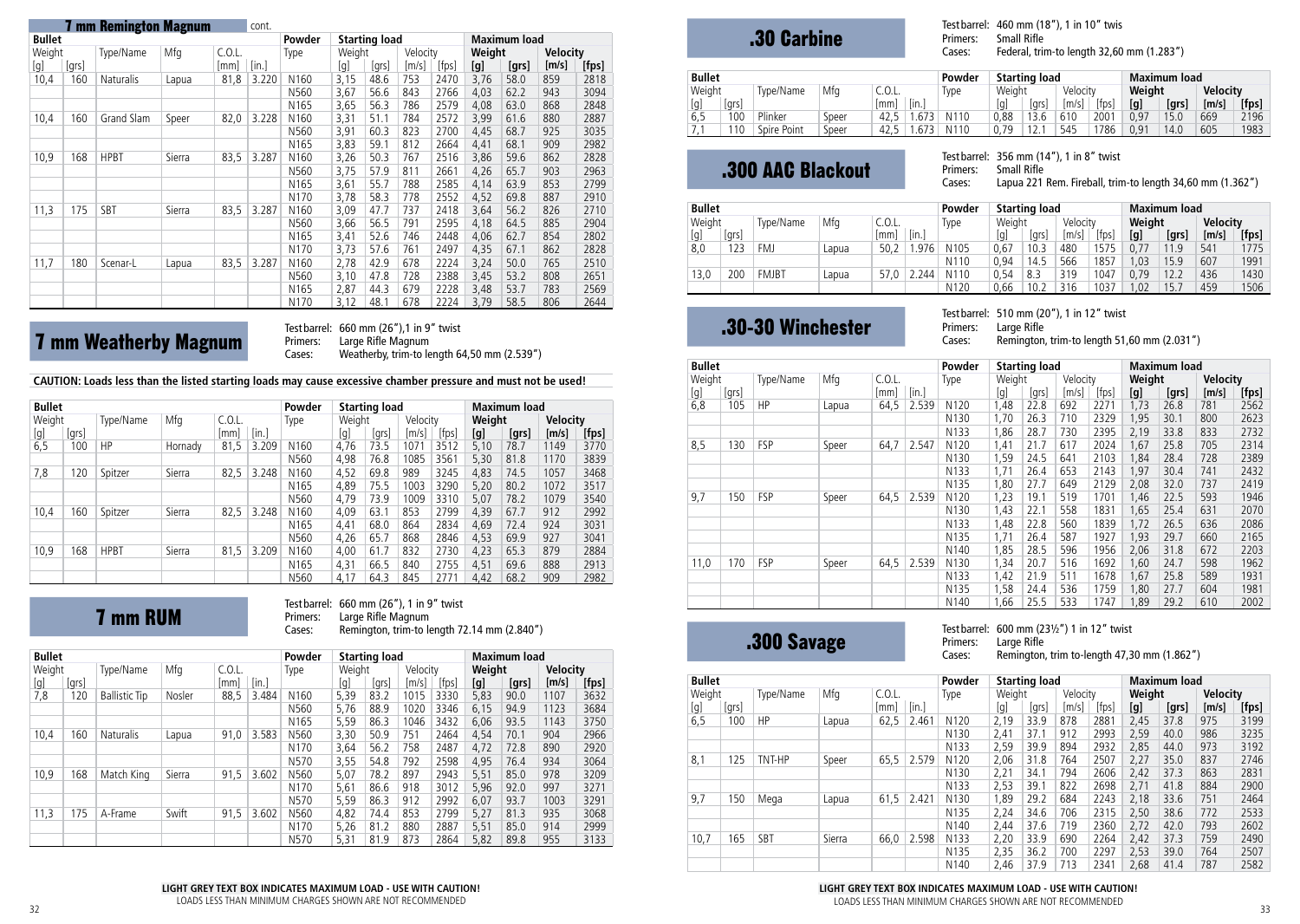|               |                  | .300 Savage |        |      | cont.                 |                  |      |                      |       |        |      |                     |       |       |
|---------------|------------------|-------------|--------|------|-----------------------|------------------|------|----------------------|-------|--------|------|---------------------|-------|-------|
| <b>Bullet</b> |                  |             |        |      |                       | Powder           |      | <b>Starting load</b> |       |        |      | <b>Maximum load</b> |       |       |
| Weight        | Mfg<br>Type/Name |             | C.0.L. |      | Type                  | Weight           |      | Velocity             |       | Weight |      | Velocity            |       |       |
| [g]           | [grs]            |             |        | lmml | $\overline{\lim}_{n}$ |                  | [g]  | [grs]                | [m/s] | [fps]  | [g]  | [grs]               | [m/s] | [fps] |
| 12,0          | 185              | Mega        | Lapua  | 66.0 | 2.598                 | N <sub>135</sub> | 2.15 | 33.2                 | 631   | 2072   | 2.44 | 37.6                | 705   | 2313  |
|               |                  |             |        |      |                       | N <sub>140</sub> | 2.30 | 35.5                 | 649   | 2131   | 2.59 | 40.0                | 715   | 2346  |
|               |                  |             |        |      |                       | N540             | 2.36 | 36.4                 | 644   | 2113   | 2.66 | 41.0                | 720   | 2362  |

#### .308 Winchester

Test barrel: 610 mm (24"), 1 in 12" twist Primers: Large Rifle Cases: Lapua, trim-to length 51,00 mm (2.008")

| <b>Bullet</b> |       |                      |        |        |          | Powder |        | <b>Starting load</b> |          |       |        | <b>Maximum load</b> |                 |       |
|---------------|-------|----------------------|--------|--------|----------|--------|--------|----------------------|----------|-------|--------|---------------------|-----------------|-------|
| Weight        |       | Type/Name            | Mfg    | C.0.L. |          | Type   | Weight |                      | Velocity |       | Weight |                     | <b>Velocity</b> |       |
| [g]           | [grs] |                      |        | [mm]   | $[$ in.] |        | [g]    | [grs]                | [m/s]    | [fps] | [g]    | [grs]               | [m/s]           | [fps] |
| 3,7           | 57    | ALS <sup>1</sup>     | Lapua  | 67,0   | 2.638    | N110   | 1,78   | 27.5                 | 1061     | 3481  | 2,24   | 34.5                | 1217            | 3993  |
| 6, 5          | 100   | <b>HPCE</b>          | Lapua  | 67,0   | 2.638    | N110   | 1,32   | 20.4                 | 711      | 2333  | 1,80   | 27.8                | 870             | 2854  |
|               |       |                      |        |        |          | N120   | 1,98   | 30.6                 | 812      | 2663  | 2,33   | 36.0                | 930             | 3051  |
|               |       |                      |        |        |          | N130   | 2,18   | 33.7                 | 852      | 2794  | 2,60   | 40.1                | 976             | 3203  |
|               |       |                      |        |        |          | N133   | 2,63   | 40.6                 | 918      | 3012  | 2,95F  | 45.5F               | 1023            | 3356  |
|               |       |                      |        |        |          | N530   | 2,68   | 41.4                 | 915      | 3002  | 3,01   | 46.5                | 1044            | 3425  |
|               |       |                      |        |        |          | N135   | 2,47   | 38.1                 | 865      | 2837  | 2,99   | 46.1                | 992             | 3255  |
| 7,1           | 110   | HP                   | Sako   | 67,5   | 2.657    | N120   | 2,32   | 35.8                 | 844      | 2769  | 2,67   | 41.2                | 962             | 3157  |
|               |       |                      |        |        |          | N130   |        | 38.9                 | 862      | 2826  |        | 45.7                | 988             | 3242  |
|               |       |                      |        |        |          |        | 2,52   |                      |          |       | 2,96   |                     |                 |       |
|               |       |                      |        |        |          | N133   | 2,73   | 42.1                 | 874      | 2868  | 3,19   | 49.1                | 1009            | 3311  |
| 8,0           | 123   | FMJ                  | Lapua  | 66,9   | 2.634    | N120   | 2,08   | 32.1                 | 812      | 2664  | 2,39   | 36.9                | 896             | 2940  |
|               |       |                      |        |        |          | N130   | 2,26   | 34.9                 | 782      | 2566  | 2,78   | 42.9                | 923             | 3028  |
|               |       |                      |        |        |          | N133   | 2,62   | 40.4                 | 858      | 2815  | 2,87   | 44.3                | 940             | 3084  |
|               |       |                      |        |        |          | N530   | 2,59   | 40.0                 | 850      | 2789  | 2,88   | 44.4                | 959             | 3146  |
|               |       |                      |        |        |          | N135   | 2,72   | 42.0                 | 830      | 2723  | 3,06F  | 47.2F               | 921             | 3022  |
| 8,1           | 125   | <b>Ballistic Tip</b> | Nosler | 70,0   | 2.756    | N130   | 2,40   | 37.0                 | 818      | 2684  | 2,79   | 43.0                | 935             | 3068  |
|               |       |                      |        |        |          | N133   | 2,60   | 40.1                 | 829      | 2721  | 3,00   | 46.3                | 951             | 3120  |
|               |       |                      |        |        |          | N135   | 2,70   | 41.6                 | 833      | 2732  | 3,17   | 48.9                | 958             | 3143  |
|               |       |                      |        |        |          | N140   | 2,86   | 44.1                 | 835      | 2739  | 3,23F  | 49.8F               | 936             | 3071  |
| 8,5           | 130   | HP                   | Lapua  | 68,0   | 2.677    | N135   | 2,58   | 39.7                 | 782      | 2567  | 3,02   | 46.7                | 907             | 2975  |
|               |       |                      |        |        |          | N140   | 2,75   | 42.4                 | 786      | 2579  | 3,15   | 48.7                | 903             | 2963  |
| 9,7           | 150   | Mega                 | Lapua  | 65,2   | 2.567    | N135   | 2,35   | 36.3                 | 747      | 2451  | 2,68   | 41.4                | 842             | 2762  |
|               |       |                      |        |        |          | N140   | 2,35   | 36.3                 | 715      | 2346  | 2,95   | 45.5                | 824             | 2703  |
|               |       |                      |        |        |          | N540   | 2,64   | 40.7                 | 726      | 2382  | 2,97   | 45.8                | 833             | 2733  |
| 9,7           | 150   | SPBT                 | Sierra | 70,0   | 2.756    | N133   | 2,27   | 35.0                 | 729      | 2391  | 2,86   | 44.1                | 863             | 2831  |
|               |       |                      |        |        |          | N135   | 2,56   | 39.5                 | 764      | 2505  | 2,96   | 45.7                | 871             | 2857  |
|               |       |                      |        |        |          | N140   | 2,71   | 41.8                 | 767      | 2516  | 3,05   | 47.1                | 858             | 2815  |
|               |       |                      |        |        |          | N150   | 2,82   | 43.6                 | 776      | 2545  | 3,23   | 49.9                | 878             | 2880  |
| 9,7           | 150   | Lock Base            | Lapua  | 70,0   | 2.756    | N530   | 2,45   | 37.8                 | 794      | 2605  | 2,76   | 42.6                | 892             | 2927  |
|               |       |                      |        |        |          | N135   | 2,56   | 39.5                 | 810      | 2657  | 2,83   | 43.7                | 885             | 2904  |
|               |       |                      |        |        |          | N140   | 2,75   | 42.4                 | 800      | 2625  | 2,90F  | 44.7F               | 853             | 2799  |
|               |       |                      |        |        |          | N540   | 2,78   | 42.9                 | 807      | 2648  | 3,00   | 46.3                | 901             | 2956  |
|               |       |                      |        |        |          | N150   | 2,80   | 43.2                 | 803      | 2635  | 2,93F  | 45.2F               | 835             | 2740  |
| 9,7           | 150   | <b>HPBT</b>          | Sierra | 71,0   | 2.795    | N140   | 2,62   | 40.4                 | 752      | 2467  | 3,06   | 47.3                | 869             | 2851  |
|               |       |                      |        |        |          | N540   | 2,71   | 41.8                 | 758      | 2487  | 3,13   | 48.3                | 901             | 2956  |
|               |       |                      |        |        |          | N150   | 2,74   | 42.2                 | 776      | 2545  | 3,14C  | 48.4C               | 874             | 2869  |
|               |       |                      |        |        |          | N550   | 2,88   | 44.5                 | 772      | 2534  | 3,26F  | 50.3F               | 870             | 2855  |
| 10,0          | 155   | Scenar               | Lapua  | 71,0   | 2.795    | N530   | 2,24   | 34.6                 | 727      | 2385  | 2,66   | 41.0                | 844             | 2769  |
|               |       |                      |        |        |          | N135   | 2,23   | 34.4                 | 687      | 2254  | 2,64   | 40.7                | 804             | 2638  |
|               |       |                      |        |        |          | N140   | 2,38   | 36.7                 | 686      | 2251  | 2,81   | 43.4                | 807             | 2648  |
|               |       |                      |        |        |          | N540   | 2,63   | 40.6                 | 781      | 2562  | 2,91   | 44.9                | 884             | 2900  |
|               |       |                      |        |        |          | N150   |        |                      |          |       |        |                     |                 |       |
|               |       |                      |        |        |          |        | 2,53   | 39.0                 | 719      | 2359  | 3,03   | 46.8                | 818             | 2683  |
|               |       |                      |        |        |          | N550   | 2,88   | 44.4                 | 794      | 2605  | 3,25F  | 50.2F               | 901             | 2956  |
| 10,0          | 155   | Scenar SJ            | Lapua  | 71,0   | 2.795    | N530   | 2,45   | 37.8                 | 778      | 2552  | 2,69   | 41.5                | 867             | 2844  |
|               |       |                      |        |        |          | N135   | 2,49   | 38.4                 | 783      | 2569  | 2,72   | 42.0                | 861             | 2825  |
|               |       |                      |        |        |          | N140   | 2,66   | 41.0                 | 767      | 2516  |        | 2,95A 45.5A         | 855             | 2805  |
|               |       |                      |        |        |          | N540   | 2,64   | 40.7                 | 760      | 2494  |        | 3,05A 47.1A         | 870             | 2854  |
|               |       |                      |        |        |          | N150   | 2,71   | 41.8                 | 782      | 2566  | 3,05   | 47.1                | 867             | 2844  |
| 10,0          | 155   | <b>HPBT</b>          | Sierra | 71,0   | 2.795    | N135   | 2,28   | 35.1                 | 712      | 2337  | 2,68   | 41.3                | 815             | 2674  |
|               |       |                      |        |        |          | N140   | 2,40   | 37.0                 | 717      | 2354  | 2,86   | 44.2                | 827             | 2712  |

N540 2,46 37.9 712 2337 2,92 45.1 838 2750 N150 2,63 40.6 752 2466 3,01 46.5 850 2790 N550 2,76 42.5 756 2479 3,22C 49.7C 880 2888 10,7 165 SPBT Speer 71,0 2.795 N133 2,38 36.8 715 2345 2,72 41.9 809 2653 N135 2,48 38.3 724 2376 2,86 44.1 824 N140 2,60 40.1 729 2390 3,00 46.3 838 2750 N150 2,66 41.0 735 2411 3,10 47.9 842 2761 N550 2,86 44.1 760 2495 3,19 49.3 850 2789 10,7 165 TSX Barnes 71,0 2.795 N140 2,45 37.8 702 2303 2,79 43.1 815 2674 N150 2,52 38.9 715 2346 2,89 44.6 824 2703 N550 2,71 41.8 726 2382 3,05 47.1 833 2733 10,9 167 Scenar Lapua 71,0 2.795 N135 2,38 36.7 739 2425 2,59 40.0 813 2667 N140 2,59 40.0 718 2356 2,85 44.0 801 2628 N540 2,58 39.8 733 2405 2,85 44.0 811 2661 N150 2,71 41.8 747 2451 2,90A 44.8A 836 2744 3,17F 48.9F 10,9 167 Scenar SJ Lapua 71,0 2.795 N135 2,49 38.4 783 2569 2,72 42.0 865 2838 2,61 40.2 743 2437 2,80A 43.2A 828 2717<br>2,62 40.5 732 2401 3,00 46.3 837 2746 N540 2,62 40.5 732 2401 3,00 46.3 837 2746 N150 2,64 40.7 737 2418 2,97 45.8 828 2717 44.3 769 2523 3,22F 49.7F 870<br>38.1 747 2451 2,73 42.1 822 10,9 168 HPBT Sierra 71,0 2.795 N135 2,47 38.1 747 2451 2,73 42.1 822 2697 N140 2,35 36.2 685 2247 2,78 42.8 780 2558 N540 2,44 37.7 691 2266 2,89 44.5 809 2654 N150 2,50 38.6 707 2321 2,88 44.5 804 2636 N550 2,70 41.6 725 2379 3,06 47.2 832 2729 10,9 168 TSX Barnes 71,0 2.795 N140 2,59 40.0 739 2425 2,86 44.1 812 2664 N150 2,63 40.6 740 2428 2,91 44.9 814 2671 N540 2,68 41.4 746 2448 2,94 45.4 838 2749 11,0 170 LockBase Lapua 71,0 2.795 N135 2,42 37.4 710 2328 2,78 42.9 806 2645 2,95A 45.5A N540 2,60 40.1 703 2308 3,00 46.3 842 2762 N150 2,61 40.2 720 2361 2,95 45.5 833 2734 N550 2,77 42.8 719 2360 3,14 48.5 845 2772 11,0 170 Naturalis LR Lapua 71,0 2,795 N140 2,54 39.2 744 2441 2,84<br>N150 2.67 41.2 760 2493 2.89 N150 2,67 41.2 760 2493 2,89 44.6 815 2674 N550 2,78 42.9 737 2418 3,13F 48.3F 833 2733 11,3 175 Scenar-L Lapua 71,0 2.795 N135 2,29 35.3 720 2362 2,50 38.6 786 2579 N140 2,46 38.0 735 2411 2,68 41.4 803 2635 N540 2,51 38.7 746 2448 2,75 42.4 822 2697 N150 2,54 39.2 741 2431 2,73 42.1 804 2638 11,3 175 HPBT/VLD Sierra/ 71,0 2.795 N140 2,29 35.3 664 2177 2,68 41.4 762 2501 Berger N540 2,44 37.7 687 2253 2,79 43.1 788 2586 N150 2,39 36.8 681 2236 2,82 43.5 784 2573 N550 2,57 39.6 698 2290 2,97 45.8 802 2631 11,7 180 SP Hornady 71,0 2.795 N135 2,33 36.0 661 2169 2,71 41.8 765 2510 N140 2,47 38.1 669 2196 2,86 44.1 781 2561 N150 2,48 38.3 677 2220 3,00 46.3 793 2601 11,7 180 XFB Barnes 71,0 2.795 N540 2,09 32.2 591 1938 2,55 39.3 715 2346 N550 2,30 35.5 623 2043 2,75 42.4 734 2408 11,7 180 Naturalis Lapua 68,1 2.681 N140 2,60 40.1 707 2320 2,84 43.8 772 2533 N540 2,63 40.6 703 2306 2,90 44.7 769 2523 N150 2,75 42.4 727 2385 2,95 45.5 778 2552 N550 2,84 43.8 716 2349 3,13 48.3 791 2595 12,0 185 Mega Lapua 67,5 2.657 N135 2,39 36.9 673 2208 2,57 39.7 731 2398 N140 2,53 39.0 675 2215 2,82 43.5 756 2480 N540 2,63 40.6 707 2320 2,92 45.1 801 2628 N150 2,65 40.9 688 2257 2,93 45.2 756 2480 N550 2,76 42.6 685 2247 3,07 47.4 768 2520 12,0 185 FMJBT Lapua 71,0 2.795 N135 2,33 36.0 667 2188 2,66 41.0 761 2495 N140 2,44 37.6 675 2215 2,83A 43.7A 778 2551 [g] [grs] [mm] [in.] [g] [grs] [m/s] [fps] **[g] [grs] [m/s] [fps]**

**.308 Winchester Contract Contract Contract Contract Contract Contract Contract Contract Contract Contract Contr** 

**Bullet Powder Starting load Maximum load Powder Starting load Maximum load Powder Powder Powder Powder Powder Powder Powder Powder Powder Powder Powder Powder Powder Powder Powder P** Weight Type/Name Mfg C.O.L. Type Weight Velocity **Weight Velocity**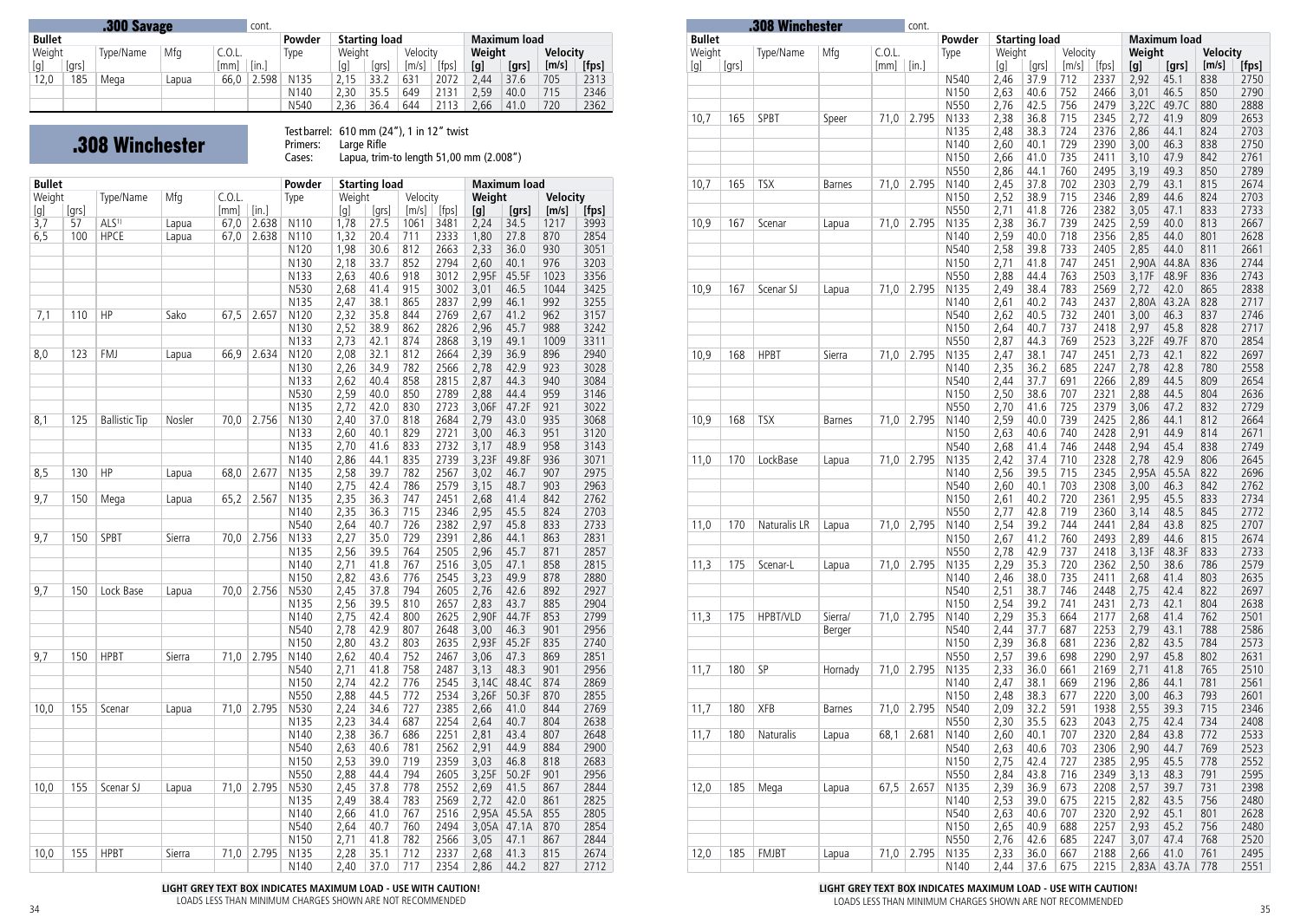|               |       | .308 Winchester |        |        | cont.    |                  |        |                      |          |       |        |                     |                 |       |
|---------------|-------|-----------------|--------|--------|----------|------------------|--------|----------------------|----------|-------|--------|---------------------|-----------------|-------|
| <b>Bullet</b> |       |                 |        |        |          | <b>Powder</b>    |        | <b>Starting load</b> |          |       |        | <b>Maximum load</b> |                 |       |
| Weight        |       | Type/Name       | Mfg    | C.0.L. |          | Type             | Weight |                      | Velocity |       | Weight |                     | <b>Velocity</b> |       |
| [g]           | [grs] |                 |        | mm     | $[$ in.] |                  | [g]    | [grs]                | [m/s]    | [fps] | [g]    | [grs]               | [m/s]           | [fps] |
|               |       |                 |        |        |          | N540             | 2,54   | 39.2                 | 712      | 2335  | 2,84   | 43.8                | 791             | 2595  |
|               |       |                 |        |        |          | N <sub>150</sub> | 2,57   | 39.7                 | 728      | 2388  | 2,84   | 43.8                | 805             | 2641  |
|               |       |                 |        |        |          | N550             | 2,73   | 42.1                 | 731      | 2398  | 3,03F  | 46.8F               | 822             | 2697  |
| 12,0          | 185   | Scenar          | Lapua  | 71,0   | 2.795    | N <sub>140</sub> | 2,44   | 37.7                 | 706      | 2316  | 2,69   | 41.5                | 778             | 2552  |
|               |       |                 |        |        |          | N540             | 2,38   | 36.7                 | 725      | 2379  | 2,76   | 42.6                | 801             | 2628  |
|               |       |                 |        |        |          | N <sub>150</sub> | 2,42   | 37.3                 | 664      | 2179  | 2,72   | 42.0                | 785             | 2575  |
|               |       |                 |        |        |          | N550             | 2,62   | 40.5                 | 672      | 2203  | 3,04A  | 46.9A               | 795             | 2608  |
| 12,0          | 185   | Scenar SJ       | Lapua  | 71,0   | 2.795    | N <sub>140</sub> | 2,46   | 38.0                 | 689      | 2259  | 2,77   | 42.7                | 776             | 2546  |
|               |       |                 |        |        |          | N540             | 2,64   | 40.7                 | 729      | 2392  | 2,88   | 44.4                | 865             | 2838  |
|               |       |                 |        |        |          | N <sub>150</sub> | 2,47   | 38.1                 | 696      | 2283  | 2,80   | 43.2                | 782             | 2566  |
|               |       |                 |        |        |          | N550             | 2,72   | 41.9                 | 711      | 2331  | 3,06   | 47.2                | 811             | 2661  |
| 12,3          | 190   | <b>HPBT</b>     | Sierra | 71,0   | 2.795    | N <sub>140</sub> | 2,42   | 37.3                 | 677      | 2222  | 2,78   | 42.9                | 764             | 2508  |
|               |       |                 |        |        |          | N540             | 2,44   | 37.6                 | 672      | 2204  | 2,83   | 43.7                | 786             | 2579  |
|               |       |                 |        |        |          | N <sub>150</sub> | 2,49   | 38.4                 | 676      | 2218  | 2,82   | 43.6                | 767             | 2516  |
|               |       |                 |        |        |          | N550             | 2,63   | 40.6                 | 695      | 2279  | 3,06   | 47.2                | 800             | 2624  |
| 13,0          | 200   | SP              | Speer  | 71,0   | 2.795    | N <sub>140</sub> | 2,28   | 35.2                 | 609      | 1999  | 2,67   | 41.2                | 712             | 2335  |
|               |       |                 |        |        |          | N <sub>150</sub> | 2,24   | 34.5                 | 604      | 1982  | 2,74   | 42.2                | 715             | 2344  |

 $A =$  Accuracy load  $C =$  Compressed load  $F =$  Full case

<sup>1)</sup> A muzzle velocity exceeding 1000 m/s (3300 fps) may lead to severe barrel fouling!

### 7,62 x 53R (7,62 Russian)

Test barrel: 660 mm (26"), 1 in 10" twist Primers: Large Rifle<br>Cases: Lapua, trim Lapua, trim-to length 53,30 mm (2.098")

| <b>Bullet</b> |       |                  |        |        |       | Powder |        | <b>Starting load</b> |          |       |        | <b>Maximum load</b> |                 |       |
|---------------|-------|------------------|--------|--------|-------|--------|--------|----------------------|----------|-------|--------|---------------------|-----------------|-------|
| Weight        |       | Type/Name        | Mfg    | C.0.L. |       | Type   | Weight |                      | Velocity |       | Weight |                     | <b>Velocity</b> |       |
| [g]           | [grs] |                  |        | [mm]   | [in.] |        | [g]    | [qrs]                | [m/s]    | [fps] | [g]    | [grs]               | [m/s]           | [fps] |
| 6, 5          | 100   | <b>HPCE</b>      | Lapua  | 68,0   | 2.677 | N120   | 2,59   | 40.0                 | 933      | 3061  | 2,88   | 44.4                | 1020            | 3346  |
|               |       |                  |        |        |       | N130   | 2,80   | 43.2                 | 956      | 3136  | 3,03   | 46.8                | 1036            | 3399  |
|               |       |                  |        |        |       | N133   | 2,98   | 46.0                 | 960      | 3150  | 3,20F  | 49.4F               | 1019            | 3343  |
| 8,0           | 123   | <b>FMJ</b>       | Lapua  | 68,5   | 2.697 | N130   | 2,81   | 43.3                 | 883      | 2896  | 3,19   | 49.1                | 967             | 3171  |
|               |       |                  |        |        |       | N133   | 3,07   | 47.4                 | 900      | 2954  | 3,41   | 52.6                | 978             | 3209  |
|               |       |                  |        |        |       | N135   | 3,19   | 49.2                 | 901      | 2956  | 3,50   | 54.0                | 984             | 3229  |
| 9,7           | 150   | Mega             | Lapua  | 70,9   | 2.791 | N133   | 2,43   | 37.5                 | 727      | 2384  | 2,83   | 43.6                | 826             | 2709  |
|               |       |                  |        |        |       | N135   | 2,70   | 41.7                 | 761      | 2497  | 3,05   | 47.1                | 851             | 2790  |
|               |       |                  |        |        |       | N140   | 2,86   | 44.1                 | 774      | 2540  | 3,19   | 49.2                | 862             | 2829  |
| 9,7           | 150   | <b>FMJBT</b>     | Lapua  | 73,0   | 2.874 | N133   | 2,71   | 41.8                 | 811      | 2661  | 2,92   | 45.1                | 871             | 2858  |
|               |       |                  |        |        |       | N135   | 2,90   | 44.8                 | 825      | 2707  | 3,12   | 48.1                | 889             | 2917  |
|               |       |                  |        |        |       | N140   | 3,09   | 47.7                 | 847      | 2779  | 3,35   | 51.7                | 916             | 3005  |
| 10,0          | 155   | Scenar           | Lapua  | 75,5   | 2.972 | N135   | 2,74   | 42.3                 | 786      | 2579  | 3,02   | 46.7                | 865             | 2839  |
|               |       |                  |        |        |       | N140   | 2,90   | 44.8                 | 800      | 2625  | 3,19   | 49.3                | 884             | 2900  |
|               |       |                  |        |        |       | N150   | 2,99   | 46.2                 | 803      | 2635  | 3,15A  | 48.6A               | 886             | 2906  |
| 10,1          | 156   | SPBT             | Sako   | 70,5   | 2.776 | N135   | 2,89   | 44.6                 | 789      | 2589  | 3,18   | 49.0                | 866             | 2840  |
|               |       |                  |        |        |       | N140   | 3,01   | 46.5                 | 796      | 2612  | 3,19   | 49.2                | 845             | 2772  |
|               |       |                  |        |        |       | N150   | 3,16   | 48.7                 | 809      | 2655  | 3,33   | 51.4                | 857             | 2812  |
| 10,9          | 167   | Scenar           | Lapua  | 75,0   | 2.953 | N140   | 3,00   | 46.3                 | 784      | 2573  | 3,10A  | 47.8A               | 830             | 2723  |
|               |       |                  |        |        |       | N540   | 2,94   | 45.3                 | 774      | 2541  | 3,12   | 48.1                | 812             | 2664  |
|               |       |                  |        |        |       | N150   | 3,12   | 48.1                 | 790      | 2590  | 3,27   | 50.5                | 834             | 2736  |
|               |       |                  |        |        |       | N550   | 3,21   | 49.5                 | 797      | 2616  | 3,40   | 52.5                | 840             | 2756  |
| 10,9          | 168   | <b>HPBT</b>      | Sierra | 75,6   | 2.976 | N140   | 2,94   | 45.4                 | 775      | 2541  | 3,18   | 49.1                | 830             | 2723  |
|               |       |                  |        |        |       | N540   | 3,03   | 46.7                 | 787      | 2581  | 3,12   | 48.1                | 812             | 2664  |
|               |       |                  |        |        |       | N150   | 3,08   | 47.5                 | 790      | 2591  | 3,27   | 50.5                | 834             | 2736  |
|               |       |                  |        |        |       | N550   | 3,26   | 50.3                 | 804      | 2638  | 3,40   | 52.5                | 840             | 2756  |
| 11.0          | 170   | Naturalis        | Lapua  | 72,0   | 2.835 | N140   | 2,78   | 42.9                 | 755      | 2477  | 3,04   | 46.9                | 823             | 2700  |
|               |       |                  |        |        |       | N540   | 2,95   | 45.5                 | 774      | 2539  | 3,21   | 49.5                | 846             | 2776  |
|               |       |                  |        |        |       | N150   | 2,89   | 44.6                 | 767      | 2516  | 3,14   | 48.5                | 832             | 2730  |
| 11.0          | 170   | <b>FMJBT</b>     | Lapua  | 73,0   | 2.874 | N140   | 2,82   | 43.5                 | 773      | 2536  | 3,04   | 46.9                | 834             | 2736  |
|               |       |                  |        |        |       | N540   | 2,92   | 45.1                 | 783      | 2569  | 3,18   | 49.1                | 856             | 2808  |
|               |       |                  |        |        |       | N150   | 3,01   | 46.5                 | 785      | 2575  | 3,24   | 50.0                | 846             | 2776  |
|               |       |                  |        |        |       | N550   | 3,18   | 49.1                 | 787      | 2582  | 3,46   | 53.4                | 862             | 2828  |
| 11,7          | 180   | <b>Naturalis</b> | Lapua  | 72,5   | 2.854 | N140   | 2,80   | 43.2                 | 708      | 2323  | 3,07   | 47.4                | 781             | 2562  |

**LIGHT GREY TEXT BOX INDICATES MAXIMUM LOAD - USE WITH CAUTION!** LOADS LESS THAN MINIMUM CHARGES SHOWN ARE NOT RECOMMENDED

|               |       | 7,62 x 53R (7,62 Russian) |        |        | cont.    |                  |        |                      |          |       |        |                     |                 |       |
|---------------|-------|---------------------------|--------|--------|----------|------------------|--------|----------------------|----------|-------|--------|---------------------|-----------------|-------|
| <b>Bullet</b> |       |                           |        |        |          | Powder           |        | <b>Starting load</b> |          |       |        | <b>Maximum load</b> |                 |       |
| Weight        |       | Type/Name                 | Mfg    | C.0.L. |          | Type             | Weight |                      | Velocity |       | Weight |                     | <b>Velocity</b> |       |
| [g]           | [grs] |                           |        | [mm]   | $[$ in.] |                  | [g]    | [grs]                | [m/s]    | [fps] | [g]    | [grs]               | [m/s]           | [fps] |
|               |       |                           |        |        |          | N540             | 2,85   | 44.0                 | 714      | 2343  | 3,10   | 47.8                | 789             | 2589  |
|               |       |                           |        |        |          | N150             | 2,81   | 43.4                 | 708      | 2323  | 3,10   | 47.8                | 782             | 2566  |
|               |       |                           |        |        |          | N550             | 3,10   | 47.8                 | 721      | 2365  | 3,40   | 52.5                | 813             | 2667  |
| 12,0          | 185   | Scenar                    | Lapua  | 75,0   | 2.953    | N135             | 2,74   | 42.2                 | 727      | 2384  | 2,98   | 46.0                | 795             | 2609  |
|               |       |                           |        |        |          | N140             | 2,87   | 44.3                 | 741      | 2429  | 3,03A  | 46.8A               | 787             | 2581  |
|               |       |                           |        |        |          | N540             | 2,84   | 43.9                 | 741      | 2431  | 3,14   | 48.5                | 818             | 2684  |
|               |       |                           |        |        |          | N150             | 2,98   | 45.9                 | 742      | 2434  | 3,24   | 50.0                | 815             | 2674  |
|               |       |                           |        |        |          | N550             | 3,03   | 46.7                 | 747      | 2452  | 3,41   | 52.6                | 847             | 2779  |
| 12,0          | 185   | <b>FMJBT</b>              | Lapua  | 76.8   | 3.024    | N140             | 2,87   | 44.3                 | 737      | 2418  | 3,10   | 47.8                | 805             | 2641  |
|               |       |                           |        |        |          | N540             | 2,98   | 46.0                 | 748      | 2454  | 3,23   | 49.8                | 823             | 2700  |
|               |       |                           |        |        |          | N <sub>150</sub> | 2,93   | 45.2                 | 740      | 2428  | 3,16   | 48.8                | 806             | 2644  |
|               |       |                           |        |        |          | N560             | 3,14   | 48.5                 | 754      | 2474  | 3,38   | 52.2                | 830             | 2723  |
| 12,0          | 185   | Mega                      | Lapua  | 70,0   | 2.756    | N140             | 2,80   | 43.2                 | 708      | 2324  | 3,12   | 48.1                | 788             | 2585  |
|               |       |                           |        |        |          | N540             | 2,87   | 44.4                 | 720      | 2363  | 3,17   | 48.9                | 799             | 2621  |
|               |       |                           |        |        |          | N150             | 2,92   | 45.1                 | 718      | 2355  | 3,20   | 49.4                | 792             | 2598  |
|               |       |                           |        |        |          | N550             | 3,13   | 48.3                 | 746      | 2446  | 3,47   | 53.5                | 835             | 2740  |
| 13,0          | 200   | <b>FMJBT</b>              | Lapua  | 76,0   | 2.992    | N140             | 2,36   | 36.4                 | 635      | 2083  | 2,59A  | 40.0A               | 709             | 2326  |
|               |       |                           |        |        |          | N540             | 2,47   | 38.1                 | 656      | 2152  | 2,69   | 41.5                | 720             | 2362  |
|               |       |                           |        |        |          | N <sub>150</sub> | 2,36   | 36.4                 | 641      | 2103  | 2,64   | 40.7                | 711             | 2333  |
| 13,0          | 200   | <b>HPBT</b>               | Sierra | 77,1   | 3.035    | N140             | 2,72   | 42.0                 | 698      | 2292  | 3,07   | 47.4                | 779             | 2556  |
|               |       |                           |        |        |          | N540             | 2,75   | 42.4                 | 703      | 2306  | 3,06   | 47.2                | 779             | 2556  |
|               |       |                           |        |        |          | N150             | 2,83   | 43.6                 | 706      | 2316  | 3,14   | 48.5                | 781             | 2562  |
|               |       |                           |        |        |          | N550             | 3,04   | 46.8                 | 728      | 2389  | 3,34   | 51.5                | 807             | 2648  |
| 14,3          | 220   | <b>HPBT</b>               | Sierra | 77,1   | 3.035    | N540             | 2,63   | 40.6                 | 656      | 2151  | 2,87   | 44.3                | 728             | 2388  |
|               |       |                           |        |        |          | N <sub>150</sub> | 2,61   | 40.3                 | 639      | 2095  | 2,96   | 45.7                | 728             | 2388  |
|               |       |                           |        |        |          | N550             | 2,84   | 43.9                 | 675      | 2215  | 3,12   | 48.1                | 753             | 2470  |

### 7,5 x 55 Swiss GP31

Test barrel: 600 mm (231/2"), 1 in 10" twist<br>Primers: Large Rifle Primers: Large Rifle<br>Cases: Norma, trin Norma, trim-to length 55,40 mm  $(2.181")$ 

| <b>Bullet</b> |       |           |       |        |       | Powder           |        | <b>Starting load</b> |          |      |        | Maximum load |                 |       |
|---------------|-------|-----------|-------|--------|-------|------------------|--------|----------------------|----------|------|--------|--------------|-----------------|-------|
| Weight        |       | Type/Name | Mfg   | C.0.L. |       | Type             | Weight |                      | Velocitv |      | Weight |              | <b>Velocity</b> |       |
| [g]           | [grs] |           |       | lmm l  | in.   |                  | [g]    | [grs]                | [m/s]    | [fps | [g]    | [grs]        | [m/s]           | [fps] |
| 10,0          | 155   | Scenar    | Lapua | 75,5   | 2.972 | N <sub>140</sub> | 3,00   | 46.3                 | 759      | 2490 | 3,18   | 49.1         | 811             | 2661  |
|               |       |           |       |        |       | N540             | 3,05   | 47.1                 | 766      | 2513 | 3,25   | 50.1         | 842             | 2762  |
|               |       |           |       |        |       | N <sub>150</sub> | 3,03   | 46.8                 | 763      | 2503 | 3,22   | 49.7         | 815             | 2674  |
| 10,8          | 167   | Scenar    | Lapua | 75.5   | 2.972 | N <sub>140</sub> | 2,78   | 42.9                 | 700      | 2297 | 2,96   | 45.7         | 760             | 2493  |
|               |       |           |       |        |       | N540             | 2.65   | 40.9                 | 700      | 2297 | 3.07   | 47.4         | 771             | 2530  |
|               |       |           |       |        |       | N <sub>150</sub> | 2,78   | 42.9                 | 703      | 2306 | 3,08   | 47.5         | 761             | 2497  |
| 12,0          | 185   | Scenar    | Lapua | 75.5   | 2.972 | N <sub>140</sub> | 2,45   | 37.8                 | 694      | 2277 | 2.71   | 41.8         | 710             | 2329  |
|               |       |           |       |        |       | N540             | 2,74   | 42.3                 | 688      | 2257 | 2,87   | 44.3         | 722             | 2369  |
|               |       |           |       |        |       | N <sub>150</sub> | 2,85   | 44.0                 | 697      | 2287 | 2.93   | 45.2         | 723             | 2372  |

## .30-06 Springfield

Test barrel: 620 mm (24½"), 1 in 10" twist<br>Primers: Large Rifle Primers: Large Rifle<br>Cases: Lapua, trim Lapua, trim-to length  $63,10$  mm  $(2.484")$ 

| <b>Bullet</b> |       |                  |         |        |             | Powder           |        | <b>Starting load</b> |          |       |        | Maximum load |                 |       |
|---------------|-------|------------------|---------|--------|-------------|------------------|--------|----------------------|----------|-------|--------|--------------|-----------------|-------|
| Weight        |       | Type/Name        | Mfg     | C.0.L. |             | Type             | Weight |                      | Velocity |       | Weight |              | <b>Velocity</b> |       |
| [g]           | [grs] |                  |         | mm     | $[$ in. $]$ |                  | [g]    | [grs]                | [m/s]    | [fps] | [g]    | [grs]        | [m/s]           | [fps] |
| 3,7           | 57    | ALS <sup>1</sup> | Lapua   | 79.0   | 3.110       | N <sub>110</sub> | 2.02   | 31.1                 | 1075     | 3527  | 2,49   | 38.4         | 1217            | 3994  |
| 6,5           | 100   | HP               | Lapua   | 79,8   | 3.142       | N <sub>130</sub> | 2,58   | 39.8                 | 869      | 2851  | 3,15   | 48.6         | 998             | 3274  |
|               |       |                  |         |        |             | N <sub>133</sub> | 3,07   | 47.4                 | 911      | 2989  | 3,49   | 53.9         | 1016            | 3333  |
|               |       |                  |         |        |             | N <sub>135</sub> | 3,25   | 50.1                 | 927      | 3041  | 3,66   | 56.5         | 1033            | 3389  |
|               |       |                  |         |        |             | N <sub>140</sub> | 3,50   | 54.0                 | 926      | 3038  | 3,96   | 61.1         | 1044            | 3425  |
|               |       |                  |         |        |             | N540             | 3,59   | 55.4                 | 939      | 3081  | 4.08   | 63.0         | 1058            | 3471  |
| 7,1           | 110   | <b>RN</b>        | Hornady | 74.0   | 2.913       | N <sub>133</sub> | 3,15   | 48.6                 | 873      | 2864  | 3,48   | 53.7         | 983             | 3225  |
|               |       |                  |         |        |             | N <sub>135</sub> | 3,14   | 48.5                 | 864      | 2835  | 3,47   | 53.5         | 964             | 3163  |
|               |       |                  |         |        |             | N <sub>140</sub> | 3.38   | 52.2                 | 881      | 2890  | 3.74   | 57.7         | 977             | 3205  |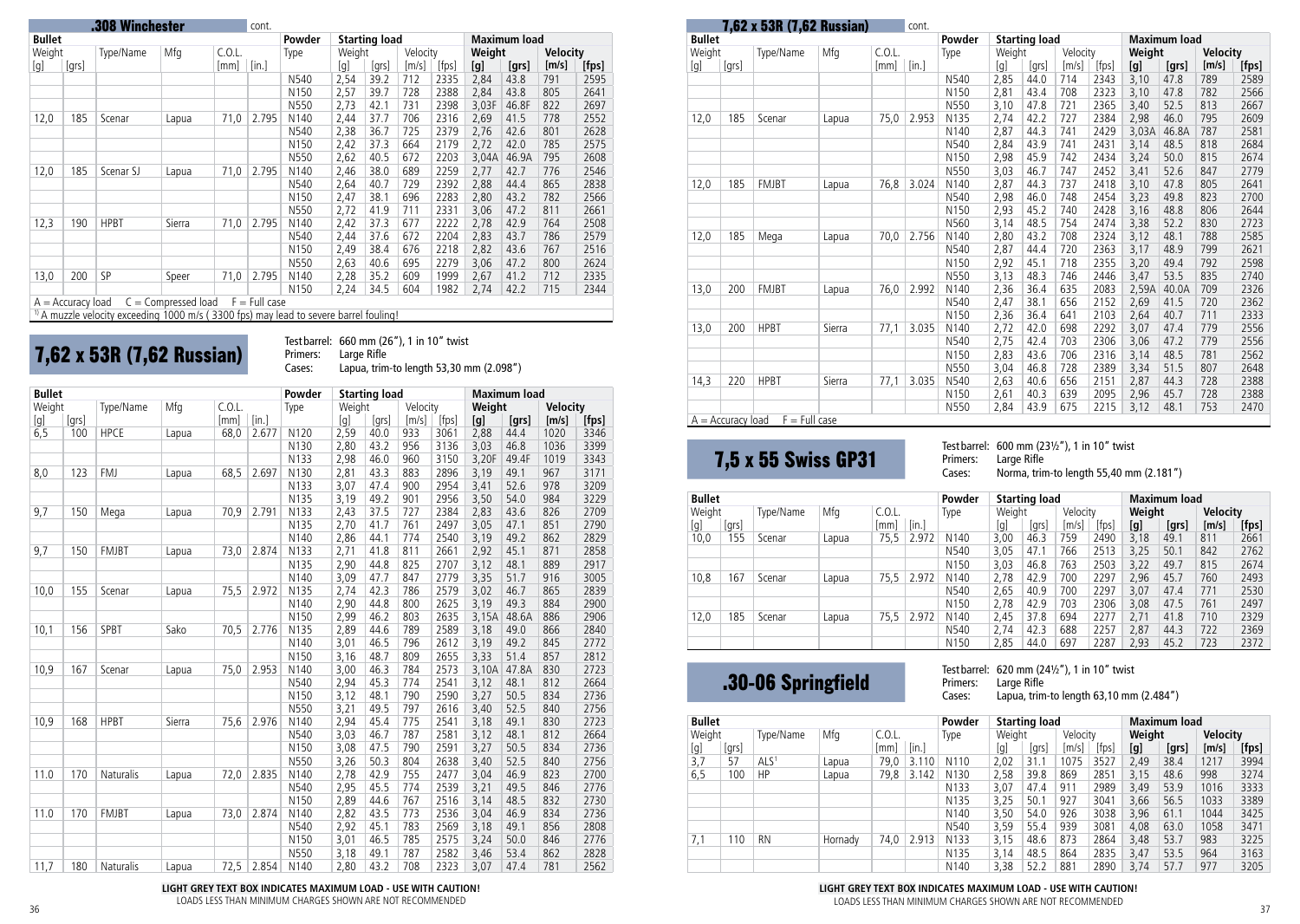|               |       | .30-06 Springfield   |               |        | cont.    |        |        |                      |          |       |        |                     |                 |       |
|---------------|-------|----------------------|---------------|--------|----------|--------|--------|----------------------|----------|-------|--------|---------------------|-----------------|-------|
| <b>Bullet</b> |       |                      |               |        |          | Powder |        | <b>Starting load</b> |          |       |        | <b>Maximum load</b> |                 |       |
| Weight        |       | Type/Name            | Mfg           | C.0.L. |          | Type   | Weight |                      | Velocity |       | Weight |                     | <b>Velocity</b> |       |
| [g]           | [grs] |                      |               | [mm]   | $[$ in.] |        | [g]    | [grs]                | [m/s]    | [fps] | [g]    | [grs]               | [m/s]           | [fps] |
|               |       |                      |               |        |          | N150   | 3,57   | 55.1                 | 905      | 2969  | 3,94   | 60.8                | 1002            | 3287  |
| 8,0           | 123   | FMJ                  | Lapua         | 79,8   | 3.142    | N130   | 2,61   | 40.3                 | 838      | 2749  | 3,01   | 46.4                | 934             | 3064  |
|               |       |                      |               |        |          | N133   | 2,95   | 45.5                 | 825      | 2707  | 3,31   | 51.1                | 922             | 3025  |
|               |       |                      |               |        |          |        |        |                      |          |       |        |                     |                 |       |
|               |       |                      |               |        |          | N135   | 3,19   | 49.2                 | 852      | 2795  | 3,48   | 53.7                | 937             | 3074  |
|               |       |                      |               |        |          | N140   | 3,35   | 51.7                 | 853      | 2799  | 3,73   | 57.6                | 952             | 3123  |
|               |       |                      |               |        |          | N540   | 3,49   | 53.9                 | 863      | 2831  | 3,83   | 59.1                | 958             | 3143  |
|               |       |                      |               |        |          | N150   | 3,59   | 55.4                 | 880      | 2887  | 3,91   | 60.3                | 976             | 3202  |
| 8,1           | 125   | <b>Ballistic Tip</b> | Nosler        | 84,0   | 3.307    | N135   | 3,10   | 47.8                 | 865      | 2838  | 3,40   | 52.5                | 935             | 3068  |
|               |       |                      |               |        |          |        |        |                      |          |       |        |                     |                 |       |
|               |       |                      |               |        |          | N140   | 3,31   | 51.1                 | 878      | 2881  | 3,64   | 56.2                | 958             | 3143  |
|               |       |                      |               |        |          | N540   | 3,49   | 53.9                 | 880      | 2887  | 3,91   | 60.3                | 994             | 3261  |
|               |       |                      |               |        |          | N150   | 3,34   | 51.5                 | 882      | 2894  | 3,81   | 58.8                | 966             | 3169  |
|               |       |                      |               |        |          | N550   | 3,70   | 57.1                 | 895      | 2936  | 3,91   | 60.3                | 950             | 3117  |
| 8,5           | 130   | HP                   |               | 84,0   | 3.307    | N135   | 3,08   | 47.5                 | 843      | 2766  | 3,50   | 54.0                | 952             | 3123  |
|               |       |                      | Lapua         |        |          |        |        |                      |          |       |        |                     |                 |       |
|               |       |                      |               |        |          | N140   | 3,29   | 50.8                 | 862      | 2828  | 3,79   | 58.4                | 979             | 3213  |
|               |       |                      |               |        |          | N540   | 3,40   | 52.5                 | 867      | 2844  | 3,87   | 59.7                | 994             | 3261  |
|               |       |                      |               |        |          | N150   | 3,50   | 54.0                 | 871      | 2858  | 3,89   | 60.0                | 976             | 3202  |
| 9,7           | 150   | Lock Base            | Lapua         | 84,0   | 3.307    | N135   | 2,93   | 45.2                 | 789      | 2589  | 3,23   | 49.8                | 851             | 2792  |
|               |       |                      |               |        |          | N140   | 3,13   | 48.3                 | 802      | 2631  | 3,45   | 53.2                | 872             | 2861  |
|               |       |                      |               |        |          |        |        |                      |          |       |        |                     |                 |       |
|               |       |                      |               |        |          | N540   | 3,16   | 48.8                 | 792      | 2598  | 3,54   | 54.6                | 882             | 2894  |
|               |       |                      |               |        |          | N150   | 3,25   | 50.1                 | 803      | 2635  | 3,58   | 55.2                | 877             | 2877  |
|               |       |                      |               |        |          | N550   | 3,51   | 54.2                 | 819      | 2687  | 3,87   | 59.7                | 917             | 3009  |
| 9,7           | 150   | Mega                 | Lapua         | 76,9   | 3.028    | N135   | 2,60   | 40.1                 | 711      | 2333  | 3,09   | 47.7                | 835             | 2740  |
|               |       |                      |               |        |          | N140   | 2,83   | 43.7                 | 732      | 2402  | 3,32   | 51.2                | 857             | 2812  |
|               |       |                      |               |        |          |        |        |                      |          |       |        |                     |                 |       |
|               |       |                      |               |        |          | N540   | 2,94   | 45.4                 | 742      | 2434  | 3,47   | 53.5                | 893             | 2930  |
|               |       |                      |               |        |          | N150   | 2,86   | 44.1                 | 777      | 2549  | 3,22   | 49.7                | 858             | 2815  |
|               |       |                      |               |        |          | N550   | 3,12   | 48.1                 | 801      | 2628  | 3,48   | 53.7                | 886             | 2907  |
| 9,7           | 150   | <b>HPBT</b>          | Sierra        | 84,0   | 3.307    | N140   | 3,08   | 47.5                 | 798      | 2618  | 3,42   | 52.8                | 871             | 2858  |
|               |       |                      |               |        |          |        |        |                      |          |       |        |                     |                 |       |
|               |       |                      |               |        |          | N540   | 3,27   | 50.5                 | 809      | 2654  | 3,64   | 56.2                | 906             | 2972  |
|               |       |                      |               |        |          | N150   | 3,29   | 50.8                 | 807      | 2648  | 3,65   | 56.3                | 895             | 2936  |
|               |       |                      |               |        |          | N550   | 3,54   | 54.6                 | 833      | 2733  | 3,87   | 59.7                | 916             | 3005  |
| 10,0          | 155   | Scenar               | Lapua         | 84,0   | 3.307    | N140   | 2,78   | 42.9                 | 755      | 2477  | 3,23   | 49.8                | 850             | 2789  |
|               |       |                      |               |        |          | N150   | 2,79   | 43.0                 | 767      | 2516  | 3,30   | 50.9                | 863             | 2831  |
|               |       |                      |               |        |          |        |        |                      |          |       |        |                     |                 |       |
|               |       |                      |               |        |          | N540   | 3,05   | 47.1                 | 774      | 2539  | 3,45   | 53.3                | 886             | 2907  |
|               |       |                      |               |        |          | N550   | 3,19   | 49.2                 | 811      | 2661  | 3,48   | 53.7                | 899             | 2949  |
|               |       |                      |               |        |          | N160   | 3,45   | 53.2                 | 817      | 2680  | 3,77   | 58.2                | 902             | 2959  |
| 10,1          | 156   | SPBT                 | Sako          | 80,5   | 3.169    | N135   | 2,97   | 45.8                 | 776      | 2546  | 3,29   | 50.8                | 851             | 2792  |
|               |       |                      |               |        |          | N140   | 3,10   | 47.8                 | 775      | 2543  | 3,42   | 52.8                | 859             | 2818  |
|               |       |                      |               |        |          |        |        |                      |          |       |        |                     |                 |       |
|               |       |                      |               |        |          | N150   | 3,18   | 49.1                 | 781      | 2562  | 3,53   | 54.5                | 863             | 2831  |
| 10,9          | 167   | Scenar               | Lapua         | 84,0   | 3.307    | N135   | 2,75   | 42.4                 | 746      | 2449  | 3,02   | 46.6                | 808             | 2651  |
|               |       |                      |               |        |          | N140   | 2,95   | 45.5                 | 737      | 2418  | 3,25A  | 50.1A               | 812             | 2664  |
|               |       |                      |               |        |          | N540   | 2,94   | 45.4                 | 737      | 2418  | 3,37   | 52.0                | 836             | 2743  |
|               |       |                      |               |        |          | N150   | 3,06   | 47.2                 | 748      | 2454  | 3,38   | 52.2                | 821             | 2694  |
|               |       |                      |               |        |          |        |        |                      |          |       |        |                     |                 |       |
|               |       |                      |               |        |          | N550   | 3,22   | 49.7                 | 779      | 2556  | 3,57   | 55.1                | 855             | 2805  |
|               |       |                      |               |        |          | N160   | 3,60   | 55.5                 | 749      | 2457  | 4,00   | 61.7                | 842             | 2762  |
| 10,9          | 168   | <b>TSX</b>           | <b>Barnes</b> | 81,7   | 3.217    | N540   | 2,73   | 42.1                 | 735      | 2411  | 3,09   | 47.7                | 824             | 2703  |
|               |       |                      |               |        |          | N550   | 2,96   | 45.7                 | 735      | 2411  | 3,26   | 50.3                | 825             | 2707  |
|               |       |                      |               |        |          |        |        |                      |          |       |        |                     |                 |       |
|               |       |                      |               |        |          | N160   | 3,25   | 50.2                 | 745      | 2444  | 3,65   | 56.3                | 833             | 2733  |
| 11,0          | 170   | LockBase             | Lapua         | 84,0   | 3.307    | N140   | 2,91   | 44.9                 | 717      | 2352  | 3,24   | 50.0                | 799             | 2621  |
|               |       |                      |               |        |          | N540   | 2,96   | 45.7                 | 729      | 2392  | 3,34   | 51.5                | 821             | 2694  |
|               |       |                      |               |        |          | N150   | 3,06   | 47.2                 | 735      | 2411  | 3,41   | 52.6                | 815             | 2674  |
|               |       |                      |               |        |          | N550   | 3,17   | 48.9                 | 746      | 2448  | 3,61   | 55.7                | 842             | 2762  |
|               |       |                      |               |        |          |        |        |                      |          |       |        |                     |                 |       |
|               |       |                      |               |        |          | N160   | 3,65   | 56.3                 | 765      | 2510  | 4,05   | 62.5                | 853             | 2799  |
| 11,0          | 170   | Naturalis LR         | Lapua         | 82,0   | 3.228    | N150   | 2,54   | 39.2                 | 753      | 2470  | 3,12   | 48.1                | 822             | 2697  |
|               |       |                      |               |        |          | N550   | 3,16   | 48.8                 | 761      | 2497  | 3,42   | 52.8                | 845             | 2772  |
|               |       |                      |               |        |          | N160   | 3,39   | 52.3                 | 756      | 2480  | 3,74   | 57.7                | 846             | 2776  |
| 11,7          | 180   | <b>TSX</b>           |               | 81,7   | 3.217    |        |        | 42.0                 | 713      |       |        | 46.1                | 783             | 2569  |
|               |       |                      | <b>Barnes</b> |        |          | N540   | 2,72   |                      |          | 2339  | 2,99   |                     |                 |       |
|               |       |                      |               |        |          | N550   | 2,89   | 44.6                 | 710      | 2329  | 3,20   | 49.4                | 788             | 2585  |
|               |       |                      |               |        |          | N160   | 3,14   | 48.5                 | 712      | 2336  | 3,54   | 54.6                | 792             | 2598  |
| 11,7          | 180   | <b>TSX</b>           | <b>Barnes</b> | 84,0   | 3.307    | N150   | 2,66   | 41.1                 | 667      | 2188  | 3,14   | 48.5                | 777             | 2549  |
|               |       |                      |               |        |          | N550   |        | 47.4                 | 714      |       |        | 52.2                | 809             | 2654  |
|               |       |                      |               |        |          |        | 3,07   |                      |          | 2343  | 3,38   |                     |                 |       |
|               |       |                      |               |        |          | N160   | 3,26   | 50.3                 | 708      | 2323  | 3,68   | 56.8                | 814             | 2671  |

|               |                     | .30-06 Springfield                                                                               |         |        | cont.       |                  |        |                      |          |       |        |                     |          |       |
|---------------|---------------------|--------------------------------------------------------------------------------------------------|---------|--------|-------------|------------------|--------|----------------------|----------|-------|--------|---------------------|----------|-------|
| <b>Bullet</b> |                     |                                                                                                  |         |        |             | <b>Powder</b>    |        | <b>Starting load</b> |          |       |        | <b>Maximum load</b> |          |       |
| Weight        |                     | Type/Name                                                                                        | Mfg     | C.0.L. |             | Type             | Weight |                      | Velocity |       | Weight |                     | Velocity |       |
| [g]           | [grs]               |                                                                                                  |         | [mm]   | $[$ in. $]$ |                  | [g]    | [grs]                | [m/s]    | [fps] | [g]    | [grs]               | [m/s]    | [fps] |
| 11,7          | 180                 | <b>Naturalis</b>                                                                                 | Lapua   | 80,4   | 3.165       | N140             | 2,77   | 42.7                 | 693      | 2274  | 3,13   | 48.3                | 784      | 2572  |
|               |                     |                                                                                                  |         |        |             | N150             | 2,75   | 42.4                 | 717      | 2352  | 3,13   | 48.3                | 789      | 2589  |
|               |                     |                                                                                                  |         |        |             | N550             | 3,20   | 49.4                 | 753      | 2470  | 3,50   | 54.0                | 830      | 2723  |
|               |                     |                                                                                                  |         |        |             | N <sub>160</sub> | 3,40   | 52.5                 | 765      | 2510  | 3,62   | 55.9                | 819      | 2687  |
|               |                     |                                                                                                  |         |        |             | N560             | 3,45   | 53.2                 | 733      | 2405  | 3,87   | 59.7                | 829      | 2720  |
| 12,0          | 185                 | Scenar                                                                                           | Lapua   | 84,0   | 3.307       | N540             | 2,86   | 44.1                 | 688      | 2257  | 3,16   | 48.8                | 771      | 2530  |
|               |                     |                                                                                                  |         |        |             | N <sub>150</sub> | 2,88   | 44.4                 | 696      | 2283  | 3,26A  | 50.3A               | 778      | 2552  |
|               |                     |                                                                                                  |         |        |             | N550             | 3,02   | 46.6                 | 701      | 2300  | 3,36   | 51.8                | 792      | 2598  |
|               |                     |                                                                                                  |         |        |             | N160             | 3,48   | 53.7                 | 724      | 2375  | 3,85   | 59.4                | 809      | 2654  |
|               |                     |                                                                                                  |         |        |             | N560             | 3,52   | 54.3                 | 724      | 2375  | 4,01   | 61.9                | 816      | 2677  |
| 12,3          | 190                 | <b>HPBT</b>                                                                                      | Sierra  | 84,0   | 3.307       | N150             | 2,90   | 44.7                 | 695      | 2280  | 3,20   | 49.4                | 767      | 2516  |
|               |                     |                                                                                                  |         |        |             | N550             | 3,07   | 47.4                 | 708      | 2323  | 3,49   | 53.9                | 812      | 2664  |
|               |                     |                                                                                                  |         |        |             | N <sub>160</sub> | 3,42   | 52.8                 | 724      | 2375  | 3,81   | 58.8                | 795      | 2608  |
|               |                     |                                                                                                  |         |        |             | N560             | 3,57   | 55.1                 | 721      | 2365  | 4,04   | 62.3                | 825      | 2707  |
| 13,0          | 200                 | Mega                                                                                             | Lapua   | 79,5   | 3.130       | N150             | 2,75   | 42.4                 | 692      | 2270  | 3,10   | 47.8                | 747      | 2451  |
|               |                     |                                                                                                  |         |        |             | N550             | 3,12   | 48.1                 | 730      | 2395  | 3,28   | 50.6                | 767      | 2516  |
|               |                     |                                                                                                  |         |        |             | N <sub>160</sub> | 3,38   | 52.2                 | 739      | 2425  | 3,48   | 53.7                | 763      | 2503  |
| 13,0          | 200                 | Partition                                                                                        | Nosler  | 84,0   | 3.307       | N <sub>150</sub> | 2,79   | 43.0                 | 669      | 2195  | 3,08   | 47.5                | 724      | 2375  |
|               |                     |                                                                                                  |         |        |             | N <sub>160</sub> | 3,38   | 52.2                 | 704      | 2310  | 3,73   | 57.6                | 765      | 2510  |
| 14,3          | 220                 | <b>RN</b>                                                                                        | Hornady | 84,0   | 3.307       | N160             | 3,29   | 50.8                 | 654      | 2146  | 3,63   | 56.0                | 722      | 2369  |
|               |                     |                                                                                                  |         |        |             | N560             | 3,47   | 53.5                 | 672      | 2205  | 3,97   | 61.3                | 767      | 2516  |
|               | $A =$ Accuracy load |                                                                                                  |         |        |             |                  |        |                      |          |       |        |                     |          |       |
|               |                     | <sup>1)</sup> A muzzle velocity exceeding 1000 m/s (3300 fps) may lead to severe barrel fouling! |         |        |             |                  |        |                      |          |       |        |                     |          |       |

### .300 H&H Magnum

Test barrel: 610 mm (24"), 1 in 10" twist Primers: Large Rifle Magnum Cases: Winchester, trim-to length 72,20 mm (2.842")

| <b>Bullet</b> |       |             |        |        |                       | Powder           |        | <b>Starting load</b> |                     |       |        | Maximum load |                 |       |
|---------------|-------|-------------|--------|--------|-----------------------|------------------|--------|----------------------|---------------------|-------|--------|--------------|-----------------|-------|
| Weight        |       | Type/Name   | Mfg    | C.0.L. |                       | Type             | Weight |                      | Velocity            |       | Weight |              | <b>Velocity</b> |       |
| [g]           | [grs] |             |        | lmm l  | $\lceil$ in. $\rceil$ |                  | [q]    | grs                  | $\lceil m/s \rceil$ | [fps] | [g]    | [grs]        | [m/s]           | [fps] |
| 10,0          | 55    | Scenar      | Lapua  | 91,4   | 3.598                 | N <sub>150</sub> | 3,76   | 58.0                 | 888                 | 2913  | 3,97   | 61.3         | 935             | 3068  |
|               |       |             |        |        |                       | N550             | 3,98   | 61.4                 | 914                 | 2999  | 4,26   | 65.8         | 971             | 3187  |
|               |       |             |        |        |                       | N <sub>160</sub> | 4,28   | 66.0                 | 909                 | 2982  | 4,57   | 70.5         | 967             | 3174  |
| 12,0          | 185   | Scenar      | Lapua  | 91,4   | 3.598                 | N <sub>160</sub> | 3,95   | 60.9                 | 820                 | 2690  | 4,21   | 64.9         | 872             | 2862  |
|               |       |             |        |        |                       | N560             | 4,31   | 66.5                 | 851                 | 2792  | 4,59   | 70.9         | 908             | 2978  |
|               |       |             |        |        |                       | N <sub>165</sub> | 4,35   | 67.1                 | 843                 | 2766  | 4,62   | 71.4         | 895             | 2937  |
| 13,0          | 200   | <b>HPBT</b> | Sierra | 91.4   | 3.598                 | N <sub>160</sub> | 3,87   | 59.7                 | 792                 | 2598  | 4,04   | 62.4         | 829             | 2719  |
|               |       |             |        |        |                       | N560             | 4,21   | 65.0                 | 821                 | 2694  | 4,42   | 68.1         | 864             | 2834  |
|               |       |             |        |        |                       | N <sub>165</sub> | 4,24   | 65.4                 | 813                 | 2667  | 4,45   | 68.6         | 853             | 2799  |

### .300 WSM

Test barrel: 620 mm (24½"), 1 in 10" twist Primers: Large Rifle Magnum Cases: Winchester, trim-to length 53,10 mm (2.091")

| <b>Bullet</b> |       |             |       |        |             | Powder           |        | <b>Starting load</b> |          |       |        | Maximum load |                 |       |
|---------------|-------|-------------|-------|--------|-------------|------------------|--------|----------------------|----------|-------|--------|--------------|-----------------|-------|
| Weight        |       | Type/Name   | Mfg   | C.0.L. |             | Type             | Weight |                      | Velocity |       | Weight |              | <b>Velocity</b> |       |
| [g]           | [grs] |             |       | lmml   | $[$ in. $]$ |                  | [g]    | qrs                  | [m/s]    | [fps] | [g]    | [grs]        | [m/s]           | [fps] |
| 6,5           | 100   | <b>HPCE</b> | Lapua | 67,0   | 2.638       | N <sub>150</sub> | 3,85   | 59.4                 | 1026     | 3366  | 4,21   | 65.0         | 1107            | 3632  |
|               |       |             |       |        |             | N540             | 3,91   | 60.3                 | 1042     | 3419  | 4,29   | 66.2         | 1146            | 3760  |
|               |       |             |       |        |             | N550             | 4,14   | 63.9                 | 1027     | 3369  | 4.55   | 70.2         | 1079            | 3540  |
| 8,0           | 123   | <b>FMJ</b>  | Lapua | 68,8   | 2.709       | N <sub>150</sub> | 3,82   | 59.0                 | 963      | 3159  | 4,10   | 63.3         | 1032            | 3386  |
|               |       |             |       |        |             | N550             | 4,06   | 62.7                 | 950      | 3117  | 4,39   | 67.7         | 1057            | 3468  |
|               |       |             |       |        |             | N <sub>160</sub> | 4,28   | 66.1                 | 953      | 3127  | 4.70   | 72.5         | 1045            | 3428  |
| 9,7           | 150   | Mega        | Lapua | 66.5   | 2.618       | N550             | 3,51   | 54.2                 | 860      | 2822  | 4,00   | 61.7         | 956             | 3136  |
|               |       |             |       |        |             | N <sub>160</sub> | 3,75   | 57.9                 | 849      | 2785  | 4,34   | 67.0         | 951             | 3120  |
|               |       |             |       |        |             | N560             | 4,14   | 63.9                 | 862      | 2828  | 4.60   | 71.0         | 969             | 3179  |
| 9,7           | 150   | Lock Base   | Lapua | 72,0   | 2.835       | N550             | 3.74   | 57.7                 | 882      | 2894  | 4.15   | 64.0         | 979             | 3212  |
|               |       |             |       |        |             | N <sub>160</sub> | 3,89   | 60.0                 | 878      | 2881  | 4,50   | 69.4         | 978             | 3209  |
|               |       |             |       |        |             | N560             | 4.36   | 67.3                 | 886      | 2907  | 4.81   | 74.2         | 989             | 3245  |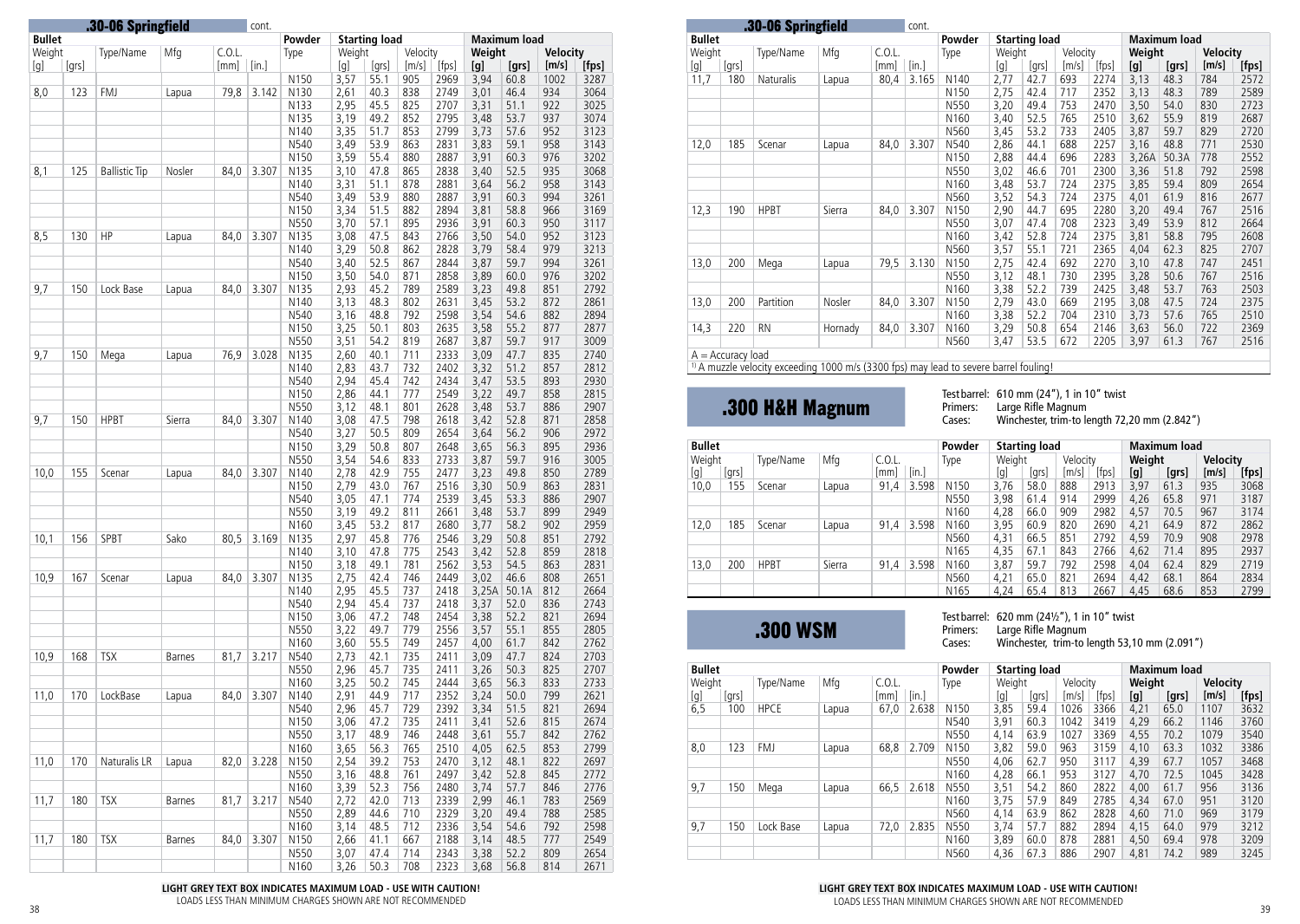|               |       | <b>.300 WSM</b>  |       |        | cont.       |                  |        |                      |                     |       |        |                     |                 |       |
|---------------|-------|------------------|-------|--------|-------------|------------------|--------|----------------------|---------------------|-------|--------|---------------------|-----------------|-------|
| <b>Bullet</b> |       |                  |       |        |             | <b>Powder</b>    |        | <b>Starting load</b> |                     |       |        | <b>Maximum load</b> |                 |       |
| Weight        |       | Type/Name        | Mfg   | C.0.L. |             | Type             | Weight |                      | Velocity            |       | Weight |                     | <b>Velocity</b> |       |
| [g]           | [grs] |                  |       | mm     | $[$ in. $]$ |                  | [g]    | [grs]                | $\lceil m/s \rceil$ | [fps] | [g]    | [grs]               | [m/s]           | [fps] |
| 10,7          | 165   | Scirocco         | Swift | 73,5   | 2.894       | N550             | 3,77   | 58.2                 | 862                 | 2828  | 4,16   | 64.2                | 957             | 3140  |
|               |       |                  |       |        |             | N160             | 3,87   | 59.7                 | 842                 | 2762  | 4,33   | 66.8                | 937             | 3074  |
|               |       |                  |       |        |             | N560             | 4,23   | 65.3                 | 858                 | 2815  | 4,63   | 71.5                | 959             | 3146  |
|               |       |                  |       |        |             | N <sub>165</sub> | 4,32   | 66.7                 | 868                 | 2848  | 4,74   | 73.1                | 962             | 3156  |
| 10,9          | 167   | Scenar           | Lapua | 72,1   | 2.839       | N550             | 3,56   | 54.9                 | 832                 | 2730  | 3,97   | 61.3                | 922             | 3025  |
|               |       |                  |       |        |             | N <sub>160</sub> | 3,49   | 53.9                 | 792                 | 2598  | 4,15   | 64.0                | 908             | 2979  |
|               |       |                  |       |        |             | N560             | 4,03   | 62.2                 | 833                 | 2733  | 4,48   | 69.1                | 931             | 3054  |
| 11,0          | 170   | <b>Naturalis</b> | Lapua | 72,1   | 2.839       | N <sub>160</sub> | 3,38   | 52.2                 | 790                 | 2592  | 4,01   | 61.9                | 889             | 2917  |
|               |       |                  |       |        |             | N <sub>165</sub> | 3,90   | 60.2                 | 821                 | 2694  | 4,45   | 68.7                | 908             | 2979  |
|               |       |                  |       |        |             | N560             | 3,95   | 61.0                 | 814                 | 2671  | 4,40   | 67.9                | 916             | 3005  |
| 12,0          | 185   | Mega             | Lapua | 69,9   | 2.752       | N550             | 3,41   | 52.6                 | 784                 | 2572  | 3,83   | 59.1                | 867             | 2844  |
|               |       |                  |       |        |             | N <sub>160</sub> | 3,35   | 51.7                 | 752                 | 2467  | 3,92   | 60.5                | 851             | 2792  |
|               |       |                  |       |        |             | N560             | 3,95   | 61.0                 | 801                 | 2628  | 4,33   | 66.8                | 881             | 2890  |
| 12,0          | 185   | Scenar           | Lapua | 77,0   | 3.031       | N <sub>160</sub> | 3,83   | 59.1                 | 799                 | 2621  | 4,22   | 65.1                | 882             | 2894  |
|               |       |                  |       |        |             | N560             | 4,11   | 63.4                 | 814                 | 2671  | 4,50   | 69.4                | 906             | 2972  |
|               |       |                  |       |        |             | N <sub>165</sub> | 4,18   | 64.5                 | 823                 | 2700  | 4,62   | 71.3                | 911             | 2989  |
| 13,0          | 200   | <b>Naturalis</b> | Lapua | 68,0   | 2.677       | N <sub>160</sub> | 3,56   | 54.9                 | 733                 | 2405  | 4,00   | 61.7                | 815             | 2674  |
|               |       |                  |       |        |             | N560             | 3,80   | 58.6                 | 743                 | 2438  | 4,30   | 66.4                | 838             | 2749  |
|               |       |                  |       |        |             | N <sub>165</sub> | 3,90   | 60.2                 | 758                 | 2487  | 4,45   | 68.7                | 834             | 2736  |
| 13,0          | 200   | Mega             | Lapua | 70,0   | 2.756       | N <sub>160</sub> | 3,67   | 56.6                 | 749                 | 2457  | 4,15   | 64.0                | 837             | 2746  |
|               |       |                  |       |        |             | N560             | 3,98   | 61.4                 | 772                 | 2533  | 4,44   | 68.5                | 864             | 2835  |
|               |       |                  |       |        |             | N <sub>165</sub> | 4,10   | 63.3                 | 777                 | 2549  | 4,56   | 70.4                | 866             | 2841  |

## .300 Winchester Magnum

Test barrel: 620 mm (24½"), 1 in 10" twist Primers: Large Rifle Magnum Cases: Lapua, trim-to length 66,30 mm (2.610")

**CAUTION: Loads less than the listed starting loads may cause excessive chamber pressure and must not be used!**

| <b>Bullet</b> |       |                      |         |        |             | Powder           |        | <b>Starting load</b> |          |       |        | <b>Maximum load</b> |                 |       |
|---------------|-------|----------------------|---------|--------|-------------|------------------|--------|----------------------|----------|-------|--------|---------------------|-----------------|-------|
| Weight        |       | Type/Name            | Mfa     | C.0.L. |             | Type             | Weight |                      | Velocity |       | Weight |                     | <b>Velocity</b> |       |
| [g]           | [grs] |                      |         | [mm]   | $[$ in. $]$ |                  | [g]    | [grs]                | [m/s]    | [fps] | [g]    | [grs]               | [m/s]           | [fps] |
| 7,1           | 110   | SP                   | Hornady | 83,0   | 3.268       | N <sub>160</sub> | 5,40   | 83.3                 | 1063     | 3488  | 5,65   | 87.1                | 1122            | 3679  |
| 8,0           | 123   | <b>FMJ</b>           | Lapua   | 81,9   | 3.224       | N <sub>150</sub> | 3,99   | 61.6                 | 943      | 3094  | 4,53   | 69.9                | 1031            | 3383  |
|               |       |                      |         |        |             | N550             | 4,26   | 65.7                 | 948      | 3110  | 4,72   | 72.8                | 1051            | 3448  |
|               |       |                      |         |        |             | N <sub>160</sub> | 4,47   | 69.0                 | 939      | 3081  | 5,05   | 77.9                | 1039            | 3409  |
| 8,5           | 130   | HP                   | Lapua   | 84,2   | 3.315       | N <sub>160</sub> | 4,99   | 77.0                 | 964      | 3162  | 5,34   | 82.4                | 1041            | 3416  |
| 9,7           | 150   | Mega                 | Lapua   | 79,5   | 3.130       | N <sub>160</sub> | 3,79   | 58.5                 | 815      | 2674  | 4,48   | 69.1                | 935             | 3068  |
|               |       |                      |         |        |             | N <sub>165</sub> | 4,29   | 66.2                 | 844      | 2769  | 5,25   | 81.0                | 951             | 3120  |
|               |       |                      |         |        |             | N560             | 4,76   | 73.5                 | 880      | 2887  | 5,26   | 81.2                | 983             | 3225  |
| 9,7           | 150   | Lock Base            | Lapua   | 84,0   | 3.307       | N <sub>160</sub> | 4,59   | 70.8                 | 884      | 2900  | 5,08   | 78.4                | 982             | 3222  |
|               |       |                      |         |        |             | N <sub>165</sub> | 5,10   | 78.7                 | 900      | 2953  | 5,45   | 84.1                | 979             | 3212  |
|               |       |                      |         |        |             | N560             | 4,90   | 75.6                 | 899      | 2949  | 5,29   | 81.6                | 994             | 3261  |
| 9,7           | 150   | <b>Ballistic Tip</b> | Nosler  | 84,8   | 3.339       | N <sub>160</sub> | 4,79   | 73.9                 | 913      | 2994  | 5,01   | 77.3                | 986             | 3234  |
|               |       |                      |         |        |             | N <sub>165</sub> | 5,20   | 80.2                 | 940      | 3084  | 5,35C  | 82.6C               | 997             | 3271  |
| 10,0          | 154   | Scenar               | Lapua   | 84,0   | 3.307       | N <sub>160</sub> | 4,54   | 70.1                 | 862      | 2828  | 4,94   | 76.2                | 961             | 3153  |
|               |       |                      |         |        |             | N <sub>165</sub> | 5,04   | 77.8                 | 885      | 2904  | 5,25C  | 81.0C               | 938             | 3077  |
|               |       |                      |         |        |             | N560             | 4,81   | 74.2                 | 879      | 2884  | 5,29   | 81.6                | 983             | 3225  |
| 10,9          | 167   | Scenar               | Lapua   | 84,8   | 3.339       | N <sub>160</sub> | 4,70   | 72.4                 | 880      | 2887  | 5,01   | 77.3                | 950             | 3117  |
|               |       |                      |         |        |             | N560             | 4,70   | 72.5                 | 846      | 2776  | 5,06   | 78.1                | 939             | 3081  |
|               |       |                      |         |        |             | N165             | 5,02   | 77.5                 | 892      | 2927  | 5,39C  | 83.2C               | 967             | 3171  |
| 10,9          | 167   | Scenar SJ            | Lapua   | 84,8   | 3.339       | N <sub>160</sub> | 4,39   | 67.7                 | 830      | 2723  | 4,83   | 74.5                | 919             | 3015  |
|               |       |                      |         |        |             | N560             | 4,77   | 73.6                 | 844      | 2769  | 5,15   | 79.5                | 943             | 3094  |
|               |       |                      |         |        |             | N165             | 4,73   | 73.0                 | 846      | 2776  | 5,23   | 80.7                | 936             | 3071  |
| 11,0          | 170   | Lock Base            | Lapua   | 84,8   | 3.339       | N160             | 4,43   | 68.4                 | 849      | 2785  | 4,82   | 74.4                | 936             | 3071  |
|               |       |                      |         |        |             | N560             | 4,80   | 74.1                 | 851      | 2792  | 5,09   | 78.5                | 952             | 3123  |
|               |       |                      |         |        |             | N <sub>165</sub> | 4,82   | 74.4                 | 866      | 2841  | 5,15   | 79.5                | 951             | 3120  |
| 11,0          | 170   | <b>Naturalis</b>     | Lapua   | 84,8   | 3.339       | N <sub>160</sub> | 3,70   | 57.1                 | 771      | 2530  | 4,13   | 63.7                | 861             | 2825  |
|               |       |                      |         |        |             | N560             | 4,26   | 65.7                 | 818      | 2684  | 4,78   | 73.8                | 923             | 3028  |
|               |       |                      |         |        |             | N <sub>165</sub> | 4,00   | 61.7                 | 789      | 2589  | 4,80A  | 74.1A               | 899             | 2949  |
| 11,3          | 175   | Scenar-L             | Lapua   | 84,0   | 3.307       | N <sub>160</sub> | 4.38   | 67.6                 | 812      | 2664  | 4.79   | 73.9                | 901             | 2956  |

**LIGHT GREY TEXT BOX INDICATES MAXIMUM LOAD - USE WITH CAUTION!** LOADS LESS THAN MINIMUM CHARGES SHOWN ARE NOT RECOMMENDED

|               |       | .300 Winchester Magnum                                                                                      |        |        | cont.                    |                  |        |                      |          |       |        |                     |          |       |
|---------------|-------|-------------------------------------------------------------------------------------------------------------|--------|--------|--------------------------|------------------|--------|----------------------|----------|-------|--------|---------------------|----------|-------|
| <b>Bullet</b> |       |                                                                                                             |        |        |                          | Powder           |        | <b>Starting load</b> |          |       |        | <b>Maximum load</b> |          |       |
| Weight        |       | Type/Name                                                                                                   | Mfg    | C.0.L. |                          | Type             | Weight |                      | Velocity |       | Weight |                     | Velocity |       |
| [g]           | [grs] |                                                                                                             |        | [mm]   | $[$ in.]                 |                  | [g]    | [grs]                | [m/s]    | [fps] | [g]    | [grs]               | [m/s]    | [fps] |
|               |       |                                                                                                             |        |        |                          | N560             | 4,60   | 71.0                 | 831      | 2726  | 5,06   | 78.1                | 929      | 3048  |
|               |       |                                                                                                             |        |        |                          | N165             | 4,72   | 72.8                 | 831      | 2726  | 5,15   | 79.5                | 928      | 3045  |
| 11,7          | 180   | Partition                                                                                                   | Nosler | 84,8   | 3.339                    | N160             | 4,52   | 69.8                 | 843      | 2765  | 4,94   | 76.1                | 916      | 3004  |
|               |       |                                                                                                             |        |        |                          | N <sub>165</sub> | 4,86   | 75.0                 | 852      | 2795  | 5,26   | 81.1                | 925      | 3033  |
| 11,7          | 180   | Naturalis                                                                                                   | Lapua  |        | 85,7 <sup>1)</sup> 3.374 | N <sub>160</sub> | 4,05   | 62.5                 | 836      | 2743  | 4,53   | 69.9                | 878      | 2881  |
|               |       |                                                                                                             |        |        |                          | N560             | 4,80   | 74.1                 | 873      | 2864  | 5,01   | 77.3                | 913      | 2995  |
|               |       |                                                                                                             |        |        |                          | N165             | 4,45   | 68.7                 | 839      | 2753  | 4,93   | 76.1                | 887      | 2910  |
| 12,0          | 185   | Mega                                                                                                        | Lapua  | 82,5   | 3.248                    | N160             | 3,40   | 52.5                 | 720      | 2362  | 4,58   | 70.7                | 859      | 2818  |
|               |       |                                                                                                             |        |        |                          | N165             | 3,90   | 60.2                 | 753      | 2470  | 5,17   | 79.8                | 886      | 2907  |
|               |       |                                                                                                             |        |        |                          | N560             | 4,51   | 69.6                 | 802      | 2631  | 5,02   | 77.5                | 901      | 2956  |
| 12,0          | 185   | Scenar                                                                                                      | Lapua  | 84,8   | 3.339                    | N160             | 4,26   | 65.7                 | 805      | 2641  | 4,70   | 72.5                | 894      | 2933  |
|               |       |                                                                                                             |        |        |                          | N560             | 4,60   | 71.0                 | 816      | 2677  | 5,01   | 77.3                | 917      | 3009  |
|               |       |                                                                                                             |        |        |                          | N165             | 4,72   | 72.8                 | 825      | 2707  | 5,10A  | 78.7A               | 915      | 3002  |
| 12,0          | 185   | Scenar SJ                                                                                                   | Lapua  | 84,8   | 3.339                    | N160             | 4,22   | 65.1                 | 795      | 2608  | 4,74   | 73.1                | 880      | 2887  |
|               |       |                                                                                                             |        |        |                          | N560             | 4,62   | 71.3                 | 814      | 2671  | 5,00   | 77.2                | 905      | 2969  |
|               |       |                                                                                                             |        |        |                          | N165             | 4,64   | 71.6                 | 819      | 2687  | 5,01   | 77.3                | 895      | 2936  |
| 12,3          | 190   | <b>HPBT</b>                                                                                                 | Sierra | 84,8   | 3.339                    | N560             | 4,34   | 66.9                 | 823      | 2701  | 4,88   | 75.3                | 898      | 2947  |
|               |       |                                                                                                             |        |        |                          | N165             | 4,49   | 69.2                 | 816      | 2676  | 5,01   | 77.3                | 882      | 2893  |
|               |       |                                                                                                             |        |        |                          | N170             | 4,40   | 67.8                 | 788      | 2586  | 5,06   | 78.0                | 861      | 2826  |
| 13,0          | 200   | Mega                                                                                                        | Lapua  | 84,5   | 3.327                    | N560             | 4,00   | 61.7                 | 753      | 2470  | 4,55   | 70.2                | 834      | 2736  |
|               |       |                                                                                                             |        |        |                          | N165             | 4,10   | 63.3                 | 748      | 2454  | 4,65   | 71.7                | 823      | 2700  |
|               |       |                                                                                                             |        |        |                          | N170             | 4,31   | 66.5                 | 740      | 2428  | 4,95   | 76.4                | 824      | 2703  |
| 13,0          | 200   | Naturalis                                                                                                   | Lapua  | 84,0   | 3.307                    | N560             | 3,98   | 61.4                 | 745      | 2444  | 4,40   | 67.9                | 819      | 2687  |
|               |       |                                                                                                             |        |        |                          | N165             | 3,65   | 56.3                 | 703      | 2306  | 4,29   | 66.2                | 800      | 2625  |
|               |       |                                                                                                             |        |        |                          | N170             | 4,23   | 65.3                 | 728      | 2388  | 4,70   | 72.5                | 810      | 2657  |
| 13,0          | 200   | <b>HPBT</b>                                                                                                 | Sierra | 84,8   | 3.339                    | N170             | 4,05   | 62.4                 | 743      | 2438  | 4,85   | 74.8                | 828      | 2717  |
|               |       |                                                                                                             |        |        |                          | N560             | 3,95   | 60.9                 | 770      | 2526  | 4,60   | 70.9                | 852      | 2795  |
|               |       |                                                                                                             |        |        |                          | N160             | 4,02   | 62.0                 | 760      | 2495  | 4,56   | 70.3                | 835      | 2741  |
|               |       |                                                                                                             |        |        |                          | N165             | 4,15   | 64.0                 | 768      | 2518  | 4,79   | 73.8                | 846      | 2774  |
|               |       |                                                                                                             |        |        |                          | N570             | 4,84   | 74.7                 | 797      | 2615  | 5,31   | 81.9                | 891      | 2923  |
| 14,3          | 220   | Scenar-L                                                                                                    | Lapua  | 84,5   | 3.327                    | N560             | 4,34   | 67.0                 | 751      | 2464  | 4,74   | 73.1                | 830      | 2723  |
|               |       |                                                                                                             |        |        |                          | N165             | 4,29   | 66.2                 | 723      | 2372  | 4,88   | 75.3                | 816      | 2677  |
|               |       |                                                                                                             |        |        |                          | N170             | 4,63   | 71.5                 | 734      | 2408  | 5,20   | 80.2                | 813      | 2667  |
|               |       |                                                                                                             |        |        |                          | <b>N570</b>      | 5,04   | 77.8                 | 782      | 2566  | 5,30   | 81.8                | 839      | 2753  |
|               |       | A = Accuracy load $C =$ Compressed load <sup>1)</sup> The cartridge overall length exceeds the CIP maximum. |        |        |                          |                  |        |                      |          |       |        |                     |          |       |

### .300 Weatherby Magnum

Test barrel: 660 mm (26"), 1 in 10" twist<br>Primers: Large Rifle Magnum Primers: Large Rifle Magnum Cases: Weatherby, trim-to length 71,50 mm (2.815")

**CAUTION: Loads less than the listed starting loads may cause excessive chamber pressure and must not be used!**

| <b>Bullet</b> |       |                      |         |        |             | Powder           |        | <b>Starting load</b> |          |       |        | <b>Maximum load</b> |                 |       |
|---------------|-------|----------------------|---------|--------|-------------|------------------|--------|----------------------|----------|-------|--------|---------------------|-----------------|-------|
| Weight        |       | Type/Name            | Mfg     | C.0.L. |             | Type             | Weight |                      | Velocity |       | Weiaht |                     | <b>Velocity</b> |       |
| [g]           | [qrs] |                      |         | lmm I  | $[$ in. $]$ |                  | [g]    | grs                  | [m/s]    | [fps] | [g]    | [grs]               | [m/s]           | [fps] |
| 8,1           | 125   | <b>Ballistic Tip</b> | Nosler  | 90,0   | 3.543       | N <sub>160</sub> | 5,19   | 80.2                 | 1046     | 3430  | 5,52   | 85.2                | 1104            | 3623  |
| 9,7           | 150   | <b>Ballistic Tip</b> | Nosler  | 90,1   | 3.547       | N <sub>160</sub> | 4,88   | 75.2                 | 945      | 3102  | 5,22   | 80.6                | 1003            | 3291  |
|               |       |                      |         |        |             | N <sub>165</sub> | 5,27   | 81.3                 | 949      | 3113  | 5,59   | 86.3                | 1019            | 3343  |
| 10,7          | 165   | <b>SPBT</b>          | Speer   | 90,3   | 3.555       | N <sub>160</sub> | 4,85   | 74.8                 | 923      | 3028  | 5,16   | 79.6                | 975             | 3200  |
|               |       |                      |         |        |             | N <sub>165</sub> | 5,24   | 80.9                 | 932      | 3057  | 5,57   | 85.9                | 984             | 3228  |
| 11,7          | 180   | SP                   | Hornady | 90,3   | 3.555       | N <sub>160</sub> | 4.66   | 71.9                 | 875      | 2872  | 5,01   | 77.3                | 930             | 3050  |
|               |       |                      |         |        |             | N <sub>165</sub> | 5,04   | 77.7                 | 888      | 2912  | 5,43   | 83.8                | 944             | 3098  |
| 13,0          | 200   | <b>Naturalis</b>     | Lapua   | 88,5   | 3.484       | N560             | 4,16   | 64.2                 | 816      | 2677  | 4,44   | 68.5                | 842             | 2762  |
|               |       |                      |         |        |             | N <sub>165</sub> | 3,80   | 58.6                 | 760      | 2493  | 4,29   | 66.2                | 800             | 2625  |
|               |       |                      |         |        |             | N <sub>170</sub> | 4,50   | 69.4                 | 800      | 2625  | 4,82   | 74.4                | 840             | 2756  |
| 13,0          | 200   | <b>HPBT</b>          | Sierra  | 90,3   | 3.555       | N560             | 4,47   | 69.0                 | 821      | 2694  | 4,81   | 74.2                | 872             | 2862  |
|               |       |                      |         |        |             | N <sub>165</sub> | 4,39   | 67.7                 | 795      | 2609  | 4,87   | 75.1                | 858             | 2814  |
|               |       |                      |         |        |             | N <sub>170</sub> | 4,44   | 68.5                 | 781      | 2562  | 5,11   | 78.9                | 859             | 2817  |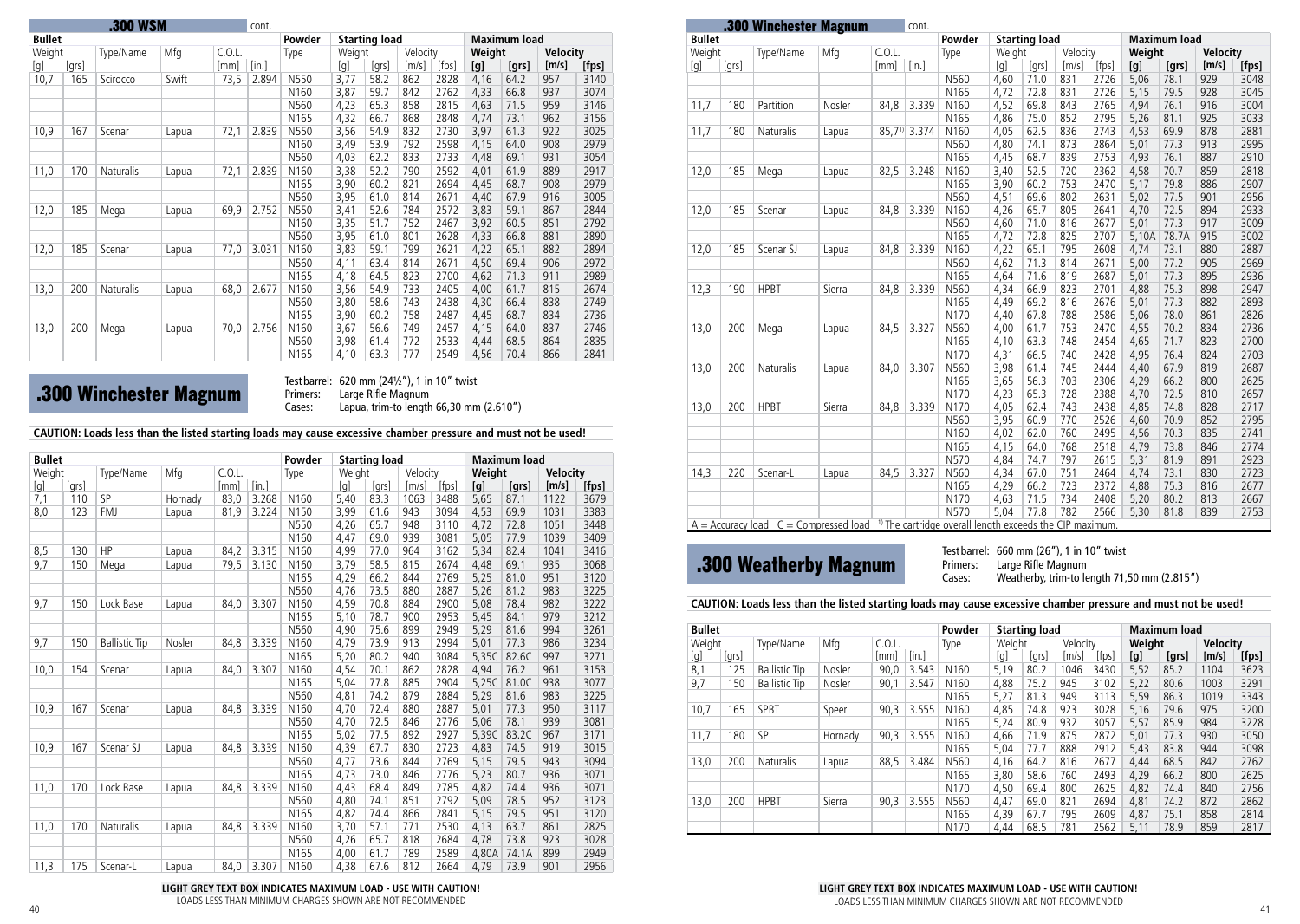### .300 Lapua Magnum

Test barrel: 690 mm (27"), 1 in 91/2 twist<br>Primers: Large Rifle Magnum Large Rifle Magnum Cases: Lapua, trim-to length 68,90 mm (2.713")

**CAUTION: Loads less than the listed starting loads may cause excessive chamber pressure and must not be used!**

| <b>Bullet</b> |       |             |        |        |             | <b>Powder</b>    |        | <b>Starting load</b> |                     |       |        | <b>Maximum load</b> |                 |       |
|---------------|-------|-------------|--------|--------|-------------|------------------|--------|----------------------|---------------------|-------|--------|---------------------|-----------------|-------|
| Weight        |       | Type/Name   | Mfg    | C.0.L. |             | Type             | Weight |                      | Velocity            |       | Weight |                     | <b>Velocity</b> |       |
| <u>[g]</u>    | [grs] |             |        | lmm    | $[$ in. $]$ |                  | [g]    | [grs]                | $\lceil m/s \rceil$ | [fps] | [g]    | [grs]               | [m/s]           | [fps] |
| 10,0          | 155   | Scenar      | Lapua  | 93,0   | 3.661       | N <sub>160</sub> | 4,89   | 75.5                 | 973                 | 3192  | 5,23   | 80.7                | 1023            | 3355  |
|               |       |             |        |        |             | N560             | 5,24   | 80.9                 | 973                 | 3192  | 5,73   | 88.4                | 1057            | 3468  |
|               |       |             |        |        |             | N <sub>170</sub> | 6,01   | 92.7                 | 993                 | 3258  | 6.41   | 99.0                | 1064            | 3491  |
| 11,0          | 170   | Lock Base   | Lapua  | 93,0   | 3.661       | N560             | 5,12   | 79.0                 | 942                 | 3091  | 5,49   | 84.7                | 1004            | 3293  |
|               |       |             |        |        |             | N <sub>170</sub> | 5,66   | 87.3                 | 939                 | 3081  | 6,10   | 94.1                | 1003            | 3292  |
|               |       |             |        |        |             | 24N41            | 6,15   | 94.9                 | 945                 | 3100  | 6.56   | 101.2               | 1015            | 3331  |
| 12,0          | 185   | Scenar      | Lapua  | 93,0   | 3.661       | N560             | 4,82   | 74.4                 | 879                 | 2884  | 5,31   | 81.9                | 954             | 3131  |
|               |       |             |        |        |             | N <sub>170</sub> | 5,40   | 83.3                 | 893                 | 2930  | 5,89   | 90.9                | 962             | 3158  |
|               |       |             |        |        |             | 24N41            | 5,93   | 91.5                 | 916                 | 3005  | 6,30   | 97.2                | 965             | 3166  |
| 13,0          | 200   | <b>HPBT</b> | Sierra | 93,0   | 3.661       | N <sub>170</sub> | 5,09   | 78.5                 | 851                 | 2792  | 5,56   | 85.8                | 915             | 3003  |
|               |       |             |        |        |             | 24N41            | 5,56   | 85.8                 | 866                 | 2841  | 6,01   | 92.8                | 928             | 3044  |
| 14,3          | 220   | <b>HPBT</b> | Sierra | 93,0   | 3.661       | 24N41            | 5,10   | 78.7                 | 804                 | 2638  | 5,67   | 87.4                | 875             | 2871  |
|               |       |             |        |        |             | 20N29            | 6,06   | 93.5                 | 856                 | 2808  | 6.45   | 99.6                | 908             | 2980  |

### .300 Remington Ultra Magnum

Test barrel: 660 mm (26"), 1 in 10" twist<br>Primers: Large Rifle Magnum Primers: Large Rifle Magnum<br>Cases: Remington, trim-to lo Remington, trim-to length 72,10 mm (2.839")

|--|

| <b>Bullet</b> |       |                  |               |        |             | Powder           |        | <b>Starting load</b> |          |       |        | <b>Maximum load</b> |                 |       |
|---------------|-------|------------------|---------------|--------|-------------|------------------|--------|----------------------|----------|-------|--------|---------------------|-----------------|-------|
| Weight        |       | Type/Name        | Mfg           | C.0.L. |             | Type             | Weight |                      | Velocity |       | Weight |                     | <b>Velocity</b> |       |
| [g]           | [grs] |                  |               | [mm]   | $[$ in. $]$ |                  | [g]    | [grs]                | [m/s]    | [fps] | [g]    | [grs]               | [m/s]           | [fps] |
| 10,0          | 155   | Scenar           | Lapua         | 89,5   | 3.524       | N160             | 5,29   | 81.6                 | 957      | 3140  | 5,80   | 89.5                | 1044            | 3425  |
|               |       |                  |               |        |             | N560             | 5,60   | 86.4                 | 865      | 2838  | 6,09   | 94.0                | 1067            | 3501  |
|               |       |                  |               |        |             | N165             | 5,60   | 86.4                 | 952      | 3123  | 6,19   | 95.5                | 1052            | 3451  |
| 10,7          | 165   | Partition        | Nosler        | 89,5   | 3.524       | N160             | 4,97   | 76.7                 | 896      | 2940  | 5,64   | 87.0                | 980             | 3214  |
|               |       |                  |               |        |             | N560             | 5,39   | 83.2                 | 902      | 2959  | 6,13   | 94.5                | 1027            | 3371  |
|               |       |                  |               |        |             | N165             | 5,57   | 85.9                 | 919      | 3015  | 6,12   | 94.4                | 1009            | 3311  |
| 10,85         | 167   | Scenar           | Lapua         | 90,0   | 3.543       | N560             | 5,29   | 81.6                 | 925      | 3035  | 5,95   | 91.8                | 1029            | 3376  |
|               |       |                  |               |        |             | N165             | 5,05   | 77.9                 | 882      | 2894  | 6,10   | 94.1                | 1007            | 3304  |
|               |       |                  |               |        |             | N <sub>170</sub> | 5,37   | 82.9                 | 895      | 2936  | 6,48   | 100.0               | 1011            | 3317  |
| 11,0          | 170   | Lock Base        | Lapua         | 90,0   | 3.543       | N560             | 4,73   | 73.0                 | 899      | 2949  | 5,74   | 88.6                | 1006            | 3301  |
|               |       |                  |               |        |             | N165             | 4,56   | 70.4                 | 851      | 2792  | 5,73   | 88.4                | 976             | 3202  |
|               |       |                  |               |        |             | N170             | 5,02   | 77.5                 | 865      | 2838  | 6,36   | 98.1                | 992             | 3255  |
| 11,7          | 180   | <b>XFB</b>       | <b>Barnes</b> | 89,5   | 3.524       | N <sub>165</sub> | 4,52   | 69.7                 | 833      | 2733  | 5,40   | 83.3                | 939             | 3079  |
|               |       |                  |               |        |             | N560             | 4,65   | 71.7                 | 854      | 2802  | 5,60   | 86.3                | 956             | 3137  |
|               |       |                  |               |        |             | N170             | 4,90   | 75.6                 | 840      | 2756  | 6,12   | 94.4                | 952             | 3124  |
| 12,0          | 185   | Mega             | Lapua         | 88,5   | 3.484       | N560             | 5,18   | 79.9                 | 874      | 2867  | 5,83   | 90.0                | 969             | 3179  |
|               |       |                  |               |        |             | N165             | 4,75   | 73.3                 | 826      | 2710  | 5,82   | 89.8                | 937             | 3074  |
|               |       |                  |               |        |             | N170             | 5,22   | 80.6                 | 837      | 2746  | 6,31   | 97.4                | 953             | 3127  |
| 12,0          | 185   | Scenar           | Lapua         | 91,4   | 3.598       | N560             | 5,46   | 84.2                 | 888      | 2913  | 5,93   | 91.5                | 979             | 3213  |
|               |       |                  |               |        |             | N165             | 5,18   | 79.9                 | 865      | 2838  | 6,09   | 94.0                | 960             | 3148  |
|               |       |                  |               |        |             | N <sub>170</sub> | 5,98   | 92.3                 | 875      | 2871  | 6,40   | 98.7                | 966             | 3170  |
|               |       |                  |               |        |             | N570             | 5,90   | 91.0                 | 908      | 2979  | 6,54   | 100.9               | 1023            | 3356  |
| 13,0          | 200   | Mega             | Lapua         | 89,3   | 3.516       | N560             | 5,24   | 80.9                 | 892      | 2927  | 5,85   | 90.3                | 959             | 3146  |
|               |       |                  |               |        |             | N165             | 4,95   | 76.4                 | 831      | 2726  | 5,70   | 88.0                | 922             | 3025  |
|               |       |                  |               |        |             | N570             | 5,70   | 88.0                 | 877      | 2877  | 6,37   | 98.3                | 958             | 3143  |
| 13,0          | 200   | <b>Naturalis</b> | Lapua         | 89,2   | 3.512       | N560             | 4,87   | 75.1                 | 842      | 2762  | 5,57   | 85.9                | 933             | 3061  |
|               |       |                  |               |        |             | N165             | 4,75   | 73.3                 | 826      | 2710  | 5,62   | 86.7                | 923             | 3028  |
|               |       |                  |               |        |             | N170             | 5,16   | 79.6                 | 833      | 2733  | 5,82   | 89.8                | 912             | 2992  |
|               |       |                  |               |        |             | N570             | 5,44   | 83.9                 | 860      | 2822  | 6,01   | 92.7                | 961             | 3153  |
|               |       |                  |               |        |             | 24N41            | 5,60   | 86.4                 | 829      | 2720  | 6,11   | 94.3                | 914             | 2999  |

Test barrel: 670 mm (261/2"), 1 in 10" twist<br>Primers: Large Rifle Magnum Large Rifle Magnum Cases: Weatherby, trim to-length 73,70 mm (2.902")

**CAUTION: Loads less than the listed starting loads may cause excessive chamber pressure and must not be used!**

| <b>Bullet</b> |       |             |        |        |          | Powder           |        | <b>Starting load</b> |          |       |        | <b>Maximum load</b> |                 |       |
|---------------|-------|-------------|--------|--------|----------|------------------|--------|----------------------|----------|-------|--------|---------------------|-----------------|-------|
| Weight        |       | Type/Name   | Mfg    | C.0.L. |          | Type             | Weight |                      | Velocity |       | Weight |                     | <b>Velocity</b> |       |
| [g]           | [grs] |             |        | mm     | $[$ in.] |                  | [g]    | [grs]                | m/s      | [fps] | [g]    | [grs]               | [m/s]           | [fps] |
| 10,0          | 155   | Scenar      | Lapua  | 93,0   | 3.661    | N <sub>160</sub> | 6, 10  | 94.1                 | 1004     | 3294  | 6,41   | 98.9                | 1062            | 3484  |
|               |       |             |        |        |          | N <sub>165</sub> | 6,68   | 103.1                | 1017     | 3337  | 6,94   | 107.1               | 1075            | 3527  |
|               |       |             |        |        |          | N <sub>170</sub> | 7,23   | 111.6                | 1008     | 3307  | 7,54   | 116.3               | 1069            | 3507  |
| 11,0          | 170   | Lock Base   | Lapua  | 93,0   | 3.661    | N <sub>160</sub> | 5,63   | 86.9                 | 933      | 3061  | 5,91   | 91.2                | 973             | 3192  |
|               |       |             |        |        |          | N <sub>165</sub> | 6,33   | 97.7                 | 957      | 3140  | 6,67   | 102.9               | 1002            | 3287  |
|               |       |             |        |        |          | N <sub>170</sub> | 6,94   | 107.1                | 957      | 3140  | 7,20   | 111.1               | 1008            | 3307  |
|               |       |             |        |        |          | 24N41            | 7,31   | 112.8                | 980      | 3215  | 7,83   | 120.8               | 1060            | 3478  |
| 12,0          | 185   | Scenar      | Lapua  | 93,0   | 3.661    | N <sub>160</sub> | 5,61   | 86.6                 | 913      | 2995  | 5,95   | 91.8                | 963             | 3159  |
|               |       |             |        |        |          | N560             | 5,96   | 92.0                 | 922      | 3025  | 6,26   | 96.6                | 981             | 3219  |
|               |       |             |        |        |          | N <sub>170</sub> | 6,69   | 103.2                | 946      | 3104  | 7,12   | 109.9               | 1009            | 3310  |
|               |       |             |        |        |          | 24N41            | 7,16   | 110.5                | 959      | 3146  | 7,58   | 117.0               | 1023            | 3356  |
|               |       |             |        |        |          | 20N29            | 7,94   | 122.5                | 971      | 3186  | 8,18   | 126.2               | 1003            | 3291  |
| 13,0          | 200   | <b>HPBT</b> | Sierra | 93,0   | 3.661    | 24N41            | 4,80   | 74.1                 | 691      | 2267  | 6,96   | 107.4               | 949             | 3114  |
|               |       |             |        |        |          | 20N29            | 7,52   | 116.0                | 918      | 3012  | 7,88   | 121.6               | 980             | 3215  |
| 14,3          | 220   | <b>HPBT</b> | Sierra | 93,0   | 3.661    | 20N29            | 7,14   | 110.2                | 874      | 2868  | 7,64   | 117.9               | 938             | 3077  |

### 7,62 x 39

#### Test barrel: 415 mm (16"), 1 in 9½ twist Primers: Large Rifle Cases: Lapua, trim-to length 38,50 mm (1.516")

| <b>Bullet</b> |       |           |       |        |       | Powder           |        | <b>Starting load</b> |                     |       |        | <b>Maximum load</b> |                 |       |
|---------------|-------|-----------|-------|--------|-------|------------------|--------|----------------------|---------------------|-------|--------|---------------------|-----------------|-------|
| Weight        |       | Type/Name | Mfg   | C.0.L. |       | Type             | Weight |                      | Velocity            |       | Weight |                     | <b>Velocity</b> |       |
| [g]           | [grs] |           |       | lmml   | [in.] |                  | [g]    | grs                  | $\lceil m/s \rceil$ | [fps] | [g]    | [grs]               | [m/s]           | [fps] |
| 3,7           | 57    | ALS       | Lapua | 55.7   | 193   | N <sub>110</sub> | .56    | 24.1                 | 925                 | 3035  | .78    | 27.5                | 997             | 3233  |
| 6,5           | 100   | HP        | Lapua | 55.4   | 2.181 | N <sub>110</sub> | .22    | 18.8                 | 685                 | 2247  | .41    | 21.8                | 772             | 2503  |
|               |       |           |       |        |       | N <sub>120</sub> | .65    | 25.5                 | 688                 | 2257  | .80    | 27.8                | 769             | 2494  |
| 8,0           | 23    | FMJ       | Lapua | 55,7   | 2.193 | N <sub>120</sub> | .60    | 24.7                 | 663                 | 2175  | .77    | 27.3                | 728             | 2361  |
| 8,1           | 25    | Mega      | Lapua | 52,4   | 2.063 | N <sub>120</sub> | .55    | 23.9                 | 658                 | 2157  | .68    | 26.0                | 712             | 2309  |
|               |       |           |       |        |       | N <sub>130</sub> | .68    | 25.8                 | 677                 | 2219  | .79    | 27.6                | 728             | 2359  |

#### .303 British

Test barrel: 600 mm (231/2"), 1 in 10" twist<br>Primers: Large Rifle Large Rifle Cases: Remington, trim-to length 56,20 mm (2.213)

| <b>Bullet</b> |       |                                                                                                  |        |        |             | Powder           |        | <b>Starting load</b> |          |       |        | Maximum load |                 |       |
|---------------|-------|--------------------------------------------------------------------------------------------------|--------|--------|-------------|------------------|--------|----------------------|----------|-------|--------|--------------|-----------------|-------|
| Weight        |       | Type/Name                                                                                        | Mfg    | C.0.L. |             | Type             | Weight |                      | Velocity |       | Weight |              | <b>Velocity</b> |       |
| [g]           | [grs] |                                                                                                  |        | mm     | $[$ in. $]$ |                  | [g]    | [grs]                | [m/s]    | [fps] | [g]    | [grs]        | [m/s]           | [fps] |
| 3,7           | 57    | ALS <sup>1</sup>                                                                                 | Lapua  | 73,3   | 2.886       | N <sub>110</sub> | 1,68   | 25.9                 | 981      | 3219  | 2,21   | 34.1         | 1178            | 3865  |
| 8,0           | 123   | <b>FMJ</b>                                                                                       | Lapua  | 73,3   | 2.886       | N <sub>120</sub> | 2,18   | 33.6                 | 819      | 2687  | 2,37   | 36.6         | 873             | 2864  |
|               |       |                                                                                                  |        |        |             | N <sub>130</sub> | 2,39   | 36.9                 | 840      | 2756  | 2,59   | 40.0         | 895             | 2936  |
|               |       |                                                                                                  |        |        |             | N <sub>133</sub> | 2,58   | 39.8                 | 858      | 2815  | 2.76   | 42.6         | 914             | 2999  |
| 9,7           | 150   | Mega                                                                                             | Lapua  | 70,5   | 2.776       | N <sub>130</sub> | 2,38   | 36.7                 | 831      | 2726  | 2.55   | 39.3         | 884             | 2900  |
|               |       |                                                                                                  |        |        |             | N <sub>133</sub> | 2.49   | 38.4                 | 839      | 2753  | 2.70   | 41.7         | 899             | 2949  |
| 11,3          | 174   | <b>HPBT</b>                                                                                      | Sierra | 78,0   | 3.071       | N <sub>135</sub> | 2,29   | 35.3                 | 711      | 2333  | 2,49   | 38.4         | 761             | 2497  |
|               |       |                                                                                                  |        |        |             | N <sub>140</sub> | 2,49   | 38.4                 | 725      | 2379  | 2.70   | 41.7         | 782             | 2566  |
|               |       |                                                                                                  |        |        |             | N <sub>540</sub> | 2,57   | 39.7                 | 728      | 2388  | 2,78   | 42.9         | 791             | 2595  |
| 11,7          | 180   | Spitzer                                                                                          | Sierra | 78,0   | 3.071       | N <sub>135</sub> | 2,15   | 33.2                 | 664      | 2178  | 2,36   | 36.4         | 714             | 2343  |
|               |       |                                                                                                  |        |        |             | N <sub>140</sub> | 2,33   | 36.0                 | 683      | 2241  | 2,57   | 39.7         | 739             | 2425  |
|               |       |                                                                                                  |        |        |             | N <sub>540</sub> | 2.48   | 38.3                 | 697      | 2287  | 2,70   | 41.7         | 758             | 2487  |
|               |       | <sup>1)</sup> A muzzle velocity exceeding 1000 m/s (3300 fps) may lead to severe barrel fouling! |        |        |             |                  |        |                      |          |       |        |              |                 |       |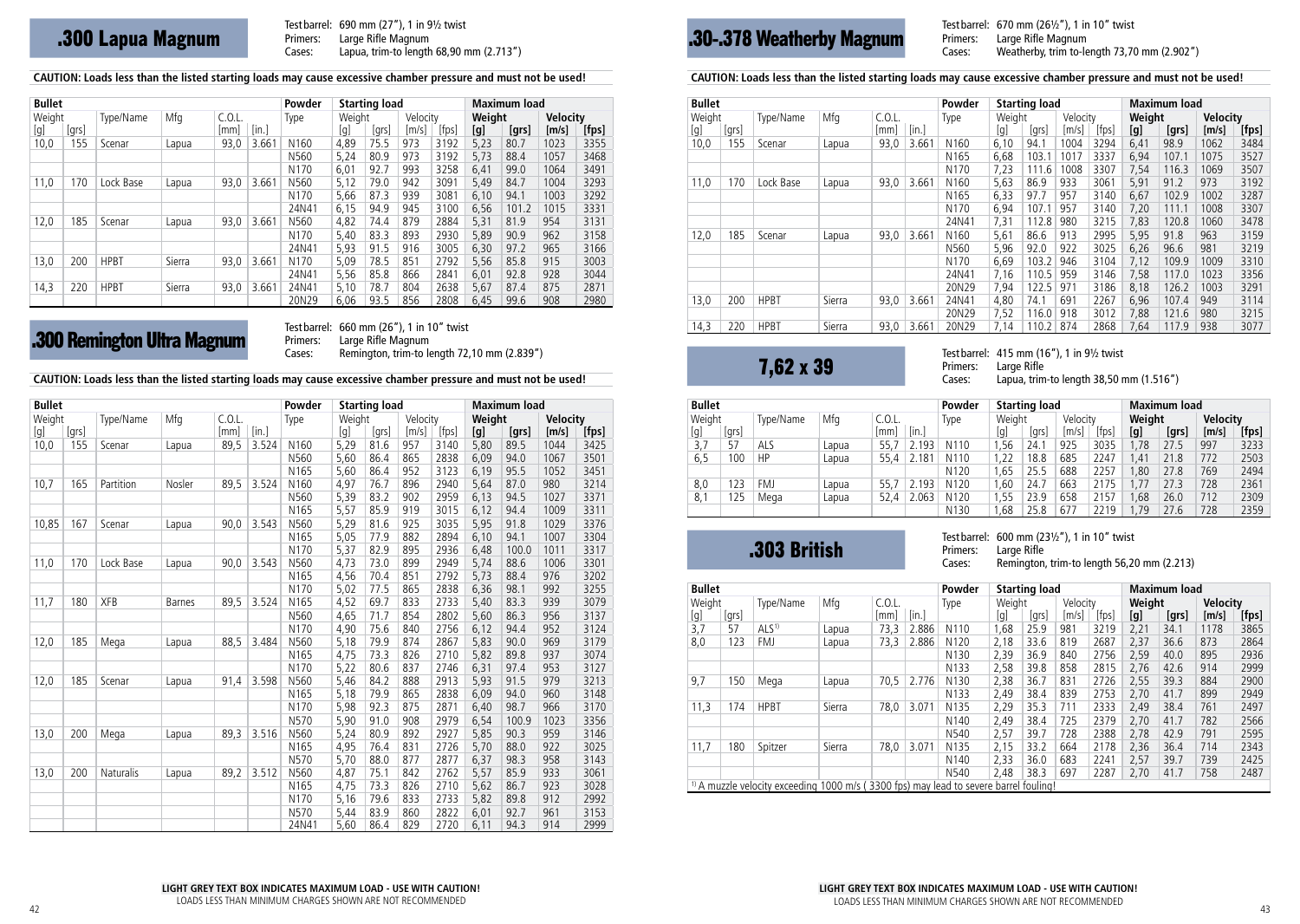### 8 x 57 IS (8 mm Mauser)

Test barrel:  $620 \text{ mm} (24\frac{1}{2})$ , 1 in  $9\frac{1}{2}$ " twist<br>Primers: Large Rifle Primers: Large Rifle<br>Cases: Lapua, trim Lapua, trim-to length 56,80 mm (2.236")

| <b>Bullet</b>   |       |                  |         |        |             | Powder           |        | <b>Starting load</b> |          |       |        | <b>Maximum load</b> |                 |       |
|-----------------|-------|------------------|---------|--------|-------------|------------------|--------|----------------------|----------|-------|--------|---------------------|-----------------|-------|
| Weight          |       | Type/Name        | Mfg     | C.0.L. |             | <b>Type</b>      | Weight |                      | Velocity |       | Weight |                     | <b>Velocity</b> |       |
| [g]             | [grs] |                  |         | mm     | $[$ in. $]$ |                  | Įg.    | [grs]                | m/s      | [fps] | [g]    | [grs]               | [m/s]           | [fps] |
| 8,1             | 125   | SP               | Hornady | 74,0   | 2.913       | N <sub>130</sub> | 2,80   | 43.2                 | 874      | 2867  | 3,12   | 48.1                | 950             | 3117  |
|                 |       |                  |         |        |             | N <sub>133</sub> | 3,14   | 48.5                 | 883      | 2897  | 3,50   | 54.0                | 979             | 3212  |
|                 |       |                  |         |        |             | N <sub>135</sub> | 3,22   | 49.7                 | 882      | 2894  | 3,57   | 55.1                | 974             | 3196  |
| 9,7             | 150   | Spitzer          | Speer   | 76,0   | 2.992       | N <sub>135</sub> | 2,97   | 45.8                 | 801      | 2628  | 3,31   | 51.1                | 880             | 2887  |
|                 |       |                  |         |        |             | N <sub>140</sub> | 3,13   | 48.3                 | 799      | 2621  | 3,49   | 53.9                | 892             | 2927  |
| 11,0            | 170   | SP               | Speer   | 77,0   | 3.031       | N <sub>135</sub> | 2,86   | 44.1                 | 748      | 2454  | 3,18   | 49.1                | 829             | 2720  |
|                 |       |                  |         |        |             | N <sub>140</sub> | 2,99   | 46.1                 | 747      | 2451  | 3,33   | 51.4                | 838             | 2749  |
|                 |       |                  |         |        |             | N <sub>150</sub> | 3,13   | 48.3                 | 761      | 2497  | 3,48   | 53.7                | 853             | 2799  |
| 11,7            | 180   | <b>Naturalis</b> | Lapua   | 80,5   | 3.189       | N <sub>135</sub> | 2,56   | 39.5                 | 717      | 2352  | 2,88   | 44.4                | 776             | 2546  |
|                 |       |                  |         |        |             | N <sub>140</sub> | 2,93   | 45.2                 | 733      | 2405  | 3,21   | 49.5                | 780             | 2559  |
|                 |       |                  |         |        |             | N540             | 2,98   | 46.0                 | 716      | 2349  | 3,17   | 48.9                | 816             | 2677  |
|                 |       |                  |         |        |             | N <sub>150</sub> | 2,93   | 45.2                 | 731      | 2398  | 3,22F  | 49.7F               | 802             | 2631  |
| 13,0            | 200   | Spitzer          | Speer   | 79,5   | 3.130       | N <sub>140</sub> | 2,77   | 42.7                 | 661      | 2169  | 3,08   | 47.5                | 759             | 2490  |
|                 |       |                  |         |        |             | N <sub>150</sub> | 2,86   | 44.1                 | 680      | 2231  | 3,19   | 49.2                | 763             | 2503  |
| 13,0            | 200   | Partition        | Nosler  | 81,0   | 3.189       | N <sub>160</sub> | 3,27   | 50.5                 | 681      | 2234  | 3,64   | 56.2                | 785             | 2575  |
| $F = Case full$ |       |                  |         |        |             |                  |        |                      |          |       |        |                     |                 |       |

### 8 x 57 IRS

Test barrel: 620 mm (241/2"), 1 in 91/2" twist<br>Primers: Large Rifle Primers: Large Rifle<br>Cases: Lapua, trim Lapua, trim-to length 56,80 mm (2.236")

| <b>Bullet</b> |       |                  |       |        |             | Powder           |        | <b>Starting load</b> |          |       |        | <b>Maximum load</b> |                 |       |
|---------------|-------|------------------|-------|--------|-------------|------------------|--------|----------------------|----------|-------|--------|---------------------|-----------------|-------|
| Weight        |       | Type/Name        | Mfg   | C.0.L. |             | Type             | Weight |                      | Velocity |       | Weight |                     | <b>Velocity</b> |       |
| [g]           | [grs] |                  |       | lmml   | $[$ in. $]$ |                  | [q]    | [grs]                | [m/s]    | [fps] | [g]    | [grs]               | [m/s]           | [fps] |
| 9,7           | 150   | Spitzer          | Speer | 75.0   | 2.953       | N <sub>140</sub> | 3,14   | 48.5                 | 797      | 2615  | 3,35   | 51.7                | 858             | 2815  |
|               |       |                  |       |        |             | N540             | 3,12   | 48.1                 | 793      | 2602  | 3,52   | 54.3                | 890             | 2920  |
|               |       |                  |       |        |             | N <sub>150</sub> | 2,83   | 43.7                 | 712      | 2336  | 3,08   | 47.5                | 890             | 2920  |
| 11,7          | 180   | <b>Naturalis</b> | Lapua | 81.0   | 3.189       | N <sub>135</sub> | 2,56   | 39.5                 | 693      | 2348  | 2.73   | 42.1                | 740             | 2428  |
|               |       |                  |       |        |             | N <sub>140</sub> | 2,71   | 41.8                 | 698      | 2290  | 2.94   | 45.4                | 756             | 2480  |
|               |       |                  |       |        |             | N540             | 2,86   | 44.1                 | 710      | 2329  | 3,02   | 46.6                | 763             | 2503  |
|               |       |                  |       |        |             | N <sub>150</sub> | 2.83   | 43.7                 | 712      | 2336  | 3.08   | 47.5                | 769             | 2523  |

### .338 Winchester Magnum

Test barrel: 620 mm (24<sup>1</sup>/<sub>2</sub>"), 1 in 10" twist<br>Primers: Large Rifle Magnum Primers: Large Rifle Magnum<br>Cases: Lapua, trim-to length Lapua, trim-to length 63,30 mm (2.492")

| <b>Bullet</b> |       |              |         |             |                           | Powder           |        | <b>Starting load</b> |          |       |        | Maximum load |                  |       |
|---------------|-------|--------------|---------|-------------|---------------------------|------------------|--------|----------------------|----------|-------|--------|--------------|------------------|-------|
| Weight        |       | Type/Name    | Mfg     | C.0.L.      |                           | Type             | Weight |                      | Velocity |       | Weight |              | Velocity         |       |
| [g]           | [grs] |              |         | mm          | $[$ in. $]$               |                  | [q]    | [grs]                | m/s      | [fps] | [g]    | [grs]        | $\mathsf{[m/s]}$ | [fps] |
| 13,0          | 200   | SP           | Hornady | $85,0^{1}$  | 3.346                     | N540             | 3,90   | 60.2                 | 814      | 2671  | 4,34   | 67.0         | 888              | 2913  |
|               |       |              |         |             |                           | N <sub>150</sub> | 3,85   | 59.4                 | 801      | 2628  | 4,34   | 67.0         | 873              | 2864  |
|               |       |              |         |             |                           | N550             | 4,15   | 64.0                 | 822      | 2697  | 4,61   | 71.1         | 899              | 2949  |
|               |       |              |         |             |                           | N <sub>160</sub> | 4,71   | 72.7                 | 720      | 2362  | 5,23F  | 80.7F        | 905              | 2969  |
| 14,6          | 225   | SP           | Hornady | 84,0        | 3.307                     | N <sub>160</sub> | 4,56   | 70.4                 | 798      | 2617  | 4,80   | 74.1         | 856              | 2809  |
|               |       |              |         |             |                           | N560             | 4,78   | 73.8                 | 820      | 2689  | 5,15   | 79.4         | 849              | 2785  |
| 15,0          | 231   | Naturalis LR | Lapua   | 84,3        | 3.319                     | N550             | 3,80   | 58.6                 | 752      | 2467  | 4,31   | 66.5         | 838              | 2749  |
|               |       |              |         |             |                           | N <sub>160</sub> | 4,25   | 65.6                 | 751      | 2464  | 4,74   | 73.1         | 843              | 2766  |
|               |       |              |         |             |                           | N560             | 4,50   | 69.4                 | 769      | 2523  | 4,85F  | 74.8F        | 832              | 2730  |
| 16,2          | 250   | Grand Slam   | Speer   | 83,8        | 3.299                     | N <sub>160</sub> | 4,49   | 69.3                 | 753      | 2470  | 4,83   | 74.5         | 809              | 2655  |
|               |       |              |         |             |                           | N <sub>165</sub> | 4,81   | 74.3                 | 766      | 2511  | 5,19   | 80.0         | 823              | 2698  |
| 16,2          | 250   | SBT          | Sierra  | 84,8        | 3.339                     | N <sub>160</sub> | 4,25   | 65.6                 | 758      | 2488  | 4,58   | 70.7         | 810              | 2659  |
|               |       |              |         |             |                           | N560             | 4,39   | 67.7                 | 774      | 2540  | 4,78   | 73.7         | 831              | 2728  |
|               |       |              |         |             |                           | N <sub>165</sub> | 4,63   | 71.4                 | 779      | 2555  | 5,02   | 77.4         | 835              | 2738  |
| 16,2          | 250   | Scenar       | Lapua   | 84,0        | 3.307                     | N550             | 4,06   | 62.7                 | 765      | 2509  | 4,27   | 65.8         | 810              | 2657  |
|               |       |              |         |             |                           | N <sub>160</sub> | 4,23   | 65.3                 | 760      | 2494  | 4,55   | 70.1         | 813              | 2669  |
|               |       |              |         |             |                           | N560             | 4,72   | 72.9                 | 787      | 2581  | 5,03   | 77.5         | 843              | 2765  |
| 17,8          | 275   | SP           | Speer   | $85.0^{11}$ | 3.346                     | N <sub>165</sub> | 4,63   | 71.5                 | 731      | 2398  | 5,01   | 77.3         | 785              | 2576  |
| 17,8          | 275   | A-Frame      | Swift   |             | $86.5$ <sup>1</sup> 3.406 | N <sub>160</sub> | 3,55   | 54.8                 | 634      | 2080  | 4,15   | 64.0         | 717              | 2352  |

**LIGHT GREY TEXT BOX INDICATES MAXIMUM LOAD - USE WITH CAUTION!** LOADS LESS THAN MINIMUM CHARGES SHOWN ARE NOT RECOMMENDED

|                 |       | .338 Winchester Magnum |           |        | cont.       |                                                                     |        |                      |          |       |        |                     |                 |       |
|-----------------|-------|------------------------|-----------|--------|-------------|---------------------------------------------------------------------|--------|----------------------|----------|-------|--------|---------------------|-----------------|-------|
| <b>Bullet</b>   |       |                        |           |        |             | <b>Powder</b>                                                       |        | <b>Starting load</b> |          |       |        | <b>Maximum load</b> |                 |       |
| Weight          |       | Type/Name              | Mfg       | C.0.L. |             | Type                                                                | Weight |                      | Velocity |       | Weight |                     | <b>Velocity</b> |       |
| [g]             | [grs] |                        |           | mm     | $[$ in. $]$ |                                                                     | [g]    | [grs]                | [m/s]    | [fps] | [g]    | [grs]               | [m/s]           | [fps] |
|                 |       |                        |           |        |             | N560                                                                | 3.76   | 58.0                 | 651      | 2136  | 4,30   | 66.3                | 731             | 2398  |
|                 |       |                        |           |        |             | N <sub>165</sub>                                                    | 3,79   | 58.5                 | 651      | 2136  | 4,35   | 67.1                | 725             | 2379  |
| 19,4            | 300   | <b>HPBT</b>            | Sierra    | 84.8   | 3.339       | N <sub>160</sub>                                                    | 4,06   | 62.7                 | 692      | 2270  | 4,43   | 68.3                | 745             | 2445  |
|                 |       |                        |           |        |             | N560                                                                | 4,20   | 64.7                 | 700      | 2295  | 4,66   | 71.9                | 756             | 2479  |
| 19,4            | 300   | <b>RNSP</b>            | Woodleigh | 83,5   | 3.287       | N <sub>160</sub>                                                    | 3,58   | 55.2                 | 626      | 2054  | 4,10   | 63.3                | 692             | 2270  |
|                 |       |                        |           |        |             | N560                                                                | 3,92   | 60.5                 | 658      | 2159  | 4,55   | 70.2                | 731             | 2398  |
|                 |       |                        |           |        |             | N <sub>165</sub>                                                    | 3.92   | 60.5                 | 637      | 2090  | 4.46   | 68.8                | 711             | 2333  |
| $F = Case full$ |       |                        |           |        |             | <sup>1)</sup> The cartridge overall length exceeds the CIP maximum. |        |                      |          |       |        |                     |                 |       |

### .338 Lapua Magnum

Test barrel: 700 mm (27½"), 1 in 10" twist Primers: Large Rifle Magnum<br>Cases: Lapua, trim-to length Lapua, trim-to length 69,00 mm (2.714")

| <b>Bullet</b> |       |              |               |        |          | Powder           |        | <b>Starting load</b> |          |       |        | <b>Maximum load</b> |                 |       |
|---------------|-------|--------------|---------------|--------|----------|------------------|--------|----------------------|----------|-------|--------|---------------------|-----------------|-------|
| Weight        |       | Type/Name    | Mfg           | C.0.L. |          | Type             | Weight |                      | Velocity |       | Weight |                     | <b>Velocity</b> |       |
| [g]           | [grs] |              |               | [mm]   | $[$ in.] |                  | [g]    | [grs]                | [m/s]    | [fps] | [g]    | [grs]               | [m/s]           | [fps] |
| 13,0          | 200   | SP           | Hornady       | 91,0   | 3.583    | N160             | 5,81   | 89.6                 | 926      | 3038  | 6,22   | 96.0                | 993             | 3259  |
|               |       |              |               |        |          | N <sub>165</sub> | 6,24   | 96.3                 | 935      | 3068  | 6,66   | 102.8               | 1005            | 3297  |
| 14,6          | 225   | SP           | Hornady       | 91,0   | 3.583    | N160             | 5,07   | 78.3                 | 830      | 2723  | 5,64   | 87.0                | 900             | 2953  |
|               |       |              |               |        |          | N560             | 5,35   | 82.6                 | 865      | 2838  | 5,86   | 90.5                | 934             | 3065  |
|               |       |              |               |        |          | N165             | 5,40   | 83.2                 | 839      | 2753  | 6,01   | 92.8                | 915             | 3000  |
|               |       |              |               |        |          | N170             | 5,75   | 88.8                 | 847      | 2779  | 6,33   | 97.6                | 917             | 3009  |
| 15,0          | 231   | Naturalis LR | Lapua         | 90,5   | 3.563    | N160             | 4,73   | 73.0                 | 793      | 2602  | 5,35   | 82.6                | 876             | 2874  |
|               |       |              |               |        |          | N560             | 5,19   | 80.1                 | 817      | 2680  | 5,75   | 88.7                | 913             | 2995  |
|               |       |              |               |        |          | N165             | 5,00   | 77.2                 | 797      | 2615  | 5,80   | 89.5                | 897             | 2943  |
| 16,2          | 250   | Lock Base    | Lapua         | 91,5   | 3.602    | N560             | 5,04   | 77.8                 | 781      | 2562  | 5,71   | 88.1                | 895             | 2936  |
|               |       |              |               |        |          | N165             | 4,89   | 75.5                 | 781      | 2562  | 5,67   | 87.5                | 871             | 2858  |
|               |       |              |               |        |          | N170             | 5,36   | 82.7                 | 789      | 2589  | 6,23   | 96.1                | 892             | 2927  |
|               |       |              |               |        |          | N570             | 5,60   | 86.4                 | 830      | 2723  | 6,22   | 96.0                | 920             | 3018  |
| 16,2          | 250   | Scenar       | Lapua         | 93,5   | 3.681    | N560             | 4,94   | 76.2                 | 778      | 2552  | 5,50   | 84.9                | 884             | 2900  |
|               |       |              |               |        |          | N165             | 4,95   | 76.4                 | 782      | 2566  | 5,61   | 86.6                | 864             | 2835  |
|               |       |              |               |        |          | N170             | 5,50   | 84.9                 | 797      | 2615  | 6,17   | 95.2                | 883             | 2897  |
|               |       |              |               |        |          | N570             | 5,57   | 86.0                 | 829      | 2720  | 6,22   | 96.0                | 920             | 3018  |
| 18,5          | 285   | <b>TSX</b>   | <b>Barnes</b> | 93,0   | 3.661    | N560             | 4,12   | 63.6                 | 684      | 2244  | 4,78   | 73.8                | 772             | 2533  |
|               |       |              |               |        |          | N170             | 4,30   | 66.4                 | 654      | 2146  | 5,20   | 80.2                | 768             | 2520  |
|               |       |              |               |        |          | N570             | 4,70   | 72.5                 | 728      | 2388  | 5,31   | 81.9                | 806             | 2644  |
| 18,5          | 285   | <b>HPBT</b>  | Hornady       | 93,5   | 3.681    | N560             | 4,93   | 76.1                 | 759      | 2490  | 5,48   | 84.6                | 837             | 2746  |
|               |       |              |               |        |          | N165             | 4,81   | 74.2                 | 733      | 2405  | 5,49   | 84.7                | 812             | 2664  |
|               |       |              |               |        |          | N170             | 5,25   | 81.0                 | 741      | 2431  | 5,96   | 92.0                | 831             | 2726  |
|               |       |              |               |        |          | N570             | 5,44   | 84.0                 | 781      | 2562  | 6,07   | 93.7                | 863             | 2831  |
| 19,4          | 300   | Scenar       | Lapua         | 93,5   | 3.681    | N165             | 4,47   | 69.0                 | 685      | 2247  | 5,30   | 81.8                | 785             | 2575  |
|               |       |              |               |        |          | N560             | 4,64   | 71.6                 | 709      | 2326  | 5,33   | 82.3                | 814             | 2671  |
|               |       |              |               |        |          | N170             | 4,90   | 75.6                 | 712      | 2336  | 5,74   | 88.6                | 811             | 2661  |
|               |       |              |               |        |          | N570             | 5,19   | 80.1                 | 732      | 2402  | 5,99   | 92.4                | 837             | 2746  |
|               |       |              |               |        |          | 24N41            | 5,43   | 83.8                 | 729      | 2392  | 6,23   | 96.1                | 821             | 2694  |
| 19,4          | 300   | <b>HPBT</b>  | Sierra        | 91,5   | 3.602    | N165             | 4,57   | 70.5                 | 695      | 2281  | 5,20   | 80.2                | 766             | 2513  |
|               |       |              |               |        |          | N560             | 4,70   | 72.5                 | 722      | 2370  | 5,37   | 82.8                | 800             | 2624  |
|               |       |              |               |        |          | N170             | 5,15   | 79.4                 | 719      | 2360  | 5,86   | 90.4                | 792             | 2599  |
|               |       |              |               |        |          | N570             | 5,39   | 83.2                 | 776      | 2546  | 5,92   | 91.3                | 826             | 2710  |
|               |       |              |               |        |          | 24N41            | 5,52   | 85.2                 | 735      | 2410  | 6,28   | 96.8                | 809             | 2653  |

9,3 x 62

Test barrel: 580 mm (22¾"), 1 in 14" twist Primers: Large Rifle Cases: Lapua, trim-to length 61,80 mm (2.433")

| <b>Bullet</b> |                          |              |        |      |      | Powder           |      | Starting load |     |        |      | Maximum load |       |       |
|---------------|--------------------------|--------------|--------|------|------|------------------|------|---------------|-----|--------|------|--------------|-------|-------|
| Weight        | Mfa<br>Type/Name<br>lars |              | C.O.L. |      | Type | Weight           |      | Velocity      |     | Weight |      | Velocity     |       |       |
| [g]           |                          |              |        | lmml | lin. |                  | lgJ  | lars          | m/s | [fps]  | [g]  | [grs]        | [m/s] | [fps] |
| 4.3           | 220                      | Naturalis LR | Lanua  | 82.0 | 228  | N530             | 3.01 | 46.4          | 687 | 2254   | 3.48 | 53.7         | 792   | 2598  |
|               |                          |              |        |      |      | N <sub>135</sub> | 2.95 | 45 F          | 662 | 2172   | 3.67 | 56.6         | 782   | 2566  |

**LIGHT GREY TEXT BOX INDICATES MAXIMUM LOAD - USE WITH CAUTION!**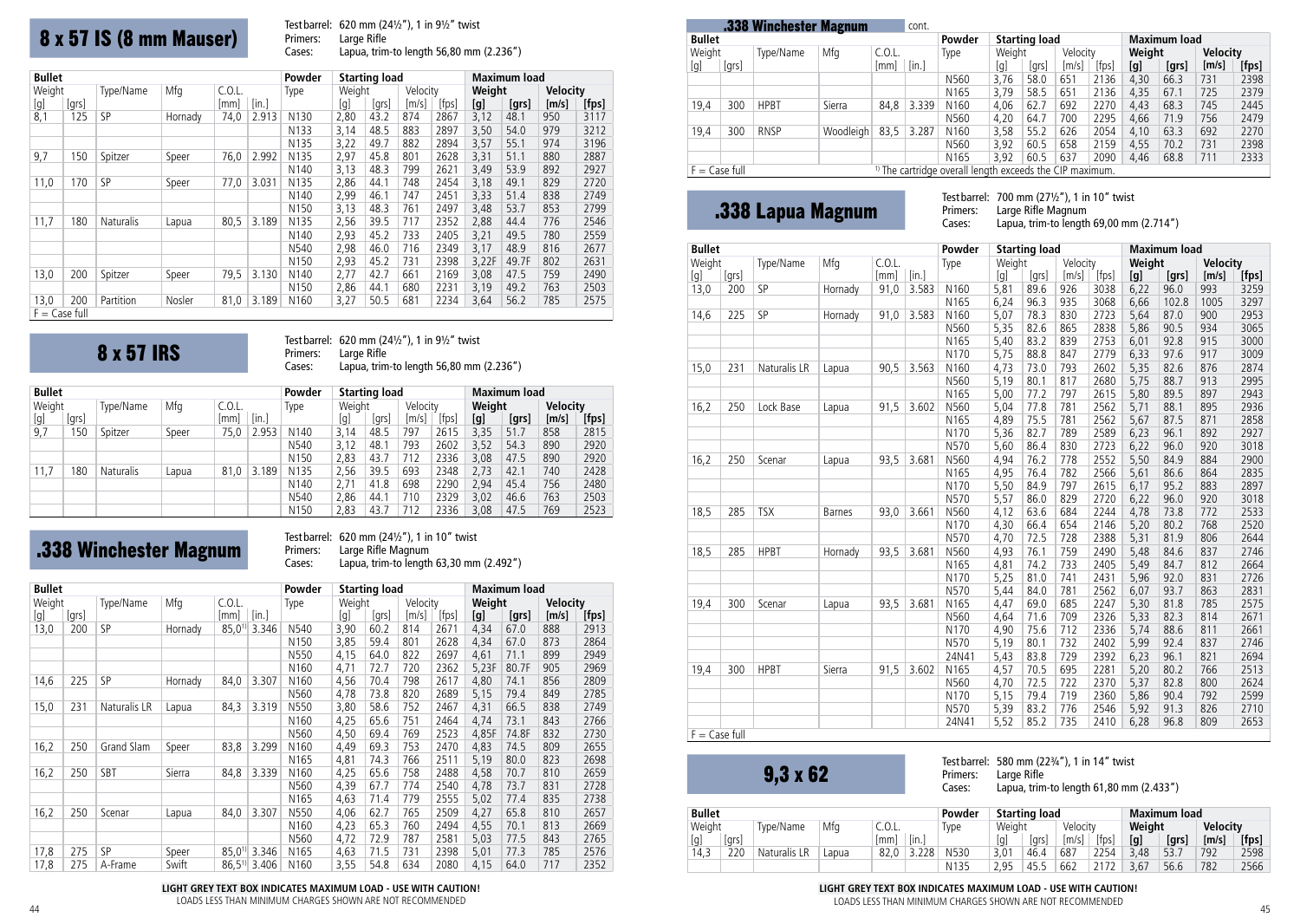|               |       | $9,3 \times 62$  |               |        | cont.    |                  |        |                      |          |       |        |                     |                 |       |
|---------------|-------|------------------|---------------|--------|----------|------------------|--------|----------------------|----------|-------|--------|---------------------|-----------------|-------|
| <b>Bullet</b> |       |                  |               |        |          | <b>Powder</b>    |        | <b>Starting load</b> |          |       |        | <b>Maximum load</b> |                 |       |
| Weight        |       | Type/Name        | Mfg           | C.0.L. |          | Type             | Weight |                      | Velocity |       | Weight |                     | <b>Velocity</b> |       |
| [g]           | [grs] |                  |               | mm     | $[$ in.] |                  | lgl    | [grs]                | m/s      | [fps] | [g]    | [grs]               | [m/s]           | [fps] |
|               |       |                  |               |        |          | N <sub>140</sub> | 3,49   | 53.9                 | 733      | 2405  | 3,88   | 59.9                | 807             | 2648  |
| 16,2          | 250   | AccuBond         | Nosler        | 82,0   | 3.228    | N530             | 2,99   | 46.1                 | 678      | 2224  | 3,32   | 51.2                | 745             | 2444  |
|               |       |                  |               |        |          | N <sub>140</sub> | 3,37   | 52.0                 | 693      | 2274  | 3,73   | 57.6                | 760             | 2493  |
|               |       |                  |               |        |          | N540             | 3,46   | 53.4                 | 701      | 2300  | 3,98   | 61.4                | 794             | 2605  |
| 17,5          | 270   | <b>Naturalis</b> | Lapua         | 82,5   | 3.248    | N <sub>135</sub> | 2,80   | 43.2                 | 642      | 2106  | 3,30   | 50.9                | 699             | 2293  |
|               |       |                  |               |        |          | N <sub>140</sub> | 3,39   | 52.3                 | 673      | 2208  | 3,70   | 57.1                | 733             | 2405  |
|               |       |                  |               |        |          | N540             | 3,52   | 54.3                 | 679      | 2228  | 3,77   | 58.2                | 731             | 2398  |
|               |       |                  |               |        |          | N <sub>150</sub> | 3,50   | 54.0                 | 684      | 2244  | 3,82   | 58.9                | 745             | 2444  |
| 18,5          | 285   | Mega             | Lapua         | 82,2   | 3.236    | N <sub>135</sub> | 2,85   | 44.0                 | 605      | 1985  | 3,14   | 48.5                | 676             | 2218  |
|               |       |                  |               |        |          | N <sub>140</sub> | 3,00   | 46.3                 | 614      | 2014  | 3,39   | 52.3                | 673             | 2208  |
|               |       |                  |               |        |          | N540             | 3,05   | 47.1                 | 607      | 1991  | 3,50   | 54.0                | 694             | 2277  |
|               |       |                  |               |        |          | N <sub>150</sub> | 3,17   | 48.9                 | 627      | 2057  | 3,60   | 55.6                | 700             | 2297  |
| 18,5          | 286   | <b>TSX</b>       | <b>Barnes</b> | 82,5   | 3.248    | N <sub>150</sub> | 2,83   | 43.7                 | 559      | 1834  | 3,32   | 51.2                | 654             | 2146  |
|               |       |                  |               |        |          | N540             | 3,12   | 48.1                 | 607      | 1991  | 3,47   | 53.6                | 679             | 2228  |
|               |       |                  |               |        |          | N550             | 2,88   | 44.4                 | 534      | 1752  | 3,94   | 60.8                | 697             | 2287  |
| 20,7          | 320   | <b>RNSP</b>      | Woodleigh     | 82,0   | 3.228    | N540             | 3,45   | 53.2                 | 630      | 2067  | 3,72   | 57.4                | 684             | 2244  |
|               |       |                  |               |        |          | N <sub>150</sub> | 3,50   | 54.0                 | 627      | 2057  | 3,73   | 57.6                | 675             | 2215  |
|               |       |                  |               |        |          | N550             | 3,70   | 57.1                 | 636      | 2087  | 4,04   | 62.3                | 700             | 2297  |

### 9,3 x 66 Sako

Test barrel: 630 mm (24¾"), 1 in 14" twist<br>Primers: Large Rifle Primers: Large Rifle<br>Cases: Sako, trim-t Sako, trim-to length 65,80 mm (2.591")

| <b>Bullet</b>   |       |                  |           |        |             | Powder           |        | <b>Starting load</b> |          |       |        | <b>Maximum load</b> |                 |       |
|-----------------|-------|------------------|-----------|--------|-------------|------------------|--------|----------------------|----------|-------|--------|---------------------|-----------------|-------|
| Weight          |       | Type/Name        | Mfg       | C.0.L. |             | Type             | Weight |                      | Velocity |       | Weight |                     | <b>Velocity</b> |       |
| [g]             | [grs] |                  |           | Imml   | $[$ in. $]$ |                  | [g]    | [qrs]                | m/s      | [fps] | [g]    | [grs]               | [m/s]           | [fps] |
| 17,5            | 270   | <b>Naturalis</b> | Lapua     | 85.0   | 3.346       | N <sub>140</sub> | 3,40   | 52.5                 | 684      | 2244  | 4.00   | 61.7                | 773             | 2536  |
|                 |       |                  |           |        |             | N540             | 3,84   | 59.3                 | 736      | 2415  | 4.15   | 64.0                | 789             | 2589  |
|                 |       |                  |           |        |             | N550             | 4,13   | 63.7                 | 745      | 2444  | 4,37F  | 67.4F               | 791             | 2595  |
| 19,4            | 300   | A-Frame          | Swift     | 84.0   | 3.307       | N540             | 3,06   | 47.2                 | 622      | 2041  | 3,53   | 54.5                | 689             | 2260  |
|                 |       |                  |           |        |             | N <sub>150</sub> | 3,09   | 47.7                 | 599      | 1965  | 3,42   | 52.8                | 670             | 2198  |
|                 |       |                  |           |        |             | N550             | 3,50   | 54.0                 | 658      | 2159  | 3.75   | 57.9                | 702             | 2303  |
| 20,7            | 320   | <b>RNSP</b>      | Woodleigh | 85.0   | 3.346       | N540             | 3,47   | 53.5                 | 678      | 2224  | 3.91   | 60.3                | 713             | 2339  |
|                 |       |                  |           |        |             | N <sub>150</sub> | 3,44   | 53.1                 | 602      | 1975  | 3.80   | 58.6                | 698             | 2290  |
|                 |       |                  |           |        |             | N550             | 3,70   | 57.1                 | 650      | 2133  | 4,25   | 65.6                | 733             | 2405  |
| $F = Case full$ |       |                  |           |        |             |                  |        |                      |          |       |        |                     |                 |       |

### 9,3 x 74R

Test barrel: 610 mm (24"), 1 in 14" twist<br>Primers: Large Rifle Primers: Large Rifle<br>Cases: RWS, trim-t Cases: RWS, trim-to length 74,50 mm (2.933")

| <b>Bullet</b> |       |                  |            |        |                           | <b>Powder</b>    |        | <b>Starting load</b> |          |       |        | Maximum load |                 |       |
|---------------|-------|------------------|------------|--------|---------------------------|------------------|--------|----------------------|----------|-------|--------|--------------|-----------------|-------|
| Weight        |       | Type/Name        | Mfg        | C.0.L. |                           | Type             | Weight |                      | Velocity |       | Weight |              | <b>Velocity</b> |       |
| [g]           | [grs] |                  |            | lmml   | $[$ in. $]$               |                  | [g]    | [grs]                | [m/s]    | [fps] | [g]    | [grs]        | [m/s]           | [fps] |
| 12,5          | 193   | <b>JFP</b>       | S&B        | 88,9   | 3.500                     | N120             | 2,98   | 46.0                 | 744      | 2441  | 3,33   | 51.4         | 810             | 2656  |
|               |       |                  |            |        |                           | N <sub>130</sub> | 3,42   | 52.8                 | 791      | 2595  | 3,66   | 56.5         | 837             | 2746  |
| 14,3          | 220   | Naturalis LR     | Lapua      | 94,4   | 3.717                     | N530             | 3,04   | 46.9                 | 708      | 2323  | 3,40   | 52.5         | 782             | 2566  |
|               |       |                  |            |        |                           | N <sub>135</sub> | 3,02   | 46.6                 | 702      | 2303  | 3,50   | 54.0         | 780             | 2559  |
|               |       |                  |            |        |                           | N <sub>140</sub> | 3,39   | 52.3                 | 721      | 2365  | 3,88   | 59.9         | 806             | 2644  |
| 15,0          | 231   | SP               | Norma      | 92,1   | 3.626                     | N <sub>140</sub> | 3,72   | 57.4                 | 718      | 2356  | 4,29   | 66.2         | 810             | 2656  |
| 16,6          | 256   | SP               | Sako       | 92,2   | 3.630                     | N <sub>140</sub> | 3,50   | 54.0                 | 654      | 2146  | 4,00   | 61.8         | 751             | 2463  |
| 17,5          | 270   | <b>Naturalis</b> | Lapua      | 94,0   | 3.701                     | N <sub>135</sub> | 3,10   | 47.8                 | 649      | 2129  | 3,30   | 50.9         | 706             | 2316  |
|               |       |                  |            |        |                           | N <sub>140</sub> | 3,30   | 50.9                 | 656      | 2152  | 3,75   | 57.9         | 716             | 2349  |
|               |       |                  |            |        |                           | N540             | 3,48   | 53.7                 | 655      | 2149  | 3,83   | 59.1         | 723             | 2372  |
| 18,5          | 285   | Mega             | Lapua      | 92,2   | 3.630                     | N <sub>135</sub> | 2,80   | 43.2                 | 576      | 1890  | 3,43   | 52.9         | 665             | 2182  |
|               |       |                  |            |        |                           | N <sub>140</sub> | 3,45   | 53.2                 | 636      | 2087  | 3,78   | 58.3         | 694             | 2277  |
|               |       |                  |            |        |                           | N540             | 3,24   | 50.0                 | 618      | 2028  | 3,78   | 58.3         | 701             | 2300  |
| 19,0          | 293   | <b>TUG</b>       | <b>RWS</b> |        | $95.5$ <sup>1</sup> 3.760 | N <sub>140</sub> | 3,42   | 52.7                 | 637      | 2088  | 3,72   | 57.4         | 695             | 2281  |
| 19,4          | 300   | A-Frame          | Swift      | 92,2   | 3.630                     | N <sub>135</sub> | 2,70   | 41.7                 | 547      | 1795  | 2,94   | 45.4         | 593             | 1946  |
|               |       |                  |            |        |                           | N <sub>140</sub> | 2,90   | 44.7                 | 562      | 1844  | 3,21   | 49.5         | 613             | 2011  |
|               |       |                  |            |        |                           | N540             | 3,04   | 46.9                 | 575      | 1886  | 3,40   | 52.5         | 636             | 2087  |

|               |       | 9,3 x 74R                                                           |           |            | cont.       |                  |        |                      |          |       |        |                     |                 |       |
|---------------|-------|---------------------------------------------------------------------|-----------|------------|-------------|------------------|--------|----------------------|----------|-------|--------|---------------------|-----------------|-------|
| <b>Bullet</b> |       |                                                                     |           |            |             | Powder           |        | <b>Starting load</b> |          |       |        | <b>Maximum load</b> |                 |       |
| Weight        |       | Type/Name                                                           | Mfg       | C.0.L.     |             | Type             | Weight |                      | Velocitv |       | Weight |                     | <b>Velocity</b> |       |
| [g]           | [grs] |                                                                     |           | <i>Imm</i> | $[$ in. $]$ |                  | [g]    | [grs]                | [m/s]    | [fps] | [g]    | [grs]               | [m/s]           | [fps] |
| 20,7          | 320   | <b>RNSP</b>                                                         | Woodleigh | 94.0       | 3.701       | N <sub>135</sub> | 2,90   | 44.7                 | 544      | 1785  | 3.18   | 49.1                | 601             | 1972  |
|               |       |                                                                     |           |            |             | N <sub>140</sub> | 3,08   | 47.5                 | 558      | 1831  | 3,37   | 52.0                | 610             | 2001  |
|               |       |                                                                     |           |            |             | N540             | 3,15   | 48.6                 | 571      | 1873  | 3.48   | 53.7                | 630             | 2067  |
|               |       | <sup>1)</sup> The cartridge overall length exceeds the CIP maximum. |           |            |             |                  |        |                      |          |       |        |                     |                 |       |

### .375 H&H Magnum

Test barrel: 620 mm (24½"), 1 in 12" twist<br>Primers: Large Rifle Magnum Primers: Large Rifle Magnum Cases: Remington, trim-to length 72,20 mm (2.842")

| <b>Bullet</b> |       |             |           |        |             | Powder           |        | <b>Starting load</b> |          |                  |        | <b>Maximum load</b> |          |       |
|---------------|-------|-------------|-----------|--------|-------------|------------------|--------|----------------------|----------|------------------|--------|---------------------|----------|-------|
| Weight        |       | Type/Name   | Mfg       | C.0.L. |             | Type             | Weight |                      | Velocity |                  | Weight |                     | Velocity |       |
| [g]           | [grs] |             |           | lmml   | $[$ in. $]$ |                  | [g]    | [grs]                | [m/s]    | $[{\text{fps}}]$ | [g]    | [grs]               | [m/s]    | [fps] |
| 15,2          | 235   | Spitzer     | Speer     | 91,0   | 3.583       | N <sub>140</sub> | 4,55   | 70.2                 | 816      | 2677             | 4,91   | 75.8                | 879      | 2884  |
|               |       |             |           |        |             | N540             | 4,11   | 63.4                 | 729      | 2392             | 5,18   | 79.9                | 890      | 2920  |
|               |       |             |           |        |             | N150             | 4,75   | 73.3                 | 834      | 2736             | 5,10   | 78.7                | 886      | 2907  |
| 16,2          | 250   | <b>SBT</b>  | Sierra    | 91,0   | 3.583       | N540             | 4,44   | 68.5                 | 797      | 2615             | 4,82   | 74.4                | 856      | 2808  |
|               |       |             |           |        |             | N <sub>150</sub> | 4,52   | 69.7                 | 799      | 2621             | 4,87   | 75.1                | 852      | 2795  |
| 17,5          | 270   | <b>XFB</b>  | Barnes    | 91,0   | 3.583       | N <sub>140</sub> | 3,90   | 60.2                 | 635      | 2083             | 4,55   | 70.2                | 787      | 2582  |
|               |       |             |           |        |             | N540             | 4,20   | 64.8                 | 727      | 2385             | 4,76   | 73.4                | 813      | 2667  |
|               |       |             |           |        |             | N <sub>150</sub> | 4,25   | 65.6                 | 723      | 2372             | 4,71   | 72.7                | 796      | 2612  |
| 17,5          | 270   | SP          | Speer     | 91,0   | 3.583       | N <sub>140</sub> | 4,00   | 61.7                 | 718      | 2356             | 4,57   | 70.5                | 805      | 2641  |
|               |       |             |           |        |             | N540             | 4,32   | 66.7                 | 767      | 2516             | 4,71   | 72.7                | 825      | 2707  |
|               |       |             |           |        |             | N <sub>150</sub> | 4,36   | 67.3                 | 769      | 2523             | 4,87   | 75.1                | 830      | 2723  |
| 17,5          | 270   | <b>RNSP</b> | Woodleigh | 91,0   | 3.583       | N135             | 3,85   | 59.4                 | 707      | 2320             | 4,27   | 65.9                | 771      | 2530  |
|               |       |             |           |        |             | N540             | 4,45   | 68.7                 | 766      | 2513             | 4,85   | 74.8                | 827      | 2713  |
|               |       |             |           |        |             | N <sub>150</sub> | 4,20   | 64.8                 | 735      | 2411             | 4,70   | 72.5                | 799      | 2621  |
| 18,5          | 285   | Grand Slam  | Speer     | 91,0   | 3.583       | N <sub>140</sub> | 3,90   | 60.2                 | 665      | 2182             | 4,41   | 68.0                | 784      | 2572  |
|               |       |             |           |        |             | N540             | 4,22   | 65.1                 | 732      | 2402             | 4,60   | 71.0                | 790      | 2592  |
|               |       |             |           |        |             | N <sub>150</sub> | 4,21   | 65.0                 | 733      | 2405             | 4,69   | 72.4                | 792      | 2598  |
| 19,4          | 300   | A-Frame     | Swift     | 91,0   | 3.583       | N <sub>140</sub> | 3,75   | 57.9                 | 657      | 2156             | 4,27   | 65.9                | 736      | 2415  |
|               |       |             |           |        |             | N540             | 4,02   | 62.0                 | 692      | 2270             | 4,34   | 67.0                | 743      | 2438  |
|               |       |             |           |        |             | N <sub>150</sub> | 3,70   | 57.1                 | 650      | 2133             | 4,24   | 65.4                | 726      | 2382  |

### .416 Rigby

Test barrel: 620 mm (241/2"), 1 in 12" twist<br>Primers: Large Rifle Magnum Primers: Large Rifle Magnum Cases: Norma, trim-to length 73,40 mm (2.890")

| <b>Bullet</b> |       |             |               |        |             | Powder           |        | <b>Starting load</b> |          |       |        | Maximum load |                 |       |
|---------------|-------|-------------|---------------|--------|-------------|------------------|--------|----------------------|----------|-------|--------|--------------|-----------------|-------|
| Weight        |       | Type/Name   | Mfg           | C.0.L. |             | <b>Type</b>      | Weight |                      | Velocity |       | Weight |              | <b>Velocity</b> |       |
| [g]           | [grs] |             |               | lmml   | $[$ in. $]$ |                  | [g]    | [grs]                | [m/s]    | [fps] | [g]    | [grs]        | [m/s]           | [fps] |
| 22,7          | 350   | A-Frame     | Swift         | 92,0   | 3.622       | N <sub>160</sub> | 5,45   | 84.1                 | 679      | 2228  | 5,95   | 91.8         | 736             | 2415  |
|               |       |             |               |        |             | N560             | 5,73   | 88.4                 | 685      | 2247  | 6,02   | 92.9         | 728             | 2388  |
|               |       |             |               |        |             | N <sub>165</sub> | 5,55   | 85.6                 | 682      | 2238  | 6,25   | 96.4         | 747             | 2451  |
| 25,9          | 400   | <b>XFB</b>  | <b>Barnes</b> | 94,5   | 3.720       | N <sub>160</sub> | 4,70   | 72.5                 | 599      | 1965  | 5,40   | 83.3         | 660             | 2165  |
|               |       |             |               |        |             | N560             | 5,10   | 78.7                 | 622      | 2041  | 5,43   | 83.8         | 661             | 2169  |
|               |       |             |               |        |             | N <sub>165</sub> | 5,83   | 90.0                 | 631      | 2070  | 5,97   | 92.1         | 662             | 2172  |
| 25,9          | 400   | A-Frame     | Swift         | 92,0   | 3.622       | N <sub>160</sub> | 4,85   | 74.8                 | 611      | 2005  | 5,36   | 82.7         | 672             | 2205  |
|               |       |             |               |        |             | N560             | 5,00   | 77.2                 | 616      | 2021  | 5,54   | 85.5         | 660             | 2165  |
|               |       |             |               |        |             | N <sub>165</sub> | 5,45   | 84.1                 | 651      | 2136  | 5,91   | 91.2         | 698             | 2290  |
| 26,6          | 410   | <b>RNSP</b> | Woodleigh     | 92,5   | 3.642       | N <sub>160</sub> | 5,43   | 83.8                 | 637      | 2090  | 5,80   | 89.5         | 695             | 2280  |
|               |       |             |               |        |             | N560             | 5,86   | 90.4                 | 655      | 2149  | 6,28   | 96.9         | 711             | 2333  |
|               |       |             |               |        |             | N <sub>165</sub> | 5,93   | 91.5                 | 660      | 2165  | 6,42   | 99.1         | 720             | 2362  |
| 29,2          | 450   | <b>RNSP</b> | Woodleigh     | 94,5   | 3.720       | N <sub>160</sub> | 5,20   | 80.2                 | 614      | 2014  | 5,67   | 87.5         | 663             | 2175  |
|               |       |             |               |        |             | N560             | 5,70   | 88.0                 | 633      | 2077  | 6,14   | 94.7         | 680             | 2231  |
|               |       |             |               |        |             | N <sub>165</sub> | 5,83   | 90.0                 | 631      | 2070  | 6,17   | 95.2         | 682             | 2238  |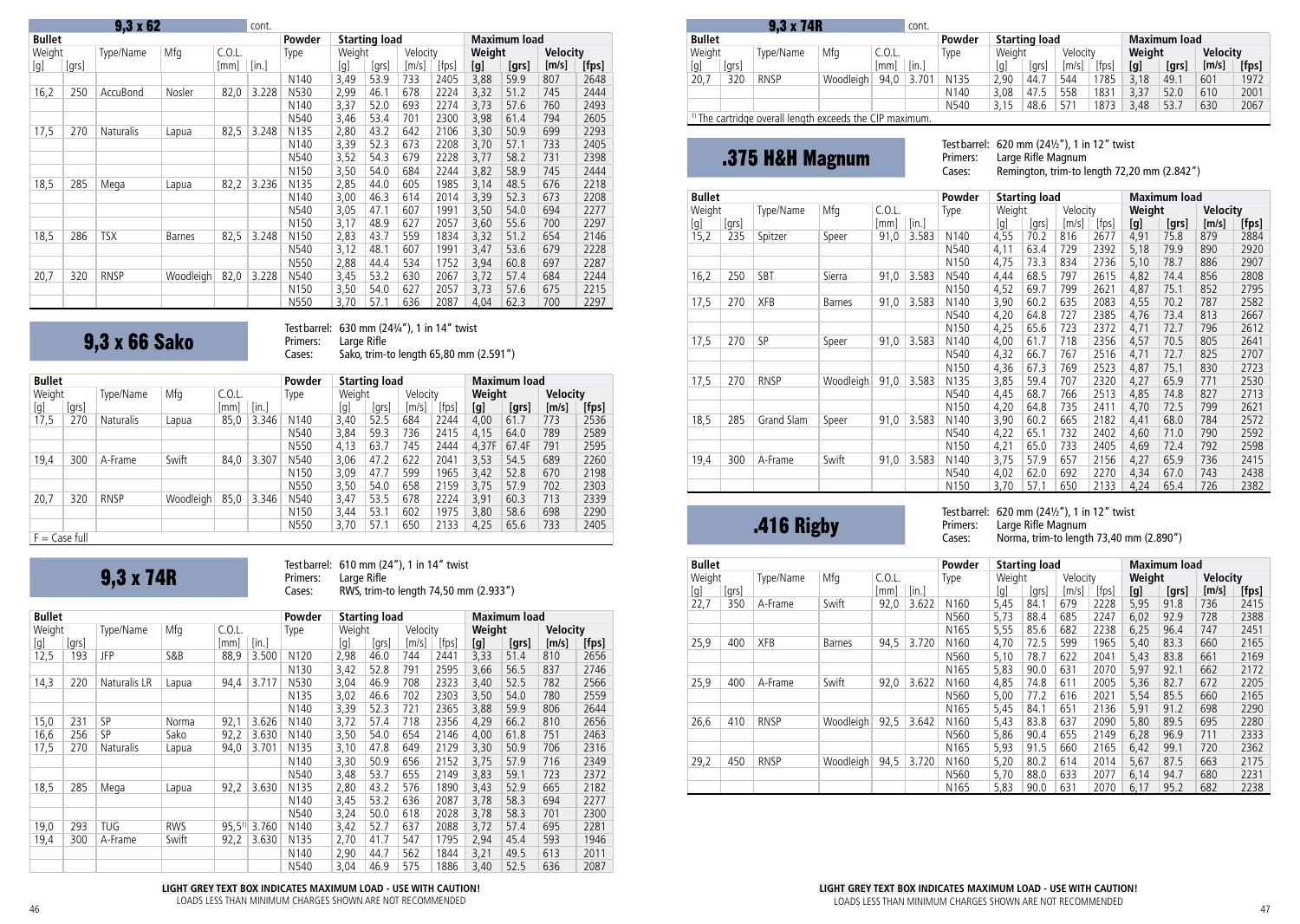#### .444 Marlin

#### Test barrel: 560 mm (22"), 1 in 38" twist<br>Primers: Large Rifle Large Rifle Cases: Remington, trim-to length 56,30 mm (2.216")

| <b>Bullet</b> |       |           |         |        |             | Powder           |        | <b>Starting load</b> |          |       |        | <b>Maximum load</b> |                 |       |
|---------------|-------|-----------|---------|--------|-------------|------------------|--------|----------------------|----------|-------|--------|---------------------|-----------------|-------|
| Weight        |       | Type/Name | Mfg     | C.O.L. |             | Type             | Weight |                      | Velocity |       | Weight |                     | <b>Velocity</b> |       |
| [g]           | [grs] |           |         | mm     | $[$ in. $]$ |                  | [g]    | [grs]                | [m/s]    | [fps] | [g]    | [grs]               | [m/s]           | [fps] |
| 13,0          | 200   | HP/XTP    | Hornady | 64.4   | 2.535       | N <sub>110</sub> | 2,66   | 41.0                 | 720      | 2362  | 3,05   | 47.1                | 797             | 2613  |
|               |       |           |         |        |             | N <sub>120</sub> | 3,28   | 50.6                 | 782      | 2565  | 3.75   | 57.8                | 869             | 2851  |
| 15,6          | 240   | JTC-SIL   | Hornady | 64.5   | 2.539       | N <sub>120</sub> | 2,91   | 44.9                 | 684      | 2243  | 3,43   | 53.0                | 780             | 2560  |
|               |       |           |         |        |             | N <sub>130</sub> | 3,23   | 49.8                 | 697      | 2286  | 3.68   | 56.8                | 780             | 2558  |
| 17,2          | 265   | FP        | Hornady | 65.0   | 2.559       | N <sub>120</sub> | 2,82   | 43.5                 | 649      | 2129  | 3.27   | 50.5                | 736             | 2415  |
|               |       |           |         |        |             | N <sub>130</sub> | 3,09   | 47.7                 | 657      | 2157  | 3.45   | 53.2                | 732             | 2401  |

#### .45-70 Government

Test barrel: 560 mm (22"), 1 in 20" twist Primers: Large Rifle<br>Cases: Remington, Remington, trim-to length 53,30 mm (2.098")

**WARNING: These loads are to be used only in modern rifles like Ruger #1 or .45-70's chambered on Mauser type bolt actions. They MUST NOT be used in old rifles with weaker actions like Trapdoor and old Marlin mod. 1895. The listed maximum loads do not exceed 210 MPa.** 

| <b>Bullet</b> |       |                                |               |        |             | <b>Powder</b>        |        | <b>Starting load</b> |          |       |        | <b>Maximum load</b> |                 |       |
|---------------|-------|--------------------------------|---------------|--------|-------------|----------------------|--------|----------------------|----------|-------|--------|---------------------|-----------------|-------|
| Weight        |       | Type/Name                      | Mfg           | C.0.L. |             | Type                 | Weight |                      | Velocity |       | Weight |                     | <b>Velocity</b> |       |
| [g]           | [grs] |                                |               | mm     | $[$ in. $]$ |                      | Įg.    | [grs]                | [m/s]    | [fps] | [g]    | [grs]               | [m/s]           | [fps] |
| 19,4          | 300   | FN HP                          | Sierra        | 64,7   | 2.547       | N <sub>120</sub>     | 2,95   | 45.5                 | 579      | 1900  | 3,25   | 50.2                | 651             | 2136  |
|               |       |                                |               |        |             | N <sub>130</sub>     | 3,38   | 52.2                 | 609      | 1998  | 3,70   | 57.1                | 686             | 2251  |
|               |       |                                |               |        |             | N530                 | 3,65   | 56.3                 | 596      | 1955  | 3,90   | 60.2                | 652             | 2139  |
| 19,4          | 300   | <b>TSX FN</b>                  | <b>Barnes</b> | 64,7   | 2.547       | N <sub>120</sub>     | 2,45   | 37.8                 | 502      | 1647  | 2,91   | 44.9                | 594             | 1949  |
|               |       |                                |               |        |             | N530                 | 3,02   | 46.6                 | 460      | 1509  | 3,40   | 52.5                | 569             | 1867  |
| 19,4          | 300   | <b>XFN</b>                     | <b>Barnes</b> | 64.8   | 2.551       | N <sub>130</sub>     | 3,10   | 47.8                 | 547      | 1795  | 3,37   | 52.0                | 602             | 1975  |
| 22,7          | 350   | <b>RN</b>                      | Hornady       | 64,7   | 2.547       | N <sub>130</sub>     | 3,11   | 48.0                 | 522      | 1713  | 3,46   | 53.4                | 614             | 2014  |
|               |       |                                |               |        |             | N <sub>133</sub>     | 3,26   | 50.3                 | 507      | 1663  | 3,72   | 57.4                | 621             | 2037  |
|               |       |                                |               |        |             | N530                 | 3,45   | 53.2                 | 509      | 1670  | 3,82   | 58.9                | 606             | 1988  |
| 25,9          | 400   | FN                             | Speer         | 64,7   | 2.547       | N <sub>130</sub>     | 2,90   | 44.7                 | 489      | 1604  | 3,22   | 49.7                | 559             | 1834  |
|               |       |                                |               |        |             | N <sub>133</sub>     | 3,06   | 47.2                 | 485      | 1591  | 3,40   | 52.5                | 574             | 1883  |
|               |       |                                |               |        |             | N530                 | 3,20   | 49.4                 | 478      | 1568  | 3,52   | 54.3                | 568             | 1864  |
| 33,1          | 510   | LFN w/ gas                     | Gunhill       | 64,7   | 2.547       | $N120$ <sup>*)</sup> | 1.70   | 26.2                 | 360      | 1181  | 1,90   | 29.3                | 408             | 1339  |
|               |       | check                          |               |        |             | $N130^{*}$           | 2,00   | 30.9                 | 389      | 1276  | 2,30   | 35.5                | 495             | 1624  |
|               |       | *) Cowboy Action Shooting load |               |        |             |                      |        |                      |          |       |        |                     |                 |       |

### .458 Winchester Magnum

Test barrel: 635 mm (25"), 1 in 14" twist Primers: Large Rifle Magnum<br>Cases: Winchester, trim-to le Winchester, trim-to length 63,30 mm (2.492")

| <b>Bullet</b>   |       |            |               |        |             | Powder           |        | <b>Starting load</b> |                     |       |        | Maximum load |          |       |
|-----------------|-------|------------|---------------|--------|-------------|------------------|--------|----------------------|---------------------|-------|--------|--------------|----------|-------|
| Weight          |       | Type/Name  | Mfg           | C.0.L. |             | Type             | Weight |                      | Velocity            |       | Weiaht |              | Velocity |       |
| <u>lgl</u>      | [grs] |            |               | Imml   | $[$ in. $]$ |                  | lgl    | [grs]                | $\lceil m/s \rceil$ | [fps] | [g]    | [grs]        | [m/s]    | [fps] |
| 22,7            | 350   | <b>RN</b>  | Hornady       | 74,9   | 2.949       | N <sub>120</sub> | 4,13   | 63.7                 | 712                 | 2336  | 4,53   | 69.9         | 748      | 2454  |
|                 |       |            |               |        |             | N <sub>130</sub> | 4.46   | 68.8                 | 730                 | 2395  | 4.80   | 74.1         | 773      | 2536  |
|                 |       |            |               |        |             | N <sub>133</sub> | 4.72   | 72.8                 | 730                 | 2395  | 4.90F  | 75.6F        | 756      | 2480  |
| 25,9            | 400   | A-Frame    | Swift         | 82,0   | 3.228       | N <sub>130</sub> | 4,30   | 66.3                 | 674                 | 2211  | 4,55   | 70.2         | 710      | 2329  |
|                 |       |            |               |        |             | N530             | 4.90   | 75.6                 | 691                 | 2267  | 5.10F  | 78.7F        | 722      | 2369  |
|                 |       |            |               |        |             | N <sub>135</sub> | 4.80   | 74.1                 | 677                 | 2221  | 4.90F  | 75.6F        | 692      | 2270  |
| 25,9            | 400   | <b>XFB</b> | <b>Barnes</b> | 83,0   | 3.268       | N <sub>130</sub> | 4,00   | 61.7                 | 631                 | 2070  | 4,36   | 67.3         | 688      | 2257  |
|                 |       |            |               |        |             | N530             | 4,50   | 69.4                 | 645                 | 2116  | 4.70F  | 72.5F        | 674      | 2211  |
|                 |       |            |               |        |             | N <sub>135</sub> | 4.30   | 66.3                 | 625                 | 2051  | 4.42F  | 68.2F        | 644      | 2113  |
| 32,4            | 500   | <b>RN</b>  | Hornady       | 84,0   | 3.307       | N <sub>130</sub> | 3.60   | 55.5                 | 557                 | 1827  | 4,11   | 63.4         | 623      | 2044  |
|                 |       |            |               |        |             | N <sub>133</sub> | 3,85   | 59.4                 | 564                 | 1850  | 4,52   | 69.7         | 645      | 2116  |
|                 |       |            |               |        |             | N530             | 4,20   | 64.8                 | 589                 | 1932  | 4,76   | 73.4         | 655      | 2149  |
| $F = Case full$ |       |            |               |        |             |                  |        |                      |                     |       |        |              |          |       |

.50 Browning

Test barrel: 1140 mm (45"), 1 in 16½" twist Primers: Cases: IMI, trim-to length 99,10 mm (3.902")

| <b>Bullet</b> |       |                 |               |        |             | Powder           |        | <b>Starting load</b> |          |                  |        | Maximum load |                 |       |
|---------------|-------|-----------------|---------------|--------|-------------|------------------|--------|----------------------|----------|------------------|--------|--------------|-----------------|-------|
| Weight        |       | Type/Name       | Mfg           | C.0.L. |             | Type             | Weight |                      | Velocity |                  | Weight |              | <b>Velocity</b> |       |
| [q]           | [grs] |                 |               | lmm l  | $[$ in. $]$ |                  | [q]    | grs                  | lm/sl    | $[{\text{fps}}]$ | [g]    | [grs]        | [m/s]           | [fps] |
| 41,9          | 647   | <b>FMJBT</b>    | Speer         | 137,5  | 5.413       | N <sub>170</sub> | 13.03  | 201.1                | 801      | 2629             | 14,76  | 227.8        | 894             | 2932  |
|               |       |                 |               |        |             | 24N41            | 13.86  | 213.8                | 819      | 2688             | 14.72  | 227.2        | 888             | 2915  |
|               |       |                 |               |        |             | 20N29            | 15,53  | 239.7                | 836      | 2744             | 16,61  | 256.3        | 922             | 3024  |
| 45,4          | 700   | Solid           | <b>Barnes</b> | 137,5  | 5.413       | 24N41            | 13.69  | 211.2                | 808      | 2652             | 15,00  | 231.5        | 887             | 2910  |
|               |       |                 |               |        |             | 20N29            | 15.27  | 235.6                | 819      | 2687             | 16,61  | 256.3        | 908             | 2978  |
| 48,6          | 750   | A-MAX           | Hornady       | 137,5  | 5.413       | N <sub>170</sub> | 12,31  | 190.0                | 759      | 2490             | 13,99  | 215.8        | 842             | 2763  |
|               |       |                 |               |        |             | 24N41            | 12.97  | 200.2                | 764      | 2508             | 14,13  | 218.0        | 843             | 2765  |
|               |       |                 |               |        |             | 20N29            | 14.59  | 225.2                | 779      | 2556             | 15,97  | 246.4        | 862             | 2829  |
| 48,6          | 750   | <b>Bullex-N</b> | Lapua         | 138,0  | 5.433       | 24N41            | 13.83  | 213.4                | 798      | 2618             | 14.93  | 230.4        | 865             | 2838  |
|               |       |                 |               |        |             | 20N29            | 15.57  | 240.3                | 826      | 2710             | 16,58  | 255.9        | 895             | 2936  |
| 48,6          | 750   | Solid           | <b>Barnes</b> | 137.5  | 5.413       | 24N41            | 13.26  | 204.6                | 768      | 2520             | 14.54  | 224.4        | 858             | 2815  |
|               |       |                 |               |        |             | 20N29            | 14.64  | 226.0                | 782      | 2565             | 16,23  | 250.5        | 871             | 2857  |
| 51,8          | 800   | Bullex-N        | Lapua         | 137.5  | 5.413       | 24N41            | 12.93  | 199.5                | 756      | 2480             | 14,23  | 219.6        | 826             | 2710  |
|               |       |                 |               |        |             | 20N29            | 14.95  | 230.7                | 796      | 2612             | 15,79  | 243.7        | 857             | 2812  |
| 51,8          | 800   | Solid           | <b>Barnes</b> | 137.5  | 5.413       | 24N41            | 11.79  | 181.9                | 722      | 2369             | 12,84  | 198.1        | 790             | 2592  |
|               |       |                 |               |        |             | 20N29            | 14.19  | 219.1                | 779      | 2557             | 15,88  | 245.0        | 850             | 2788  |
| 55,1          | 850   | Solid           | <b>Barnes</b> | 137.5  | 5.413       | 24N41            | 12,34  | 190.5                | 716      | 2349             | 13,50  | 208.3        | 784             | 2573  |
|               |       |                 |               |        |             | 20N29            | 13,91  | 214.7                | 746      | 2447             | 15,42  | 238.0        | 828             | 2716  |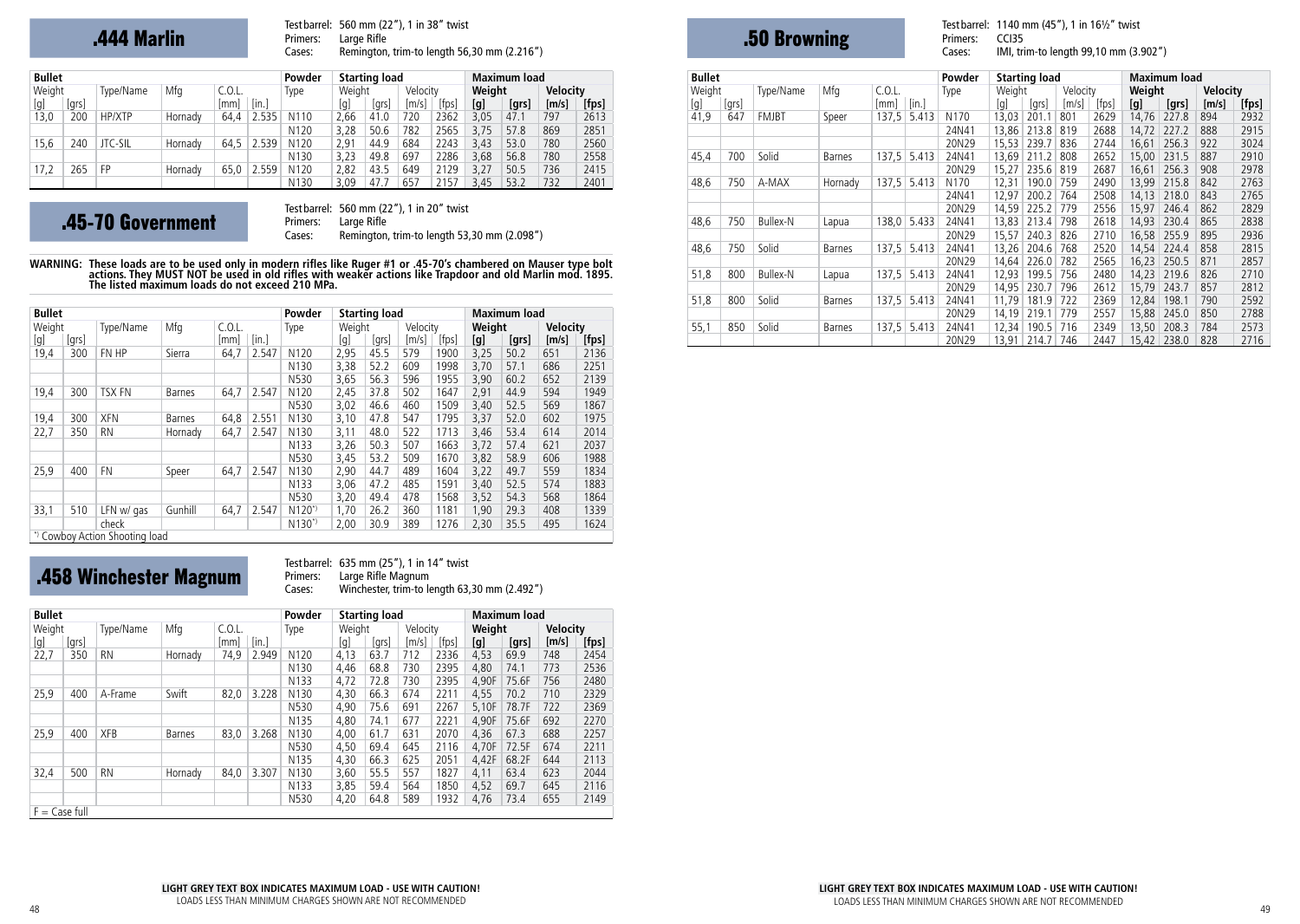# Handgun Reloading Data

#### **Disclaimer**

All of this reloading information has been provided by Nammo Lapua Oy. The data given here were obtained in laboratory conditions following strictly the CIP (Commission International Permanente) June 13, 1990 and November 9, 1993 rules. The listed maximum loads have been determined according to the respective CIP/ SAAMI maximum pressure specification, whichever is lower.

These test methods have been deemed to be safe throughout the world. Pressure is measured at the case mouth or from inside the case according to the CIP.

DO NOT ATTEMPT ANY EXTRAPOLATIONS. PLEASE FOLLOW THE DATA AS WRITTEN. IT IS A MUST FOR EVERY RELOADER TO READ THE RELOADING SAFETY RULES ON THE PAGES 12 AND 13 OF THIS GUIDE.

#### 7 mm TCU

Test barrel: 360 mm (14"), 1 in 10" twist Primers: Small Rifle

Cases: Necked-up Lapua .223 Rem., trim-to length 44,50 mm (1.752")

| <b>Bullet</b> |       |                                                                                                 |         |        |             | Powder           |        | <b>Starting load</b> |                     |       |        | <b>Maximum load</b> |                 |       |
|---------------|-------|-------------------------------------------------------------------------------------------------|---------|--------|-------------|------------------|--------|----------------------|---------------------|-------|--------|---------------------|-----------------|-------|
| Weight        |       | Type/Name                                                                                       | Mfg     | C.0.L. |             | Type             | Weight |                      | Velocity            |       | Weight |                     | <b>Velocity</b> |       |
| [g]           | [grs] |                                                                                                 |         | lmml   | $[$ in. $]$ |                  | [q]    | [grs]                | $\lceil m/s \rceil$ | [fps] | [g]    | [grs]               | [m/s]           | [fps] |
| 6,5           | 100   | HP                                                                                              | Hornady | 62,5   | 2.461       | N <sub>120</sub> | 1,48   | 22.8                 | 667                 | 2188  | 1,64   | 25.3                | 744             | 2441  |
|               |       |                                                                                                 |         |        |             | N <sub>130</sub> | 1,62   | 25.0                 | 672                 | 2205  | 1,79   | 27.6                | 753             | 2470  |
|               |       |                                                                                                 |         |        |             | N133             | 1,77   | 27.3                 | 695                 | 2280  | 1,96   | 30.2                | 774             | 2539  |
| 7,8           | 120   | SSSP                                                                                            | Hornady | 63,5   | 2.500       | N120             | 1,32   | 20.4                 | 606                 | 1988  | 1,45   | 22.4                | 655             | 2149  |
|               |       |                                                                                                 |         |        |             | N <sub>130</sub> | 1,45   | 22.4                 | 610                 | 2001  | 1,61   | 24.8                | 673             | 2208  |
|               |       |                                                                                                 |         |        |             | N133             | 1,62   | 25.0                 | 630                 | 2067  | 1,81   | 27.9                | 701             | 2300  |
| 8,4           | 130   | Spitzer                                                                                         | Speer   | 65,0   | 2.559       | N <sub>120</sub> | 1,24   | 19.1                 | 542                 | 1778  | 1,38   | 21.3                | 596             | 1955  |
|               |       |                                                                                                 |         |        |             | N <sub>130</sub> | 1,40   | 21.6                 | 573                 | 1880  | 1,55   | 23.9                | 626             | 2054  |
|               |       |                                                                                                 |         |        |             | N133             | 1,46   | 22.5                 | 576                 | 1890  | 1,62   | 25.0                | 633             | 2077  |
| 9,7           | 150   | SBT                                                                                             | Sierra  | 65,0   | 2.559       | N <sub>120</sub> | 1,17   | 18.1                 | 513                 | 1683  | 1,30   | 20.1                | 562             | 1844  |
|               |       |                                                                                                 |         |        |             | N <sub>130</sub> | 1,31   | 20.2                 | 535                 | 1755  | 1,45   | 22.4                | 586             | 1923  |
|               |       |                                                                                                 |         |        |             | N133             | 1,38   | 21.3                 | 542                 | 1778  | 1,53   | 23.6                | 599             | 1965  |
|               |       |                                                                                                 |         |        |             | N <sub>135</sub> | 1,44   | 22.2                 | 538                 | 1765  | 1,60   | 24.7                | 597             | 1959  |
| 10,4          | 160   | <b>SBT</b>                                                                                      | Sierra  | 66,0   | 2.598       | N <sub>120</sub> | 1,12   | 17.3                 | 480                 | 1575  | 1,25   | 19.3                | 531             | 1742  |
|               |       |                                                                                                 |         |        |             | N <sub>130</sub> | 1,26   | 19.4                 | 505                 | 1657  | 1,41   | 21.8                | 558             | 1831  |
|               |       |                                                                                                 |         |        |             | N133             | 1,31   | 20.2                 | 511                 | 1677  | 1,45   | 22.4                | 559             | 1834  |
|               |       |                                                                                                 |         |        |             | N <sub>135</sub> | 1,45   | 22.4                 | 531                 | 1742  | 1,61   | 24.8                | 582             | 1909  |
|               |       |                                                                                                 |         |        |             | N540             | 1,48   | 22.8                 | 544                 | 1785  | 1,63   | 25.2                | 598             | 1962  |
|               |       | NOTE: This cartridge is not supported by CIP or SAAMI. The maximum loads do not exceed 300 MPa. |         |        |             |                  |        |                      |                     |       |        |                     |                 |       |

|  |  | <b>7 mm BR Remington</b> |
|--|--|--------------------------|
|--|--|--------------------------|

Test barrel: 375 mm (14½"), 1 in 10" twist Primers: Small Rifle<br>Cases: Remington Remington, trim-to length 38,40 mm (1.512")

| <b>Bullet</b> |                            |                      |         |      |        | Powder           |          | <b>Starting load</b> |                                          |             |                 | <b>Maximum load</b> |       |       |
|---------------|----------------------------|----------------------|---------|------|--------|------------------|----------|----------------------|------------------------------------------|-------------|-----------------|---------------------|-------|-------|
| Weight        | Mfg<br>C.0.L.<br>Type/Name |                      |         | Type | Weight |                  | Velocity |                      | Weight                                   |             | <b>Velocity</b> |                     |       |       |
| [g]           | [grs]                      |                      |         | Imml | [in.]  |                  | [g]      | grs                  | $\left[\left.\mathsf{m/s}\right]\right]$ | $[{\rm fb}$ | [g]             | [grs]               | [m/s] | [fps] |
| 6,5           | '00                        | HP                   | Hornady | 56.0 | 2.205  | N <sub>120</sub> | .82      | 28.0                 | 774                                      | 2539        | ,93             | 29.8                | 829   | 2720  |
|               |                            |                      |         |      |        | N <sub>130</sub> | .97      | 30.5                 | 783                                      | 2568        | 2.10            | 32.4                | 838   | 2749  |
| 7,8           | 20                         | SSSP                 | Hornady | 56.6 | 2.228  | N <sub>120</sub> | .67      | 25.8                 | 687                                      | 2255        | .80             | 27.8                | 738   | 2421  |
|               |                            |                      |         |      |        | N <sub>130</sub> | .81      | 27.9                 | 707                                      | 2318        | .94             | 29.9                | 784   | 2572  |
|               |                            |                      |         |      |        | N <sub>133</sub> | .94      | 30.0                 | 714                                      | 2343        | 2.11            | 32.6                | 771   | 2530  |
| 9,1           | 40                         | <b>Ballistic Tip</b> | Nosler  | 60.3 | 2.374  | N <sub>120</sub> | .45      | 22.4                 | 595                                      | 1954        | .58             | 24.4                | 640   | 2100  |

50 51 **LIGHT GREY TEXT BOX INDICATES MAXIMUM LOAD - USE WITH CAUTION!** LOADS LESS THAN MINIMUM CHARGES SHOWN ARE NOT RECOMMENDED

|               |       | <b>7 mm BR Remington</b> |        |        | cont.    |                  |        |                      |          |       |        |              |                 |       |
|---------------|-------|--------------------------|--------|--------|----------|------------------|--------|----------------------|----------|-------|--------|--------------|-----------------|-------|
| <b>Bullet</b> |       |                          |        |        |          | <b>Powder</b>    |        | <b>Starting load</b> |          |       |        | Maximum load |                 |       |
| Weight        |       | Type/Name                | Mfg    | C.0.L. |          | Type             | Weight |                      | Velocity |       | Weight |              | <b>Velocity</b> |       |
| [g]           | [grs] |                          |        | mm     | $[$ in.] |                  | lgl    | [grs]                | [m/s]    | [fps] | [g]    | [grs]        | [m/s]           | [fps] |
|               |       |                          |        |        |          | N <sub>130</sub> | 1,62   | 25.0                 | 612      | 2006  | 1,73   | 26.7         | 661             | 2169  |
|               |       |                          |        |        |          | N <sub>133</sub> | 1,71   | 26.3                 | 623      | 2044  | 1,84   | 28.4         | 671             | 2201  |
| 9,7           | 150   | <b>Ballistic Tip</b>     | Nosler | 60,3   | 2.374    | N <sub>120</sub> | 1,42   | 21.9                 | 576      | 1890  | 1,54   | 23.8         | 619             | 2031  |
|               |       |                          |        |        |          | N <sub>130</sub> | 1,54   | 23.8                 | 589      | 1931  | 1,67   | 25.8         | 635             | 2083  |
|               |       |                          |        |        |          | N <sub>133</sub> | 1,62   | 25.1                 | 595      | 1952  | 1,77   | 27.3         | 642             | 2106  |
|               |       |                          |        |        |          | N <sub>135</sub> | 1.75   | 27.0                 | 606      | 1988  | 1,87   | 28.9         | 650             | 2133  |
| 10,4          | 160   | <b>HPBT</b>              | Sierra | 59,7   | 2.350    | N <sub>120</sub> | ,30    | 20.1                 | 539      | 1770  | 1,42   | 21.9         | 580             | 1903  |
|               |       |                          |        |        |          | N <sub>130</sub> | 1.42   | 21.9                 | 559      | 1834  | 1,55   | 23.9         | 602             | 1975  |
|               |       |                          |        |        |          | N <sub>133</sub> | 1,56   | 24.1                 | 575      | 1886  | 1,69   | 26.1         | 619             | 2031  |
|               |       |                          |        |        |          | N <sub>135</sub> | .67    | 25.8                 | 588      | 1929  | 1.79   | 27.6         | 630             | 2067  |

7 mm GJW

#### Test barrel: 380 mm (15"), 1 in 8" twist Primers: Small Rifle

Cases: Munitionsfabrik Thun, trim-to length 48,80 mm (1.920")

| <b>Bullet</b> |       |                      |        |        |             | Powder           |        | <b>Starting load</b> |                     |       |        | <b>Maximum load</b> |                 |       |
|---------------|-------|----------------------|--------|--------|-------------|------------------|--------|----------------------|---------------------|-------|--------|---------------------|-----------------|-------|
| Weight        |       | Type/Name            | Mfg    | C.0.L. |             | Type             | Weight |                      | Velocity            |       | Weight |                     | <b>Velocity</b> |       |
| [g]           | [grs] |                      |        | mm     | $[$ in. $]$ |                  | [g]    | grs                  | $\lceil m/s \rceil$ | [fps] | [g]    | [grs]               | [m/s]           | [fps] |
| 9,7           | 150   | <b>Ballistic Tip</b> | Nosler | 75.0   | 2.953       | N <sub>130</sub> | .58    | 24.4                 | 613                 | 2013  | .67    | 25.8                | 642             | 2106  |
|               |       |                      |        |        |             | N <sub>133</sub> | 1,65   | 25.5                 | 614                 | 2013  | .74    | 26.8                | 644             | 2113  |
|               |       |                      |        |        |             | N <sub>135</sub> | 1,78   | 27.5                 | 629                 | 2065  | ,86    | 28.7                | 658             | 2159  |
| 10,9          | 168   | <b>HPBT</b>          | Sierra | 75.0   | 2.953       | N <sub>130</sub> | 1,54   | 23.7                 | 583                 | 1913  | .63    | 25.2                | 611             | 2005  |
|               |       |                      |        |        |             | N <sub>133</sub> | 1,62   | 25.7                 | 587                 | 1927  | ,71    | 26.4                | 617             | 2024  |
|               |       |                      |        |        |             | N <sub>135</sub> | 1.76   | 27.                  | 605                 | 1984  | ,83    | 28.2                | 631             | 2070  |
|               |       |                      |        |        |             | N <sub>140</sub> | 1.83   | 28.2                 | 607                 | 1991  | .91    | 29.5                | 636             | 2087  |

### 7,62 x 25 Tokarev

Test barrel: 150 mm (6"), 1 in 10" twist, groove calibre 7,85 mm (0.309") Large Pistol Cases: Fiocchi 7,63 Mauser, trim-to length 24,80 mm (0.976")

#### **NOTE: FOR FIREARMS CHAMBERED FOR THE 7,62 x 25 TOKAREV CARTRIDGE ONLY.**

| <b>Bullet</b> |       |                                     |        |                                               |             | Powder |        | <b>Starting load</b> |          |       |        | Maximum load |                 |       |
|---------------|-------|-------------------------------------|--------|-----------------------------------------------|-------------|--------|--------|----------------------|----------|-------|--------|--------------|-----------------|-------|
| Weight        |       | Type/Name                           | Mfg    | C.0.L.                                        |             | Type   | Weight |                      | Velocity |       | Weight |              | <b>Velocity</b> |       |
| [g]           | [grs] |                                     |        | [mm]                                          | $[$ in. $]$ |        | [g]    | [grs]                | [m/s]    | [fps] | [g]    | [grs]        | [m/s]           | [fps] |
| 3,9           | 60    | HP <sup>2</sup>                     | Speer  | 32,0                                          | .260        | N320   | 0,29   | 4.4                  | 391      | 1284  | 0.36   | 5.5          | 480             | 1574  |
|               |       |                                     |        |                                               |             | N340   | 0,39   | 5.9                  | 434      | 1425  | 0,46   | 7.1          | 522             | 1713  |
| 4,6           | 71    | FMJ <sup>2</sup>                    | Sierra | 33,0                                          | .299        | N340   | 0,36   | 5.5                  | 410      | 1345  | 0,43   | 6.7          | 478             | 1569  |
|               |       |                                     |        |                                               |             | 3N37   | 0,39   | 6.0                  | 412      | 1352  | 0.49   | 7.6          | 493             | 1616  |
|               |       |                                     |        |                                               |             | 3N38   | 0,53   | 8.1                  | 471      | 1546  | 0.61   | 9.5          | 521             | 1708  |
| 4,8           | 74    | $FMJ$ <sup>1)</sup>                 | Lapua  | 33,0                                          | .299        | N340   | 0,35   | 5.5                  | 406      | 1331  | 0.43   | 6.6          | 471             | 1546  |
|               |       |                                     |        |                                               |             | 3N37   | 0,39   | 5.9                  | 403      | 1322  | 0.49   | 7.6          | 478             | 1569  |
| 5,8           | 90    | JHC <sup>2</sup>                    | Sierra | 32,5                                          | .280        | N340   | 0,29   | 4.5                  | 308      | 1011  | 0,37   | 5.7          | 405             | 1329  |
|               |       |                                     |        |                                               |             | 3N37   | 0,34   | 5.2                  | 340      | 1116  | 0,43   | 6.6          | 416             | 1366  |
|               |       |                                     |        |                                               |             | 3N38   | 0,46   | 7.1                  | 404      | 1326  | 0,53   | 8.1          | 452             | 1482  |
| 6,0           | 93    | $FMJ$ <sup>1)</sup>                 | Lapua  | 34,0                                          | .339        | N340   | 0,31   | 4.7                  | 342      | 1122  | 0,39   | 5.9          | 401             | 1316  |
|               |       |                                     |        |                                               |             | 3N37   | 0,33   | 5.1                  | 349      | 1146  | 0.46   | 7.1          | 418             | 1370  |
|               |       |                                     |        |                                               |             | 3N38   | 0,43   | 6.6                  | 378      | 1241  | 0,56   | 8.6          | 445             | 1460  |
|               |       | $^{1}$ Bullet cal. 7,84 mm (0,309") |        | <sup>2)</sup> Bullet cal. 7,92 mm $(0,312'')$ |             |        |        |                      |          |       |        |              |                 |       |

### .32 S&W Long N.P.

Test barrel: 175 mm (7"), 1 in 18½" twist<br>Primers: Small Pistol **Small Pistol** Cases: Lapua, trim-to length 23,20 mm (0.913")

| <b>Bullet</b>                                                                                                                                                                                                                                                                                                                                                                                                                                                                                                                                                                                                                     |                   |           |       |        |            | Powder |        | <b>Starting load</b> |          |      |        | <b>Maximum load</b> |                 |       |
|-----------------------------------------------------------------------------------------------------------------------------------------------------------------------------------------------------------------------------------------------------------------------------------------------------------------------------------------------------------------------------------------------------------------------------------------------------------------------------------------------------------------------------------------------------------------------------------------------------------------------------------|-------------------|-----------|-------|--------|------------|--------|--------|----------------------|----------|------|--------|---------------------|-----------------|-------|
| Weight                                                                                                                                                                                                                                                                                                                                                                                                                                                                                                                                                                                                                            |                   | Type/Name | Mfa   | C.O.L. |            | Type   | Weight |                      | Velocity |      | Weight |                     | <b>Velocity</b> |       |
| $[g] % \begin{center} % \includegraphics[width=\linewidth]{imagesSupplemental_3.png} % \end{center} % \caption { % \textit{DefNet} of a class $\mathcal{M}_1$-error of the class $\mathcal{M}_2$-error of the class $\mathcal{M}_1$-error of the class $\mathcal{M}_2$-error of the class $\mathcal{M}_1$-error of the class $\mathcal{M}_2$-error of the class $\mathcal{M}_1$-error of the class $\mathcal{M}_2$-error of the class $\mathcal{M}_2$-error of the class $\mathcal{M}_1$-error of the class $\mathcal{M}_2$-error of the class $\mathcal{M}_1$-error of the class $\mathcal{M}_2$-error of the class $\mathcal{M$ | [grs <sub>]</sub> |           |       | 'mm    | $\lim_{i}$ |        | lgl    | lgrs,                | m/s      | 'fps | [g]    | grs                 | [m/s]           | [fps] |
| 5,4                                                                                                                                                                                                                                                                                                                                                                                                                                                                                                                                                                                                                               | 83                | LWC       | Lapua | 24.6   | 0.969      | N310   | 0.09   | . .4                 | 23′      | 758  |        | $\frac{1}{2}$       | 258             | 846   |
| 6,4                                                                                                                                                                                                                                                                                                                                                                                                                                                                                                                                                                                                                               | 98                | LWC       | Lapua | 24.6   | 0.969      | N310   | 0.07   |                      | 186      | 610  | 0.08   |                     | 208             | 682   |
| 6,4                                                                                                                                                                                                                                                                                                                                                                                                                                                                                                                                                                                                                               | 98                | ∟RN       | Lapua |        |            | N310   | U.     | - Q                  | 256      | 840  | 0.14   | 2.2                 | 277             | 909   |

**LIGHT GREY TEXT BOX INDICATES MAXIMUM LOAD - USE WITH CAUTION!** LOADS LESS THAN MINIMUM CHARGES SHOWN ARE NOT RECOMMENDED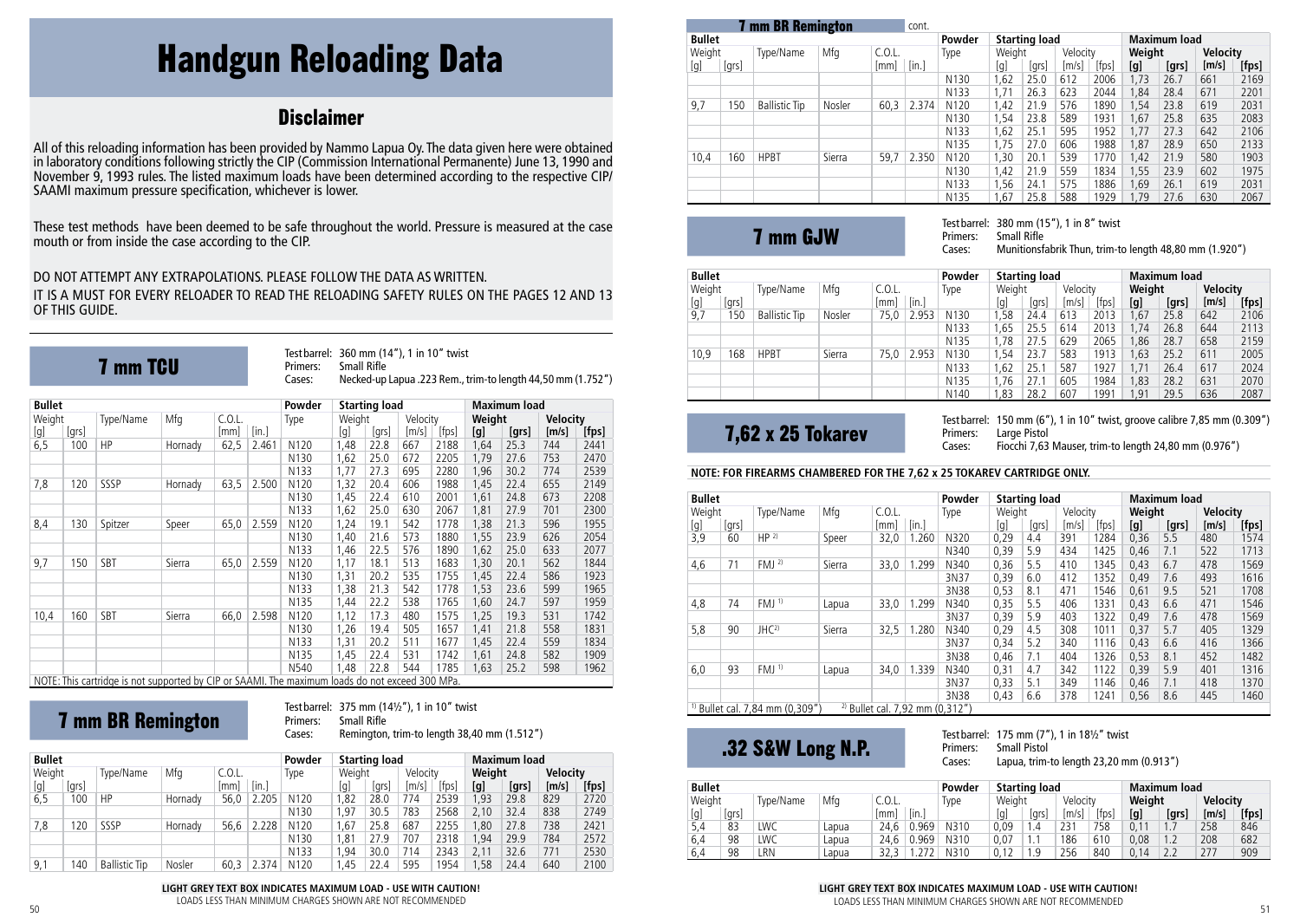### .32 S&W Long Wadcutter

Test barrel: 150 mm (6"), 1 in 18<sup>3</sup>/4" twist<br>Primers: Small Pistol **Small Pistol** Cases: Lapua, trim-to length 23,20 mm (0.913")

| <b>Bullet</b> |      |           |       |            |          | Powder |        | Starting load |          |       |        | <b>Maximum load</b> |                 |       |
|---------------|------|-----------|-------|------------|----------|--------|--------|---------------|----------|-------|--------|---------------------|-----------------|-------|
| Weight        |      | Type/Name | Mfa   | C.O.L.     |          | Type   | Weiaht |               | Velocitv |       | Weight |                     | <b>Velocity</b> |       |
| [g]           | lars |           |       | 'mml       | $\lim$ . |        | lg)    | lgrs,         | m/s      | [fɒs] | [g]    | [grs]               | $\mathsf{Im/s}$ | [fps] |
| 5.4           | 83   | LWC       | Lapua | 24<br>h    | 0.969    | N310   | 0.1    |               | 246      | 807   | 0.13   | 2.0                 | 286             | 938   |
| 6.4           | 98   | lwc       | Lapua | $\sqrt{2}$ | .969     | N310   | 0.09   | $\cdot$       | 233      | 764   |        |                     | 257             | 843   |

#### 9 mm Luger

Test barrel: 100 mm (4"), 1 in 10" twist

Primers: Small Pistol Cases: Lapua, trim-to length 19,00 mm (0.748") **Bullet Powder Starting load Maximum load** Weight Type/Name Mfg C.O.L. Type Weight Velocity **Weight Velocity** [g] [grs] [mm] [in.] [g] [grs] [m/s] [fps] **[g] [grs] [m/s] [fps]** 5,8 90 HP-XTP Hornady 27,0 1.063 N310 0,26 3.9 369 1212 0,27 4.2 384 1260 N320 0,31 4.8 401 1316 0,34 5.3 421 1380 N330 0,36 5.6 420 1379 0,39 6.1 439 1440 N340 0,36 5.5 423 1387 0,40 6.2 452 1483 N350 0,42 6.4 424 1391 0,47 7.2 456 1496 3N37 0,42 6.4 437 1434 0,47 7.2 461 1512 6,5 100 HP Speer 27,5 1.083 N320 0,30 4.7 373 1222 0,33 5.1 398 1307 N330 0,35 5.4 393 1290 0,38 5.9 416 1365  $\vert 0.37 \vert 5.7$ 3N37 0,42 6.4 398 1306 0,47 7.3 434 1423 7,5 115 HP-XTP Hornady 29,0 1.142 N320 0,26 4.0 341 1118 0,29 4.5 362 1188 N330 0,31 4.8 356 1166 0,35 5.4 381 1251 N340 0,34 5.2 365 1198 0,38 5.9 397 1301 3N37 0,39 6.0 370 1214 0,44 6.7 398 1305 N350 0,38 5.9 373 1225 0,42 6.4 396 1299 7,5 115 FMJ-RN Lapua 29,0 1.142 N320 0,25 3.9 304 997 0,29 4.5 341 1119  $N330$  0,29 4.5 N340 0,31 4.8 344 1129 0,35 5.4 372 1220 N350 0,35 5.4 344 1129 0,42 6.5 394 1293 3N37 0,36 5.6 344 1129 0,42 6.5 393 1289 7,5 115 RN Rainier 29,0 1.142 N320 0,25 3.9 326 1068 0,28 4.4 347 1139 N330 0,30 4.7 342 1123 0,33 5.1 361 1185 N340 0,32 5.0 353 1157 0,35 5.4 374<br>N350 0,37 5.7 364 1195 0,41 6.4 391 N350 0,37 5.7 364 1195 0,41 6.4 391 1282 3N37 0,39 6.1 364 1195 0,42 6.5 383 1256 7,8 120 CEPP Lapua 28,7 1.130 N320 0,24 3.7 298 978 0,28 4.3 330 1083 N330 0,29 4.5 326 1070 0,33 5.1 360 1181 N340 0,29 4.5 326 1070 0,34 5.2 369 1211 N350 0,34 5.2 340 1115 0,38 5.9 381 1250 3N37 0,37 5.7 346 1135 0,42 6.5 390 1280 8,0 124 LSWC Intercast 29,0 1.142 N320 0,24 3.8 327 1073 0,27 4.1 343 1125

N330 0,28 4.4 345 1131 0,31 4.8 358 1175 N340 0,30 4.7 346 1136 0,33 5.1 369 1211 3N37 0,35 5.4 352 1156 0,38 5.9 371 1218 N350 0,32 5.0 346 1134 0,35 5.4 363 1191

N330 0,31 4.8 338 1108 0,34 5.2 359 1178 N340 0,34 5.3 347 1139 0,37 5.7 370 1214

N350 0,35 5.4 349 1144 0,39 6.0 370 1214

N330 0,27 4.2 324 1063 0,30 4.7 344 1129 N340 0,30 4.7 328 1077 0,33 5.1 351 1152 N350 0,34 5.2 340 1115 0,38 5.9 364 1196 3N37 0,35 5.4 346 1136 0,39 6.0 365 1199

N330 0,28 4.3 315 1033 0,32 4.9 359 1178

N340 0,29 4.5 331 1086 0,33 5.1 360 1181

3N37 0,39 6.1 357 1172 0,42 6.5 377<br>N350 0.35 5.4 349 1144 0.39 6.0 370

|               |       | 9 mm Luger  |           |        | cont. |        |        |                      |                     |       |        |                     |                 |       |
|---------------|-------|-------------|-----------|--------|-------|--------|--------|----------------------|---------------------|-------|--------|---------------------|-----------------|-------|
| <b>Bullet</b> |       |             |           |        |       | Powder |        | <b>Starting load</b> |                     |       |        | <b>Maximum load</b> |                 |       |
| Weight        |       | Type/Name   | Mfg       | C.0.L. |       | Type   | Weight |                      | Velocity            |       | Weight |                     | <b>Velocity</b> |       |
| [g]           | [grs] |             |           | [mm]   | [in.] |        | [g]    | [grs]                | $\lceil m/s \rceil$ | [fps] | [g]    | [grs]               | [m/s]           | [fps] |
|               |       |             |           |        |       | N350   | 0,32   | 4.9                  | 341                 | 1119  | 0,37   | 5.7                 | 377             | 1237  |
|               |       |             |           |        |       | 3N37   | 0,34   | 5.2                  | 336                 | 1102  | 0,40   | 6.2                 | 379             | 1243  |
| 8,0           | 124   | Megashock   | Lapua     | 28,7   | 1.130 | N320   | 0,23   | 3.5                  | 273                 | 896   | 0,27   | 4.2                 | 321             | 1053  |
|               |       |             |           |        |       | N330   | 0,27   | 4.2                  | 299                 | 981   | 0,32   | 4.9                 | 344             | 1129  |
|               |       |             |           |        |       | N340   | 0,28   | 4.3                  | 299                 | 981   | 0,32   | 4.9                 | 344             | 1129  |
|               |       |             |           |        |       | N350   | 0,33   | 5.1                  | 321                 | 1053  | 0,37   | 5.7                 | 362             | 1188  |
|               |       |             |           |        |       | 3N37   | 0,34   | 5.2                  | 334                 | 1096  | 0,39   | 6.0                 | 375             | 1230  |
| 8,4           | 130   | <b>FMJ</b>  | Sierra    | 29,0   | 1.142 | N320   | 0,23   | 3.6                  | 299                 | 981   | 0,26   | 4.0                 | 319             | 1046  |
|               |       |             |           |        |       | N330   | 0,26   | 4.0                  | 314                 | 1031  | 0, 29  | 4.5                 | 333             | 1094  |
|               |       |             |           |        |       | N340   | 0,28   | 4.4                  | 325                 | 1066  | 0,31   | 4.8                 | 341             | 1119  |
|               |       |             |           |        |       | N350   | 0,33   | 5.2                  | 330                 | 1083  | 0,36   | 5.5                 | 346             | 1135  |
|               |       |             |           |        |       | 3N37   | 0,32   | 4.9                  | 325                 | 1067  | 0,36   | 5.5                 | 344             | 1130  |
|               |       |             |           |        |       | N105   | 0,45   | 7.0                  | 351                 | 1151  | 0,48   | 7.4                 | 375             | 1232  |
| 9,4           | 145   | LRN         | Intercast | 29,0   | 1.142 | N330   | 0,22   | 3.5                  | 285                 | 935   | 0,25   | 3.8                 | 305             | 1000  |
|               |       |             |           |        |       | N340   | 0,25   | 3.9                  | 299                 | 982   | 0,28   | 4.3                 | 318             | 1044  |
|               |       |             |           |        |       | N350   | 0,27   | 4.2                  | 296                 | 972   | 0,30   | 4.7                 | 319             | 1047  |
|               |       |             |           |        |       | 3N37   | 0,29   | 4.5                  | 299                 | 982   | 0,32   | 5.0                 | 322             | 1055  |
| 9,5           | 147   | HP/XTP      | Hornady   | 29,0   | 1.142 | N320   | 0, 20  | 3.1                  | 239                 | 784   | 0,25   | 3.9                 | 298             | 978   |
|               |       |             |           |        |       | N330   | 0,25   | 3.9                  | 294                 | 964   | 0,28   | 4.3                 | 315             | 1032  |
|               |       |             |           |        |       | N340   | 0,25   | 3.9                  | 289                 | 948   | 0,28   | 4.3                 | 309             | 1015  |
|               |       |             |           |        |       | 3N37   | 0,30   | 4.7                  | 298                 | 979   | 0,33   | 5.1                 | 321             | 1052  |
|               |       |             |           |        |       | N350   | 0,29   | 4.5                  | 302                 | 991   | 0,32   | 5.0                 | 326             | 1070  |
|               |       |             |           |        |       | 3N38   | 0,41   | 6.3                  | 357                 | 1171  | 0,45   | 6.9                 | 368             | 1207  |
|               |       |             |           |        |       | N105   | 0,40   | 6.1                  | 317                 | 1039  | 0,41   | 6.4                 | 338             | 1108  |
| 9,5           | 147   | <b>RN</b>   | Rainier   | 29,0   | 1.142 | N330   | 0,22   | 3.5                  | 272                 | 893   | 0,25   | 3.8                 | 287             | 942   |
|               |       |             |           |        |       | N340   | 0,24   | 3.8                  | 272                 | 892   | 0,27   | 4.1                 | 293             | 960   |
|               |       |             |           |        |       | N350   | 0,27   | 4.2                  | 285                 | 935   | 0,30   | 4.7                 | 309             | 1014  |
|               |       |             |           |        |       | 3N37   | 0,29   | 4.5                  | 286                 | 937   | 0,32   | 4.9                 | 307             | 1008  |
| 9,7           | 150   | <b>CEPP</b> | Lapua     | 28,7   | 1.130 | N330   | 0,23   | 3.5                  | 264                 | 867   | 0,24   | 3.8                 | 283             | 929   |
|               |       |             |           |        |       | N340   | 0,24   | 3.8                  | 275                 | 903   | 0,27   | 4.1                 | 294             | 966   |
|               |       |             |           |        |       | N350   | 0,27   | 4.2                  | 285                 | 936   | 0,30   | 4.6                 | 304             | 997   |
|               |       |             |           |        |       | 3N37   | 0,27   | 4.2                  | 275                 | 904   | 0,30   | 4.7                 | 298             | 976   |

#### 9 x 21

Test barrel: 140 mm (5½"), 1 in 10" twist Primers: Small Pistol<br>Cases: Tanfoglio, tr Tanfoglio, trim-to length 21,00 mm (0.826")

| <b>Bullet</b> |       |              |         |        |             | Powder           |        | <b>Starting load</b> |                     |       |        | <b>Maximum load</b> |          |       |
|---------------|-------|--------------|---------|--------|-------------|------------------|--------|----------------------|---------------------|-------|--------|---------------------|----------|-------|
| Weight        |       | Type/Name    | Mfg     | C.0.L. |             | Type             | Weight |                      | Velocity            |       | Weight |                     | Velocity |       |
| [g]           | [grs] |              |         | mm     | $[$ in. $]$ |                  | [g]    | [grs]                | $\lceil m/s \rceil$ | [fps] | [g]    | [grs]               | [m/s]    | [fps] |
| 6,5           | 100   | <b>HP</b>    | Speer   | 29,0   | 1.142       | N340             | 0,39   | 5.9                  | 416                 | 1363  | 0,43   | 6.6                 | 444      | 1455  |
|               |       |              |         |        |             | 3N37             | 0,43   | 6.7                  | 427                 | 1400  | 0,48   | 7.4                 | 453      | 1485  |
|               |       |              |         |        |             | N350             | 0,46   | 7.0                  | 433                 | 1420  | 0,50   | 7.6                 | 459      | 1505  |
| 7,5           | 115   | <b>FMJ</b>   | Sierra  | 29,5   | 1.161       | N340             | 0,35   | 5.3                  | 381                 | 1248  | 0,38   | 5.9                 | 401      | 1314  |
|               |       |              |         |        |             | 3N37             | 0,39   | 5.9                  | 375                 | 1229  | 0,43   | 6.6                 | 402      | 1319  |
|               |       |              |         |        |             | N350             | 0,39   | 5.9                  | 388                 | 1274  | 0,43   | 6.6                 | 410      | 1346  |
|               |       |              |         |        |             | N <sub>105</sub> | 0,53   | 8.1                  | 410                 | 1344  | 0,57   | 8.7                 | 438      | 1435  |
| 7,5           | 115   | <b>FMJHP</b> | Fiocchi | 29,5   | 1.161       | N340             | 0,35   | 5.3                  | 313                 | 1027  | 0,40   | 6.2                 | 409      | 1342  |
|               |       |              |         |        |             | 3N37             | 0,40   | 6.2                  | 324                 | 1063  | 0,46   | 7.1                 | 372      | 1220  |
|               |       |              |         |        |             | 3N38             | 0,49   | 7.6                  | 383                 | 1257  | 0,61   | 9.4                 | 452      | 1483  |
| 8,0           | 123   | <b>FMJ</b>   | Lapua   | 29,5   | 1.161       | N340             | 0,31   | 4.7                  | 348                 | 1142  | 0,34   | 5.2                 | 364      | 1194  |
|               |       |              |         |        |             | 3N37             | 0,35   | 5.3                  | 354                 | 1160  | 0,39   | 5.9                 | 372      | 1222  |
|               |       |              |         |        |             | N350             | 0,35   | 5.3                  | 348                 | 1143  | 0,38   | 5.9                 | 370      | 1213  |
|               |       |              |         |        |             | N <sub>105</sub> | 0,45   | 6.9                  | 372                 | 1220  | 0,48   | 7.4                 | 397      | 1301  |
| 8,0           | 123   | <b>FMJTC</b> | Fiocchi | 29,5   | 1.161       | N340             | 0,32   | 4.9                  | 330                 | 1083  | 0,37   | 5.7                 | 398      | 1306  |
|               |       |              |         |        |             | 3N37             | 0,38   | 5.9                  | 345                 | 1132  | 0,43   | 6.6                 | 384      | 1260  |
|               |       |              |         |        |             | 3N38             | 0,46   | 7.1                  | 353                 | 1158  | 0,53   | 8.2                 | 406      | 1332  |
| 9,5           | 147   | HP-XTP       | Hornady | 29,5   | 1.161       | 3N37             | 0,32   | 4.9                  | 310                 | 1016  | 0,34   | 5.3                 | 329      | 1079  |
|               |       |              |         |        |             | N350             | 0,30   | 4.6                  | 324                 | 1064  | 0,32   | 5.0                 | 338      | 1110  |
|               |       |              |         |        |             | N <sub>105</sub> | 0,38   | 5.8                  | 326                 | 1071  | 0,41   | 6.3                 | 347      | 1139  |

**LIGHT GREY TEXT BOX INDICATES MAXIMUM LOAD - USE WITH CAUTION!** LOADS LESS THAN MINIMUM CHARGES SHOWN ARE NOT RECOMMENDED

8,0 124 FMJ-RN Lapua 29,0 1.142 N320 0,22 3.4 290 951 0,26 4.0 326 1070

8,0 124 FMJ/FP Hornady 29,0 1.142 N320 0,25 3.9 310 1017 0,28 4.3 334 1096

8,0 124 RN Rainier 29,0 1.142 N320 0,24 3.8 305 1000 0,27 4.1 326 1069

52 53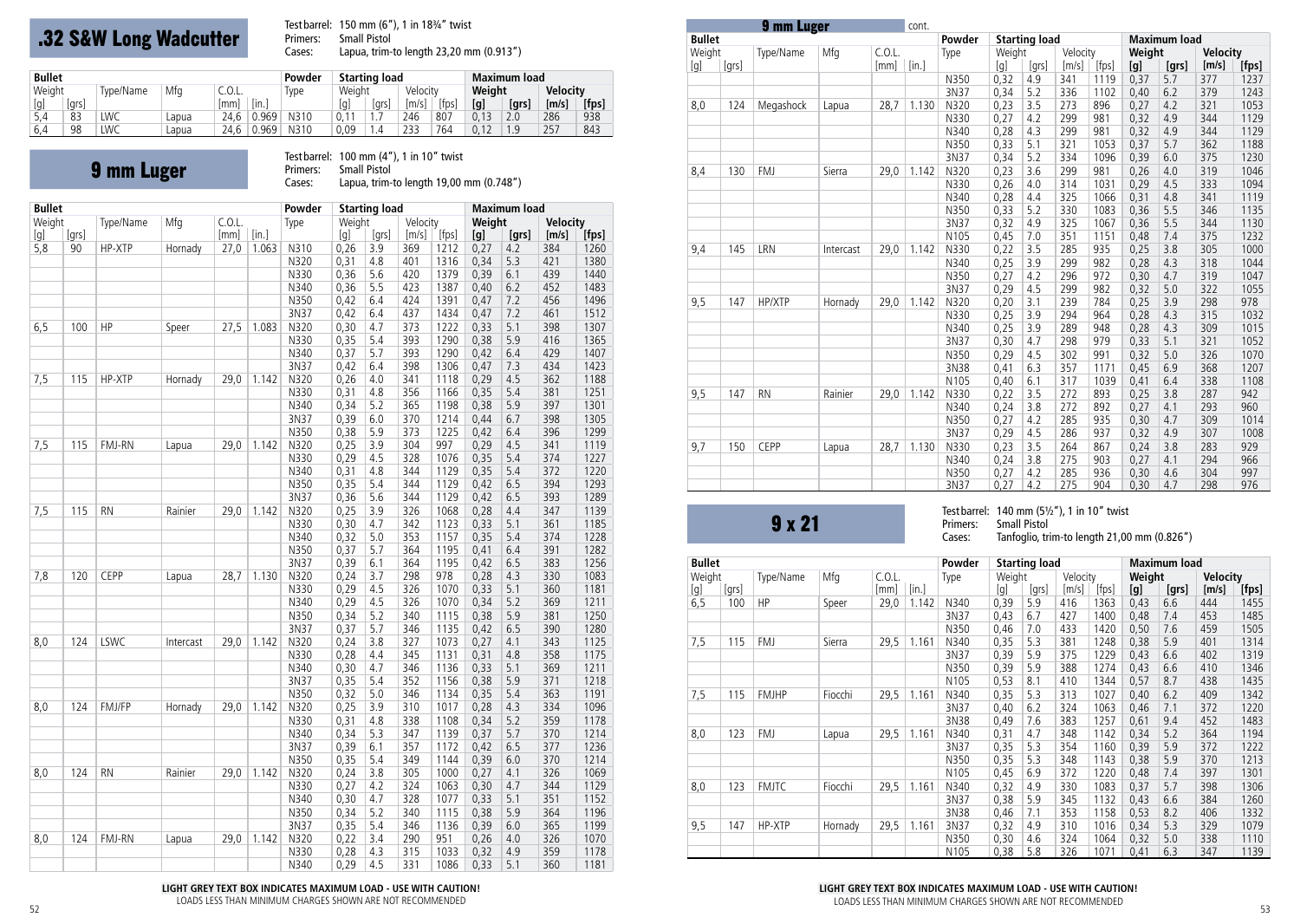#### 9 x 23 Winchester

Test barrel: 130 mm (5"), 1 in 16" twist **Small Pistol** Cases: Winchester, trim-to length 22,75 mm (0.896")

| <b>Bullet</b> |       |                                                                                                 |         |        |             | Powder      |        | <b>Starting load</b> |          |       |        | <b>Maximum load</b> |          |       |
|---------------|-------|-------------------------------------------------------------------------------------------------|---------|--------|-------------|-------------|--------|----------------------|----------|-------|--------|---------------------|----------|-------|
| Weight        |       | Type/Name                                                                                       | Mfg     | C.0.L. |             | <b>Type</b> | Weight |                      | Velocity |       | Weight |                     | Velocity |       |
| [g]           | [grs] |                                                                                                 |         | lmml   | $[$ in. $]$ |             | [g]    | [grs]                | lm/sl    | [fps] | [g]    | [grs]               | [m/s]    | [fps] |
| 7,5           | 115   | <b>FMJ</b>                                                                                      | Sierra  | 32,5   | 1.280       | N340        | 0,41   | 6.3                  | 425      | 1395  | 0,46   | 7.2                 | 449      | 1474  |
|               |       |                                                                                                 |         |        |             | 3N37        | 0,47   | 7.3                  | 424      | 1392  | 0,54   | 8.3                 | 462      | 1517  |
|               |       |                                                                                                 |         |        |             | N350        | 0,48   | 7.4                  | 419      | 1374  | 0.57   | 8.8                 | 456      | 1496  |
| 8,0           | 123   | <b>FMJ</b>                                                                                      | Lapua   | 32,5   | 1.280       | N340        | 0,38   | 5.9                  | 384      | 1261  | 0.45   | 6.9                 | 422      | 1385  |
|               |       |                                                                                                 |         |        |             | 3N37        | 0,43   | 6.6                  | 397      | 1302  | 0.48   | 7.5                 | 427      | 1400  |
|               |       |                                                                                                 |         |        |             | N350        | 0,45   | 6.9                  | 388      | 1272  | 0.50   | 7.8                 | 425      | 1394  |
| 8,0           | 123   | Megashock                                                                                       | Lapua   | 30,2   | 1.189       | N340        | 0,37   | 5.7                  | 382      | 1254  | 0.42   | 6.5                 | 419      | 1373  |
|               |       |                                                                                                 |         |        |             | N350        | 0,44   | 6.8                  | 391      | 1282  | 0,48   | 7.3                 | 423      | 1386  |
|               |       |                                                                                                 |         |        |             | 3N37        | 0,41   | 6.4                  | 391      | 1281  | 0.50   | 7.7                 | 432      | 1416  |
| 8,5           | 130   | RN B                                                                                            | Rainier | 32,5   | 1.280       | N340        | 0,37   | 5.7                  | 366      | 1202  | 0,41   | 6.3                 | 401      | 1315  |
|               |       |                                                                                                 |         |        |             | 3N37        | 0.43   | 6.6                  | 377      | 1238  | 0.48   | 7.5                 | 412      | 1351  |
|               |       |                                                                                                 |         |        |             | N350        | 0.40   | 6.1                  | 361      | 1184  | 0.47   | 7.3                 | 405      | 1328  |
|               |       | NOTE: This cartridge is not supported by CIP or SAAMI. The maximum loads do not exceed 300 MPa. |         |        |             |             |        |                      |          |       |        |                     |          |       |

.357 SIG

Test barrel: 130 mm (5"), 1 in 16" twist<br>Primers: Small Pistol Primers: Small Pistol<br>Cases: Starline, trin Starline, trim-to length 21,80 mm (0.858")

| <b>Bullet</b> |       |               |         |        |             | Powder |        | <b>Starting load</b> |          |       |        | <b>Maximum load</b> |                 |       |
|---------------|-------|---------------|---------|--------|-------------|--------|--------|----------------------|----------|-------|--------|---------------------|-----------------|-------|
| Weight        |       | Type/Name     | Mfg     | C.0.L. |             | Type   | Weight |                      | Velocity |       | Weight |                     | <b>Velocity</b> |       |
| [g]           | [grs] |               |         | mm     | $[$ in. $]$ |        | Įg,    | [grs]                | [m/s]    | [fps] | [g]    | [grs]               | [m/s]           | [fps] |
| 6,2           | 95    | <b>FMJ</b>    | Sierra  | 28,9   | 1.140       | N340   | 0,51   | 7.8                  | 461      | 1512  | 0,58   | 8.9                 | 504             | 1652  |
|               |       |               |         |        |             | 3N37   | 0,56   | 8.7                  | 469      | 1539  | 0,65   | 10.0                | 514             | 1686  |
|               |       |               |         |        |             | N350   | 0,57   | 8.8                  | 469      | 1537  | 0,66   | 10.1                | 518             | 1699  |
| 7,5           | 115   | <b>FMJ</b>    | Sierra  | 28,9   | 1.140       | N340   | 0,41   | 6.3                  | 404      | 1325  | 0,50   | 7.7                 | 449             | 1473  |
|               |       |               |         |        |             | 3N37   | 0,49   | 7.5                  | 416      | 1365  | 0,56   | 8.6                 | 458             | 1502  |
|               |       |               |         |        |             | N350   | 0,47   | 7.3                  | 411      | 1347  | 0,56   | 8.6                 | 460             | 1509  |
| 8,0           | 123   | <b>FMJ-RN</b> | Lapua   | 28,9   | 1.140       | N340   | 0,39   | 6.0                  | 381      | 1250  | 0,48   | 7.4                 | 426             | 1398  |
|               |       |               |         |        |             | 3N37   | 0,47   | 7.2                  | 392      | 1287  | 0,54   | 8.3                 | 436             | 1431  |
|               |       |               |         |        |             | N350   | 0,47   | 7.2                  | 394      | 1293  | 0,54   | 8.3                 | 439             | 1440  |
| 8,0           | 123   | Megashock     | Lapua   | 28,9   | 1.140       | N340   | 0,39   | 6.0                  | 381      | 1249  | 0,48   | 7.4                 | 427             | 1400  |
|               |       |               |         |        |             | 3N37   | 0,45   | 7.0                  | 393      | 1291  | 0,54   | 8.3                 | 437             | 1435  |
|               |       |               |         |        |             | N350   | 0,45   | 6.9                  | 389      | 1276  | 0,54   | 8.4                 | 440             | 1445  |
| 8,5           | 130   | RN B          | Rainier | 28,9   | 1.140       | N340   | 0,40   | 6.1                  | 370      | 1213  | 0.46   | 7.1                 | 409             | 1343  |
|               |       |               |         |        |             | 3N37   | 0,46   | 7.1                  | 381      | 1249  | 0,52   | 8.1                 | 405             | 1330  |
|               |       |               |         |        |             | N350   | 0,44   | 6.8                  | 383      | 1257  | 0,53   | 8.1                 | 428             | 1404  |

### .38 Super Auto

Test barrel: 140 mm (5½"), 1 in 16" twist<br>Primers: Small Pistol **Small Pistol** Cases: Remington +P, trim-to length 22,70 mm (0.893")

| <b>Bullet</b> |       |               |         |        |          | Powder |        | <b>Starting load</b> |          |       |        | <b>Maximum load</b> |                 |       |
|---------------|-------|---------------|---------|--------|----------|--------|--------|----------------------|----------|-------|--------|---------------------|-----------------|-------|
| Weight        |       | Type/Name     | Mfg     | C.0.L. |          | Type   | Weight |                      | Velocity |       | Weight |                     | <b>Velocity</b> |       |
| [g]           | [grs] |               |         | mm     | $[$ in.] |        | lgl    | [grs]                | [m/s]    | [fps] | [g]    | [grs]               | [m/s]           | [fps] |
| 7,5           | 115   | HP-XTP        | Hornady | 31,5   | 1.240    | N320   | 0,33   | 5.1                  | 362      | 1188  | 0,36   | 5.5                 | 382             | 1253  |
|               |       |               |         |        |          | N340   | 0,39   | 6.0                  | 381      | 1250  | 0,42   | 6.5                 | 404             | 1324  |
|               |       |               |         |        |          | 3N37   | 0,42   | 6.5                  | 385      | 1263  | 0,47   | 7.2                 | 411             | 1347  |
|               |       |               |         |        |          | N350   | 0,36   | 5.6                  | 357      | 1171  | 0,41   | 6.3                 | 386             | 1266  |
| 7,5           | 115   | <b>FMJ</b>    | Lapua   | 31,5   | 1.240    | N330   | 0,34   | 5.2                  | 350      | 1148  | 0,39   | 6.1                 | 394             | 1294  |
| 7,5           | 115   | FMJ           | Sierra  | 32,4   | 1.276    | N350   | 0,51   | 7.9                  | 414      | 1358  | 0,55   | 8.5                 | 439             | 1439  |
|               |       |               |         |        |          | 3N37   | 0,48   | 7.4                  | 395      | 1296  | 0,51   | 7.9                 | 419             | 1375  |
| 7,5           | 115   | <b>RN</b>     | Rainier | 31,5   | 1.240    | N320   | 0,31   | 4.8                  | 357      | 1171  | 0.34   | 5.2                 | 376             | 1232  |
|               |       |               |         |        |          | N340   | 0,39   | 6.0                  | 382      | 1253  | 0,42   | 6.5                 | 404             | 1325  |
|               |       |               |         |        |          | N350   | 0,43   | 6.6                  | 388      | 1273  | 0,48   | 7.3                 | 413             | 1355  |
|               |       |               |         |        |          | 3N37   | 0,44   | 6.8                  | 390      | 1280  | 0,48   | 7.3                 | 411             | 1348  |
| 8,0           | 123   | <b>FMJ</b>    | Lapua   | 31,5   | 1.240    | N330   | 0,32   | 4.9                  | 362      | 1188  | 0,37   | 5.8                 | 382             | 1254  |
| 8,0           | 124   | <b>FMJ-FP</b> | Hornady | 32,0   | 1.260    | N320   | 0,30   | 4.6                  | 330      | 1083  | 0,33   | 5.0                 | 348             | 1142  |
|               |       |               |         |        |          | N330   | 0,36   | 5.6                  | 363      | 1191  | 0,42   | 6.4                 | 409             | 1340  |

**LIGHT GREY TEXT BOX INDICATES MAXIMUM LOAD - USE WITH CAUTION!** LOADS LESS THAN MINIMUM CHARGES SHOWN ARE NOT RECOMMENDED

|               |       | <b>.</b> 00 Juper Auto |           |        | COTTL.   |                  |        |                      |          |       |        |                     |                 |       |
|---------------|-------|------------------------|-----------|--------|----------|------------------|--------|----------------------|----------|-------|--------|---------------------|-----------------|-------|
| <b>Bullet</b> |       |                        |           |        |          | <b>Powder</b>    |        | <b>Starting load</b> |          |       |        | <b>Maximum load</b> |                 |       |
| Weight        |       | Type/Name              | Mfg       | C.0.L. |          | Type             | Weight |                      | Velocity |       | Weight |                     | <b>Velocity</b> |       |
| [g]           | [grs] |                        |           | [mm]   | $[$ in.] |                  | [g]    | [grs]                | [m/s]    | [fps] | [g]    | [grs]               | [m/s]           | [fps] |
|               |       |                        |           |        |          | N340             | 0,39   | 6.0                  | 368      | 1207  | 0,43   | 6.6                 | 391             | 1281  |
|               |       |                        |           |        |          | 3N37             | 0,46   | 7.1                  | 374      | 1227  | 0,48   | 7.4                 | 388             | 1271  |
|               |       |                        |           |        |          | N350             | 0,41   | 6.3                  | 366      | 1201  | 0,45   | 6.9                 | 389             | 1275  |
|               |       |                        |           |        |          | N <sub>105</sub> | 0,64   | 9.9                  | 429      | 1407  | 0,67   | 10.4                | 458             | 1501  |
| 8,0           | 124   | LSWC                   | Intercast | 32,0   | 1.260    | N320             | 0,26   | 4.0                  | 334      | 1096  | 0,29   | 4.5                 | 352             | 1153  |
|               |       |                        |           |        |          | N340             | 0,35   | 5.4                  | 367      | 1204  | 0,38   | 5.9                 | 386             | 1266  |
|               |       |                        |           |        |          | N350             | 0,39   | 6.0                  | 371      | 1217  | 0,43   | 6.6                 | 393             | 1289  |
|               |       |                        |           |        |          | 3N37             | 0,41   | 6.3                  | 377      | 1237  | 0,45   | 6.9                 | 397             | 1302  |
| 8,4           | 130   | <b>FMJ</b>             | Sierra    | 32,0   | 1.260    | N320             | 0,27   | 4.2                  | 317      | 1040  | 0,30   | 4.6                 | 336             | 1101  |
|               |       |                        |           |        |          | N330             | 0,32   | 4.9                  | 323      | 1060  | 0,37   | 5.6                 | 359             | 1178  |
|               |       |                        |           |        |          | N340             | 0,36   | 5.6                  | 349      | 1145  | 0,39   | 5.9                 | 367             | 1202  |
|               |       |                        |           |        |          | 3N37             | 0,41   | 6.3                  | 360      | 1181  | 0,44   | 6.8                 | 380             | 1245  |
|               |       |                        |           |        |          | N <sub>105</sub> | 0,60   | 9.3                  | 402      | 1319  | 0,63   | 9.6                 | 423             | 1388  |
| 8,4           | 130   | <b>RN</b>              | Rainier   | 32,0   | 1.260    | N320             | 0,29   | 4.5                  | 312      | 1024  | 0,31   | 4.8                 | 331             | 1086  |
|               |       |                        |           |        |          | N340             | 0,35   | 5.4                  | 344      | 1129  | 0,38   | 5.8                 | 360             | 1179  |
|               |       |                        |           |        |          | N350             | 0,38   | 5.9                  | 347      | 1138  | 0,42   | 6.4                 | 368             | 1206  |
|               |       |                        |           |        |          | 3N37             | 0,41   | 6.3                  | 355      | 1165  | 0,44   | 6.8                 | 374             | 1225  |
| 9,4           | 145   | LRN                    | Intercast | 32,0   | 1.260    | N340             | 0,28   | 4.3                  | 315      | 1033  | 0,31   | 4.7                 | 333             | 1091  |
|               |       |                        |           |        |          | 3N37             | 0,36   | 5.6                  | 329      | 1079  | 0,39   | 5.9                 | 349             | 1143  |
|               |       |                        |           |        |          | N350             | 0,33   | 5.1                  | 319      | 1047  | 0,36   | 5.6                 | 339             | 1111  |
| 9,5           | 147   | HP/XTP                 | Hornady   | 32,0   | 1.260    | N340             | 0,33   | 5.1                  | 315      | 1033  | 0,36   | 5.5                 | 335             | 1097  |
|               |       |                        |           |        |          | 3N37             | 0,38   | 5.9                  | 334      | 1096  | 0,41   | 6.3                 | 353             | 1158  |
|               |       |                        |           |        |          | N350             | 0,37   | 5.7                  | 327      | 1073  | 0,40   | 6.1                 | 346             | 1134  |
|               |       |                        |           |        |          | N <sub>105</sub> | 0,51   | 7.9                  | 360      | 1181  | 0,53   | 8.2                 | 377             | 1237  |
| 9,5           | 147   | <b>RN</b>              | Rainier   | 32,0   | 1.260    | N340             | 0,32   | 4.9                  | 321      | 1053  | 0,35   | 5.3                 | 335             | 1097  |
|               |       |                        |           |        |          | N350             | 0,34   | 5.2                  | 307      | 1007  | 0,37   | 5.7                 | 326             | 1070  |
|               |       |                        |           |        |          | 3N37             | 0,36   | 5.6                  | 316      | 1037  | 0,39   | 5.9                 | 333             | 1091  |

### .38 Super Lapua

.38 Super Auto cont.

Test barrel: 140 mm (5½"), 1 in 16" twist Primers: Small Pistol<br>Cases: Lapua, trim-Lapua, trim-to length  $22,70$  mm  $(0.893")$ 

| <b>Bullet</b> |       |            |        |        |             | Powder |        | <b>Starting load</b> |          |       |        | <b>Maximum load</b> |                 |       |
|---------------|-------|------------|--------|--------|-------------|--------|--------|----------------------|----------|-------|--------|---------------------|-----------------|-------|
| Weight        |       | Type/Name  | Mfg    | C.0.L. |             | Type   | Weight |                      | Velocity |       | Weight |                     | <b>Velocity</b> |       |
| [g]           | [grs] |            |        | mm     | $[$ in. $]$ |        | [g]    | [grs]                | [m/s]    | [fps] | [g]    | [grs]               | [m/s]           | [fps] |
| 7,5           | 115   | <b>FMJ</b> | Lapua  | 31,5   | 1.240       | N330   | 0,34   | 5.2                  | 350      | 1148  | 0,41   | 6.3                 | 407             | 1335  |
|               |       |            |        |        |             | N340   | 0.40   | 6.2                  | 373      | 1224  | 0,44   | 6.8                 | 406             | 1330  |
|               |       |            |        |        |             | 3N37   | 0,47   | 7.3                  | 379      | 1243  | 0,52   | 8.0                 | 415             | 1361  |
|               |       |            |        |        |             | 3N38   | 0,60   | 9.3                  | 413      | 1355  | 0,68   | 10.4                | 454             | 1489  |
| 8,0           | 123   | <b>FMJ</b> | Lapua  | 32,0   | 1.260       | N330   | 0,32   | 4.9                  | 362      | 1188  | 0,39   | 6.0                 | 388             | 1273  |
|               |       |            |        |        |             | N340   | 0,39   | 6.0                  | 357      | 1171  | 0.43   | 6.7                 | 387             | 1270  |
|               |       |            |        |        |             | 3N37   | 0,47   | 7.3                  | 372      | 1220  | 0,52   | 8.0                 | 402             | 1319  |
|               |       |            |        |        |             | 3N38   | 0,57   | 8.8                  | 394      | 1293  | 0,62   | 9.6                 | 434             | 1424  |
| 8,4           | 130   | <b>FMJ</b> | Sierra | 32,0   | 1.260       | N330   | 0,32   | 4.9                  | 232      | 761   | 0,38   | 5.9                 | 368             | 1207  |
|               |       |            |        |        |             | N340   | 0,38   | 5.9                  | 347      | 1138  | 0,41   | 6.4                 | 376             | 1234  |
|               |       |            |        |        |             | 3N37   | 0,46   | 7.1                  | 360      | 1181  | 0,50   | 7.7                 | 392             | 1285  |
|               |       |            |        |        |             | 3N38   | 0,53   | 8.2                  | 373      | 1224  | 0.58   | 8.9                 | 411             | 1350  |

.38 Special

Test barrel:  $170 \text{ mm} (6\frac{1}{2})$ , 1 in  $18''$  twist<br>Primers: Small Pistol Primers: Small Pistol<br>Cases: Lapua, trim-Lapua, trim-to length 29,10 mm  $(1.146")$ 

| <b>Bullet</b> |       |           |           |        |        | Powder |        | <b>Starting load</b> |          |       |        | <b>Maximum load</b> |                 |       |
|---------------|-------|-----------|-----------|--------|--------|--------|--------|----------------------|----------|-------|--------|---------------------|-----------------|-------|
| Weight        |       | Type/Name | Mfa       | C.0.L. |        | Type   | Weight |                      | Velocity |       | Weight |                     | <b>Velocity</b> |       |
| [g]           | [grs] |           |           | lmml   | $\lim$ |        | Įg,    | [grs]                | [m/s]    | [fps] | [g]    | [grs]               | [m/s]           | [fps] |
|               | 10    | HP/XTP    | Hornady   | 36.5   | .437   | N320   | 0,35   | 5.4                  | 342      | 1120  | 0,40   | 6.1                 | 388             | 1272  |
|               |       |           |           |        |        | N340   | 0.40   | 6.2                  | 345      | 1130  | 0.45   | 6.9                 | 386             | 1267  |
|               |       |           |           |        |        | 3N37   | 0.48   | 7.3                  | 353      | 1156  | 0.53   | 8.2                 | 399             | 1308  |
|               |       |           |           |        |        | N350   | 0.43   | 6.6                  | 355      | 1165  | 0.50   | 7.7                 | 398             | 1305  |
| 8,0           | 124   | LSWC      | Intercast | 36.5   | .437   | N320   | 0.29   | 4.5                  | 310      | 1015  | 0,34   | 5.2                 | 353             | 1159  |
|               |       |           |           |        |        | N340   | 0,37   | 5.7                  | 324      | 1063  | 0,42   | 6.4                 | 367             | 1203  |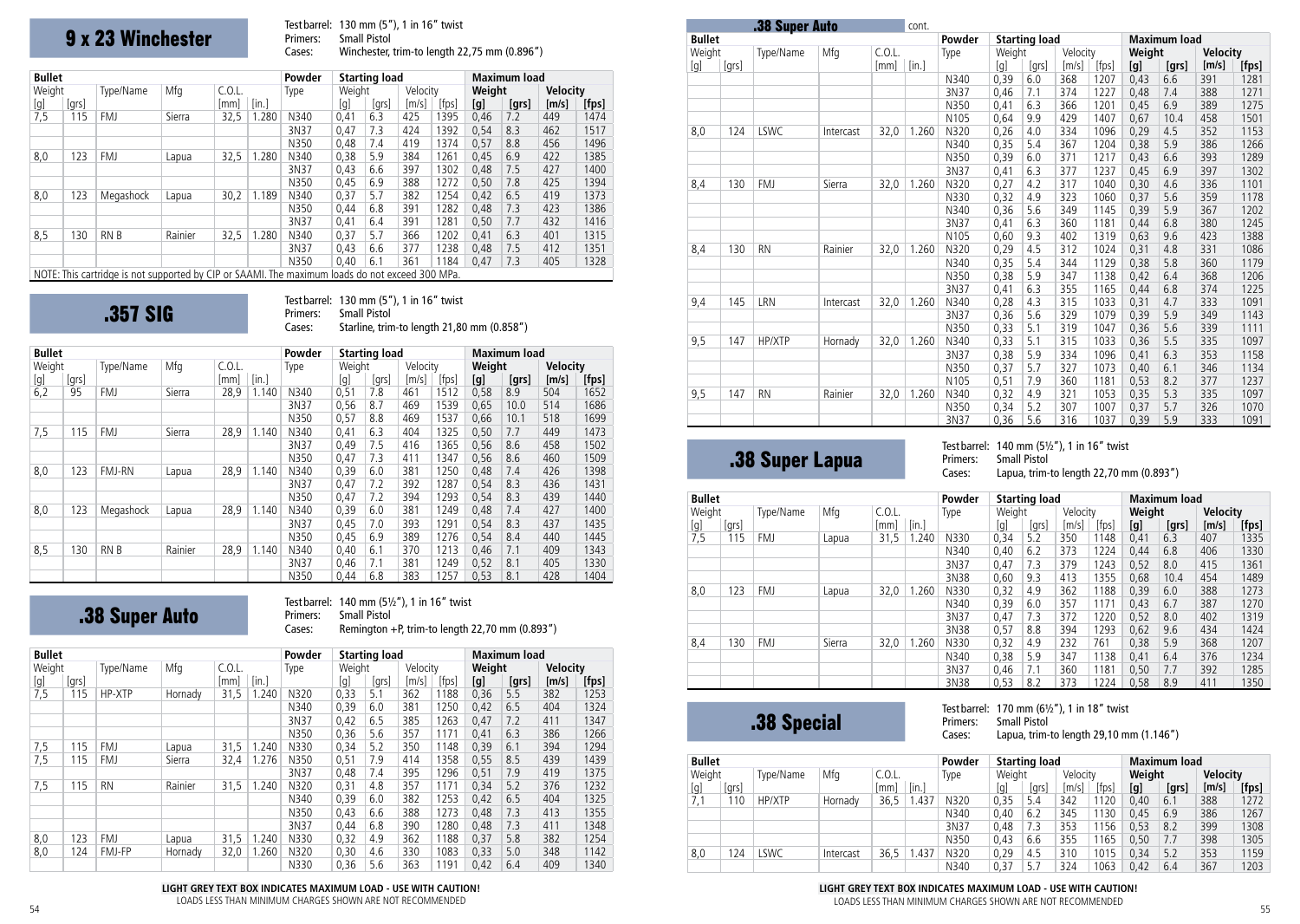|               |       | .38 Special                    |           |        | cont.       |          |        |                      |          |       |        |                     |                 |       |
|---------------|-------|--------------------------------|-----------|--------|-------------|----------|--------|----------------------|----------|-------|--------|---------------------|-----------------|-------|
| <b>Bullet</b> |       |                                |           |        |             | Powder   |        | <b>Starting load</b> |          |       |        | <b>Maximum load</b> |                 |       |
| Weight        |       | Type/Name                      | Mfg       | C.0.L. |             | Type     | Weight |                      | Velocity |       | Weight |                     | <b>Velocity</b> |       |
| [g]           | [grs] |                                |           | [mm]   | $[$ in. $]$ |          | [g]    | [grs]                | [m/s]    | [fps] | [g]    | [grs]               | [m/s]           | [fps] |
|               |       |                                |           |        |             | 3N37     | 0,41   | 6.3                  | 329      | 1079  | 0,46   | 7.0                 | 367             | 1205  |
|               |       |                                |           |        |             | N350     | 0,39   | 5.9                  | 336      | 1101  | 0,44   | 6.8                 | 370             | 1215  |
| 8,1           | 125   | FP/XTP                         | Hornady   | 36,5   | 1.437       | N320     | 0,32   | 4.9                  | 299      | 981   | 0,37   | 5.6                 | 342             | 1121  |
|               |       |                                |           |        |             | N340     | 0,38   | 5.8                  | 318      | 1042  | 0,43   | 6.7                 | 359             | 1178  |
|               |       |                                |           |        |             | 3N37     | 0,44   | 6.8                  | 319      | 1045  | 0,49   | 7.5                 | 367             | 1204  |
|               |       |                                |           |        |             | N350     | 0,42   | 6.5                  | 323      | 1058  | 0,49   | 7.5                 | 373             | 1224  |
| 8,1           | 125   | FP                             | Rainier   | 36,5   | 1.437       | N320     | 0,29   | 4.5                  | 293      | 960   | 0,34   | 5.2                 | 332             | 1089  |
|               |       |                                |           |        |             | N340     | 0,34   | 5.2                  | 306      | 1002  | 0,41   | 6.3                 | 349             | 1146  |
|               |       |                                |           |        |             | N350     | 0,38   | 5.9                  | 304      | 997   | 0,45   | 6.9                 | 354             | 1160  |
|               |       |                                |           |        |             | 3N37     | 0,40   | 6.2                  | 310      | 1017  | 0,47   | 7.2                 | 362             | 1187  |
| 9,1           | 140   | HP                             | Speer     | 36,5   | 1.437       | N320     | 0,30   | 4.6                  | 268      | 878   | 0,35   | 5.3                 | 320             | 1051  |
|               |       |                                |           |        |             | N340     | 0,36   | 5.6                  | 275      | 902   | 0,41   | 6.2                 | 329             | 1079  |
|               |       |                                |           |        |             | 3N37     | 0,41   | 6.2                  | 282      | 925   | 0,46   | 7.1                 | 341             | 1117  |
|               |       |                                |           |        |             | N350     | 0,40   | 6.2                  | 282      | 925   | 0,45   | 6.9                 | 336             | 1102  |
| 9,4           | 45    | LSWC                           | Intercast | 37,5   | 1.476       | N320     | 0,25   | 3.9                  | 270      | 886   | 0,30   | 4.6                 | 306             | 1004  |
|               |       |                                |           |        |             | N340     | 0,33   | 5.1                  | 295      | 966   | 0,38   | 5.8                 | 341             | 1118  |
|               |       |                                |           |        |             | 3N37     | 0,36   | 5.5                  | 287      | 940   | 0,39   | 6.0                 | 328             | 1077  |
|               |       |                                |           |        |             | N350     | 0,35   | 5.4                  | 296      | 969   | 0,42   | 6.4                 | 346             | 1136  |
| 9,4           | 145   | LSWC                           |           | 37,5   | 1.476       | $N32C^*$ | 0,32   | 4.9                  | 307      | 1007  | 0,37   | 5.7                 | 314             | 1030  |
| 9,5           | 146   | <b>JHP</b>                     | Speer     | 35,0   | 1.378       | N340     | 0,30   | 4.6                  | 261      | 856   | 0,35   | 5.4                 | 306             | 1004  |
|               |       |                                |           |        |             | 3N37     | 0,35   | 5.4                  | 263      | 863   | 0,40   | 6.1                 | 310             | 1018  |
|               |       |                                |           |        |             | N350     | 0,34   | 5.2                  | 265      | 869   | 0,39   | 5.9                 | 308             | 1010  |
| 9,6           | 148   | LWC                            | Sako      | 30,0   | 1.181       | N320     | 0,20   | 3.0                  | 237      | 776   | 0,23   | 3.5                 | 267             | 876   |
|               |       |                                |           |        |             | N330     | 0,22   | 3.3                  | 239      | 784   | 0,25   | 3.8                 | 277             | 910   |
|               |       |                                |           |        |             | N340     | 0,24   | 3.6                  | 248      | 812   | 0,27   | 4.1                 | 282             | 926   |
|               |       |                                |           |        |             | N350     | 0,27   | 4.1                  | 255      | 835   | 0,30   | 4.6                 | 294             | 964   |
| 10,2          | 158   | HP                             | Speer     | 36,5   | 1.437       | N320     | 0,25   | 3.9                  | 218      | 715   | 0,30   | 4.6                 | 272             | 892   |
|               |       |                                |           |        |             | N340     | 0,32   | 4.9                  | 241      | 791   | 0,37   | 5.6                 | 300             | 983   |
|               |       |                                |           |        |             | 3N37     | 0,38   | 5.9                  | 259      | 848   | 0,43   | 6.6                 | 305             | 999   |
|               |       |                                |           |        |             | N350     | 0,36   | 5.5                  | 261      | 855   | 0,41   | 6.3                 | 309             | 1013  |
| 10,2          | 158   | <b>FNCM</b>                    | Gunhill   | 36,7   | 1.445       | N32C*)   | 0,27   | 4.2                  | 261      | 856   | 0,36   | 5.6                 | 306             | 1004  |
| 10,3          | 158   | LSWC/HP                        |           | 36,5   | 1.437       | N320*)   | 0,21   | 3.3                  | 230      | 755   | 0,25   | 3.8                 | 256             | 840   |
|               |       |                                |           |        |             | N330*)   | 0,23   | 3.6                  | 240      | 787   | 0,27   | 4.1                 | 269             | 883   |
| 10,2          | 158   | FP                             | Rainier   | 37,5   | 1.476       | N320     | 0,26   | 3.9                  | 237      | 776   | 0,31   | 4.8                 | 283             | 927   |
|               |       |                                |           |        |             | N340     | 0,32   | 4.9                  | 247      | 809   | 0,37   | 5.7                 | 295             | 967   |
|               |       |                                |           |        |             | N350     | 0,36   | 5.5                  | 261      | 856   | 0,41   | 6.3                 | 306             | 1004  |
|               |       |                                |           |        |             | 3N37     | 0,37   | 5.6                  | 260      | 853   | 0,42   | 6.5                 | 310             | 1015  |
| 10,4          | 160   | LFN                            | Intercast | 37,5   | 1.476       | N340     | 0,33   | 5.1                  | 297      | 974   | 0,38   | 5.8                 | 338             | 1107  |
|               |       |                                |           |        |             | 3N37     | 0,35   | 5.3                  | 277      | 909   | 0,40   | 6.2                 | 324             | 1064  |
|               |       |                                |           |        |             | N350     | 0,35   | 5.4                  | 294      | 963   | 0,40   | 6.1                 | 328             | 1077  |
|               |       | *) Cowboy Action Shooting load |           |        |             |          |        |                      |          |       |        |                     |                 |       |

.357 Magnum

|          | Test barrel: 175 mm $(7")$ , 1 in 18 $\frac{1}{2}$ " twist |
|----------|------------------------------------------------------------|
| Primers: | <b>Small Pistol</b>                                        |
| Cases:   | Remington, trim-to length 32,60 mm (1.283")                |

| <b>Bullet</b> |       |           |           |        |                   | Powder           |        | <b>Starting load</b> |          |       |        | <b>Maximum load</b> |                 |       |
|---------------|-------|-----------|-----------|--------|-------------------|------------------|--------|----------------------|----------|-------|--------|---------------------|-----------------|-------|
| Weight        |       | Type/Name | Mfg       | C.0.L. |                   | Type             | Weight |                      | Velocity |       | Weight |                     | <b>Velocity</b> |       |
| [g]           | [grs] |           |           | lmml   | $[$ in. $]$       |                  | [g]    | [grs]                | [m/s]    | [fps] | [g]    | [grs]               | [m/s]           | [fps] |
| 7,1           | 110   | HP/XTP    | Hornady   | 40,0   | 1.575             | N310             | 0,43   | 6.6                  | 413      | 1355  | 0,45   | 7.0                 | 427             | 1402  |
|               |       |           |           |        |                   | N320             | 0,51   | 7.9                  | 445      | 1460  | 0.54   | 8.3                 | 462             | 1516  |
|               |       |           |           |        |                   | N340             | 0,60   | 9.3                  | 475      | 1558  | 0,64   | 9.8                 | 500             | 1639  |
|               |       |           |           |        |                   | 3N37             | 0,68   | 10.5                 | 496      | 1627  | 0.73   | 11.3                | 518             | 1701  |
|               |       |           |           |        |                   | N350             | 0.69   | 10.6                 | 497      | 1631  | 0.73   | 11.2                | 517             | 1697  |
|               |       |           |           |        |                   | N <sub>110</sub> | 1,20   | 18.5                 | 523      | 1716  | 1.35F  | 20.8F               | 612             | 2006  |
| 8,0           | 124   | LSWC      | Intercast |        | $41.0^{11}$ 1.614 | N340             | 0,56   | 8.6                  | 443      | 1453  | 0,60   | 9.2                 | 462             | 1516  |
|               |       |           |           |        |                   | N350             | 0,59   | 9.1                  | 446      | 1463  | 0.63   | 9.8                 | 465             | 1524  |
|               |       |           |           |        |                   | N <sub>110</sub> | 1,11   | 17.1                 | 510      | 1673  | 1,18   | 18.3                | 541             | 1775  |
| 8,1           | 125   | FP/XTP    | Hornady   | 40.0   | 1.575             | N310             | 0,39   | 6.0                  | 371      | 1217  | 0.42   | 6.4                 | 391             | 1284  |
|               |       |           |           |        |                   | N320             | 0.45   | 6.9                  | 400      | 1312  | 0.49   | 7.5                 | 420             | 1379  |

N350 0,58 8.9 416 1365 0,62 9.5 437 1433 N110 1,02 15.7 457 1499 1,11F 17.1F 502 1647<br>N320 0,41 6.3 376 1234 0,44 6.7 390 1281 9,4 145 LSWC Intercast 41,01) 1.614 N320 0,41 6.3 376 1234 0,44 6.7 390 1281 N340 0,47 7.3 398 1306 0,50 7.7 415 1360 3N37 0,54 8.3 412 1352 0,58 9.0 432 1418 N350 0,51 7.9 404 1325 0,56 8.7 427 1401 N110 0,98 15.1 479 1572 1,04 16.0 502 1649 10,2 158 HP Speer 40,0 1.575 N320 0,40 6.2 335 1099 0,43 6.6 354 1160 N340 0,47 7.3 361 1184 0,50 7.7 378 1239 3N37 0,53 8.2 377 1237 0,57 8.8 398 1305 0,54 8.3 385 1263 0,58 8.9 400 1314<br>0,76 11.7 427 1401 0,80 12.4 447 1466 10,2 158 FP/XTP Hornady 40,0 1.575 N105 0,76 11.7 427 1401 0,80 12.4 447 1466 10,2 158 HP Speer 40,0 1.575 N110 0,98 15.1 451 1480 1,03 15.9 478 1569 10,2 158 FNCM Gunhill 40,2 1.583 N32C\*) 0,29 4.5 265 869 0,37 5.7 309 1014 10,3 158 LSWC/HP 40,0 1.575 N330\*) 0,25 3.9 241 791 0,32 5.0 304 997 0,29 4.5 245 804 0,38 5.9 320<br>0,45 6.9 376 1234 0,48 7.4 389 10,4 160 LFN Intercast 40,0 1.575 N340 0,45 6.9 376 1234 0,48 7.4 389 1276 3N37 0,51 7.9 383 1257 0,54 8.4 403 1321 N350 0,48 7.4 383 1257 0,52 8.1 399 1309 N110 0,92 14.2 456 1496 0,97 15.0 478 1570 11,7 180 TMJ Speer 42,61) 1.677 N340 0,45 6.9 321 1053 0,48 7.4 341 1118 3N37 0,50 7.7 336 1102 0,54 8.3 358 1174 N350 0,47 7.3 325 1066 0,51 7.9 351 1150 N105 0,65 10.0 379 1243 0,71 10.9 401 1315 N110 0,82 12.7 382 1253 0,91F 14.0F 425 1394 13,0 200 TMJ Speer 43,1<sup>1</sup> 1.697 3N37 0,46 7.1 297 974 0,50<br>N350 0,45 6.9 288 945 0,49 N350 0,45 6.9 288 945 0,49 7.7 314 1031 N105 0,60 9.3 337 1106 0,64 10.2 358 1174 0,79 12.2 362 1188 0,83<br>m. \* Cowboy Action Shooting load  $F = Case full$  <sup>1)</sup> The cartridge overall length exceeds the CIP maximum. .357 Remington Maximum Test barrel: 300 mm (12"), 1 in 18½" twist Primers: Small Rifle Cases: Remington, trim-to length 40,60 mm (1.598")

**.357 Magnum** cont.

N340 0,56 8.6 440 1444 0,60 9.3 462 1517 N350 0,62 9.6 456 1496 0,66 10.2 476 1561

3N37 0,59 9.1 417 1368 0,63 9.8<br>N350 0,58 8.9 416 1365 0,62 9.5

1,09 16.8 488 1601 1,19F 18.4F 540 1772<br>0,53 8.2 404 1325 0,56 8.7 422 1385

| <b>Bullet</b> |       |                                                                     |           |             |             | Powder           |        | <b>Starting load</b> |                     |       |        | <b>Maximum load</b> |                 |       |
|---------------|-------|---------------------------------------------------------------------|-----------|-------------|-------------|------------------|--------|----------------------|---------------------|-------|--------|---------------------|-----------------|-------|
| Weight        |       | Type/Name                                                           | Mfg       | C.0.L.      |             | Type             | Weiaht |                      | Velocitv            |       | Weight |                     | <b>Velocity</b> |       |
| [g]           | [grs] |                                                                     |           | mm          | $[$ in. $]$ |                  | [g]    | [grs]                | $\lceil m/s \rceil$ | [fps] | [g]    | [grs]               | [m/s]           | [fps] |
| 10,2          | 158   | FP/XTP                                                              | Hornady   | 48,0        | 1.890       | 3N37             | 0,70   | 10.8                 | 461                 | 1512  | 0,74   | 11.3                | 478             | 1568  |
|               |       |                                                                     |           |             |             | N350             | 0,64   | 9.9                  | 443                 | 1453  | 0,71   | 10.9                | 470             | 1541  |
|               |       |                                                                     |           |             |             | N <sub>105</sub> | 0,85   | 13.1                 | 485                 | 1591  | 0,92   | 14.3                | 513             | 1683  |
|               |       |                                                                     |           |             |             | N <sub>110</sub> | 1,21   | 18.7                 | 557                 | 1827  | 1,27   | 19.5                | 578             | 1898  |
| 10,2          | 158   | FP                                                                  | Rainier   | 48,0        | 1.890       | N350             | 0,71   | 11.0                 | 440                 | 1444  | 0,78   | 12.0                | 472             | 1548  |
|               |       |                                                                     |           |             |             | 3N37             | 0,69   | 10.6                 | 445                 | 1460  | 0,75   | 11.5                | 473             | 1552  |
|               |       |                                                                     |           |             |             | N <sub>105</sub> | 0,86   | 13.3                 | 490                 | 1608  | 0,94   | 14.5                | 517             | 1695  |
|               |       |                                                                     |           |             |             | N <sub>110</sub> | 1,27   | 19.6                 | 559                 | 1834  | 1,32   | 20.3                | 581             | 1907  |
| 10,4          | 160   | LFN                                                                 | Intercast | 48,0        | 1.890       | 3N37             | 0,66   | 10.2                 | 465                 | 1526  | 0,72   | 11.1                | 482             | 1580  |
|               |       |                                                                     |           |             |             | N350             | 0,66   | 10.2                 | 459                 | 1506  | 0,70   | 10.7                | 473             | 1553  |
|               |       |                                                                     |           |             |             | N105             | 0,87   | 13.4                 | 517                 | 1696  | 0,95   | 14.6                | 541             | 1775  |
| 11,7          | 180   | Silhouette                                                          | Nosler    | 48,1        | 1.894       | N105             | 0,79   | 12.2                 | 443                 | 1453  | 0,85   | 13.1                | 468             | 1534  |
|               |       |                                                                     |           |             |             | N110             | 1,07   | 16.5                 | 500                 | 1640  | 1,12   | 17.3                | 519             | 1704  |
|               |       |                                                                     |           |             |             | N <sub>120</sub> | 1,40   | 21.6                 | 516                 | 1693  | 1,46   | 22.5                | 537             | 1762  |
| 13,0          | 200   | TMJ                                                                 | Speer     | $50.8^{11}$ | 2.000       | N <sub>110</sub> | 0,99   | 15.3                 | 440                 | 1444  | 1,04   | 16.1                | 460             | 1508  |
|               |       |                                                                     |           |             |             | N <sub>120</sub> | 1,30   | 20.1                 | 458                 | 1503  | 1,36   | 20.9                | 483             | 1584  |
|               |       | <sup>1)</sup> The cartridge overall length exceeds the CIP maximum. |           |             |             |                  |        |                      |                     |       |        |                     |                 |       |

9,1 140 HP Speer 40,0 1.575 N340 0,53 8.2 404 1325 0,56 8.7 422 1385

**Bullet**<br> **Powder Starting load Maximum load**<br> **Powder Starting load Maximum load Meight | Velocity | Velocity | Velocity** Weight Type/Name Mfg C.O.L. Type Weight Velocity **Weight Velocity** [g] [grs] [mm] [in.] [g] [grs] [m/s] [fps] **[g] [grs] [m/s] [fps]**

**LIGHT GREY TEXT BOX INDICATES MAXIMUM LOAD - USE WITH CAUTION!**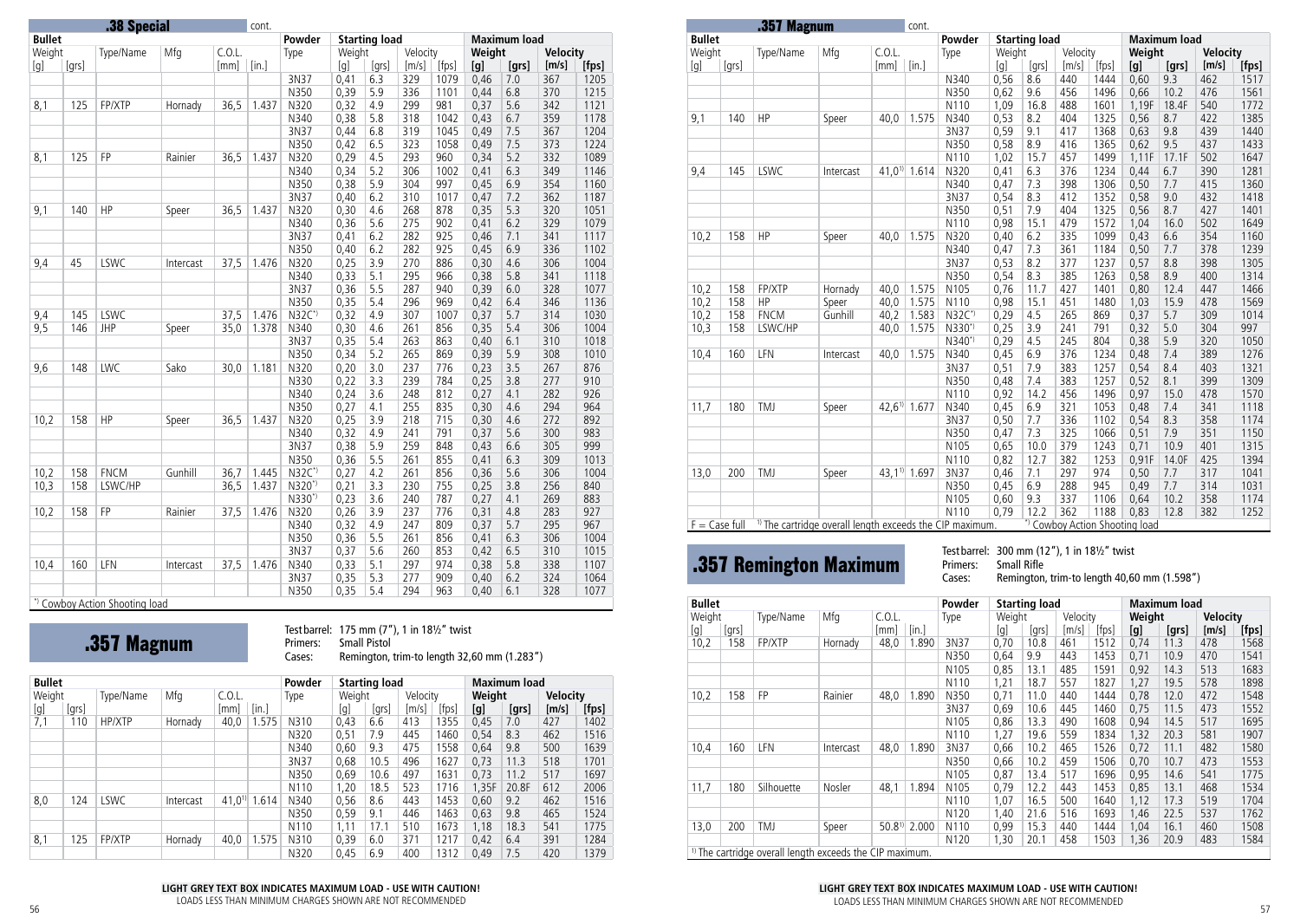#### .40 S&W

Test barrel: 140 mm (51/2"), 1 in 16" twist<br>Primers: Small Pistol **Small Pistol** Cases: Remington, trim-to length 21,40 mm (0.843")

| <b>Bullet</b> |       |               |            |        |             | Powder |        | <b>Starting load</b> |          |       |        | <b>Maximum load</b> |                 |       |
|---------------|-------|---------------|------------|--------|-------------|--------|--------|----------------------|----------|-------|--------|---------------------|-----------------|-------|
| Weight        |       | Type/Name     | Mfg        | C.0.L. |             | Type   | Weight |                      | Velocity |       | Weight |                     | <b>Velocity</b> |       |
| [g]           | [grs] |               |            | [mm]   | $[$ in. $]$ |        | [g]    | [grs]                | [m/s]    | [fps] | [g]    | [grs]               | [m/s]           | [fps] |
| 8,7           | 135   | HP-XTP        | Hornady    | 28,6   | 1.126       | N320   | 0,34   | 5.2                  | 337      | 1106  | 0,35   | 5.5                 | 346             | 1134  |
|               |       |               |            |        |             | N330   | 0,39   | 6.0                  | 348      | 1142  | 0,40   | 6.2                 | 357             | 1172  |
|               |       |               |            |        |             | N340   | 0,39   | 6.0                  | 345      | 1132  | 0,41   | 6.3                 | 357             | 1171  |
|               |       |               |            |        |             | 3N37   | 0,47   | 7.3                  | 357      | 1171  | 0,49   | 7.6                 | 369             | 1210  |
|               |       |               |            |        |             | N350   | 0,43   | 6.6                  | 351      | 1152  | 0,45   | 7.0                 | 362             | 1189  |
| 8,7           | 135   | HP            | Nosler     | 28,6   | 1.126       | N320   | 0,39   | 6.0                  | 373      | 1224  | 0,40   | 6.2                 | 384             | 1259  |
|               |       |               |            |        |             | N340   | 0,48   | 7.4                  | 403      | 1322  | 0,50   | 7.8                 | 416             | 1364  |
|               |       |               |            |        |             | 3N37   | 0,54   | 8.3                  | 403      | 1322  | 0,56   | 8.6                 | 417             | 1367  |
| 10,0          | 155   | FP            | Rainier    | 28,6   | 1.126       | N320   | 0,34   | 5.2                  | 331      | 1086  | 0,35   | 5.5                 | 340             | 1114  |
|               |       |               |            |        |             | N330   | 0,39   | 6.0                  | 344      | 1129  | 0,40   | 6.2                 | 354             | 1160  |
|               |       |               |            |        |             | N340   | 0,41   | 6.3                  | 352      | 1155  | 0,43   | 6.6                 | 364             | 1195  |
|               |       |               |            |        |             | N350   | 0,46   | 7.1                  | 357      | 1171  | 0,48   | 7.4                 | 370             | 1213  |
|               |       |               |            |        |             | 3N37   | 0,49   | 7.6                  | 359      | 1178  | 0, 51  | 7.9                 | 371             | 1216  |
| 10,7          | 165   | <b>TC-FMJ</b> | <b>PMC</b> | 28,6   | 1.126       | N320   | 0,32   | 4.9                  | 303      | 994   | 0,34   | 5.2                 | 316             | 1038  |
|               |       |               |            |        |             | N340   | 0,41   | 6.3                  | 334      | 1096  | 0,43   | 6.6                 | 347             | 1137  |
|               |       |               |            |        |             | 3N37   | 0,47   | 7.3                  | 343      | 1125  | 0,49   | 7.5                 | 355             | 1166  |
|               |       |               |            |        |             | 3N38   | 0,62   | 9.6                  | 369      | 1211  | 0,64   | 9.8                 | 382             | 1252  |
| 11,0          | 170   | HP            | Hornady    | 28,6   | 1.126       | N340   | 0,34   | 5.2                  | 313      | 1027  | 0,36   | 5.6                 | 324             | 1063  |
|               |       |               |            |        |             | 3N37   | 0,39   | 6.0                  | 322      | 1056  | 0,41   | 6.3                 | 333             | 1093  |
|               |       |               |            |        |             | N350   | 0,38   | 5.9                  | 322      | 1056  | 0,40   | 6.2                 | 333             | 1091  |
| 11,7          | 180   | HP            | Speer      | 28,6   | 1.126       | N340   | 0,35   | 5.4                  | 305      | 1001  | 0,37   | 5.7                 | 316             | 1037  |
|               |       |               |            |        |             | 3N37   | 0,38   | 5.9                  | 303      | 994   | 0,40   | 6.2                 | 315             | 1035  |
|               |       |               |            |        |             | N350   | 0,38   | 5.9                  | 319      | 1047  | 0,40   | 6.2                 | 329             | 1078  |
| 11,7          | 180   | <b>LTC</b>    | Fiocchi    | 28,6   | 1.126       | N320   | 0,23   | 3.5                  | 269      | 883   | 0,26   | 4.1                 | 295             | 968   |
|               |       |               |            |        |             | N340   | 0,30   | 4.6                  | 289      | 948   | 0,34   | 5.2                 | 315             | 1034  |
|               |       |               |            |        |             | 3N37   | 0,35   | 5.4                  | 289      | 948   | 0,39   | 6.1                 | 320             | 1049  |
| 13,0          | 200   | <b>TMJ</b>    | Speer      | 28,6   | 1.126       | N340   | 0,30   | 4.6                  | 267      | 876   | 0,32   | 4.9                 | 277             | 910   |
|               |       |               |            |        |             | 3N37   | 0,33   | 5.1                  | 265      | 869   | 0,35   | 5.4                 | 277             | 909   |
|               |       |               |            |        |             | N350   | 0,34   | 5.2                  | 272      | 892   | 0,36   | 5.5                 | 282             | 925   |
|               |       |               |            |        |             | 3N38   | 0,45   | 6.9                  | 304      | 997   | 0,47   | 7.3                 | 316             | 1038  |
|               |       |               |            |        |             | N105   | 0,49   | 7.6                  | 321      | 1053  | 0.50   | 7.7                 | 328             | 1076  |

### 10 mm AUTO

Test barrel: 140 mm (51/2"), 1 in 16" twist<br>Primers: Large Pistol Large Pistol Cases: Remington, trim-to length 25,00 mm (0.988")

| <b>Bullet</b> |       |               |         |        |             | Powder           |        | <b>Starting load</b> |          |       |        | Maximum load |                 |       |
|---------------|-------|---------------|---------|--------|-------------|------------------|--------|----------------------|----------|-------|--------|--------------|-----------------|-------|
| Weight        |       | Type/Name     | Mfg     | C.0.L. |             | Type             | Weight |                      | Velocity |       | Weight |              | <b>Velocity</b> |       |
| [g]           | [grs] |               |         | lmml   | $[$ in. $]$ |                  | [g]    | [grs]                | [m/s]    | [fps] | [g]    | [grs]        | [m/s]           | [fps] |
| 10,0          | 155   | HP-XTP        | Hornady | 31,9   | 1.256       | N340             | 0,40   | 6.2                  | 355      | 1165  | 0,46   | 7.1          | 374             | 1225  |
|               |       |               |         |        |             | 3N37             | 0,43   | 6.6                  | 359      | 1178  | 0,52   | 7.9          | 380             | 1247  |
|               |       |               |         |        |             | N350             | 0,42   | 6.4                  | 359      | 1178  | 0,51   | 7.8          | 380             | 1247  |
| 10,0          | 155   | <b>FP</b>     | Rainier | 31,9   | 1.256       | N340             | 0,45   | 6.9                  | 369      | 1211  | 0,50   | 7.6          | 386             | 1266  |
|               |       |               |         |        |             | N350             | 0,49   | 7.6                  | 379      | 1243  | 0,55   | 8.5          | 400             | 1311  |
|               |       |               |         |        |             | 3N37             | 0,51   | 7.8                  | 373      | 1224  | 0.56   | 8.6          | 392             | 1284  |
| 11,7          | 180   | HP            | Speer   | 31,9   | 1.256       | N340             | 0,37   | 5.6                  | 312      | 1024  | 0,42   | 6.4          | 332             | 1089  |
|               |       |               |         |        |             | 3N37             | 0,40   | 6.1                  | 333      | 1093  | 0,47   | 7.2          | 350             | 1147  |
|               |       |               |         |        |             | N350             | 0,34   | 5.2                  | 328      | 1076  | 0,43   | 6.6          | 345             | 1130  |
|               |       |               |         |        |             | N <sub>105</sub> | 0,56   | 8.6                  | 372      | 1220  | 0,64   | 9.9          | 390             | 1280  |
| 13,0          | 200   | <b>FMJ/FP</b> | Hornady | 31,9   | 1.256       | N340             | 0,30   | 4.6                  | 267      | 876   | 0,35   | 5.3          | 288             | 945   |
|               |       |               |         |        |             | 3N37             | 0,35   | 5.4                  | 291      | 955   | 0.41   | 6.3          | 309             | 1014  |
|               |       |               |         |        |             | N350             | 0,31   | 4.7                  | 284      | 932   | 0,38   | 5.8          | 302             | 989   |
|               |       |               |         |        |             | N <sub>105</sub> | 0,47   | 7.3                  | 325      | 1066  | 0,53   | 8.2          | 339             | 1111  |

## .41 Remington Magnum

Test barrel: 150 mm (6"), 1 in 18<sup>3</sup>/4" twist<br>Primers: Large Pistol Primers: Large Pistol<br>Cases: W-W Super, Cases: W-W Super, trim-to length 32,50 mm (1.280")

| <b>Bullet</b> |       |           |         |        |        | Powder           |        | <b>Starting load</b> |          |       |        | <b>Maximum load</b> |                 |       |
|---------------|-------|-----------|---------|--------|--------|------------------|--------|----------------------|----------|-------|--------|---------------------|-----------------|-------|
| Weight        |       | Type/Name | Mfg     | C.O.L. |        | Type             | Weight |                      | Velocity |       | Weight |                     | <b>Velocity</b> |       |
| [g]           | [grs] |           |         | mm     | $\lim$ |                  | Įg.    | [grs]                | m/s      | [fps] | [g]    | [grs]               | [m/s]           | [fps] |
| 11,0          | 70    | JHC       | Sierra  | 40.1   | .579   | N350             | 0.72   |                      | 415      | 1362  | 0.81   | 12.5                | 451             | 1480  |
|               |       |           |         |        |        | N <sub>105</sub> | 0.99   | 15.3                 | 465      | 1526  | 1.10   | 16.9                | 500             | 1642  |
|               |       |           |         |        |        | N <sub>110</sub> | 1.41   | 21.8                 | 500      | 1640  | 1.50   | 23.2                | 532             | 1746  |
| 13.6          | 210   | HP/XTP    | Hornady | 40.1   | .579   | N350             | 0.67   | 10.3                 | 373      | 1224  | 0.74   | 11.4                | 400             | 1312  |
|               |       |           |         |        |        | N <sub>105</sub> | 0.84   | 3.0                  | 405      | 1329  | 0.95   | 14.6                | 437             | 1435  |

### .44 S&W Special

Test barrel: 150 mm (6"), 1 in 18" twist<br>Primers: Large Pistol Primers: Large Pistol Cases: Remington, trim-to length 29,30 mm (1.153")

| <b>Bullet</b> |       |              |           |        |       | Powder     |        | <b>Starting load</b> |          |       |        | <b>Maximum load</b> |                 |       |
|---------------|-------|--------------|-----------|--------|-------|------------|--------|----------------------|----------|-------|--------|---------------------|-----------------|-------|
| Weight        |       | Type/Name    | Mfg       | C.0.L. |       | Type       | Weight |                      | Velocity |       | Weight |                     | <b>Velocity</b> |       |
| [g]           | [grs] |              |           | [mm]   | [in.] |            | [g]    | [grs]                | [m/s]    | [fps] | [g]    | [grs]               | [m/s]           | [fps] |
| 11,7          | 180   | HP-XTP       | Hornady   | 37,3   | 1.469 | N320       | 0,44   | 6.8                  | 285      | 935   | 0,49   | 7.6                 | 315             | 1033  |
|               |       |              |           |        |       | N330       | 0,50   | 7.7                  | 308      | 1010  | 0,56   | 8.6                 | 338             | 1109  |
|               |       |              |           |        |       | N340       | 0,57   | 8.8                  | 319      | 1047  | 0,62   | 9.6                 | 349             | 1145  |
|               |       |              |           |        |       | N350       | 0,64   | 9.9                  | 318      | 1043  | 0,68   | 10.5                | 350             | 1148  |
| 13,0          | 200   | HP-XTP       | Hornady   | 37,3   | 1.469 | N320       | 0,41   | 6.3                  | 270      | 886   | 0,45   | 6.9                 | 294             | 965   |
|               |       |              |           |        |       | N330       | 0,50   | 7.7                  | 287      | 942   | 0,55   | 8.5                 | 315             | 1033  |
|               |       |              |           |        |       | N340       | 0,54   | 8.3                  | 293      | 961   | 0,59   | 9.1                 | 325             | 1066  |
|               |       |              |           |        |       | N350       | 0,59   | 9.1                  | 296      | 971   | 0,64   | 9.9                 | 329             | 1079  |
| 14,3          | 220   | FPJ-Match    | Sierra    | 37,3   | 1.469 | N320       | 0,34   | 5.2                  | 221      | 725   | 0,39   | 6.0                 | 255             | 837   |
|               |       |              |           |        |       | N330       | 0,40   | 6.2                  | 232      | 761   | 0,46   | 7.1                 | 271             | 889   |
|               |       |              |           |        |       | N340       | 0,43   | 6.6                  | 248      | 814   | 0,48   | 7.4                 | 278             | 912   |
|               |       |              |           |        |       | N350       | 0,50   | 7.7                  | 254      | 833   | 0,56   | 8.6                 | 289             | 948   |
| 15,6          | 240   | JTC-Sil      | Hornady   | 37,6   | 1.480 | N320       | 0,31   | 4.8                  | 193      | 633   | 0,36   | 5.6                 | 223             | 732   |
|               |       |              |           |        |       | N330       | 0,35   | 5.4                  | 206      | 676   | 0,40   | 6.2                 | 234             | 768   |
|               |       |              |           |        |       | N340       | 0,41   | 6.3                  | 222      | 728   | 0,46   | 7.1                 | 252             | 827   |
|               |       |              |           |        |       | N350       | 0,49   | 7.6                  | 239      | 784   | 0,53   | 8.2                 | 271             | 889   |
| 15,6          | 240   | SWC/HP       |           | 39,1   | 1.539 | N320*)     | 0, 30  | 4.7                  | 214      | 702   | 0,38   | 5.9                 | 260             | 853   |
|               |       |              |           |        |       | N330*)     | 0,36   | 5.5                  | 229      | 751   | 0,41   | 6.3                 | 270             | 886   |
| 16,1          | 248   | <b>LRNFP</b> | Gunhill   | 37,2   | 1.465 | $N32C^*$   | 0,38   | 5.9                  | 238      | 781   | 0,41   | 6.3                 | 255             | 837   |
| 16,2          | 250   | <b>FPJ</b>   | Sierra    | 37,3   | 1.469 | N320       | 0,31   | 4.8                  | 193      | 633   | 0,36   | 5.6                 | 226             | 741   |
|               |       |              |           |        |       | N330       | 0,32   | 4.9                  | 191      | 627   | 0,39   | 6.0                 | 228             | 748   |
|               |       |              |           |        |       | N340       | 0,36   | 5.6                  | 197      | 646   | 0,42   | 6.5                 | 237             | 778   |
|               |       |              |           |        |       | N350       | 0,44   | 6.8                  | 229      | 751   | 0,49   | 7.6                 | 260             | 853   |
| 17,3          | 267   | LFN          | Intercast | 39,1   | 1.539 | N320       | 0,34   | 5.2                  | 242      | 794   | 0,39   | 6.0                 | 262             | 860   |
|               |       |              |           |        |       | N330       | 0,41   | 6.3                  | 261      | 856   | 0,45   | 6.9                 | 281             | 922   |
|               |       |              |           |        |       | N340       | 0,42   | 6.5                  | 256      | 840   | 0,46   | 7.1                 | 278             | 912   |
|               |       |              |           |        |       | N350       | 0,47   | 7.3                  | 259      | 850   | 0,52   | 8.0                 | 282             | 925   |
| 17,3          | 267   | LFN          |           | 39,1   | 1.539 | N320*)     | 0,25   | 3.8                  | 193      | 633   | 0,34   | 5.3                 | 242             | 794   |
|               |       |              |           |        |       | $N330^{*}$ | 0,32   | 4.9                  | 216      | 709   | 0,38   | 5.9                 | 254             | 833   |
|               |       |              |           |        |       | N340*)     | 0,43   | 6.6                  | 261      | 856   | 0,47   | 7.3                 | 282             | 925   |

### .44 Remington Magnum

Test barrel: 175 mm (7"), 1 in 20" twist Primers: Large Pistol<br>Cases: Remington, Remington, trim-to length 32,40 mm (1.275")

| <b>Bullet</b> |       |           |         |        |       | Powder           |        | <b>Starting load</b> |          |      |        | <b>Maximum load</b> |                 |       |
|---------------|-------|-----------|---------|--------|-------|------------------|--------|----------------------|----------|------|--------|---------------------|-----------------|-------|
| Weight        |       | Type/Name | Mfg     | C.0.L. |       | Type             | Weight |                      | Velocity |      | Weight |                     | <b>Velocity</b> |       |
| [g]           | [grs] |           |         | lmml   | [in.] |                  | lgı    | [grs]                | [m/s]    | fps  | [g]    | [grs]               | [m/s]           | [fps] |
| 11,7          | 180   | HP-XTP    | Hornady | 40.7   | .602  | N320             | 0.69   | 10.6                 | 407      | 1335 | 0,77   | 11.8                | 437             | 1432  |
|               |       |           |         |        |       | N340             | 0.84   | 3.0                  | 439      | 1440 | 0,92   | 14.1                | 472             | 1549  |
|               |       |           |         |        |       | N350             | 0.89   | 13.7                 | 448      | 1470 | 0.99   | 15.3                | 481             | 1578  |
|               |       |           |         |        |       | N <sub>105</sub> | 1.23   | 19.0                 | 498      | 1634 | .40    | 21.6                | 543             | 1781  |
|               |       |           |         |        |       | N <sub>110</sub> | .63    | 25.2                 | 492      | 1614 | .76    | 27.1                | 534             | 1751  |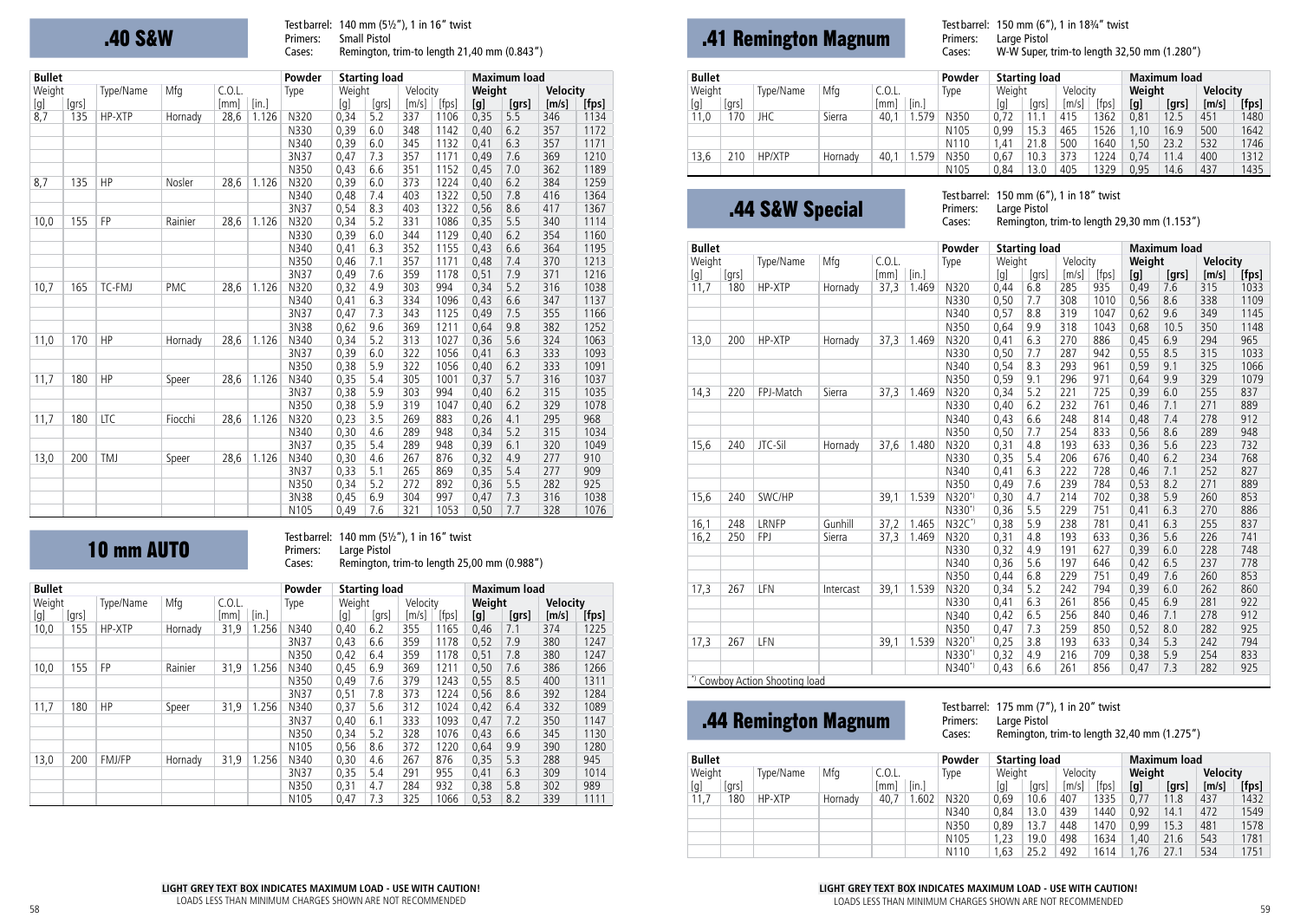|               |       | .44 Remington Magnum                                                |           |            | cont.                    |                                |        |                      |          |       |        |                     |                 |       |
|---------------|-------|---------------------------------------------------------------------|-----------|------------|--------------------------|--------------------------------|--------|----------------------|----------|-------|--------|---------------------|-----------------|-------|
| <b>Bullet</b> |       |                                                                     |           |            |                          | Powder                         |        | <b>Starting load</b> |          |       |        | <b>Maximum load</b> |                 |       |
| Weight        |       | Type/Name                                                           | Mfg       | C.0.L.     |                          | Type                           | Weight |                      | Velocity |       | Weight |                     | <b>Velocity</b> |       |
| [g]           | [grs] |                                                                     |           | [mm]       | $[$ in.]                 |                                | [g]    | [grs]                | [m/s]    | [fps] | [g]    | [grs]               | [m/s]           | [fps] |
| 13,0          | 200   | HP-XTP                                                              | Hornady   | 40,7       | 1.602                    | N320                           | 0,65   | 10.0                 | 381      | 1250  | 0,73   | 11.3                | 408             | 1339  |
|               |       |                                                                     |           |            |                          | N340                           | 0,76   | 11.7                 | 410      | 1345  | 0,84   | 13.0                | 437             | 1434  |
|               |       |                                                                     |           |            |                          | 3N37                           | 0,89   | 13.7                 | 433      | 1421  | 0,98   | 15.2                | 462             | 1515  |
|               |       |                                                                     |           |            |                          | N350                           | 0,83   | 12.8                 | 416      | 1365  | 0,95   | 14.6                | 453             | 1487  |
|               |       |                                                                     |           |            |                          | N105                           | 1,09   | 16.8                 | 459      | 1506  | 1,26   | 19.4                | 500             | 1642  |
|               |       |                                                                     |           |            |                          | N110                           | 1,58   | 24.4                 | 494      | 1621  | 1,71   | 26.3                | 530             | 1740  |
| 14,3          | 220   | FPJ-Match                                                           | Sierra    | 40,7       | 1.602                    | N320                           | 0,59   | 9.1                  | 350      | 1148  | 0,67   | 10.4                | 375             | 1232  |
|               |       |                                                                     |           |            |                          | N340                           | 0,72   | 11.1                 | 381      | 1250  | 0,80   | 12.3                | 405             | 1328  |
|               |       |                                                                     |           |            |                          | N350                           | 0,83   | 12.8                 | 402      | 1319  | 0,96   | 14.8                | 439             | 1441  |
|               |       |                                                                     |           |            |                          | N105                           | 1,08   | 16.7                 | 432      | 1417  | 1,22   | 18.8                | 470             | 1542  |
| 15,6          | 240   | JTC-Sil                                                             | Hornady   | 40,7       | 1.602                    | N320                           | 0,58   | 8.9                  | 331      | 1086  | 0,63   | 9.7                 | 354             | 1161  |
|               |       |                                                                     |           |            |                          | N340                           | 0,67   | 10.3                 | 358      | 1175  | 0,75   | 11.5                | 380             | 1247  |
|               |       |                                                                     |           |            |                          | 3N37                           | 0,78   | 12.0                 | 372      | 1220  | 0,86   | 13.3                | 402             | 1318  |
|               |       |                                                                     |           |            |                          | N350                           | 0,77   | 11.9                 | 375      | 1230  | 0,83   | 12.8                | 399             | 1308  |
|               |       |                                                                     |           |            |                          | N105                           | 0,95   | 14.7                 | 404      | 1325  | 1,08   | 16.6                | 437             | 1434  |
|               |       |                                                                     |           |            |                          | N110                           | 1,32   | 20.4                 | 435      | 1427  | 1,43   | 22.1                | 470             | 1541  |
| 16,1          | 248   | LRNFP                                                               | Gunhill   | 40,5       | 1.594                    | N32C*)                         | 0,49   | 7.6                  | 272      | 892   | 0,62   | 9.6                 | 309             | 1014  |
| 16,2          | 250   | FPJ-Match                                                           | Sierra    | 40,7       | 1.602                    | N320                           | 0,55   | 8.5                  | 314      | 1030  | 0,63   | 9.7                 | 344             | 1130  |
|               |       |                                                                     |           |            |                          | N340                           | 0,65   | 10.0                 | 341      | 1119  | 0,73   | 11.2                | 370             | 1213  |
|               |       |                                                                     |           |            |                          | N350                           | 0,75   | 11.6                 | 366      | 1201  | 0,85   | 13.1                | 395             | 1295  |
|               |       |                                                                     |           |            |                          | N105                           | 0,87   | 13.4                 | 382      | 1253  | 1,08   | 16.7                | 429             | 1406  |
| 17,3          | 267   | LFN                                                                 | Intercast |            | 42,7 <sup>1)</sup> 1.681 | N340                           | 0,68   | 10.5                 | 357      | 1171  | 0,75   | 11.5                | 376             | 1232  |
|               |       |                                                                     |           |            |                          | 3N37                           | 0,77   | 11.9                 | 365      | 1198  | 0,85   | 13.2                | 391             | 1284  |
|               |       |                                                                     |           |            |                          | N350                           | 0,74   | 11.4                 | 360      | 1181  | 0,82   | 12.7                | 385             | 1262  |
|               |       |                                                                     |           |            |                          | N110                           | 1,32   | 20.4                 | 422      | 1385  | 1,41   | 21.8                | 450             | 1476  |
| 17,3          | 267   | LFN                                                                 |           | 40,0       | 1.575                    | N340*)                         | 0,38   | 5.9                  | 224      | 735   | 0,49   | 7.5                 | 288             | 945   |
| 17,3          | 267   | <b>LSWC</b>                                                         |           | 40,5       | 1.681                    | $N32C^*$                       | 0,50   | 7.7                  | 271      | 889   | 0,60   | 9.3                 | 301             | 988   |
| 19,4          | 300   | HP-XTP                                                              | Hornady   | $43,6^{1}$ | 1.717                    | N340                           | 0,62   | 9.6                  | 304      | 997   | 0,68   | 10.5                | 323             | 1061  |
|               |       |                                                                     |           |            |                          | 3N37                           | 0,67   | 10.3                 | 308      | 1010  | 0,74   | 11.4                | 336             | 1102  |
|               |       |                                                                     |           |            |                          | N350                           | 0,68   | 10.5                 | 315      | 1033  | 0,76   | 11.7                | 344             | 1128  |
|               |       |                                                                     |           |            |                          | N105                           | 0,85   | 13.1                 | 349      | 1145  | 0,94   | 14.6                | 375             | 1231  |
|               |       |                                                                     |           |            |                          | N110                           | 1,21   | 18.7                 | 384      | 1260  | 1,31   | 20.2                | 419             | 1374  |
| 19,4          | 300   | <b>JSP</b>                                                          | Sierra    |            | 43,6 <sup>1</sup> 1.717  | N340                           | 0,61   | 9.4                  | 296      | 971   | 0,66   | 10.2                | 319             | 1046  |
|               |       |                                                                     |           |            |                          | 3N37                           | 0,65   | 10.0                 | 305      | 1001  | 0,73   | 11.2                | 332             | 1089  |
|               |       |                                                                     |           |            |                          | N350                           | 0,64   | 9.9                  | 296      | 971   | 0,72   | 11.1                | 326             | 1071  |
|               |       |                                                                     |           |            |                          | N105                           | 0,82   | 12.7                 | 342      | 1122  | 0,90   | 13.8                | 368             | 1208  |
|               |       |                                                                     |           |            |                          | N110                           | 1,15   | 17.7                 | 369      | 1211  | 1,23   | 19.1                | 398             | 1305  |
|               |       | <sup>1)</sup> The cartridge overall length exceeds the CIP maximum. |           |            |                          | *) Cowboy Action Shooting load |        |                      |          |       |        |                     |                 |       |

.45 ACP

Test barrel: 150 mm (6"), 1 in 16" twist Primers: Large Pistol Cases: Remington, trim-to length 22,70 mm (0.893")

| <b>Bullet</b> |       |           |           |        |             | Powder |        | <b>Starting load</b> |          |       |        | <b>Maximum load</b> |                 |       |
|---------------|-------|-----------|-----------|--------|-------------|--------|--------|----------------------|----------|-------|--------|---------------------|-----------------|-------|
| Weight        |       | Type/Name | Mfg       | C.0.L. |             | Type   | Weight |                      | Velocity |       | Weight |                     | <b>Velocity</b> |       |
| [g]           | [grs] |           |           | mm     | $[$ in. $]$ |        | [g]    | [grs]                | [m/s]    | [fps] | [g]    | [grs]               | [m/s]           | [fps] |
| 10,0          | 154   | LSWC      | Intercast | 31,5   | 1.240       | N320   | 0,38   | 5.9                  | 315      | 1033  | 0.41   | 6.4                 | 341             | 1117  |
|               |       |           |           |        |             | N340   | 0,49   | 7.6                  | 344      | 1129  | 0,53   | 8.2                 | 369             | 1211  |
| 11,7          | 180   | LSWC      | Intercast | 31,6   | 1.244       | N320   | 0,35   | 5.4                  | 296      | 971   | 0,39   | 6.0                 | 321             | 1053  |
|               |       |           |           |        |             | N340   | 0,44   | 6.8                  | 311      | 1020  | 0,48   | 7.4                 | 337             | 1104  |
| 12,0          | 185   | HP        | Hornady   | 29,5   | 1.161       | N330   | 0,39   | 6.0                  | 285      | 935   | 0,44   | 6.8                 | 311             | 1020  |
| 12,0          | 185   | TMJ-SWC   | Speer     | 31,5   | 1.240       | N310   | 0,27   | 4.2                  | 258      | 846   | 0,30   | 4.6                 | 277             | 909   |
|               |       |           |           |        |             | N320   | 0,36   | 5.6                  | 278      | 913   | 0,39   | 6.1                 | 301             | 988   |
|               |       |           |           |        |             | N340   | 0,46   | 7.1                  | 303      | 993   | 0,50   | 7.7                 | 330             | 1082  |
| 12,0          | 185   | FN        | Rainier   | 30,5   | 1.201       | N320   | 0,37   | 5.8                  | 291      | 955   | 0,41   | 6.3                 | 316             | 1037  |
|               |       |           |           |        |             | N340   | 0,47   | 7.3                  | 303      | 994   | 0,51   | 7.9                 | 333             | 1093  |
|               |       |           |           |        |             | N350   | 0,57   | 8.8                  | 325      | 1065  | 0,61   | 9.4                 | 357             | 1170  |
| 12,0          | 185   | HP        | Nosler    | 28,7   | 1.130       | N310   | 0,28   | 4.3                  | 249      | 817   | 0,33   | 5.1                 | 286             | 938   |
|               |       |           |           |        |             | N320   | 0,34   | 5.2                  | 249      | 817   | 0,38   | 5.9                 | 280             | 919   |
|               |       |           |           |        |             | N340   | 0,45   | 6.9                  | 290      | 951   | 0,51   | 7.9                 | 328             | 1076  |

|               |       | <b>.45 ACP</b> |           |        | cont.       |        |        |                      |          |       |        |                     |                 |       |
|---------------|-------|----------------|-----------|--------|-------------|--------|--------|----------------------|----------|-------|--------|---------------------|-----------------|-------|
| <b>Bullet</b> |       |                |           |        |             | Powder |        | <b>Starting load</b> |          |       |        | <b>Maximum load</b> |                 |       |
| Weight        |       | Type/Name      | Mfg       | C.0.L. |             | Type   | Weight |                      | Velocity |       | Weight |                     | <b>Velocity</b> |       |
| [g]           | [grs] |                |           | [mm]   | $[$ in. $]$ |        | [g]    | [grs]                | [m/s]    | [fps] | [g]    | [grs]               | [m/s]           | [fps] |
| 13,0          | 200   | <b>FMJ-CT</b>  | Hornady   | 31,0   | 1.220       | N330   | 0,37   | 5.7                  | 263      | 863   | 0.41   | 6.3                 | 291             | 955   |
|               |       |                |           |        |             | 3N37   | 0,42   | 6.5                  | 227      | 745   | 0,48   | 7.4                 | 279             | 915   |
| 13,0          | 200   | <b>LSWC</b>    | Intercast | 31,5   | 1.240       | N310   | 0,24   | 3.7                  | 252      | 827   | 0,26   | 4.0                 | 272             | 892   |
|               |       |                |           |        |             | N320   | 0,30   | 4.7                  | 271      | 888   | 0,33   | 5.1                 | 292             | 958   |
|               |       |                |           |        |             | N340   | 0,39   | 6.1                  | 295      | 966   | 0,43   | 6.6                 | 317             | 1039  |
| 13,0          | 200   | <b>FMJ-CT</b>  | Hornady   | 31,5   | 1.240       | N320   | 0,32   | 5.0                  | 261      | 855   | 0,35   | 5.4                 | 283             | 928   |
|               |       |                |           |        |             | N340   | 0,40   | 6.2                  | 276      | 906   | 0,44   | 6.8                 | 300             | 986   |
|               |       |                |           |        |             | N350   | 0,43   | 6.7                  | 279      | 916   | 0,47   | 7.3                 | 303             | 996   |
| 14,9          | 230   | <b>FMJ-RN</b>  | Hornady   | 32,0   | 1.260       | N310   | 0,24   | 3.7                  | 219      | 719   | 0,27   | 4.2                 | 235             | 771   |
|               |       |                |           |        |             | N320   | 0,32   | 4.9                  | 239      | 784   | 0,34   | 5.2                 | 259             | 850   |
|               |       |                |           |        |             | N330   | 0,33   | 5.1                  | 228      | 748   | 0,36   | 5.6                 | 256             | 840   |
|               |       |                |           |        |             | N340   | 0,38   | 5.9                  | 253      | 830   | 0,41   | 6.4                 | 278             | 912   |
|               |       |                |           |        |             | 3N37   | 0,37   | 5.7                  | 205      | 673   | 0,43   | 6.6                 | 253             | 830   |
|               |       |                |           |        |             | N350   | 0,43   | 6.7                  | 257      | 845   | 0,47   | 7.2                 | 280             | 920   |

.45 Colt

Test barrel: 150 mm (6"), 1 in 16" twist Primers: Large Pistol Cases: Remington, trim-to length 32,50 mm (1.279")

| <b>Bullet</b> |       |                             |           |        |             | Powder            |        | <b>Starting load</b> |          |       |        | <b>Maximum load</b> |                 |       |
|---------------|-------|-----------------------------|-----------|--------|-------------|-------------------|--------|----------------------|----------|-------|--------|---------------------|-----------------|-------|
| Weight        |       | Type/Name                   | Mfg       | C.0.L. |             | Type              | Weight |                      | Velocity |       | Weight |                     | <b>Velocity</b> |       |
| [g]           | [grs] |                             |           | [mm]   | $[$ in. $]$ |                   | [g]    | [grs]                | [m/s]    | [fps] | [g]    | [grs]               | [m/s]           | [fps] |
| 11,7          | 180   | <b>LSWC</b>                 | Intercast | 40,5   | 1.594       | N320              | 0,55   | 8.6                  | 341      | 1119  | 0,60   | 9.2                 | 367             | 1204  |
|               |       |                             |           |        |             | N330              | 0,66   | 10.1                 | 362      | 1188  | 0,71   | 10.9                | 389             | 1276  |
|               |       |                             |           |        |             | N340              | 0,69   | 10.7                 | 362      | 1188  | 0,74   | 11.5                | 391             | 1283  |
|               |       |                             |           |        |             | N350              | 0,75   | 11.6                 | 363      | 1191  | 0,83   | 12.8                | 399             | 1309  |
| 12,0          | 185   | HP/XTP                      | Hornady   | 40,5   | 1.594       | N320              | 0,57   | 8.7                  | 334      | 1096  | 0,62   | 9.6                 | 360             | 1181  |
|               |       |                             |           |        |             | N340              | 0,71   | 10.9                 | 342      | 1122  | 0,76   | 11.8                | 377             | 1237  |
|               |       |                             |           |        |             | N350              | 0,80   | 12.3                 | 346      | 1135  | 0,86   | 13.2                | 382             | 1253  |
| 12,0          | 185   | <b>FN</b>                   | Rainier   | 40,5   | 1.594       | N320              | 0,57   | 8.9                  | 328      | 1076  | 0,62   | 9.6                 | 358             | 1175  |
|               |       |                             |           |        |             | N330              | 0,67   | 10.4                 | 333      | 1093  | 0,73   | 11.2                | 367             | 1204  |
|               |       |                             |           |        |             | N340              | 0,72   | 11.1                 | 343      | 1125  | 0,78   | 12.1                | 383             | 1257  |
|               |       |                             |           |        |             | N350              | 0,80   | 12.3                 | 346      | 1135  | 0,88   | 13.6                | 389             | 1276  |
| 13,0          | 200   | <b>FMJ-CT</b>               | Hornady   | 40,5   | 1.594       | N320              | 0,52   | 8.1                  | 317      | 1040  | 0,58   | 8.9                 | 342             | 1122  |
| 13,0          | 200   | LSWC                        | Hornady   | 40,5   | 1.594       | N320              | 0,56   | 8.7                  | 326      | 1070  | 0,61   | 9.4                 | 347             | 1138  |
|               |       |                             |           |        |             | N340              | 0,70   | 10.9                 | 341      | 1119  | 0,75   | 11.6                | 364             | 1194  |
| 13,0          | 200   | LRN                         |           | 40,5   | 1.594       | N320 <sup>2</sup> | 0,44   | 6.8                  | 259      | 850   | 0,56   | 8.7                 | 318             | 1043  |
|               |       |                             |           |        |             | N330*)            | 0,52   | 8.0                  | 267      | 876   | 0,56   | 8.6                 | 298             | 978   |
| 14,9          | 230   | FMJ-Match                   | Sierra    | 40,5   | 1.594       | N320              | 0,49   | 7.5                  | 286      | 938   | 0,54   | 8.3                 | 306             | 1004  |
|               |       |                             |           |        |             | N340              | 0,63   | 9.7                  | 301      | 988   | 0,68   | 10.4                | 330             | 1083  |
| 16,2          | 250   | HP-XTP                      | Hornady   | 40,5   | 1.594       | N320              | 0,47   | 7.3                  | 257      | 843   | 0,51   | 7.8                 | 280             | 919   |
|               |       |                             |           |        |             | N340              | 0,60   | 9.2                  | 281      | 922   | 0,64   | 9.8                 | 307             | 1007  |
|               |       |                             |           |        |             | N350              | 0,69   | 10.7                 | 297      | 974   | 0,72   | 11.2                | 321             | 1053  |
|               |       |                             |           |        |             | N105              | 0,91   | 14.1                 | 296      | 971   | 0,97   | 15.0                | 344             | 1129  |
| 16,2          | 250   | LRN                         |           | 40,5   | 1.594       | N320*)            | 0,36   | 5.6                  | 229      | 751   | 0,45   | 6.9                 | 279             | 915   |
|               |       |                             |           |        |             | N330*)            | 0,41   | 6.3                  | 238      | 781   | 0,49   | 7.5                 | 293             | 961   |
| 16.3          | 251   | LRNFP                       | Gunhill   | 40,3   | 1.587       | $N32C^*$          | 0,54   | 8.3                  | 271      | 889   | 0,62   | 9.6                 | 305             | 1001  |
|               |       | Cowboy Action Shooting load |           |        |             |                   |        |                      |          |       |        |                     |                 |       |

### .45 Winchester Magnum

#### Test barrel: 300 mm (12"), 1 in 16" twist<br>Primers: Large Pistol Primers: Large Pistol Cases: Winchester, trim-to length 30,30 mm (1.192")

| <b>Bullet</b> |       |           |         |        |          | Powder           |        | <b>Starting load</b> |          |                  |        | <b>Maximum load</b> |                 |       |
|---------------|-------|-----------|---------|--------|----------|------------------|--------|----------------------|----------|------------------|--------|---------------------|-----------------|-------|
| Weight        |       | Type/Name | Mfa     | C.0.L. |          | Type             | Weight |                      | Velocity |                  | Weight |                     | <b>Velocity</b> |       |
| [g]           | [grs] |           |         | lmm.   | $\lim$   |                  | Įg.    | lgrs                 | [m/s]    | fps <sup>'</sup> | [g]    | [qrs]               | [m/s]           | [fps] |
| 12.0          | 185   | HP/XTP    | Hornady | 38.5   | .51<br>6 | N350             | 0.81   | 2.5                  | 451      | 1478             | 0.99   | 15.3                | 512             | 1678  |
|               |       |           |         |        |          | 3N37             | 0.91   | 14.0                 | 507      | 1662             | .03    | 15.9                | 534             | 1750  |
|               |       |           |         |        |          | N <sub>105</sub> |        | 7.4                  | 523      | 714              | 1.33   | 20.5                | 576             | 1888  |
| 13.0          | 200   | TMJ-SWC   | Speer   | 38.5   | ۱հ       | 3N37             | 0.91   | .4.0                 | 487      | 1598             | .00    | 15.4                | 513             | 1683  |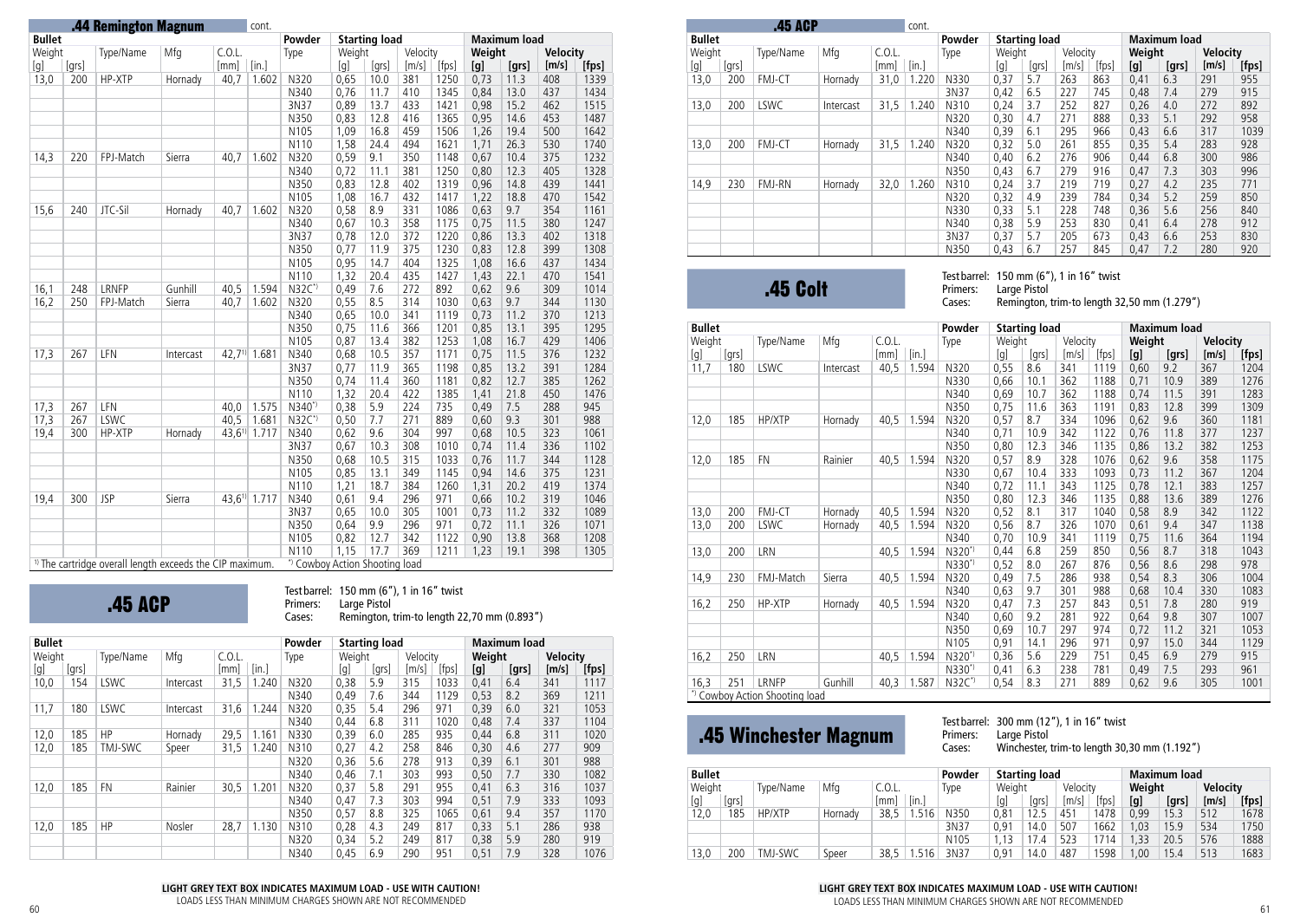|               |       | .45 Winchester Magnum |         |        | cont.       |                  |        |                      |          |       |        |                     |                 |       |
|---------------|-------|-----------------------|---------|--------|-------------|------------------|--------|----------------------|----------|-------|--------|---------------------|-----------------|-------|
| <b>Bullet</b> |       |                       |         |        |             | Powder           |        | <b>Starting load</b> |          |       |        | <b>Maximum load</b> |                 |       |
| Weight        |       | Type/Name             | Mfa     | C.0.L. |             | Type             | Weight |                      | Velocity |       | Weight |                     | <b>Velocity</b> |       |
| [g]           | [grs] |                       |         | mm     | $[$ in. $]$ |                  | [g]    | [grs]                | m/s      | [fps] | [g]    | [grs]               | [m/s]           | [fps] |
| 13,0          | 200   | <b>FMJ-CT</b>         | Hornady | 39,5   | 1.555       | N <sub>105</sub> | 1,07   | 16.5                 | 483      | 1583  | 1,23   | 19.0                | 532             | 1744  |
| 13,0          | 200   | TMJ-SWC               | Speer   | 38,5   | 1.516       | N110             | 1,49   | 22.9                 | 528      | 1731  | 1.64   | 25.2                | 575             | 1885  |
| 14,9          | 230   | <b>FMJ-RN</b>         | Hornady | 39,5   | 1.555       | 3N37             | 0,82   | 12.7                 | 410      | 1344  | 0,92   | 14.2                | 451             | 1478  |
|               |       |                       |         |        |             | N <sub>110</sub> | 1,41   | 21.8                 | 495      | 1622  | 1,55   | 23.9                | 532             | 1744  |
| 16,2          | 250   | HP-XTP                | Hornady | 38,2   | .504        | N350             | 0,65   | 10.0                 | 309      | 1014  | 0.78   | 12.0                | 373             | 1224  |
|               |       |                       |         |        |             | 3N37             | 0.75   | 11.6                 | 354      | 1160  | 0.83   | 12.8                | 401             | 1314  |
|               |       |                       |         |        |             | N <sub>105</sub> | 0.90   | 13.8                 | 393      | 1289  | 1.03   | 15.8                | 431             | 1414  |
|               |       |                       |         |        |             | N <sub>110</sub> | 1.20   | 18.4                 | 442      | 1448  | 1,37   | 21.1                | 481             | 1576  |

### .454 Casull

Test barrel: 240 mm (91/2"), 1 in 24" twist<br>Primers: Small Rifle Primers: Small Rifle<br>Cases: Freedom A Freedom Arms, trim-to length 33,30 mm (1.311")

| <b>Bullet</b> |                                                              |           |                       |             |             | Powder           |        | <b>Starting load</b> |          |       |        | <b>Maximum load</b> |                 |       |
|---------------|--------------------------------------------------------------|-----------|-----------------------|-------------|-------------|------------------|--------|----------------------|----------|-------|--------|---------------------|-----------------|-------|
| Weight        |                                                              | Type/Name | Mfg                   | C.0.L.      |             | Type             | Weight |                      | Velocity |       | Weiaht |                     | <b>Velocity</b> |       |
| <u>lgl</u>    | [grs]                                                        |           |                       | <i>Imml</i> | $[$ in. $]$ |                  | [g]    | [grs]                | m/s      | [fps] | [g]    | [grs]               | [m/s]           | [fps] |
| 12,0          | 185                                                          | HP/XTP    | Hornady <sup>1)</sup> | 41,7        | 1.642       | 3N37             | 1,14   | 17.6                 | 531      | 1742  | 1,36   | 21.0                | 588             | 1929  |
|               |                                                              |           |                       |             |             | N350             | 1,18   | 18.2                 | 537      | 1762  | 1,39   | 21.4                | 593             | 1946  |
|               |                                                              |           |                       |             |             | N <sub>105</sub> | 1,72   | 26.5                 | 606      | 1988  | 1,90   | 29.3                | 653             | 2142  |
| 14,6          | 225                                                          | HP        | Speer                 | 42,7        | 1.681       | 3N37             | 1,09   | 16.8                 | 474      | 1555  | 1,27   | 19.6                | 523             | 1716  |
|               |                                                              |           |                       |             |             | N <sub>105</sub> | 1,59   | 24.5                 | 536      | 1759  | 1.73   | 26.7                | 580             | 1903  |
|               |                                                              |           |                       |             |             | N <sub>110</sub> | 2,00   | 30.9                 | 566      | 1857  | 2,17   | 33.5                | 614             | 2014  |
| 16,2          | 250                                                          | HP/XTP    | Hornady               | 42,8        | 1.685       | 3N37             | 1,01   | 15.6                 | 437      | 1434  | 1.18   | 18.2                | 487             | 1598  |
|               |                                                              |           |                       |             |             | N <sub>105</sub> | 1,39   | 21.4                 | 481      | 1578  | 1,57   | 24.2                | 536             | 1759  |
|               |                                                              |           |                       |             |             | N <sub>110</sub> | 1,82   | 28.1                 | 523      | 1716  | 1.99   | 30.7                | 569             | 1867  |
| 19,4          | 300                                                          | Plated HP | Speer                 | 44,5        | 1.752       | 3N37             | 0,99   | 15.3                 | 396      | 1299  | 1.10   | 17.0                | 433             | 1421  |
|               |                                                              |           |                       |             |             | N <sub>105</sub> | 1,28   | 19.8                 | 431      | 1414  | 1,49   | 23.0                | 484             | 1588  |
|               |                                                              |           |                       |             |             | N <sub>110</sub> | 1,71   | 26.4                 | 474      | 1555  | 1,86   | 28.7                | 514             | 1686  |
|               | <sup>1)</sup> The crimping is done is over the bullet ogive. |           |                       |             |             |                  |        |                      |          |       |        |                     |                 |       |

.50 AE

Test barrel: 150 mm (6"), 1 in 19" twist<br>Primers: Large Pistol Large Pistol Cases: Speer, trim-to length 32,50 mm (1.280")

| <b>Bullet</b> |       |             |       |        |                       | Powder           |        | <b>Starting load</b> |          |       |        | Maximum load |                 |       |
|---------------|-------|-------------|-------|--------|-----------------------|------------------|--------|----------------------|----------|-------|--------|--------------|-----------------|-------|
| Weight        |       | Type/Name   | Mfg   | C.O.L. |                       | Type             | Weight |                      | Velocity |       | Weight |              | <b>Velocity</b> |       |
| [g]           | [grs] |             |       | Imml   | $\lim_{i \to \infty}$ |                  | Įg.    | grs                  | [m/s]    | [fps] | [g]    | [grs]        | [m/s]           | [fps] |
| 19,4          | 300   | <b>JHP</b>  | IMI   | 40.0   | .575                  | N <sub>105</sub> | . 26   | 19.4                 | 395      | 1296  | , 38   | 21.3         | 436             | 1430  |
|               |       |             |       |        |                       | N <sub>110</sub> | 1.64   | 25.3                 | 396      | 1299  | ,86    | 28.7         | 456             | 1496  |
|               |       |             |       |        |                       | N <sub>120</sub> | 2,11   | 32.6                 | 363      | 1191  | 2.33   | 36.0         | 417             | 1368  |
| 21,1          | 325   | <b>UCHP</b> | Speer | 40.0   | .575                  | N <sub>105</sub> | 1.15   | 1.1                  | 357      | 1171  | .26    | 19.4         | 406             | 1332  |
|               |       |             |       |        |                       | N <sub>110</sub> | 1,56   | 24.1                 | 386      | 1266  | .75    | 27.0         | 437             | 1434  |
|               |       |             |       |        |                       | N <sub>120</sub> | 1.99   | 30.7                 | 348      | 1142  | 2.23   | 34.4         | 408             | 1339  |

### .500 S&W Magnum

Test barrel: 280 mm (11"), 1 in 18" twist Primers: Large Pistol Cases: Starline, trim-to length 41,00 mm (1.614")

| <b>Bullet</b> |                 |            |         |        |             | Powder           |        | <b>Starting load</b> |          |       |        | Maximum load |                 |       |
|---------------|-----------------|------------|---------|--------|-------------|------------------|--------|----------------------|----------|-------|--------|--------------|-----------------|-------|
| Weight        |                 | Type/Name  | Mfg     | C.0.L. |             | Type             | Weight |                      | Velocity |       | Weight |              | <b>Velocity</b> |       |
| [g]           | [grs]           |            |         | mm     | $[$ in. $]$ |                  | [g]    | [grs]                | [m/s]    | [fps] | [g]    | [grs]        | [m/s]           | [fps] |
| 19,4          | 300             | TMJ        | Speer   | 51,0   | 2.008       | 3N38             | .90    | 29.3                 | 535      | 1755  | 2,20   | 33.9         | 583             | 1913  |
|               |                 |            |         |        |             | N <sub>105</sub> | 1.98   | 30.6                 | 536      | 1759  | 2,33   | 36.0         | 599             | 1965  |
|               |                 |            |         |        |             | N <sub>110</sub> | 2,59   | 40.0                 | 570      | 1870  | 2,95   | 45.5         | 652             | 2139  |
| 22,7          | 350             | HP/XTP     | Hornady | 50,4   | .984        | 3N38             | 1,64   | 25.3                 | 468      | 1535  | 2.00   | 30.9         | 537             | 1762  |
|               |                 |            |         |        |             | N <sub>105</sub> | 1,75   | 27.0                 | 487      | 1598  | 2,02   | 31.2         | 522             | 1713  |
|               |                 |            |         |        |             | N <sub>110</sub> | 2.19   | 33.8                 | 521      | 1709  | 2,51   | 38.7         | 574             | 1883  |
|               |                 |            |         |        |             | N <sub>120</sub> | 2,76   | 42.6                 | 503      | 1650  | 2,90F  | 44.7F        | 539             | 1768  |
| 25,9          | 400             | <b>JSP</b> | Sierra  | 52,1   | 2.051       | 3N38             | 1,63   | 25.2                 | 441      | 1447  | 1,85   | 28.5         | 486             | 1594  |
|               |                 |            |         |        |             | N <sub>105</sub> | 1.62   | 25.0                 | 440      | 1444  | 2.01   | 31.0         | 505             | 1657  |
|               |                 |            |         |        |             | N <sub>110</sub> | 2,11   | 32.6                 | 485      | 1591  | 2,42   | 37.3         | 536             | 1759  |
|               | $F = Full case$ |            |         |        |             |                  |        |                      |          |       |        |              |                 |       |

## Vihtavuori Smokeless Loads for Cowboy Action Shooting

#### About the Data

These loads are developed to give the velocities required for the cowboy action shooting using revolvers with lead bullets. The maximum load is determined by the velocity limit about 300 m/s, or by the maximum pressure limit according to the CIP October 1, 1992 rules. The bold text in the tables indicate the maximum load according to CIP pressure level. The maximum loads must never be exceeded.

All the listed loads are intended to be used in modern firearms, which are according to the SAAMI requirements. Please use a competent gunsmith to evaluate that the condition of your gun is adequate to be used with the pressures indicated in the tables. The starting loads are the lowest charges which appeared to give clean burning, i.e. no unburned residues in the barrel or in the case, in our test shooting. This limit may, however vary according to the revolver used.

There are some special features, which must be considered, when using reduced loads like the ones presented in the tables below. The same facts are equally valid always when using any smokeless powder in such loads.

#### **1) Double charges**

Some of these loads are so small that throwing the load twice in the same case is possible because of the large case volume. Doubling the charge accidentally causes most probably truly lethal chamber pressures. Therefore, it is a must for everyone using this data to check visually every single load for the double charge before seating the bullet.

#### **2) Free space in the case**

When using charges which leave large amount of free space in the case, the shooting characteristics may vary largely depending on where the powder is located in the case. If the powder lies totally in the bottom of the case (i.e. in the end where primer is), the muzzle velocity and especially the maximum pressure become much higher. The maximum pressure may even be doubled when same powder charge is moved from the bullet end to the primer end of the case. This can simply be demonstrated by shaking the revolver barrel upwards or barrel downwards just before turning it smoothly in horizontal position, aiming and shooting. Also the recoil may transfer the powder in either end of the case. This is sometimes seen as a velocity change between the first shot and the following shots.

The shot to shot deviations in velocity and pressure are normally increased when using load which leaves the cases half empty. For this reason such loads are not recommended for target loads. The data below is tested in a way that the powder is as much as possible in the primer side before firing, and therefore, the pressures and the velocities represent the maximum values which were obtained using our test equipment and cartridge components indicated in the table.

#### **3) Risk for underload detonation**

This risk is always present when using highly reduced loads of any smokeless powder. The large free space in the case may generate a pressure wave which can cause, in the worst case, powder to burn as a shock wave, i.e. to detonate, instead of normal fast burning process. The extremely sharp pressure peaks involved in detonation can destroy the weapon and may lead to serious injury.

All these loads given here are extensively pressure tested and no signs of underload detonation were found. We strongly recommend everyone to follow strictly these tables to minimize the risk for underload detonation.

#### **Warnings**

Smokeless powder differs considerably in its burning characteristics from common "black powder". Black powder burns essentially at the same rate in the open (unconfined) as when in a gun. The burning rate of smokeless powder increases with increasing pressure. If burning smokeless powder is confined, gas pressure will rise and eventually can cause the container or chamber to burst. A slight increase in smokeless powder charge after maximum load causes sharp increase in maximum pressure in the chamber. **Never exceed the maximum loads.**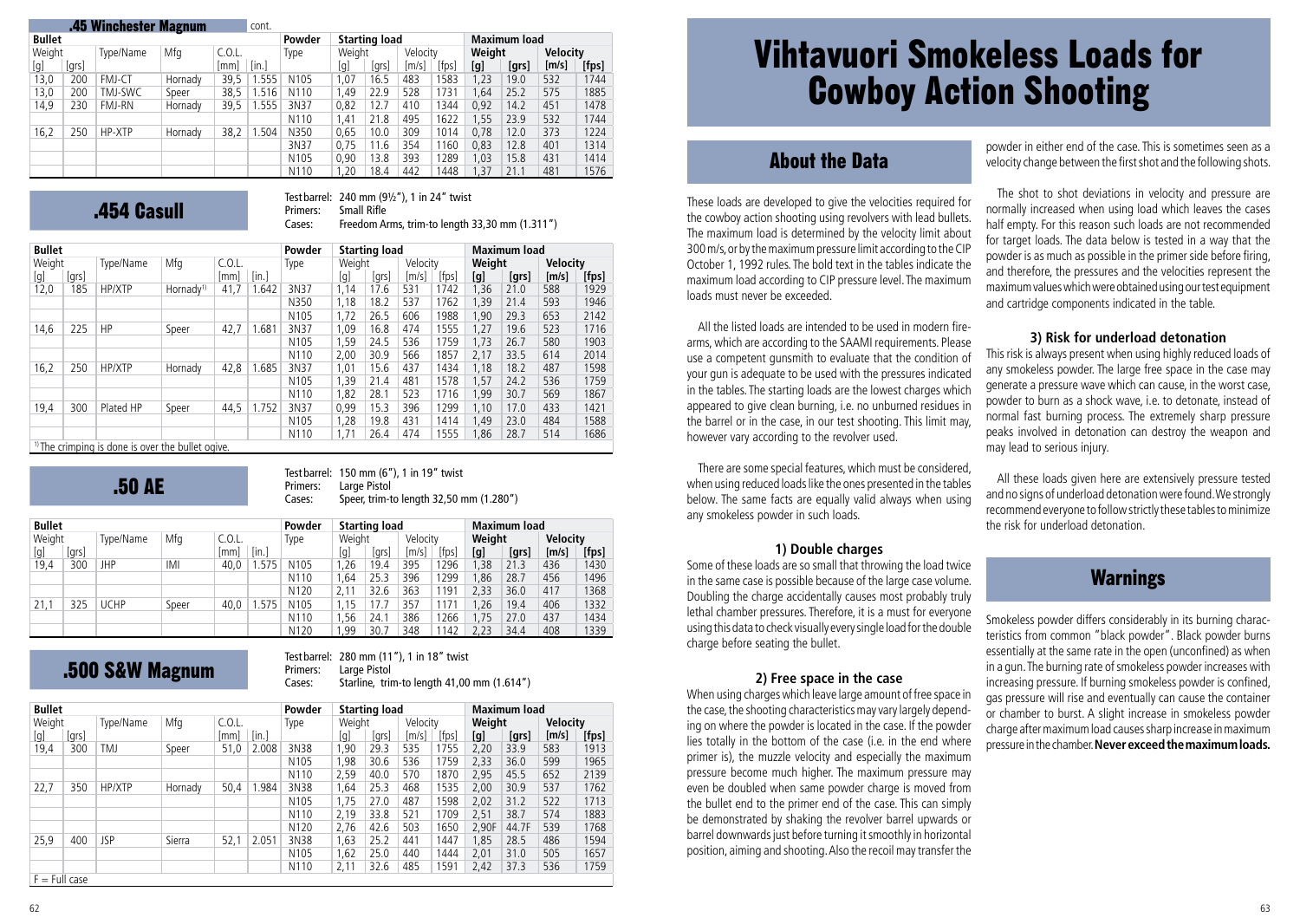### .38 Special

#### Test barrel: 125 mm (5"), 1 in 18" twist Primers: Small Pistol<br>Cases: Remington, Remington, trim-to length 29,10 mm (1.146")

| <b>Bullet</b>                        |       |             |         |      |          | Powder      |               | <b>Starting load</b> |                 |       |      | Maximum load |       |       |
|--------------------------------------|-------|-------------|---------|------|----------|-------------|---------------|----------------------|-----------------|-------|------|--------------|-------|-------|
| Weight<br>Mfa<br>Type/Name<br>C.O.L. |       | Type        | Weight  |      | Velocity |             | Weight        |                      | <b>Velocity</b> |       |      |              |       |       |
| [g]                                  | [grs] |             |         | mm   | $\lim$   |             | Įg            | grs                  | [m/s]           | [fps] | [g]  | [grs]        | [m/s] | [fps] |
| 9,4                                  | 145   | LSWC        |         | 37.5 | .476     | <b>N32C</b> | 0,32          | 4.9                  | 307             | 1007  | 0,37 | 5.7          | 314   | 1030  |
| 10,2                                 | 158   | <b>FNCM</b> | Gunhill | 36.  | .445     | <b>N32C</b> | 0,27          | 4.2                  | 261             | 856   | 0.36 | 5.6          | 306   | 1004  |
| 10,3                                 | 158   | LSWC/HP     |         | 36.5 | .437     | N320        | $0.2^{\circ}$ | 3.3                  | 230             | 755   | 0.25 | 3.8          | 256   | 840   |
|                                      |       |             |         |      |          | N330        | 0.23          | 3.6                  | 240             | 787   | 0.27 | 4.1          | 269   | 883   |

### .357 Magnum

Test barrel: 150 mm (6"), 1 in 18½" twist Primers: Small Rifle<br>Cases: Remington Remington, trim-to length 32,60 mm (1.283")

| <b>Bullet</b> |     |             |         |        |        | Powder      |        | <b>Starting load</b> |                 |       |        | Maximum load |                 |       |
|---------------|-----|-------------|---------|--------|--------|-------------|--------|----------------------|-----------------|-------|--------|--------------|-----------------|-------|
| Weight        |     | Type/Name   | Mfa     | C.O.L. |        | Type        | Weight |                      | Velocity        |       | Weight |              | <b>Velocity</b> |       |
| [g]           | grs |             |         | Imm    | $\lim$ |             | [g]    | grs                  | $\mathsf{Im/s}$ | [fps] | [g]    | [grs]        | $\mathsf{Im/s}$ | [fps] |
| 10,2          | 58  | <b>FNCM</b> | Gunhill | 40.2   | 583    | <b>N32C</b> | 0.29   | 4.5                  | 265             | 869   | 0,37   | 5.7          | 309             | 1014  |
| 10.3          | 58  | LSWC/HP     |         | 40.0   | .575   | N330        | 0.25   | 3.9                  | 241             | 791   | 0.32   | 5.0          | 304             | 997   |
|               |     |             |         |        |        | N340        | 0.29   | 4.5                  | 245             | 804   | 0.38   | 5.9          | 320             | 1050  |

### .44 S&W Special

Test barrel: 165 mm (61/2"), 1 in 18" twist<br>Primers: Large Pistol Primers: Large Pistol<br>Cases: Remington, Remington, trim-to length 29,30 mm (1.153")

| <b>Bullet</b> |       |           |         |        |                  | Powder      |        | <b>Starting load</b> |          |       |        | <b>Maximum load</b> |                 |       |
|---------------|-------|-----------|---------|--------|------------------|-------------|--------|----------------------|----------|-------|--------|---------------------|-----------------|-------|
| Weight        |       | Type/Name | Mfg     | C.0.L. |                  | Type        | Weight |                      | Velocity |       | Weight |                     | <b>Velocity</b> |       |
| [g]           | [grs] |           |         | lmml   | $^{\circ}$ [in., |             | [g]    | [grs]                | m/s      | [fps] | [g]    | [grs]               | [m/s]           | [fps] |
| 15,6          | 240   | SWC/HP    |         | 39,1   | .539             | N320        | 0,30   | 4.7                  | 214      | 702   | 0,38   | 5.9                 | 260             | 853   |
|               |       |           |         |        |                  | N330        | 0.36   | 5.5                  | 229      | 751   | 0,41   | 6.3                 | 270             | 886   |
| 16,1          | 248   | LRNFP     | Gunhill | 37.2   | .465             | <b>N32C</b> | 0,38   | 5.9                  | 238      | 781   | 0,41   | 6.3                 | 255             | 837   |
| 17,3          | 267   | LFN       |         | 39.1   | .539             | N320        | 0,25   | 3.8                  | 193      | 633   | 0.34   | 5.3                 | 242             | 794   |
|               |       |           |         |        |                  | N330        | 0,32   | 4.9                  | 216      | 709   | 0.38   | 5.9                 | 254             | 833   |
|               |       |           |         |        |                  | N340        | 0.43   | 6.6                  | 261      | 856   | 0.47   | 7.3                 | 282             | 925   |

### .44 Remington Magnum

Test barrel: 175 mm (7"), 1 in 20" twist<br>Primers: Large Pistol Primers: Large Pistol<br>Cases: Remington, Remington, trim-to length 32,40 mm (1.276")

| <b>Bullet</b><br>Weight |           |         |         |         |             |                  |     |        |                      |          |       |        |                                        |
|-------------------------|-----------|---------|---------|---------|-------------|------------------|-----|--------|----------------------|----------|-------|--------|----------------------------------------|
|                         | Type/Name | Mfa     | $0.0$ . |         | Type        |                  |     |        |                      |          |       |        |                                        |
| grs                     |           |         | 'mmı    | lin.    |             | Įg,              | grs | [m/s]  | [fps]                |          | [grs] | [m/s]  | [fps]                                  |
| 248                     | LRNFP     | Gunhill | 40.5    |         | <b>N32C</b> | 0.49             |     | 272    | 892                  | 0.62     | 9.6   | 309    | 1014                                   |
| 267                     | LFN       |         | 40.0    | . . 575 | N340        | 0.38             | 5.9 | 224    | 735                  | 0.49     |       | 288    | 945                                    |
| 267                     | LSWC      |         | 40.5    | .681    | <b>N32C</b> | 0.50             |     |        | 889                  | 0.60     | 9.3   | 301    | 988                                    |
|                         |           |         |         |         |             | Powder<br>.594 ' |     | Weight | <b>Starting load</b> | Velocity | [g]   | Weight | <b>Maximum load</b><br><b>Velocity</b> |

### .45 Colt

Test barrel: 150 mm (6"), 1 in 16" twist<br>Primers: Large Pistol Primers: Large Pistol<br>Cases: Remington,

Cases: Remington, trim-to length 32,50 mm (1.280")

| <b>Bullet</b> |       |           |         |        |       | Powder      |        | <b>Starting load</b> |          |       |        | Maximum load |                 |       |
|---------------|-------|-----------|---------|--------|-------|-------------|--------|----------------------|----------|-------|--------|--------------|-----------------|-------|
| Weight        |       | Type/Name | Mfg     | C.O.L. |       | Type        | Weight |                      | Velocity |       | Weight |              | <b>Velocity</b> |       |
| [g]           | [grs] |           |         | lmm    | [in.] |             | Įg     | [qrs]                | [m/s]    | [fps] | [g]    | [grs]        | [m/s]           | [fps] |
| 13,0          | 200   | LRN       |         | 40.5   | 594   | N320        | 0.44   | 6.8                  | 259      | 850   | 0.56   | 8.7          | 318             | 1043  |
|               |       |           |         |        |       | N330        | 0.52   | 8.0                  | 267      | 876   | 0.56   | 8.6          | 298             | 978   |
| 16,2          | 250   | LRN       |         | 40.5   | .594  | N320        | 0.36   | 5.6                  | 229      | 751   | 0.45   | 6.9          | 279             | 915   |
|               |       |           |         |        |       | N330        | 0.41   | 6.3                  | 238      | 781   | 0.49   | 7.5          | 293             | 961   |
| 16.3          | 251   | LRNFP     | Gunhill | 40.3   | 587   | <b>N32C</b> | 0.54   | 8.3                  | 271      | 889   | 0.62   | 9.6          | 305             | 1001  |

# Personal Loads

| <b>Caliber</b> | Bullet, type and<br>weight [g] or [grs] | Powder | Charge<br>[g] or [grs] | Muzzle vel.<br>[m/s] or [fps] | <b>Notes</b> |
|----------------|-----------------------------------------|--------|------------------------|-------------------------------|--------------|
|                |                                         |        |                        |                               |              |
|                |                                         |        |                        |                               |              |
|                |                                         |        |                        |                               |              |
|                |                                         |        |                        |                               |              |
|                |                                         |        |                        |                               |              |
|                |                                         |        |                        |                               |              |
|                |                                         |        |                        |                               |              |
|                |                                         |        |                        |                               |              |
|                |                                         |        |                        |                               |              |
|                |                                         |        |                        |                               |              |
|                |                                         |        |                        |                               |              |
|                |                                         |        |                        |                               |              |
|                |                                         |        |                        |                               |              |
|                |                                         |        |                        |                               |              |
|                |                                         |        |                        |                               |              |
|                |                                         |        |                        |                               |              |
|                |                                         |        |                        |                               |              |
|                |                                         |        |                        |                               |              |
|                |                                         |        |                        |                               |              |
|                |                                         |        |                        |                               |              |
|                |                                         |        |                        |                               |              |
|                |                                         |        |                        |                               |              |
|                |                                         |        |                        |                               |              |
|                |                                         |        |                        |                               |              |
|                |                                         |        |                        |                               |              |
|                |                                         |        |                        |                               |              |
|                |                                         |        |                        |                               |              |
|                |                                         |        |                        |                               |              |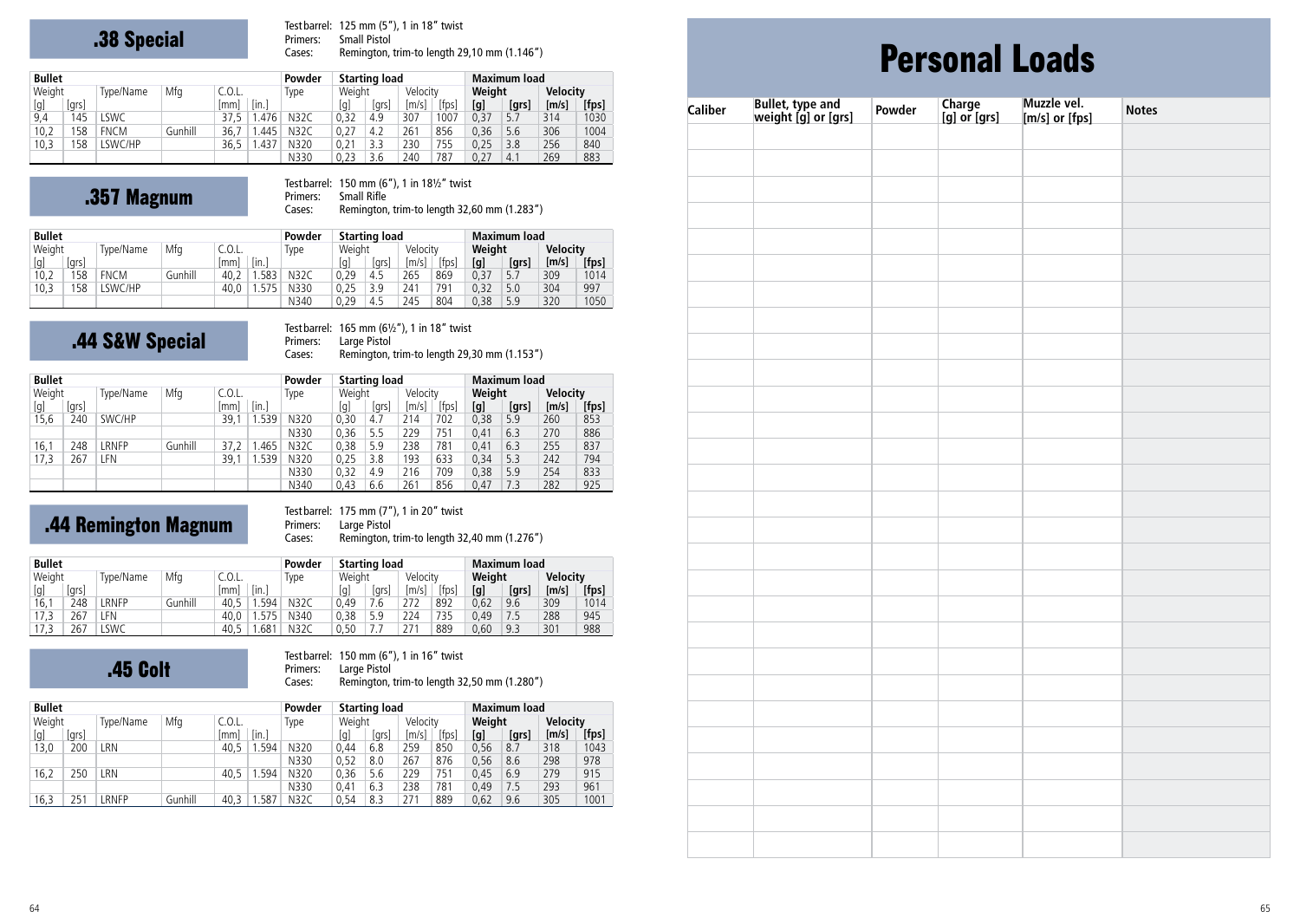## Personal Loads

| <b>Calliber</b> | Bullet, type and<br>weight [g] or [grs] | Powder | Charge<br>[g] or [grs] | Muzzle vel.<br>[m/s] or [fps] | <b>Notes</b> |
|-----------------|-----------------------------------------|--------|------------------------|-------------------------------|--------------|
|                 |                                         |        |                        |                               |              |
|                 |                                         |        |                        |                               |              |
|                 |                                         |        |                        |                               |              |
|                 |                                         |        |                        |                               |              |
|                 |                                         |        |                        |                               |              |
|                 |                                         |        |                        |                               |              |
|                 |                                         |        |                        |                               |              |
|                 |                                         |        |                        |                               |              |
|                 |                                         |        |                        |                               |              |
|                 |                                         |        |                        |                               |              |
|                 |                                         |        |                        |                               |              |
|                 |                                         |        |                        |                               |              |
|                 |                                         |        |                        |                               |              |
|                 |                                         |        |                        |                               |              |
|                 |                                         |        |                        |                               |              |
|                 |                                         |        |                        |                               |              |
|                 |                                         |        |                        |                               |              |
|                 |                                         |        |                        |                               |              |
|                 |                                         |        |                        |                               |              |
|                 |                                         |        |                        |                               |              |
|                 |                                         |        |                        |                               |              |
|                 |                                         |        |                        |                               |              |
|                 |                                         |        |                        |                               |              |
|                 |                                         |        |                        |                               |              |
|                 |                                         |        |                        |                               |              |
|                 |                                         |        |                        |                               |              |
|                 |                                         |        |                        |                               |              |
|                 |                                         |        |                        |                               |              |
|                 |                                         |        |                        |                               |              |

#### Vihtavuori Worldwide Distributors List

#### **Dear Customer,**

**The Vihtavuori Powders and these booklets are available wordwide through our importers/distributors listed below. Most of these Vihtavuori partners carry also full line of Lapua reloading components. Please check the availability.**

| AUSTRALIA               |
|-------------------------|
| Nioa Trading            |
| 128 Buchanan RD         |
| AU-4014 Banyo QLD       |
| Tel. +61 7 3267 7080    |
| Fax +61 7 3267 7090     |
| r.nioa@nioa.net.au      |
| www.nioa.net.au         |
|                         |
| AUSTRIA                 |
| Dohof Waffanhandel Cmhu |

Rohof Waffenhandel GmbH Hermannsplatz 17, Postfach 27 AT-2560 Berndorf, Austria Tel: +43 2672 825 71 Fax: +43 2672 827 673 gerhard.rohrbacher@rohofwaffen.at www.rohofwaffen.at

#### **BRITAIN**

Hannam's Reloading Ltd Peckfield Lodge Great North Road Leeds, LS25 5LJ North Yorkshire, England Tel: +44 1977 681 639 Fax: +44 1977 684 272 sales@hannamsreloading.com www.hannamsreloading.com

#### **CANADA**

Hirsch Precision Inc. 33 John Wood Road Lake Echo, NS, B3E 1N1, Canada Tel: +1 902 829 2932 Fax: +1 902 829 2782 peterdobson@ns.sympatico.ca www.hirschprecision.com

**DENMARK** Leo Nielsen Trading A/S Klostermarken 5 DK-9000 Aalborg, Denmark Tel: +45 98 102909 Fax: +45 98 102940 lntrade@lntrade.dk www.lntrade.dk

#### **ESTONIA**

Artemis Trading Tallinna 88 EE- 93851 Kuressaare, Estonia Tel. +372 45 22 508 Cell +372 52 75680 janar@artemis24.ee

#### **FINLAND**

NorDis Oy P.O. Box 5 FI-62101 Lapua, Finland Tel: +358 10 5233 600 Fax: +358 6 4310 295 info@nordis.fi www.nordis.fi

**FRANCE** B.G.M 15, Route de Meaux Le Bois - Fleuri FR-77410 Claye-Souilly, France Tel: +33 1 60 26 13 07 Fax: +33 1 60 26 14 77 bgm1@club-internet.fr www.bgmwinfield.com

#### **GERMANY**

Gustav Jehn GmbH Josefkirchstrasse 3 Postfach 1827 DE-59528 Lippstadt, Germany Tel: +49 2941 29090 Fax: +49 2941 23418 gustav@jehn.de www.jehn.de

Technischer Großhandel Dipl. Ing. Franz Müller Ranham 12 DE-83349 Palling, Germany Tel: +49 8629 1702 Fax: +49 8629 9854 14 franz.mueller@pulver-mueller.de

#### LHS-Germany GmbH Breiter Rasen 4 DE-97647 Nordheim v. d. Rhoen Germany Tel: +49 9779 8144 34 Fax: +49 9779 8144 22 horst.landgraf@LHS-Germany.de www.LHS-Germany.de

**HOLLAND**

**ICELAND**

Dutch Firearms Trading Essenweg 6 , P.O. Box 23 NL-7587 ZG De Lutte (OV), The Netherlands Tel: +31 541 552 555 Fax: +31 541 552 550 firearms@firearms.nl www.firearms.nl

Hlad Sf Guns and Ammo Supplies Bildshöfda 12 112 Reykjavik, Iceland Tel: +354 567 5333 Fax: +354 567 5313 hjalli@hlad.is www.hlad.is

**ITALY** Fiocchi Munizioni S.P.A. Via S. Barbara, 4 P.O.Box 236 IT-23900 Lecco, Italy Tel: +39 0341 473 111 Fax: +39 0341 473 203 mac@fiocchigfl.it

www.fiocchigfl.com

**JAPAN** Gunsmith of Kunitomo Co. Ltd. Teramachi-Bukkoji Shimogyo-ku 600-8032 Kyoto, Japan Tel: +81 75 3513037 Fax: +81 75 3513041 trade@kunitomogs.co.jp www.kunitomogs.co.jp

#### **LUXEMBOURG** Armurerie Henry Freylinger

Zone Industrielle & Commerciale L-3378 Livange, Grand-Duche de Luxembourg Tel: +352 520 015 Fax: +352 520 010 info@armurerie.lu www.armurerie.lu

#### **NEW ZEALAND**

NZ Ammunition Company Ltd. P.O.Box 40401 Upper Hutt, New Zealand Tel: +64 4 526 9253 Fax: +64 4 526 9243 info@nzammo.co.nz www.nzammo.co.nz

#### **NORWAY**

Magne Landrø A/S Stillverksveien 1 NO-2004 Lillestrøm, Norway Tel: +47 64 84 75 75 Fax: +47 64 84 75 70 morten@landro.no www.landro.no

#### **PHILIPPINES**

Stronghand Inc. 74 A, Roces Avenue 1103 Quezon City Metro Manila, Philippines Tel: +63 2 721 7171 Fax: +63 2 721 7173 open@stronghandinc.com www.stronghandinc.com

#### **POLAND**

Incorsa Ltd. ul. Marconich 3 PL-02954 Warsaw, Poland Tel: +48 22 858 2036 Fax: +48 22 858 2323 incorsa@incorsa.pl www.incorsa.pl

#### CENZIN sp. z o.o. 81/83 Czerniakowska Str. 00957 Warzawa, Poland Tel: +48 22 84 11 263 Fax: +48 22 81 11 266 cenzin@cenzin.com.pl

www.cenzin.com.pl

**SOUTH AFRICA** Formalito P.O.Box 4149 Pretoria 0001, Republic of South Africa Tel. +27 12 664 7794 Fax: +27 12 664 7795 info@formalito.co.za www.formalito.co.za

#### **SWEDEN**

Jaktia Ab Nääs Fabriker Fack 5054 SE-448 51 Tollered, Sweden Phone: +46 31 785 19 47 Fax: +46 31 785 18 47 www.jaktia.se

#### Skytteprecision AB Sockenvägen 31 SE-82661 Söderala, Sweden Tel: +46 270 287 350 Fax: +46 270 287 250 info@skytteprecision.se www.skytteprecision.se

Staffans Vapen & Jakt Ab Duvnäs företaghus SE-78190 Borlänge Tel : +46 243 230 504 Fax: +46 243 230 729 staffan@staffansvapen.se www.staffansvapen.se

#### **SWITZERLAND**

Waffen Wildi AG Strengelbacherstrasse 11 Postfach 73 CH-4800 Zofingen, Switzerland Tel: +41 62 752 6565 Fax: +41 62 752 6566 info@waffenwildi.ch www.waffenwildi.ch

#### **UKRAINE**

Europe Arm Sport 01042 Kiev Druzhby Narodov boulevard 7, Office 106 Tel: +380 44 529 95 22 Fax: +380 44 529 70 40 office@ibis-arm.kiev.ua www.ibis.net.ua

#### **UNITED STATES**

Hodgdon Powder Company 6430 Vista Drive Shawnee, Kansas 66218 USA Tel: +1 913 362 9455 Fax: +1 913 362 1307 help@hodgdon.com www.hodgdon.com